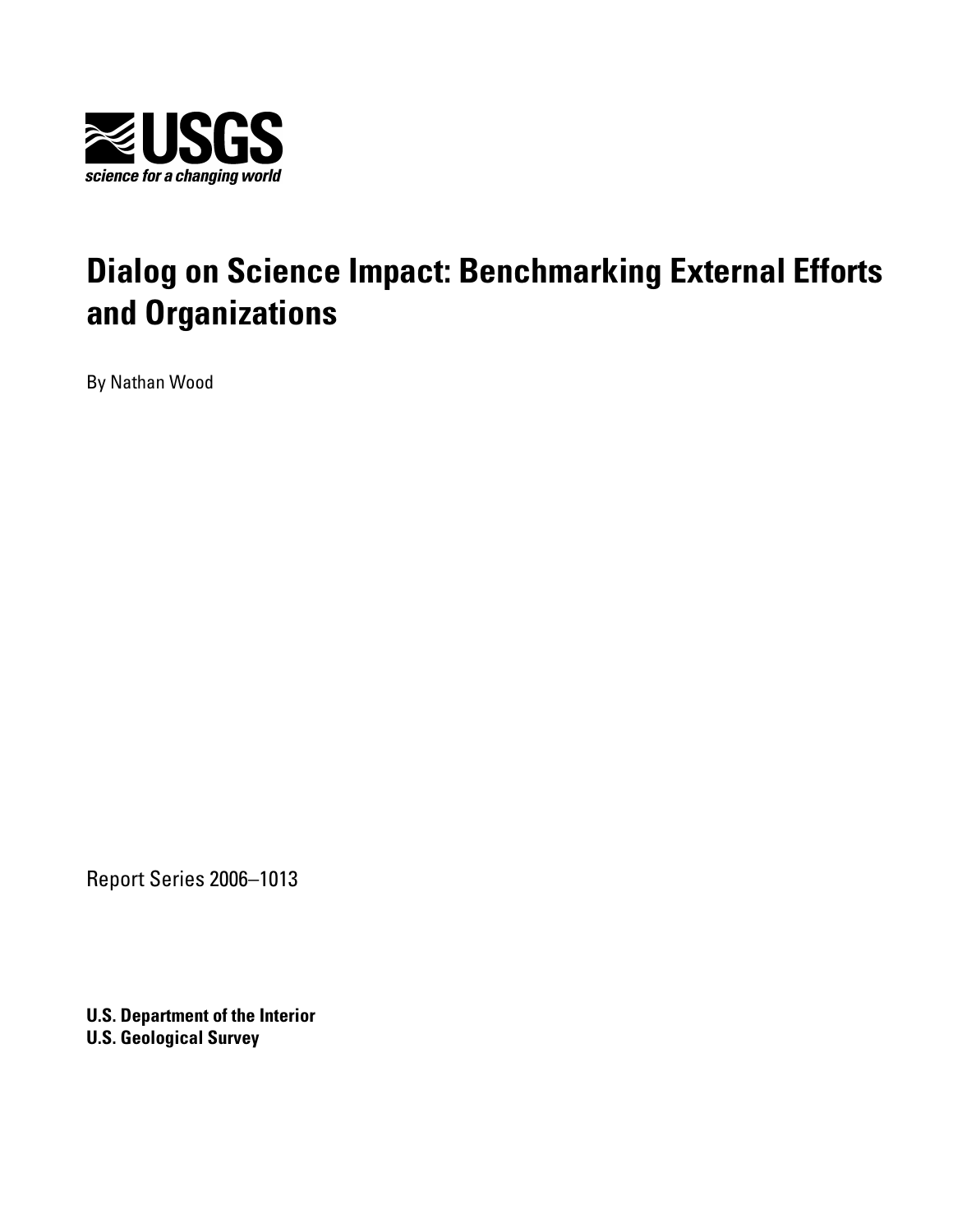#### **U.S. Department of the Interior**

Gale A. Norton, Secretary

### **U.S. Geological Survey**

P. Patrick Leahy, Acting Director

U.S. Geological Survey, Reston, Virginia, 2006

For product and ordering information: World Wide Web:<http://www.usgs.gov/pubprod> Telephone: 1-888-ASK-USGS

For more information on the USGS—the Federal source for science about the Earth, its natural and living resources, natural hazards, and the environment: World Wide Web: [http://www.usgs.gov/](http://www.usgs.gov) Telephone: 1-888-ASK-USGS

Suggested citation: Wood, Nathan, 2006, Dialog on Science Impact: Benchmarking External Efforts and Organizations: Menlo Park, CA.

Any use of trade, product, or firm names is for descriptive purposes only and does not imply endorsement by the U.S. Government.

Although this report is in the public domain, permission must be secured from the individual copyright owners to reproduce any copyrighted material contained within this report.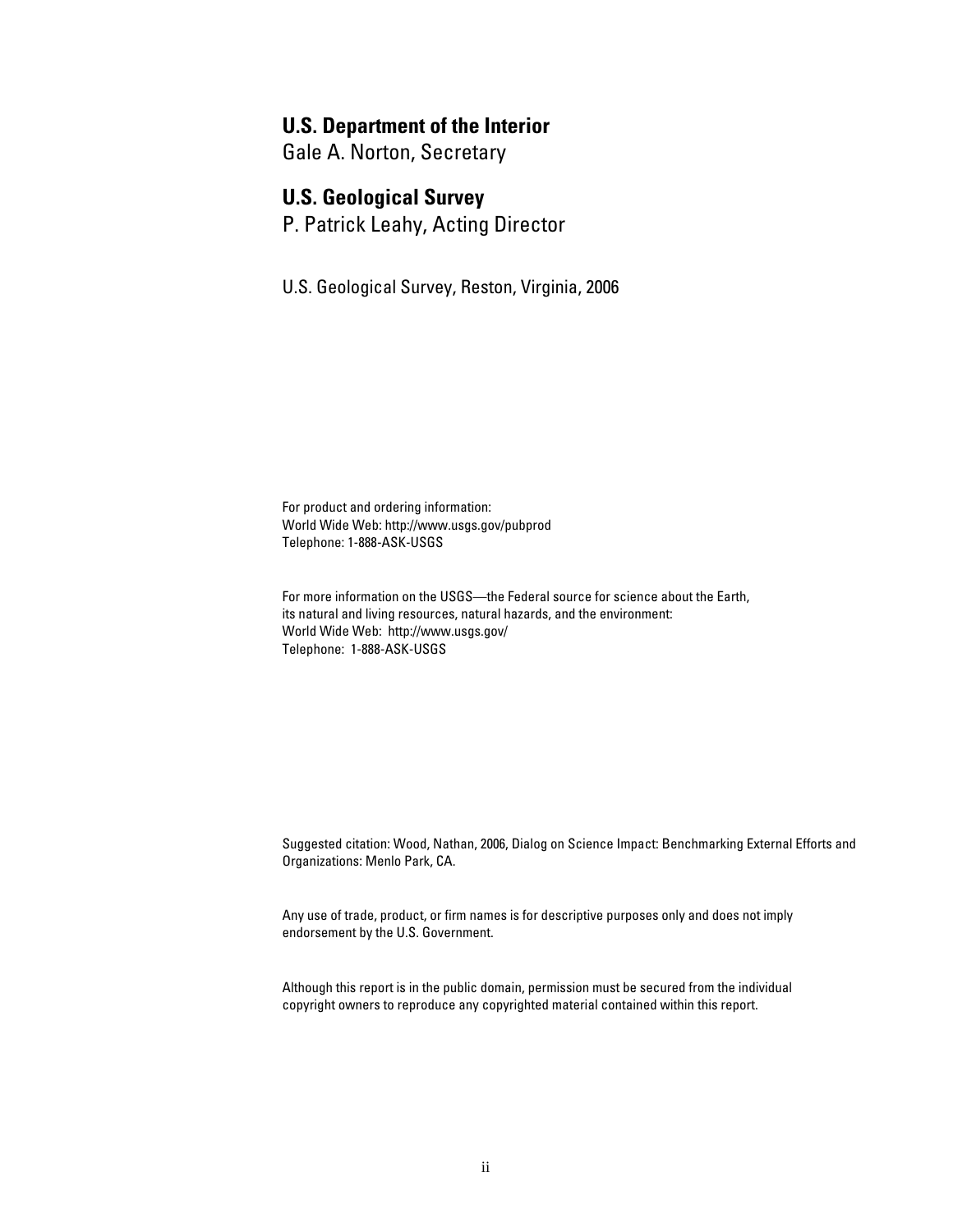# **Contents**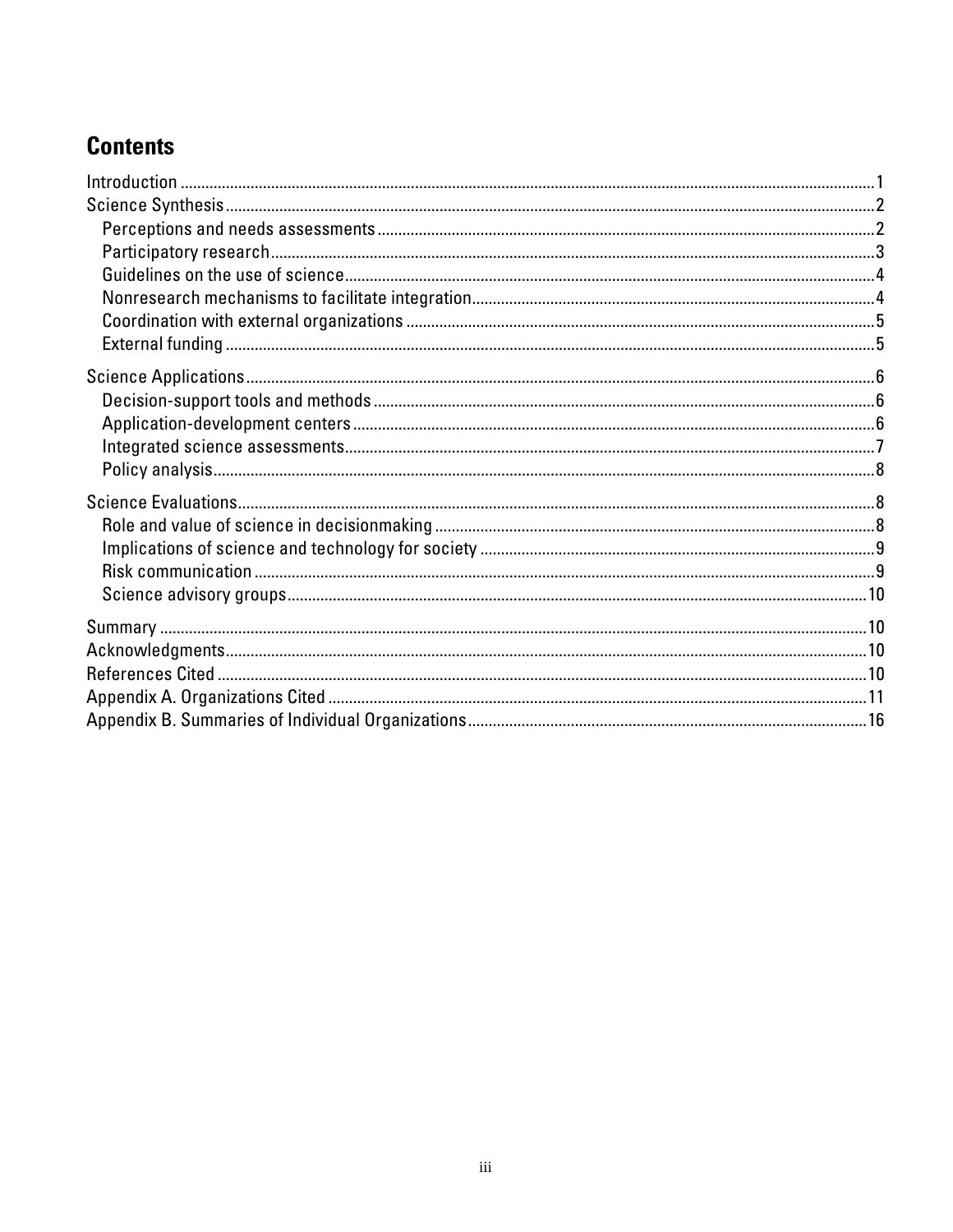# <span id="page-3-0"></span>**Dialog on Science Impact: Benchmarking External Efforts and Organizations**

#### By Nathan Wood

## **Introduction**

This report summarizes the efforts of organizations external to the U.S. Geological Survey (USGS) that focus on improving the use of science to support societal decisionmaking. This information was collected to provide the USGS with additional program ideas and potential avenues for collaboration as it develops the Science Impact Program (USGS 2005).

The Science Impact Program, a research program dedicated to increasing the use and value of USGS science in societal decisionmaking, is a focused effort by the USGS to enhance its program performance and science delivery in support of the Department of the Interior's "Four C's": consultation, cooperation, and communication – all in the service of conservation (DOI 2003). The benchmarking effort described in this report is a first step for the USGS toward consulting other federal agencies and nations, as well as academic groups and the private sector, to exchange ideas and best practices for improving the use of science in decisionmaking. The USGS can then cooperate with external organizations in areas of mutual interest so as to develop new ways to communicate the best available science. This integrated and collaborative approach will increase the relevance, utility, and customer value of USGS science.

The USGS has much to learn from external organizations, such as about the organizational frameworks of research/application-development centers and guidelines on the use of science in societal decisionmaking. Federal agencies take various approaches to expand the use of science in decisionmaking, including the establishment of application centers (e.g. the National Oceanic and Atmospheric Administration [NOAA]'s Coastal Services Center) and science-policy councils headed by science advisors (e.g., the Environmental Protection Agency). Much documentation is also available from European organizations and agencies that focus on the science/society interface.

Data for this study, which were collected in the summer of 2004 via an Internet search, are organized in this report by the three primary activities of the USGS Science Impact Program:

- science synthesis;
- science applications; and
- science evaluations.

Keywords used in the Internet search included "science-society," "science impact," and "science and decisionmaking." The types of external organizations included in this search are academic departments, nonprofit organizations, State and local governments, federal agencies, other nations, and international organizations. The main body of this report describes common themes observed in the various efforts, in which each of the subsequent sections focuses on one of the three primary activities of the Science Impact Program. For additional information on a specific organization, see Appendix A, which lists organization web-sites for quick reference, and Appendix B, which provides detailed overviews of individual organizations.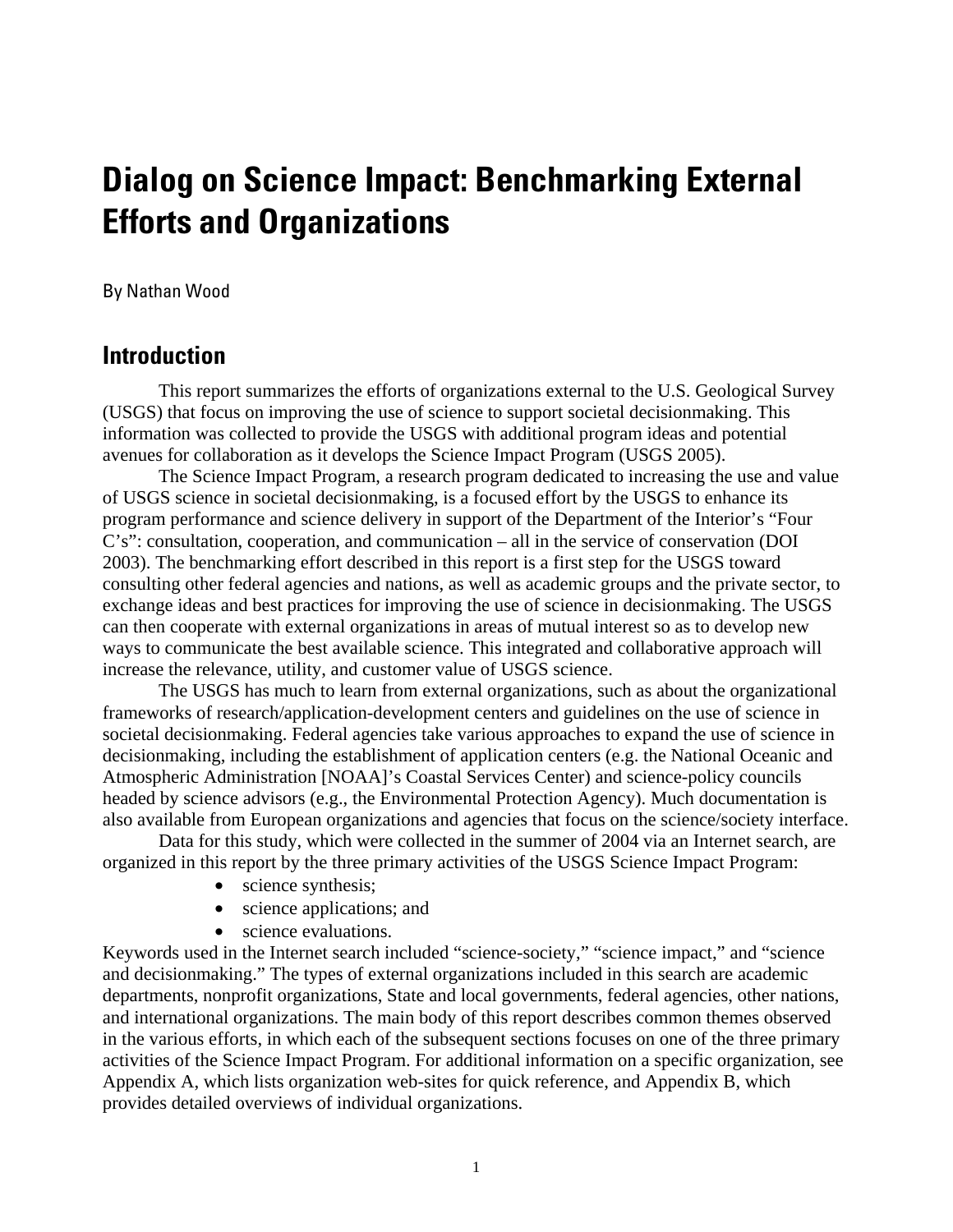<span id="page-4-0"></span>This report is not an exhaustive list of efforts, but a first step toward what the USGS Science Impact Program must continue to do every year as it matures. An annual review of external benchmarking conducted by the Science Impact Program Coordinator's office will provide the program with new ideas and contacts for collaboration on projects. Increased communication, collaboration, and coordination with related agencies in the Federal community, State and local governments, and other nations on the issue of improving the science/society interface directly supports the Department of the Interior's aim for results-oriented performance goals (DOI 2003).

After identifying external efforts, the Science Impact Program needs to collaborate with some of the organizations listed in this report in order to examine and evaluate what makes for a successful use of science in societal decisionmaking. This evaluation of the societal impact of science would allow the program to begin to formulate a successful strategy for integrating science with societal decisionmaking. Note that Science Impact Partnership Universities (USGS 2005), established to provide specialized skills for the Science Impact Program, are not included in this external benchmarking because they are now part of the overall program.

## **Science Synthesis**

Science-synthesis activities of the USGS Science Impact Program include the development, testing, evaluation, and application of methods and processes to facilitate an expanded and more effective use of USGS science to inform societal decisionmaking. Societal issues, disputes, and problems are linked with current and future science capabilities to determine the context within which science can most effectively support decisionmaking. Collaborative processes are used to define the research questions that need to be answered to provide effective solutions.

#### **Perceptions and needs assessments**

Various organizations have research programs to assess the needs and opportunities for science in support of decisionmaking. Because decisionmakers' perceptions are a major influence on the context within which science is used, many organizations also conduct general landscape and risk perception studies. For example:

- The Mineral Management Service's Environmental Studies Program conducts issuesidentification studies related to oil and gas development on the Outer Continental Shelf. These studies include the identification of the various stakeholders, their issues and concerns toward the environment, risk assessment, opportunities for public involvement, areas of potential conflict and resolution, and significant issues for further research.
- The U.S. Forest Service Focused Science Delivery (FSD) Program holds formal discussions biennially with policymakers and managers to select upcoming topics for the FSD Program.
- The NOAA Coastal Services Center conducts a survey every 2 years that focuses on the issues and needs of its customers, including the types of needed training and geographic-informationsystem (GIS)-based applications that need to be developed.
- The U.K. Climate Impacts Program (UKCIP) of the University of Oxford's Department for Environment, Food, and Rural Affairs conducts studies of climate-change impacts as commissioned by stakeholders, including the formulation of research agendas.

In addition, the Oregon Natural Hazards Workgroup, the National Park Service's Nature and Science Program, the Scottish Universities Policy Research and Advice Network, the Center for Science and Technology Policy Research at the University of Colorado – Boulder, the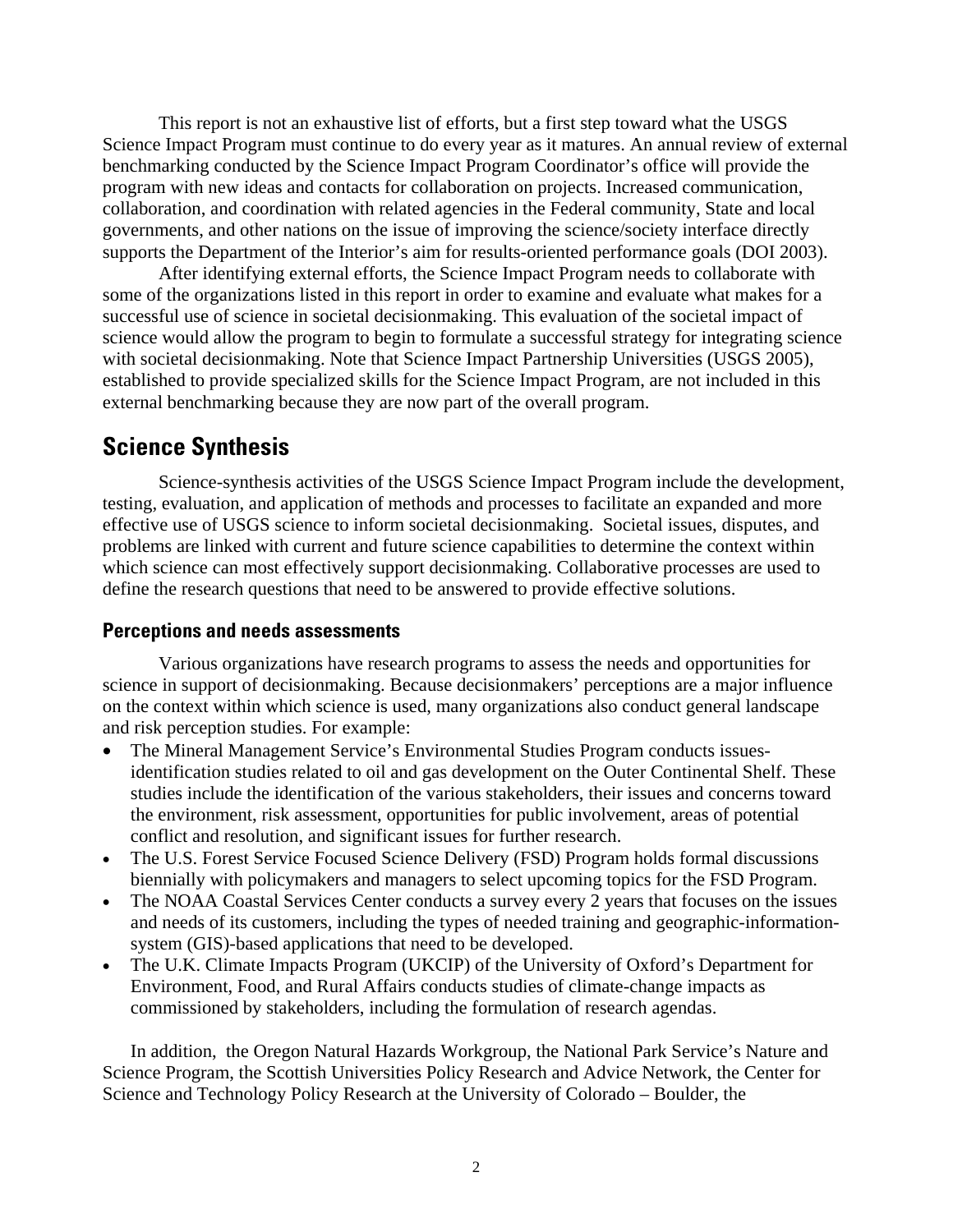<span id="page-5-0"></span>Environmental and Societal Impacts Group of the National Center for Atmospheric Research, the National Science and Technology Center of the Bureau of Land Management, the New Zealand Ministry of Research, Science, and Technology's Science in Society program, the Centre for Research into Innovation, Culture, and Technology at Brunel University, the Consortium for Science, Policy & Outcomes at Arizona State University and the Policy Studies Institute – Environmental Group at the University of Westminster all conduct research on the decision-support role of science. Additional information on each of these organizations is provided in Appendix B.

#### **Participatory research**

Another avenue for determining the context within which science can most effectively support decisionmaking is to integrate science into societal decisionmaking and planning processes. Many models for this collaboration exist throughout the world, some of which are based on participatory research, while others are training opportunities. For example:

- *Training science facilitators to bridge the gap between researchers and managers.* The Gulf of Maine Council on the Marine Environment's Science Translation Project focuses on training "science translators" to work with resource managers, planners, and policymakers. The Center for Science and Technology Policy Research of the Cooperative Institute for Research in Environmental Sciences at the University of Colorado-Boulder is implementing the concept of "information brokers" to improve the relevance and use of science in decisionmaking, specifically with regard to operational hydroclimate products.
- *Workshops to integrate science and planning.* The Oregon Natural Hazards Workgroup has organized a year-long suite of workshops focusing on city and county all-hazard mitigation planning and including USGS researchers in these workshops. The NOAA Coastal Services Center has established a Coastal Learning Center that includes a training facility in Charleston, SC, as well as the capacity to send trainers and facilitators throughout the world. Topics include the use of geospatial data in decisionmaking and coastal-management planning.
- *Centers for public/researcher interaction.* To provide opportunities both for the public to better understand science and for the researcher to better understand societal issues and needs. Science Shops have been coordinated under the Science and Society theme of the European Commission's European Research Area (EUROPA) and the National Park Service's Research Learning Centers.
- *Construction of models for interdisciplinary collaboration.* The New Directions in the Earth Sciences and the Humanities initiative, directed by the Center for Science and Technology Policy at the University of Colorado, Boulder, and the Colorado School of Mines, is an effort to construct new collaborative models where physical scientists, social scientists, and humanists can work together with public science agencies, the private sector, and communities to deepen understanding of, and promote effective responses to, environmental problems. The U.S. Forest Service Focused Science Delivery Program is developing ways to increase collaboration among researchers, policymakers, managers and the public for addressing complex resource management issues. The Deliberative Mapping Project of the Policy Studies Institute – Environmental Group at the University of Westminster examines how scientific, expert-driven risk-assessment techniques can be reconciled with deliberative approaches to public consultation.

In addition, the Natural Hazards Center at the University of Colorado, Boulder, and its yearly conference for researchers and practitioners, the U.K. Climate Impacts Program, the Scottish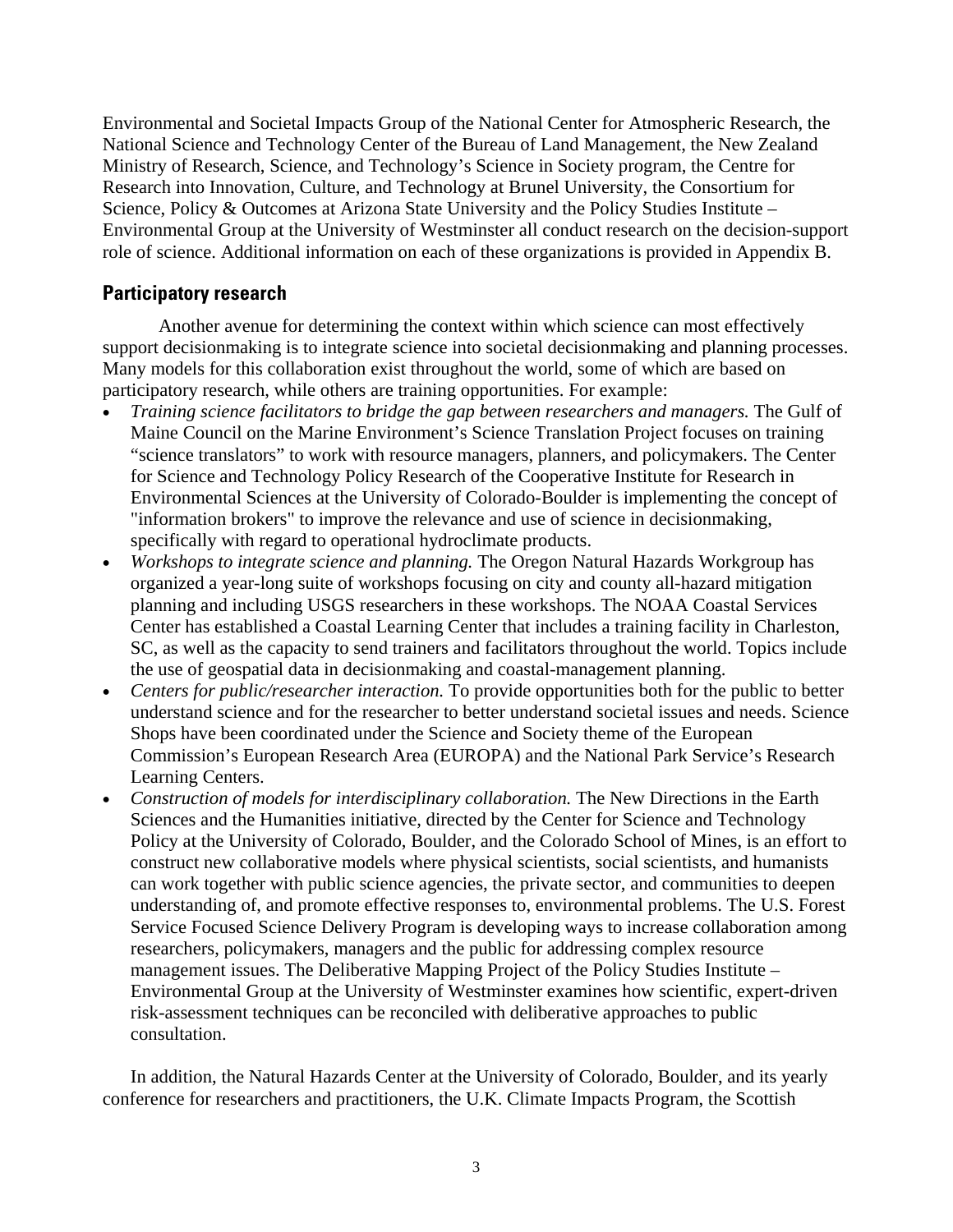<span id="page-6-0"></span>Universities Policy Research and Advice Network, the New Zealand Ministry of Research, Science and Technology's Science in Society Program, the Centers for Disease Control and Prevention's Office of Science Policy and Technology Transfer, the Federation of Earth Science Information Partners, the U.K. Engineering and Physical Sciences Research Council's Public Engagement Programme, and the Environmental and Societal Impacts Group of the National Center for Atmospheric Research all conduct participatory research. Additional information on each of these organizations is provided in Appendix B.

### **Guidelines on the use of science**

Various organizations have published guidelines on topics related to the improved use of science in society. The USGS Science Impact Program will benefit from learning about these efforts and developing similar guidelines. For example:

- Under its The Science and Society theme, the European Commission's European Research Area (EUROPA) has published guidelines on such topics as principles and guidelines for scientists, public participation, public trust in scientific information, and action plans for integrating science and society.
- The U.K. Department of Trade and Industry's Office of Science and Technology has published guidelines on public participation in science and technology and the use of science in policymaking.
- The Environmental Protection Agency's report "Science to Support Rulemaking" (OIG 2002) addresses the role of science, the genesis of this science, and the extent to which the science was peer reviewed.
- The Council for Excellence in Government and the Committee for Economic Development have published guidelines on the integration of government research into societal decisionmaking.

#### **Nonresearch mechanisms to facilitate integration**

Many organizations are implementing nonresearch mechanisms to improve accessibility to their information. Similar, nonresearch actions can be taken by the USGS to facilitate and expand the use of its science. For example:

- *A searchable database of identified experts that allows the public to directly link to researchers and their project websites.* Duke University's Nicholas School of the Environment and the Scientific Information for Policy Support in Europe (SINAPSE) project coordinated under the Science and Society theme of the European Commission's European Research Area (EUROPA) are particularly noteworthy. SINAPSE is a toolkit that facilitates scientific coordination and collaboration in Europe, including a scientific "yellow pages" and a library of scientific opinions.
- *Contextual information on the Federal policy process as it pertains to scientific issues.* The American Society of Limnology and Oceanography has a Web site (*<http://aslo.org/policy/aslo.html>*) for its members that provides researchers with a contextual overview of how their research efforts are incorporated into the science-policy arena.
- *An explorer database that allows users to link to project Web sites, access progress reports, get researcher contact information, and learn about programs.* The Web site of the Cooperative Institute for Coastal and Estuarine Environmental Technology (*[http://www.ciceet.unh.edu/index\\_flash.html](http://www.ciceet.unh.edu/index_flash.html)*) is one such resource.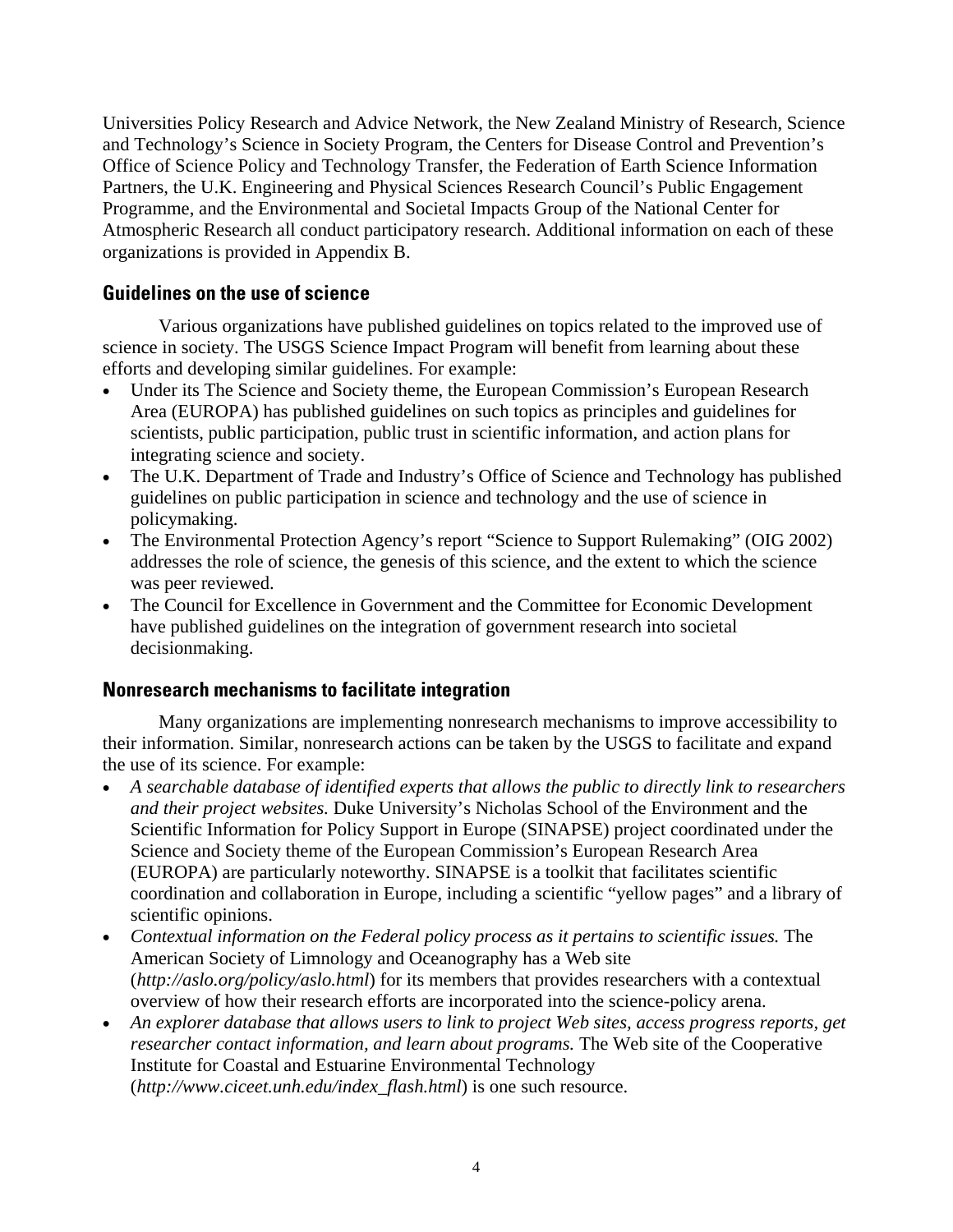<span id="page-7-0"></span>• *Colocation of researchers with management groups.* The Cooperative Ecosystems Studies Unit (CESU) initiative is an employee-colocation program designed to supply resource managers with research data and to maintain partnerships among Federal agencies and universities to share scientific resources and expertise. The USGS is a participating member in the CESU initiative, and the USGS Science Impact Program could become more directly involved.

#### **Coordination with external organizations**

Many organizations focus on improving the integration of other organizations' science into societal decisionmaking. To complement its research agenda on improving and expanding the use its science, the USGS should continue to foster relationships and seek to build new ones. For example, the Natural Hazards Caucus Workgroup strives to promote a wider understanding within Congress that reducing the risks and costs of natural disasters is a public value. The workgroup supports the efforts of the Congressional Natural Hazards Caucus, a partnership established under the leadership of co-chairs Senator Ted Stevens (AK) and Senator John Edwards (NC), to provide members with an opportunity to demonstrate their concern and commitment to reducing hazard losses.

In addition, the National Council for Science and the Environment, the Center for Science, Technology, and Congress of the American Association for the Advancement of Science, the American Geological Institute's Government Affairs Program, the President's Office of Science and Technology Policy, the American Geophysical Union's Science and Policy Program and the National Park Service's Nature and Science Program all promote the use of science in societal decisionmaking. Additional information on each of these organizations is provided in Appendix B.

#### **External funding**

To foster greater science-impact innovation, many agencies fund external agencies and organizations. The USGS Science Impact Program, which continues this trend by establishing Science Impact Partnership Universities, can learn from these efforts. For example:

- The Science and Technology Directorate of the Department of Homeland Security has established Homeland Security Centers of Excellence and National Research Centers, such as the National Visual Analytics Center at Pacific Northwest National Laboratory.
- Under its Earth Science Applications theme, the NASA Earth Science Enterprise (ESE) funds Affiliated Research Centers, Regional Earth Science Applications Centers, a National Oceanographic Partnership Program, and Small Business Innovation Research, as well as individual researchers at academic institutions.
- The Cooperative Institute for Coastal and Estuarine Environmental Technology is a partnership between the NOAA and the University of New Hampshire (UNH) to use the capabilities of UNH, the private sector and academic and public research institutions throughout the United States, as well as the 26 reserves in the National Estuarine Research Reserve System (NERRS), to develop new environmental technologies and applications.
- The NOAA Coastal Services Center supports public- and private-sector practitioners for application-development projects in an annual proposal-driven funding program.
- The Centers for Disease Control and Prevention's Office of Science Policy and Technology Transfer funds 12 research centers across the country, as well as a series of outreach programs based on Centers for Disease Control and Prevention research, including a Bioterrorism Preparedness and Response Program.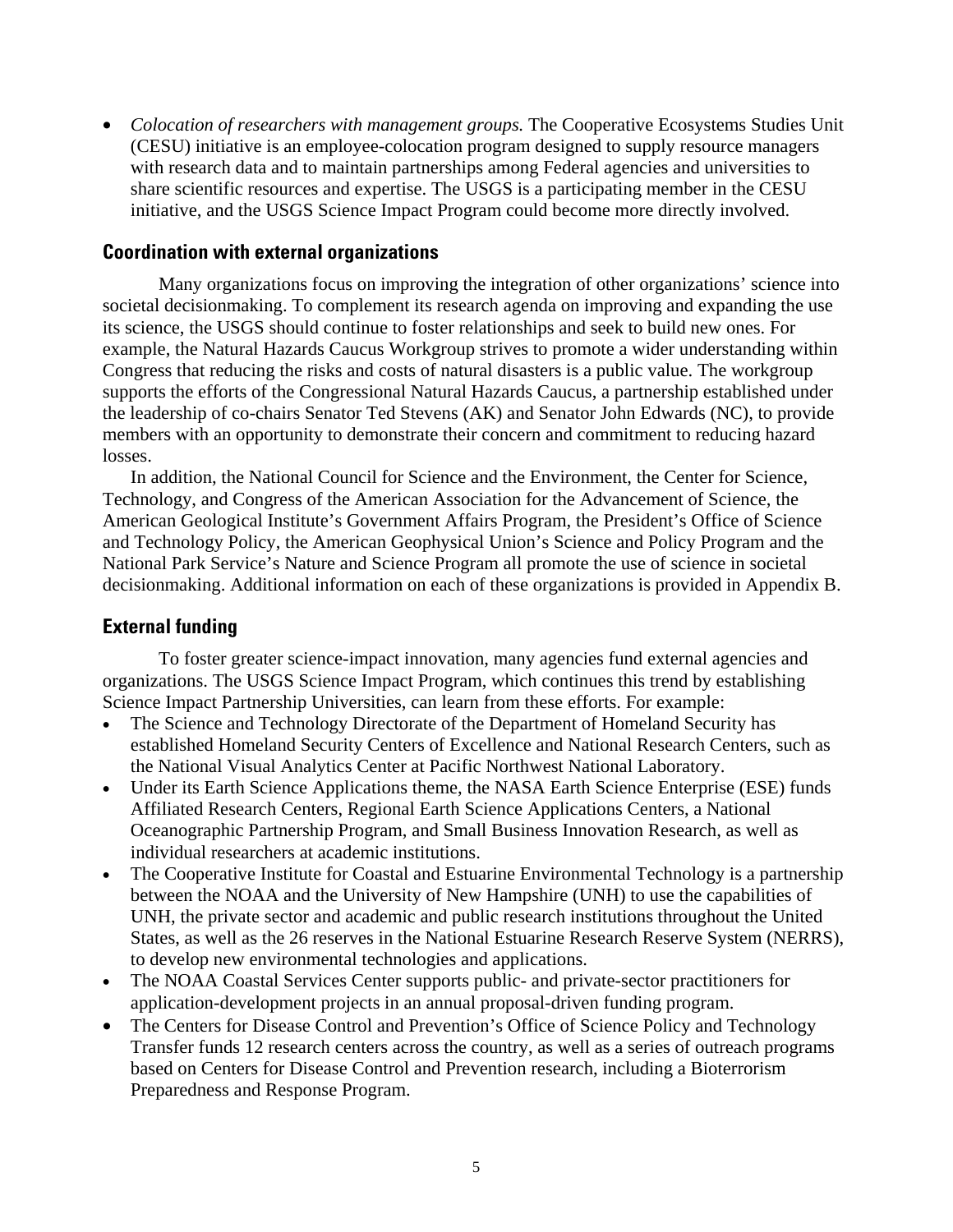# <span id="page-8-0"></span>**Science Applications**

Science-application activities of the USGS Science Impact Program include the development, testing, evaluation, and application of multidisciplinary tools and products to integrate USGS science with other relevant factors, including socioeconomic information, to more effectively inform decisionmaking.

### **Decision-support tools and methods**

One of the primary elements of the USGS Science Impact Program is the creation of tools and methods that directly support societal decisionmaking. This element has long been a component of other organizations' programs. For example:

- The Enterprise Development Impact Assessment Information Service (EDIAIS) provides a toolbox for resource managers that includes information and guidelines for participatory learning, stakeholder and value analysis, quantitative and qualitative methods, indicator development, and translating information to influence change. The EDIASIS is a joint project of the Institute for Development Policy and Management (IDPM) at Manchester University and Women in Sustainable Enterprise (WISE) Development Ltd.
- The Environmental and Societal Impacts Group of the University Corporation for Atmospheric Research at its National Center for Atmospheric Research is creating tools for handling uncertainty in meteorologic-risk assessments as a part of its project on "Climate Variability and Uncertainty in Flood Hazard Planning in Colorado."
- The U.K. Climate Impacts Programme (UKCIP) at the University of Oxford has created tools to help organizations assess the effect of potential climate change. The UKCIP Adaptation Wizard is a decision-support tool designed to help a person from simple understanding of climate change to integration of climate-change issues into decision-making. The Scenarios Gateway, another UKCIP tool, provides access to climate-change-scenario data, as well as information and guidance on the use of these data-sets.
- The Pacific Disaster Center, a public/private partnership managed by the East-West Center in Maui, Hawaii, has created the Asia Pacific Natural Hazards and Vulnerabilities Atlas, an online mapping application that combines baseline geographic and infrastructure data layers with historical and near-real-time data on natural hazard events including earthquakes, tsunamis, volcanoes, and tropical storms. The center serves as an information clearinghouse for the entire Pacific Basin.
- The Centers for Disease Control and Prevention has created a series of indicators and conducts monitoring programs to support decisionmaking related to human health, including the National Vital Statistics System, the Morbidity and Mortality Weekly Report, and the Behavioral Risk Factor Surveillance System.

### **Application-development centers**

In addition to creating specific tools and methods that directly support societal decisionmaking, some organizations have established centers of excellence that focus on application development. For example:

The NOAA Coastal Services Center in Charleston, SC, was established to support the environmental, social, and economic well being of the coast by linking people, information, and technology. The center conducts research and application-development programs in remote sensing, GIS, and landscape characterization.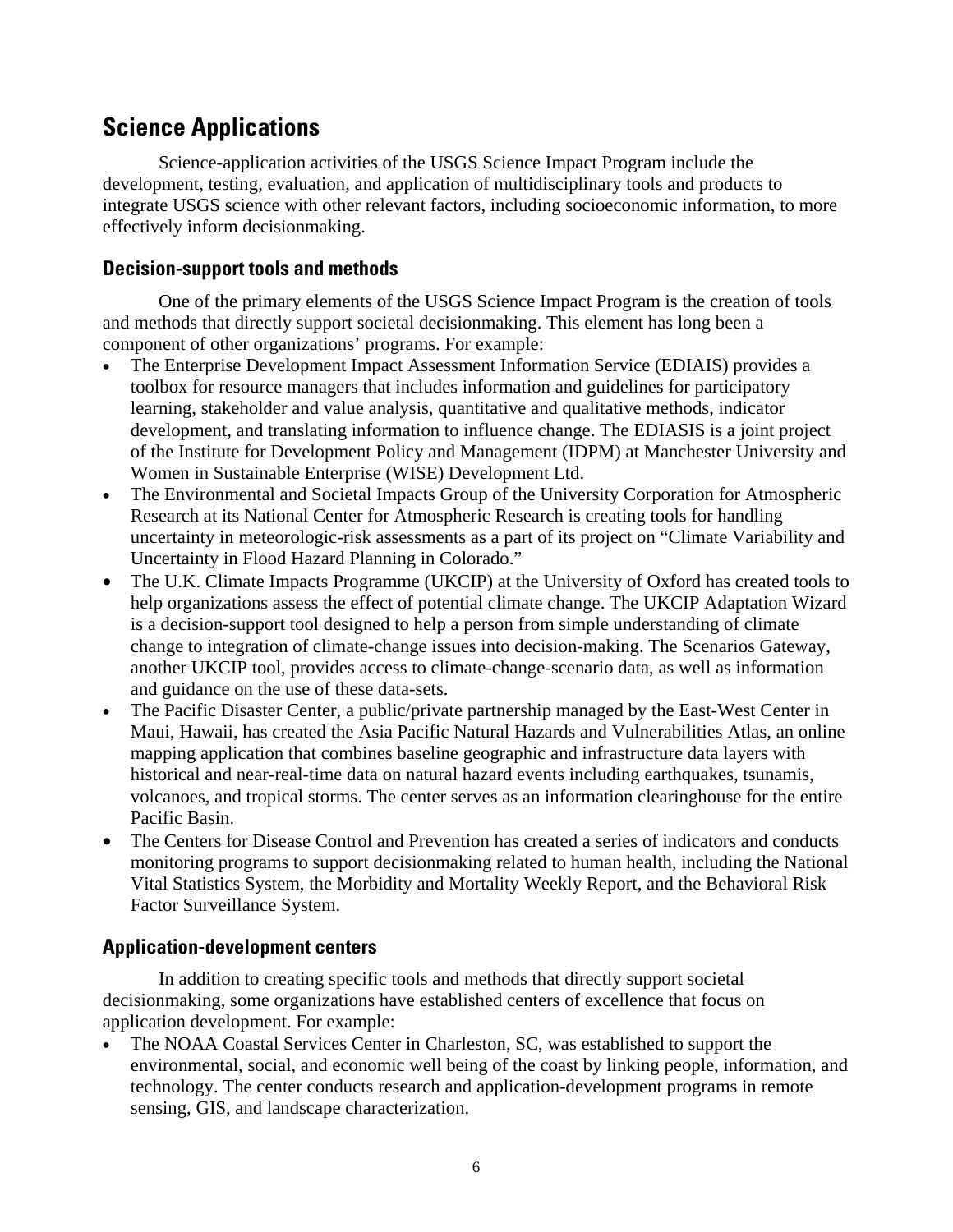- <span id="page-9-0"></span>• The Pacific Disaster Center provides support for applied information research and analysis to disaster-management and humanitarian-assistance communities in the Asia Pacific region and beyond, with funding from Department of Defense appropriations and from Asian and Pacific Governments, private agencies, individuals and corporations.
- Under its The Earth Science Applications theme, the NASA Earth Science Enterprise (ESE) benchmarks practical uses of NASA-sponsored observations from Earth observation systems and predictions from Earth-science models. ESE programs focus on applications of national priority to expand and accelerate the use of the science and technology resulting from ESE's goal of improving predictions in the areas of weather, climate, and natural hazards. The NASA Applications Research Division supplies Earth-science products for the advancement of earthsystem science in application to societal concerns. Primary projects include homeland security, energy management, public health, ecologic forecasting, water management, and scientific visualization. NASA funds Affiliated Research Centers to develop remote-sensing applications and Regional Earth Science Application Centers to conduct research on applied issues.
- The Bureau of Land Management's National Science and Technology Center provides science and technology applications to bureau offices.

In addition, the National Visual Analytics Center at the Department of Homeland Security's Pacific Northwest National Laboratory, the NOAA Cooperative Institute for Coastal and Estuarine Environmental Technology, and the University of New Hampshire all fund such application development. Additional information on each of these organizations is provided in Appendix B.

#### **Integrated science assessments**

One approach to improving the use of science in societal decisionmaking is to conduct research that requires the integration of natural and socioeconomic information. For example:

- The Environmental and Societal Impacts Group of the University Corporation for Atmospheric Research's National Center for Atmospheric Research has an active research program with numerous projects that focus on the integration of natural and socioeconomic research for addressing societal issues. The Wildland Fire Research and Development Collaboratory studies wildland-fire science, societal impacts, and operational applications and the Societal and Economic Impact subprogram of **TH**e **O**bserving System **R**esearch and **P**redictability **EX**periment (THORPEX) is a 10-year international research program to improve forecasts of high-impact weather.
- The Center for Science and Technology Policy Research at the University of Colorado, Boulder, conducts numerous research projects that focus on providing alternatives for science and technology policymakers. One such project is "Carbon Cycle Science: Reconciling Supply and Demand," which attempts to map and assess the compatibility of the supply and demand sides of the carbon cycle.

In addition, the Stockholm Environmental Institute at the University of York, the Centers for Disease Control and Prevention's Office of Science Policy and Technology Transfer, the RAND Corp. Science and Technology Policy Institute, the Center for Health Policy, Law, and Management at Duke University, the Consortium for Science, Policy & Outcomes at Arizona State University, the Leeds Institute of Environmental Science and Management at the University of Leeds, the Macaulay Institute of the U.K. Scottish Office, the Tyndall Center for Climate Change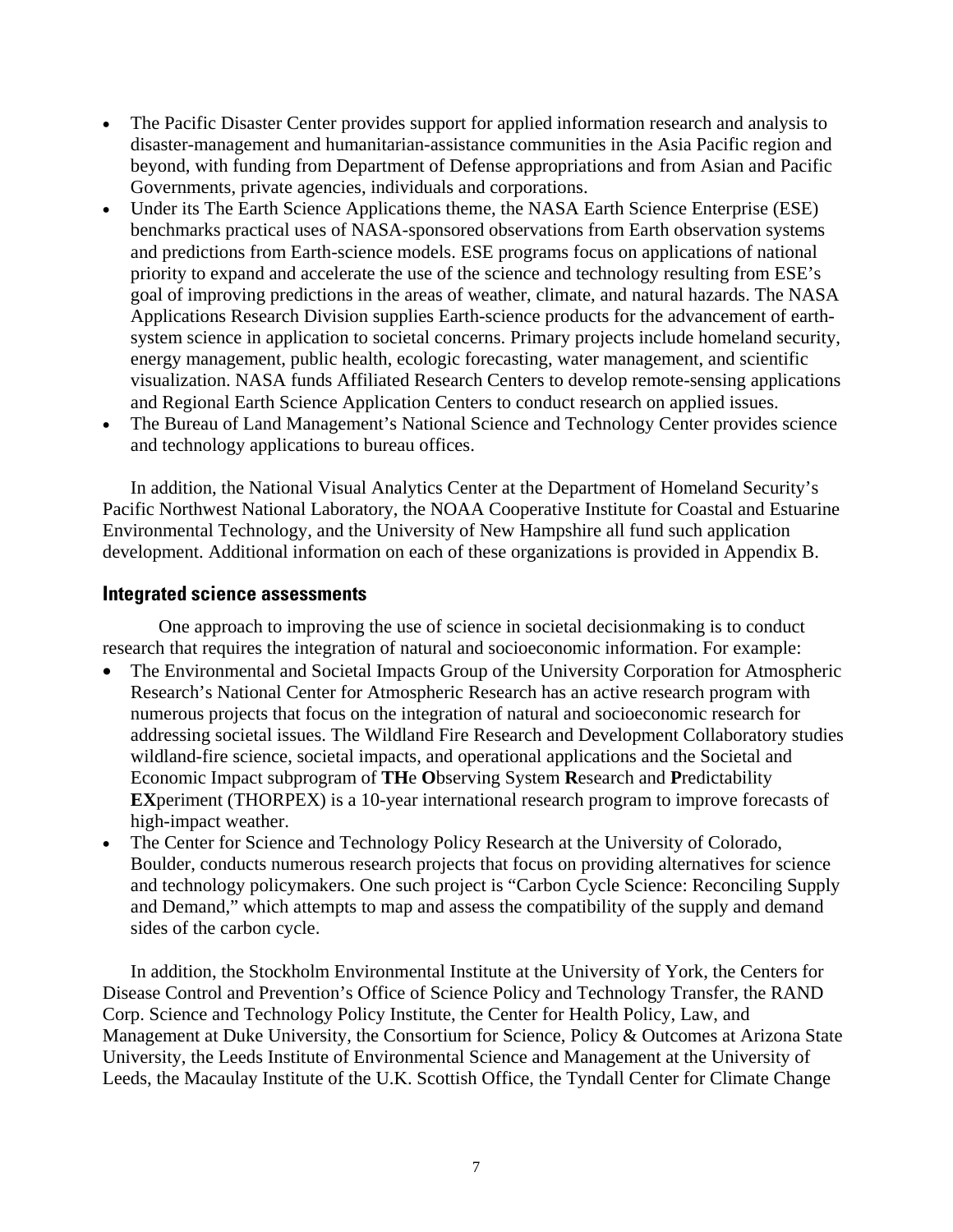<span id="page-10-0"></span>Research at the University of East Anglia, and the Policy Studies Institute – Environmental Group at the University of Westminster all conduct multi-disciplinary science studies.

### **Policy analysis**

Another approach to improving the use of science in societal decisionmaking is to conduct research on current policy issues. Scientific information, mainly in the form of scenario generation, is then directly used in decision support. For example:

- The U.K. Office of Science and Technology's Foresight program aims to increase U.K. exploitation of science and provide future alternatives for decisionmakers. The program identifies potential opportunities for the economy or society from new science and technology, and actions to help realize those opportunities. Current topics include flood and coastal defense, cybertrust, exploiting the electromagnetic spectrum, and brain science and drugs.
- The RAND Corp. Science and Technology Policy Institute, created by act of Congress in 1991, is managed by the Institute of Defense Analysis and reports to the President's Office of Science and Technology Policy. It conducts policy analysis as well as studies on the science-andtechnology components of broader issues, such as homeland security and education.
- The National Institute of Health (NIH)'s Office of Science Policy and Planning (OSPP) conducts research on the economic impact of science policies. Research focuses on the contributions of NIH science to increased life expectancy, reduced costs of illness and injury, and economic growth.
- The U.S. Fish and Wildlife Service (FWS)'s Division of Economics provides technical assistance in support of the FWS' mission. Inhouse capabilities and experience include economic-impact analysis, policy analysis and legislative package and review assistance.
- The Marine Policy Center at the Woods Hole Oceanographic Institution (WHOI) conducts research that integrates economics, policy analysis, and law with WHOI's basic strengths in ocean science and engineering.

In addition, the Consortium for Science, Policy & Outcomes at Arizona State University, the Center for Environment and Planning at the University of the West England, the Cooperative Institute for Research in Environmental Sciences' Center for Science and Technology Policy Research at the University of Colorado, Boulder, the Center for Health Policy Law and Management at Duke University, the Policy Studies Institute – Environmental Group at the University of Westminster, and the Center for International Science and Technology Policy in the Elliot School of International Affairs at George Washington University all conduct programs in science-policy analysis. Additional information on each of these organizations is provided in Appendix B.

# **Science Evaluations**

The USGS Science Impact Program focuses on creating methods and conducting analyses to evaluate and measure the effectiveness of USGS science in informing societal decisionmaking.

### **Role and value of science in decisionmaking**

An important element of understanding the social context of science is its role and value in decisionmaking. For example: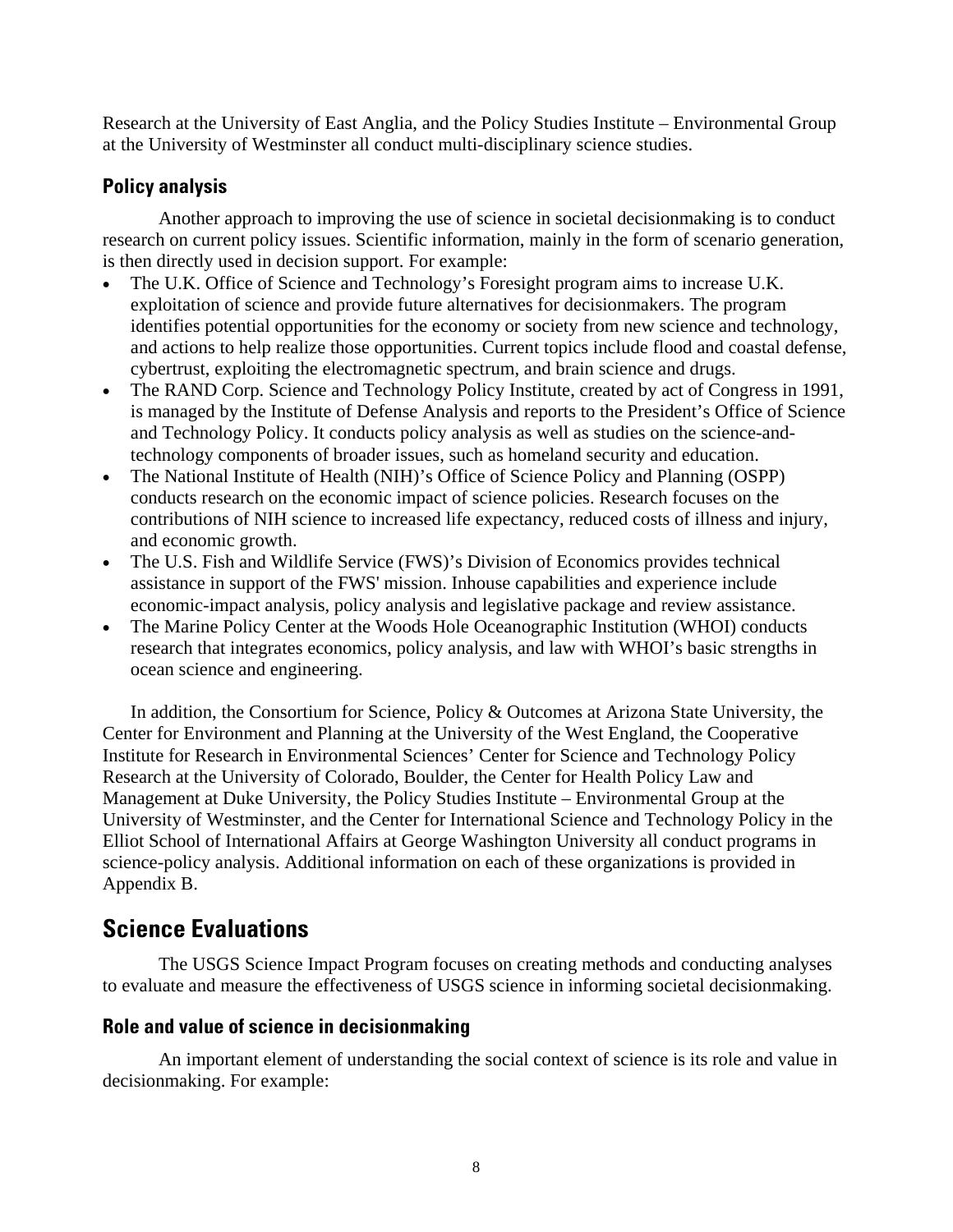- <span id="page-11-0"></span>• The Consortium for Science, Policy & Outcomes' Public Value Mapping project at Arizona State University seeks to develop tools and measures enabling a better understanding of the multiple factors in societal decisionmaking and the role of science as part of the web of institutions, networks, and groups giving rise to social impacts.
- The Environmental and Societal Impacts Group of the National Center for Atmospheric Research has an active research program that focuses on the use and value of science in decisionmaking, specifically for weather and climate issues.

In addition, the Center for Science and Technology Policy Research at the University of Colorado, Boulder, and the Policy Studies Institute – Environmental Group at the University of Westminster both study the social impact of science. Additional information on each of these organizations is provided in Appendix B.

#### **Implications of science and technology for society**

Several research programs focus on examining the implications of scientific and technological advances for society. For example, the Institute for Environment, Philosophy and Public Policy at Lancaster University brings together academics from philosophy and the social sciences to develop fresh crossdisciplinary thinking about the growing range of social and ethical issues thrown up by new scientific and technological developments.

In addition, the Space Policy Institute of the Center for International Science and Technology Policy in the Elliott School of International Affairs at George Washington University, the Centre for Research into Innovation, Culture and Technology of the Department of Human Sciences at Brunel University, the Center for Science, Policy, and Outcomes at Arizona State University, and the Center for Science and Technology Policy Research of the Cooperative Institute for Research in Environmental Sciences at the University of Colorado, Boulder have programs to study the implications of scientific and technological advances for society. Additional information on each of these organizations is provided in Appendix B.

#### **Risk communication**

All scientific studies include some degree of uncertainty in their results. However, resource managers and the general public must still make decisions by weighing the benefits and consequences of various actions in spite of this uncertainty. In fact, individuals and societies all perceive uncertainty differently. Therefore, research on risk communication and decisionmakers' ability to incorporate uncertainty are critical elements in creating methods to improve the impact and utility of USGS science. For example, the Annenberg School for Communication at the University of Pennsylvania and its Public Policy Center focus on the intersection of media, communication, and public policy with an active research program, lecture series, and roundtable discussions. Much of its research focuses on health risks, in collaboration with the Centers for Disease Control and Prevention.

In addition, the Environmental and Societal Impacts Group of the National Center for Atmospheric Research, the U.K. Climate Impacts Programme in the University of Oxford's Department of Environment, Food and Rural Affairs, the Center for Environmental Research and Training at the University of Birmingham, and the Scottish Universities Policy Research and Advice Network all conduct research of risk communication and perception. Additional information on each of these organizations is provided in Appendix B.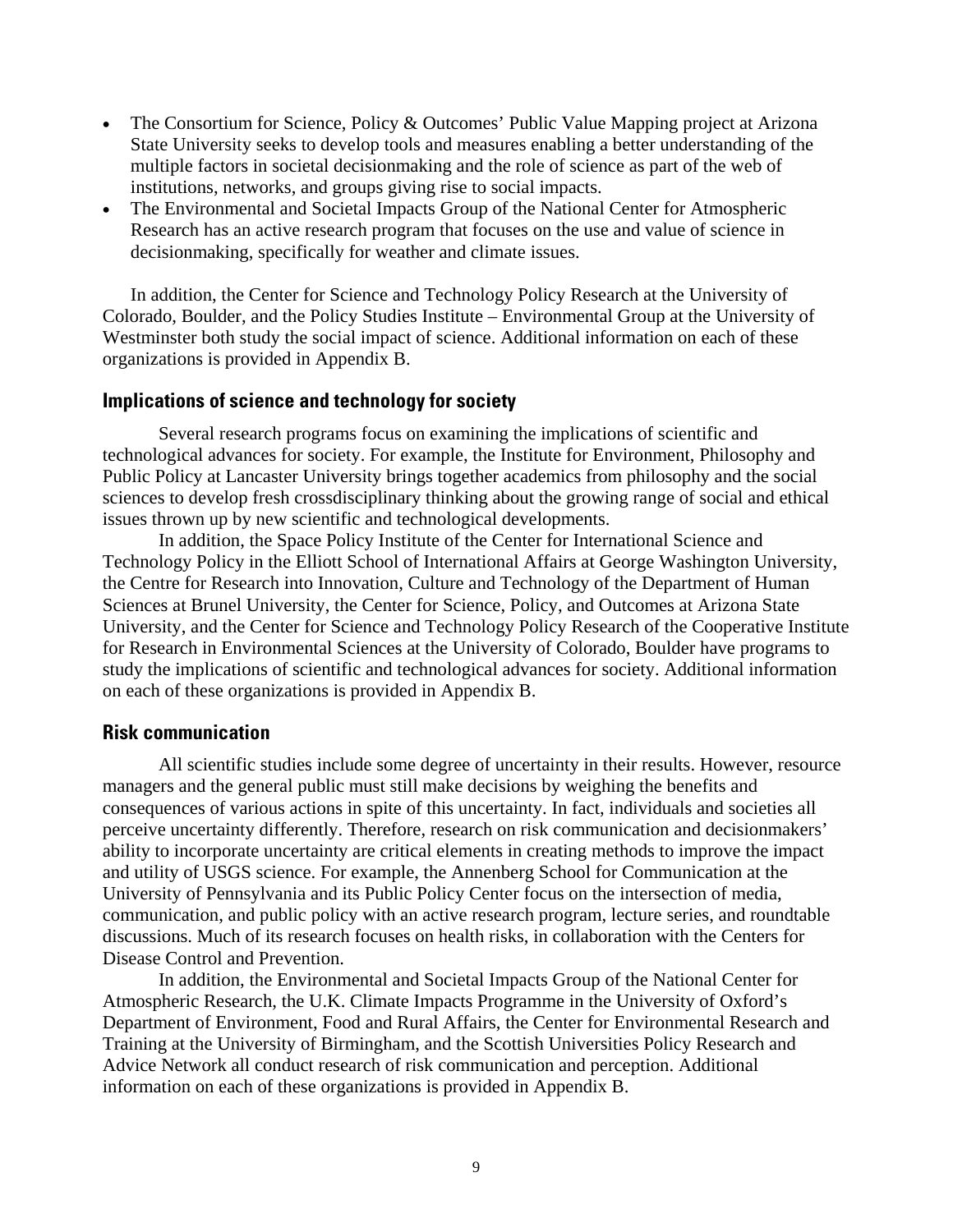#### <span id="page-12-0"></span>**Science advisory groups**

To improve the interface between scientists and decisionmakers, many organizations have established internal science advisory groups that serve to assemble and integrate relevant scientific information to address pressing societal issues. For example:

- The Environmental Protection Agency's Science Policy Council is headed by the Office of the Science Advisor, which provides leadership in establishing specific mechanisms for ensuring that scientific results and hypotheses, with technical evaluation and peer review, play a prominent role in all regulatory decisions.
- The Office of Science Policy and Planning serves as a science advisory board for the National Institutes of Health.

In addition, the Australian Bureau of Rural Services, the Science and Technology Directorate of the Department of Homeland Security, the Office of Science Policy and Technology Transfer of the Centers for Disease Control and Prevention, and the National Science and Technology Center of the Bureau of Land Management all perform a science advisory function. Additional information on each of these organizations is provided in Appendix B.

### **Summary**

This report summarizes efforts by various organizations external to the USGS to improve the use of science in support of societal decisionmaking. The information presented here should be used to provide the USGS with additional program ideas and potential avenues for collaboration as it develops its Science Impact Program. Again, this report is not an exhaustive list of efforts, but it offers an accurate snapshot of how other organizations are studying the impact of science on society. Archiving and evaluating the efforts of external organizations should be a continuous activity within the Science Impact Program, allowing the USGS to learn from others' experiences. Using the contact information contained in the following appendices, the Science Impact Program could establish a working group with other organizations who are interested in improving the science/society interface. This working group could meet yearly to coordinate and collaborate on projects of mutual interest, as well as to provide a forum for sharing best practices. I hope that this report will help inform USGS scientists about possible ways of bringing their science to decisionmakers and stakeholders and thereby further the aims of the Science Impact Program.

# **Acknowledgments**

I thank the USGS Science Impact Program for funding this effort, as well as Kyle Gomez for his assistance in setting up a Microsoft Access database to serve as an archive for all of the information I gathered. Susan Benjamin, Nina Burkardt and Caroline Hermans provided insightful reviews of the manuscript.

# **References Cited**

Office of the Inspector General, 2002, Science to support rulemaking: Environmental Protection Agency, Report 2003-P-00003.

- U.S. Department of the Interior, 2003, Strategic plan, FY 2003 2008: Washington, D.C. [URL *[http://www.doi.gov/ppp/strat\\_plan\\_fy2003\\_2008.pd](http://www.doi.gov/ppp/strat_plan_fy2003_2008.pdf)f*].
- U.S. Geological Survey, 2005, Science impact [URL http://*[www.usgs.gov/science\\_impact/](http://www.usgs.gov/science_impact)*].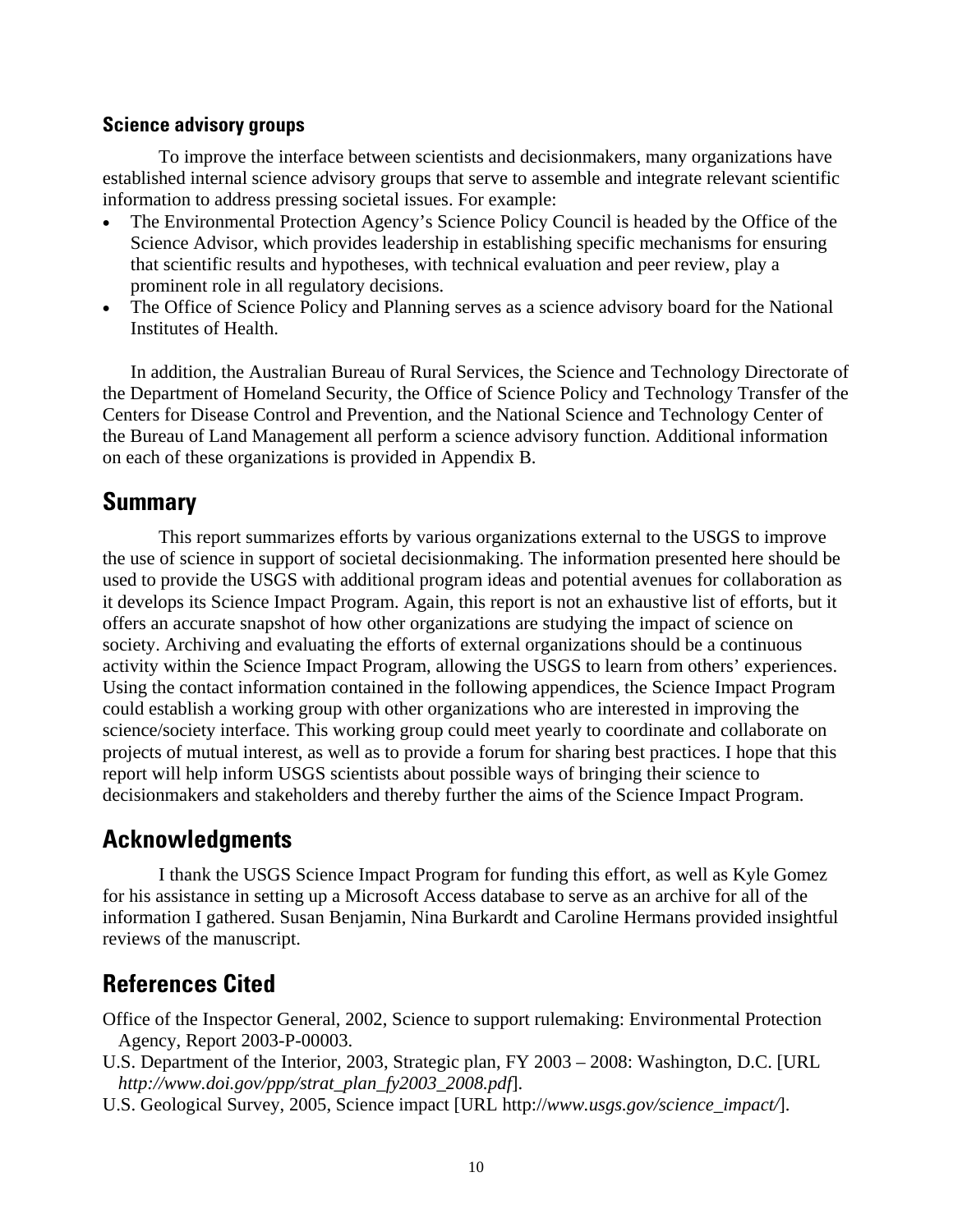# <span id="page-13-0"></span>**Appendix A. Organizations Cited**

This section lists the Web sites of the organizations mentioned in the text. This information is also provided in Appendix B within each individual organization summary.

American Society of Limnology and Oceanography *<http://aslo.org/policy/aslo.html>*

Annenberg School for Communication, University of Pennsylvania *[http://www.asc.upenn.edu/](http://www.asc.upenn.edu)* 

Australian Bureau of Rural Services *[http://www.affa.gov.au/brs/](http://www.affa.gov.au/brs)* 

Board on Science, Technology and Economic Policy - National Academy of Sciences *<http://www7.nationalacademies.org/step/index.html>*

Center for Earth and Planetary Studies, Smithsonian Institution *[http://www.nasm.si.edu/research/ceps/](http://www.nasm.si.edu/research/ceps)* 

Centre for Environment and Planning, University of the West of England *[http://www.built-environment.uwe.ac.uk/research/cep/](http://www.built-environment.uwe.ac.uk/research/cep)* 

Centre for Environmental Research and Training, University of Birmingham *[http://www.cert.bham.ac.uk/](http://www.cert.bham.ac.uk)* 

Center for Health Policy Law and Management, Duke University *[http://www.hpolicy.duke.edu/](http://www.hpolicy.duke.edu)* 

Center for International Science and Technology Policy, Elliot School of International Affairs, George Washington University *[http://www.gwu.edu/~cistp/](http://www.gwu.edu/~cistp)* 

Centre for Research into Innovation, Culture and Technology, Department of Human Sciences, Brunel University *[http://www.brunel.ac.uk/depts/crict/](http://www.brunel.ac.uk/depts/crict)* 

Center for Science and Technology Policy Research, Cooperative Institute for Research in Environmental Sciences, University of Colorado, Boulder *[http://sciencepolicy.colorado.edu/](http://sciencepolicy.colorado.edu)* 

- New Directions Project: *[http://newdirections.colorado.edu/](http://newdirections.colorado.edu)*
- Information Brokers: *[http://sciencepolicy.colorado.edu/wwa/intranet/oldthemes/info\\_brokers/](http://sciencepolicy.colorado.edu/wwa/intranet/oldthemes/info_brokers)*

Center for Science, Technology, and Congress, American Association for the Advancement of Science

*[http://www.aaas.org/spp/cstc/](http://www.aaas.org/spp/cstc)*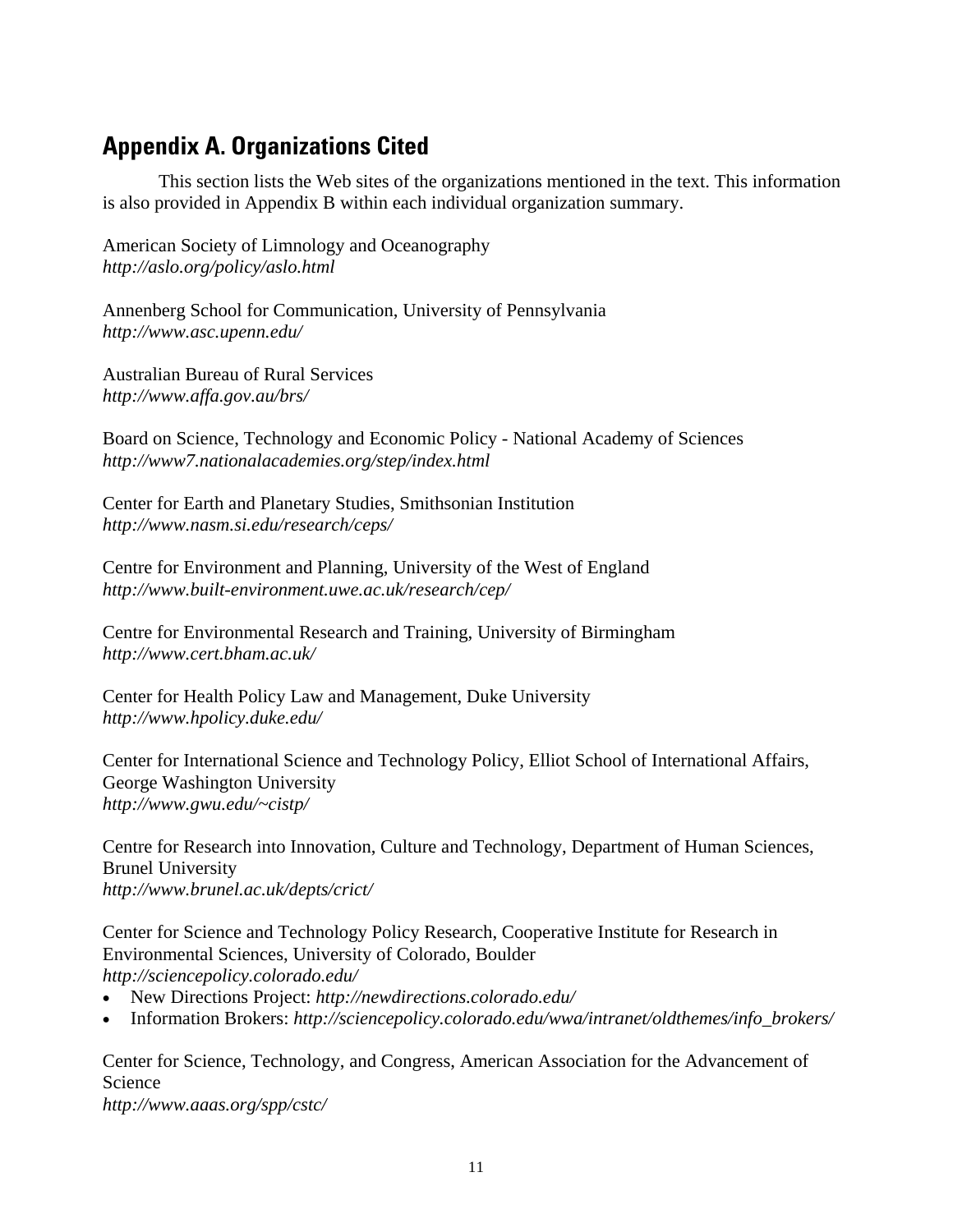Coastal Services Center, National Oceanic and Atmospheric Administration *[www.csc.noaa.gov](http://www.csc.noaa.gov)* 

- GIS Integration and Development Program: *[http://www.csc.noaa.gov/id/](http://www.csc.noaa.gov/id)*
- Coastal Resource Management Customer Survey: *[http://www.csc.noaa.gov/survey/](http://www.csc.noaa.gov/survey)*
- Coastal Learning Services: *[http://www.csc.noaa.gov/cms/cls/](http://www.csc.noaa.gov/cms/cls)*

Consortium for Science, Policy & Outcomes - Arizona State University *[http://www.cspo.org/](http://www.cspo.org)* 

Cooperative Ecosystem Studies Unit *<http://www.cesu.org/cesu/index.html>*

Cooperative Institute for Coastal and Estuarine Environmental Technology, National Oceanic and Atmospheric Administration and the University of New Hampshire *[http://www.ciceet.unh.edu/index\\_flash.html](http://www.ciceet.unh.edu/index_flash.html)* 

Council for Excellence in Government *[http://excelgov.org/](http://excelgov.org)* 

• Report: Linking Resource to Results: *<http://excelgov.org/displayContent.asp?NewsItemID=3976&Keyword=ppStudies>*

Council of Scientific Society Presidents *[http://www.cssp.us/](http://www.cssp.us)* 

Department of Environmental Policy and Management Group, Imperial College London *<http://www.iccept.ic.ac.uk/public.html>*

Division of Economics, U.S. Fish and Wildlife Service *[http://economics.fws.gov/](http://economics.fws.gov)* 

Earth Science Enterprise, National Aeronautics and Space Agency *[http://www.nasa.gov/](http://www.nasa.gov)* 

• Earth Science Applications theme: *<http://www.earth.nasa.gov/eseapps/index.html>*

Enterprise Development Impact Assessment Information Service *[http://www.enterprise-impact.org.uk/](http://www.enterprise-impact.org.uk)* 

• Tool Box: *<http://www.enterprise-impact.org.uk/informationresources/toolbox.shtml>*

Environmental and Societal Impacts Group, National Center for Atmospheric Research *[http://www.esig.ucar.edu/](http://www.esig.ucar.edu)* 

Environmental Protection Agency

*[http://www.epa.gov/](http://www.epa.gov)* 

• Science Policy Council: *<http://www.epa.gov/osa>*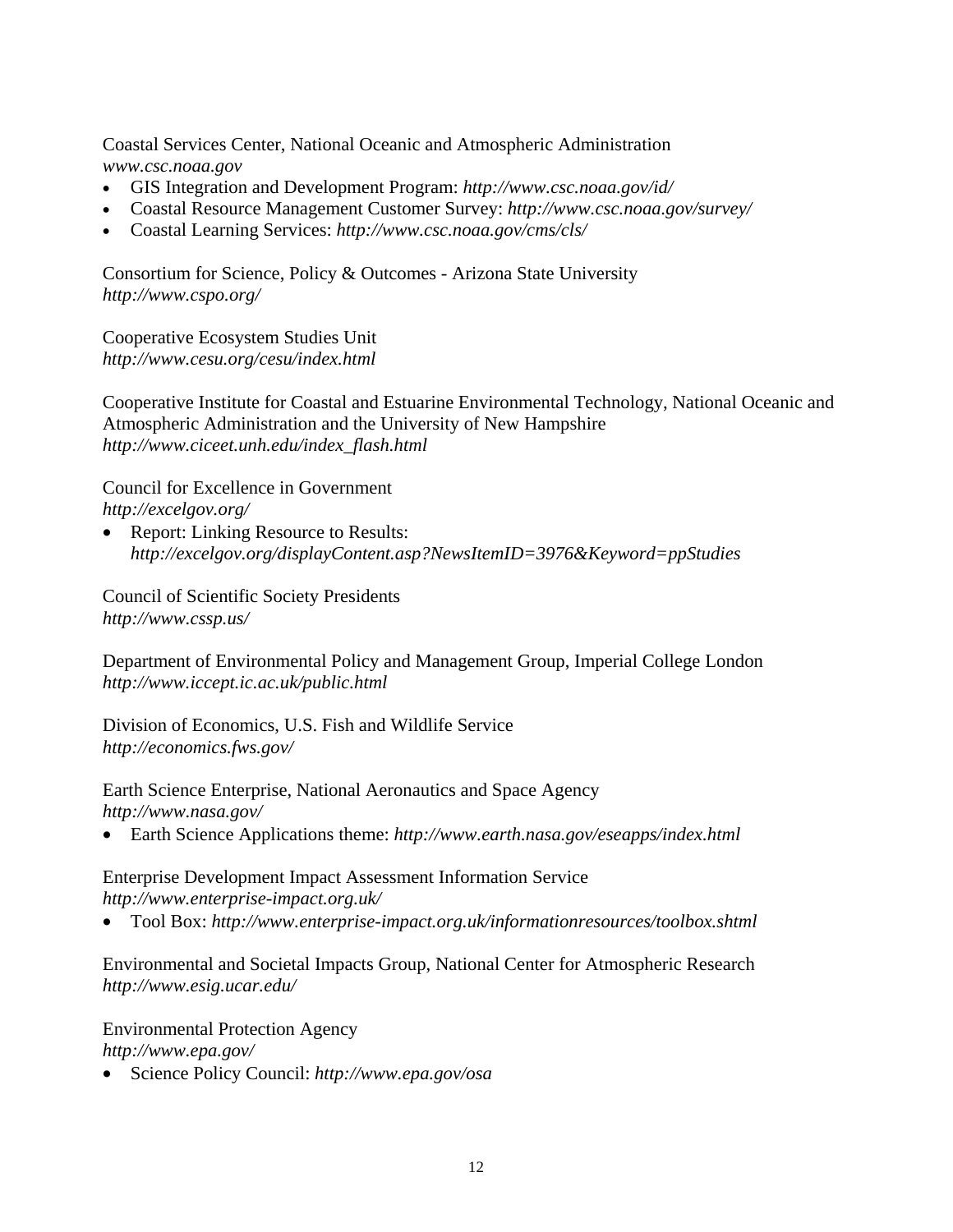#### European Commission

*[http://europa.eu.int/](http://europa.eu.int)* 

- Science and Society theme: *[http://europa.eu.int/comm/research/science](http://europa.eu.int/comm/research/science-society/documents_en.html)[society/documents\\_en.html](http://europa.eu.int/comm/research/science-society/documents_en.html)*
- Scientific Information for Policy Support in Europe: *<http://europa.eu.int/sinapse>*
- Science Shops: *[http://europa.eu.int/comm/research/science-society/scientific](http://europa.eu.int/comm/research/science-society/scientific-awareness/shops_en.html)[awareness/shops\\_en.html](http://europa.eu.int/comm/research/science-society/scientific-awareness/shops_en.html)*

Federation of Earth Science Information Partners *[http://www.esipfed.org/](http://www.esipfed.org)* 

U.S. Forest Service

*<http://www.fs.fed.us>*

• Focused Science Delivery Program: *[http://www.fs.fed.us/about/programs/fsd/](http://www.fs.fed.us/about/programs/fsd)*

Government Affairs Program, American Geological Institute *[http://www.agiweb.org/gap/](http://www.agiweb.org/gap)* 

Gulf of Maine Council on the Marine Environment *[http://www.gulfofmaine.org/](http://www.gulfofmaine.org)* 

• Science Translation Project: *[http://www.gulfofmaine.org/science\\_translation/](http://www.gulfofmaine.org/science_translation)* 

H. John Heinz III Center for Science, Economics and the Environment *[http://www.heinzctr.org/](http://www.heinzctr.org)* 

Institute for Environment, Philosophy and Public Policy at Lancaster University, *[http://www.lancs.ac.uk/fss/ieppp/](http://www.lancs.ac.uk/fss/ieppp)* 

Macaulay Institute, U.K. Scottish Office *<http://www.mluri.sari.ac.uk/intro.htm>*

Marine Policy Center, Woods Hole Oceanographic Institution *<http://www.whoi.edu/science/MPC/dept/index.html>*

Mineral Management Service *<http://www.mms.gov>*

• Environmental Studies Program: *[http://www.mms.gov/eppd/env/](http://www.mms.gov/eppd/env)* 

National Council for Science and the Environment *[http://www.ncseonline.org/](http://www.ncseonline.org)* 

#### National Park Service *<http://www.nps.gov>*

• Nature and Science Program: *[http://www.nature.nps.gov/scienceresearch/](http://www.nature.nps.gov/scienceresearch)* 

National Science and Technology Center, Bureau of Land Management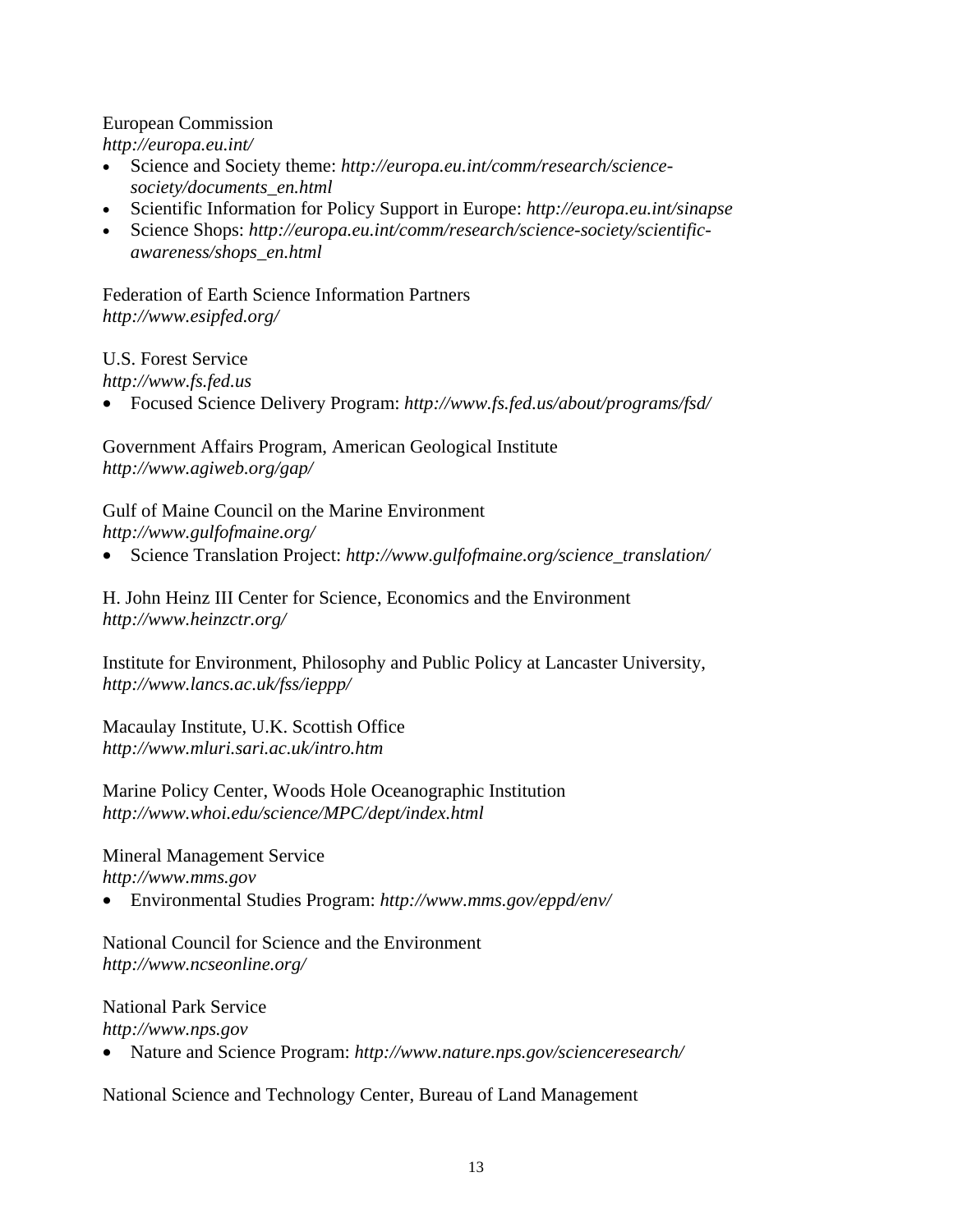*[http://www.blm.gov/nstc/](http://www.blm.gov/nstc)* 

National Visual Analytics Center, Pacific Northwest National Lab *[http://nvac.pnl.gov/](http://nvac.pnl.gov)* 

Natural Hazards Caucus Workgroup *[http://www.agiweb.org/workgroup/](http://www.agiweb.org/workgroup)* 

NATO Programme for Security Through Science *[http://www.nato.int/science/](http://www.nato.int/science)* 

Natural Hazards Research and Applications Information Center, University of Colorado, Boulder *[http://www.colorado.edu/hazards/](http://www.colorado.edu/hazards)* 

New Zealand Ministry of Research, Science & Technology *[http://www.morst.govt.nz/](http://www.morst.govt.nz)*

• Science in Society Program: *<http://www.morst.govt.nz/?CHANNEL=SCIENCE+IN+SOCIETY&PAGE=Science+in+Society>*

Nicholas School of the Environment, Duke University *[http://www.env.duke.edu/people/faculty/](http://www.env.duke.edu/people/faculty)* 

Office of Science and Technology Policy, Executive Office of the President *[http://www.ostp.gov/](http://www.ostp.gov)* 

Office of Science Policy and Planning, National Institutes of Health *[http://ospp.od.nih.gov/](http://ospp.od.nih.gov)* 

Office of Science Policy and Technology Transfer, Centers for Disease Control and Prevention *[http://www.cdc.gov/od/ads/](http://www.cdc.gov/od/ads)* 

Oregon Natural Hazards Workgroup *[http://darkwing.uoregon.edu/~onhw/](http://darkwing.uoregon.edu/~onhw)* 

Pacific Disaster Center *[http://www.pdc.org/](http://www.pdc.org)* 

• Asia Pacific Natural Hazards and Vulnerabilities Atlas: *<http://atlas.pdc.org/APNHVA/kickoff.html>*

Policy Studies Institute – Environmental Group, University of Westminster *[http://www.psi.org.uk/](http://www.psi.org.uk)* 

• Deliberative Mapping: *[http://www.psi.org.uk/research/project.asp?project\\_id=9](http://www.psi.org.uk/research/project.asp?project_id=9)* 

RAND Corp. Science and Technology Policy Institute *[http://www.rand.org/scitech/stpi/](http://www.rand.org/scitech/stpi)*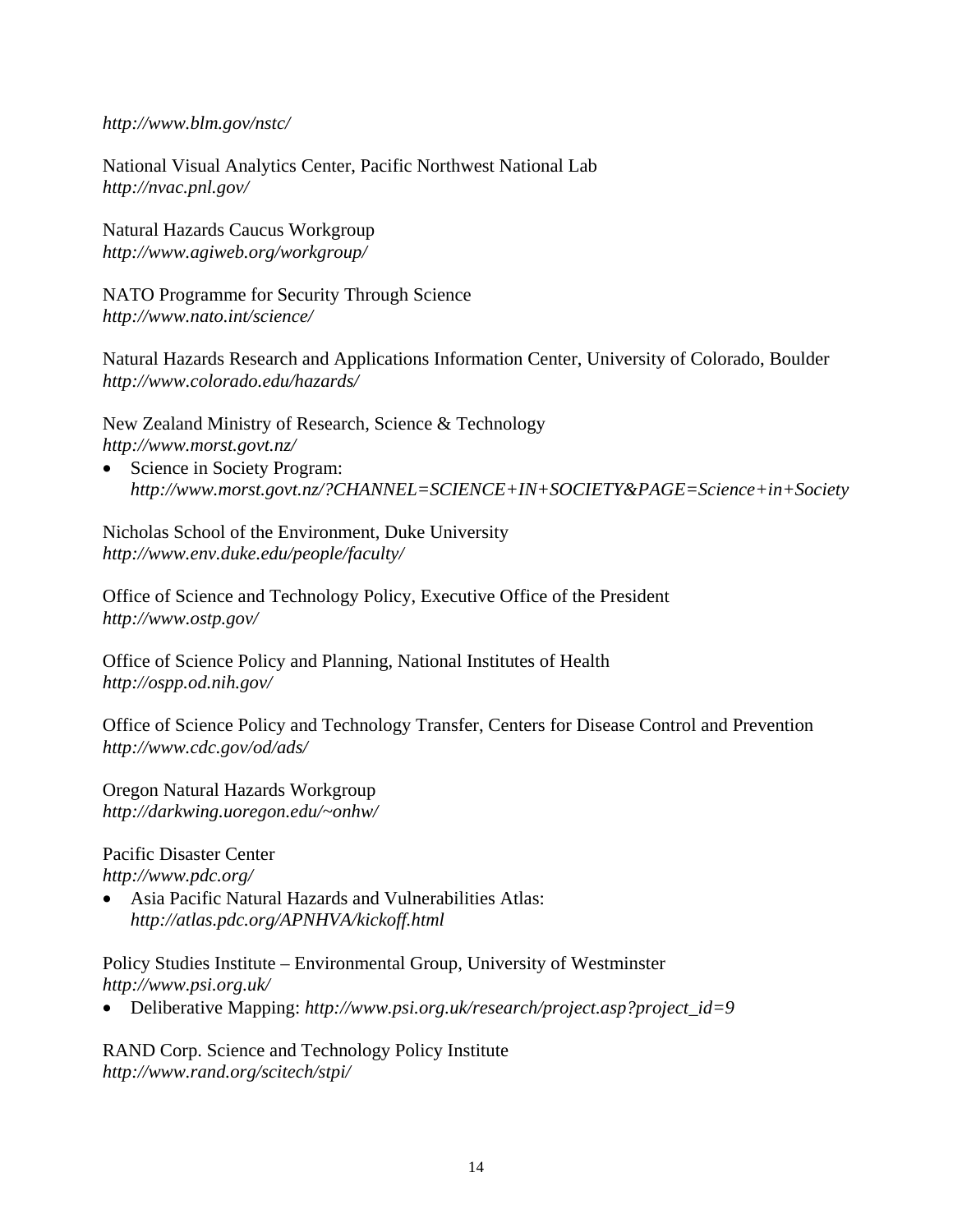Science and Policy Program, American Geophysical Union *[http://www.agu.org/sci\\_soc/policy/](http://www.agu.org/sci_soc/policy)* 

Science and Technology Directorate, Department of Homeland Security *<http://www.dhs.gov/dhspublic/display?theme=53>*

Scottish Universities Policy Research and Advice Network, *<http://www.supra.ed.ac.uk/index.html>*

Stockholm Environmental Institute, University of York *<http://www.york.ac.uk/inst/sei/welcome.html>*

Sustainability Research Institute, School of Earth and Environment, University of Leeds *[http://www.env.leeds.ac.uk/research/sri/index.htm/](http://www.env.leeds.ac.uk/research/sri/index.htm)* 

Tyndall Center for Climate Change Research, University of East Anglia *[http://www.tyndall.ac.uk/](http://www.tyndall.ac.uk)* 

U.K. Climate Impacts Program, Department for Environment, Food & Rural Affairs, University of Oxford

*[http://www.ukcip.org.uk/](http://www.ukcip.org.uk)* 

• Adaptation Wizard and Scenarios Gateway: *[http://www.ukcip.org.uk/resources/tools/](http://www.ukcip.org.uk/resources/tools)* 

U.K. Engineering and Physical Sciences Research Council *[http://www.epsrc.ac.uk/WebSite/](http://www.epsrc.ac.uk/WebSite)*

• Public Engagement Programme:

*<http://www.epsrc.ac.uk/WebSite/default.aspx?ZoneID=5&MenuID=118>*

U.K. Office of Science and Technology

*[http://www.ost.gov.uk/](http://www.ost.gov.uk)* 

- Guidelines: *[http://www.orst.gov/uk/society/index.htm/](http://www.orst.gov/uk/society/index.htm)*
- Public Engagement with Science and Technology: *[http://www.dti.gov/uk/ost/ostbusiness/puset/puset.htm/](http://www.dti.gov/uk/ost/ostbusiness/puset/puset.htm)*

Woodrow Wilson International Center for Scholars, Smithsonian Institution *<http://wwics.si.edu>*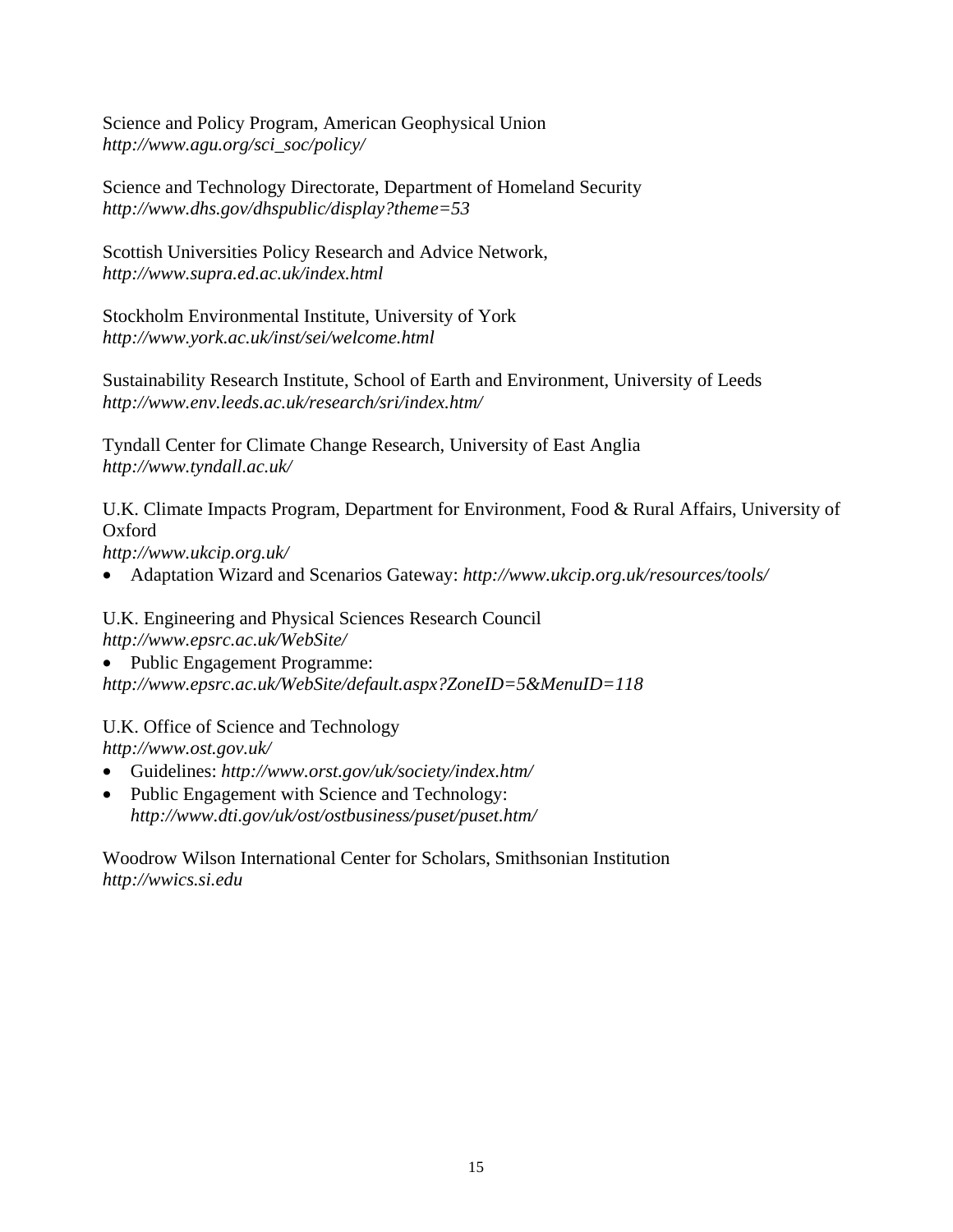# <span id="page-18-0"></span>**Appendix B. Summaries of Individual Organizations**

On the following pages are summaries of the individual organizations. The information listed for each organization was derived and summarized from their Web sites, as they appeared in the summer of 2004. Efforts cited in Appendix B should be considered not as "best practices" but as a summary of interesting efforts to be investigated further as the USGS Science Impact Program develops. Information provided for each organization includes:

- Name
- Parent organization (e.g., the university where a research group resides)
- Regulatory power (i.e., yes or no)
- Vision/mission statement: Text is taken directly from organization Web sites. I take no responsibility for the text provided here.
- Research theme
- Products
- Primary customers
- Additional notes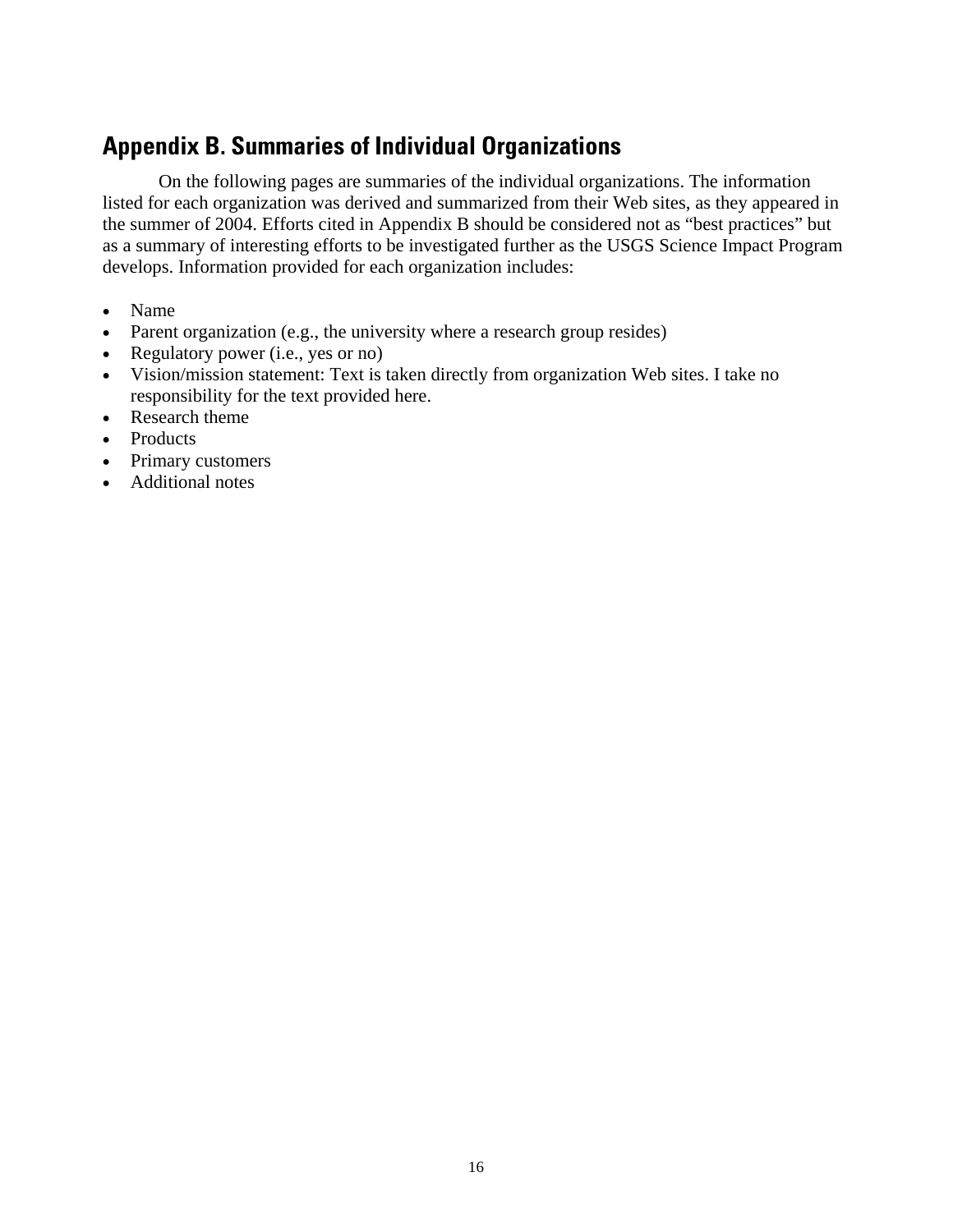| <b>Organization</b>        | American Society of Limnology and Oceanography - Public Policy Activities                                                                                                                                                                                                                                                                                                                                             |
|----------------------------|-----------------------------------------------------------------------------------------------------------------------------------------------------------------------------------------------------------------------------------------------------------------------------------------------------------------------------------------------------------------------------------------------------------------------|
| <b>Parent Organization</b> | American Society of Limnology and Oceanography (ASLO)                                                                                                                                                                                                                                                                                                                                                                 |
| <b>Regulatory Power</b>    | None                                                                                                                                                                                                                                                                                                                                                                                                                  |
| <i>Vision/Mission</i>      | None listed                                                                                                                                                                                                                                                                                                                                                                                                           |
| <b>Research Themes</b>     | Aquatic sciences                                                                                                                                                                                                                                                                                                                                                                                                      |
| <b>Products</b>            | Information Web sites, updates on policy news in U.S. and Canada; links to policy Web sites                                                                                                                                                                                                                                                                                                                           |
| <b>Primary Customers</b>   | ASLO scientists and members                                                                                                                                                                                                                                                                                                                                                                                           |
| <b>Additional Notes</b>    | Web site provides public policy background for scientists (authorization vs. appropriations,<br>how a bill becomes a law). It lists relevant laws for fisheries and limnology and information on<br>how scientists can get involved in public policy. The Web site mentions the AAAS<br>publication - "Working with Congress: A Practical Guide for Scientists and Engineers," 2nd<br>edition, by Williams Wells, Jr. |

*URL: <http://aslo.org/policy/aslo.html>*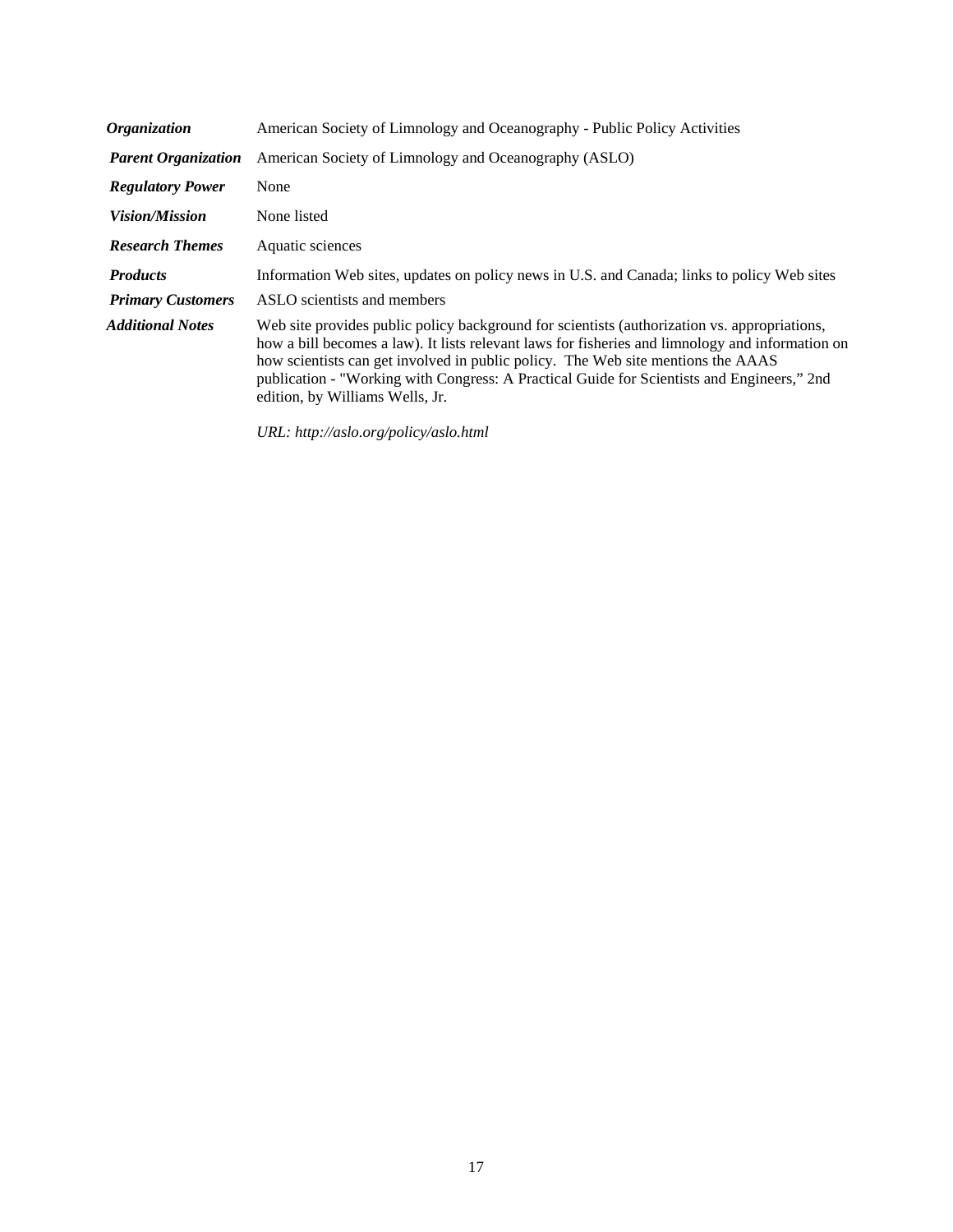| <i><b>Organization</b></i> | Annenberg School for Communication                                                                                                                                                                                                                                                                                                                                                                                                                                                                                                                                                                                                 |
|----------------------------|------------------------------------------------------------------------------------------------------------------------------------------------------------------------------------------------------------------------------------------------------------------------------------------------------------------------------------------------------------------------------------------------------------------------------------------------------------------------------------------------------------------------------------------------------------------------------------------------------------------------------------|
| <b>Parent Organization</b> | University of Pennsylvania                                                                                                                                                                                                                                                                                                                                                                                                                                                                                                                                                                                                         |
| <b>Regulatory Power</b>    | None                                                                                                                                                                                                                                                                                                                                                                                                                                                                                                                                                                                                                               |
| <i>Vision/Mission</i>      | Established in 1994, the Annenberg Public Policy Center of the University of Pennsylvania<br>conducts and disseminates research, hosts lectures and conferences, and convenes roundtable<br>discussions that highlight important questions about the intersection of media, communication,<br>and public policy. The Policy Center, which has offices in Philadelphia and Washington DC,<br>conducts ongoing research in the areas of political communication, information and society,<br>media and the developing child, health communication and adolescent risk. Its research helps<br>to bring difficult problems into focus. |
| <b>Research Themes</b>     | Risk communication                                                                                                                                                                                                                                                                                                                                                                                                                                                                                                                                                                                                                 |
| <b>Products</b>            | Publications: The Communicator (quarterly), Conference, science communication courses                                                                                                                                                                                                                                                                                                                                                                                                                                                                                                                                              |
| <b>Primary Customers</b>   | public, scientists, journalists                                                                                                                                                                                                                                                                                                                                                                                                                                                                                                                                                                                                    |
| <b>Additional Notes</b>    | This research group collaborates with the Centers for Disease Control and Prevention on<br>communicating risks and research related to human health                                                                                                                                                                                                                                                                                                                                                                                                                                                                                |
|                            | URL: http://www.asc.upenn.edu/                                                                                                                                                                                                                                                                                                                                                                                                                                                                                                                                                                                                     |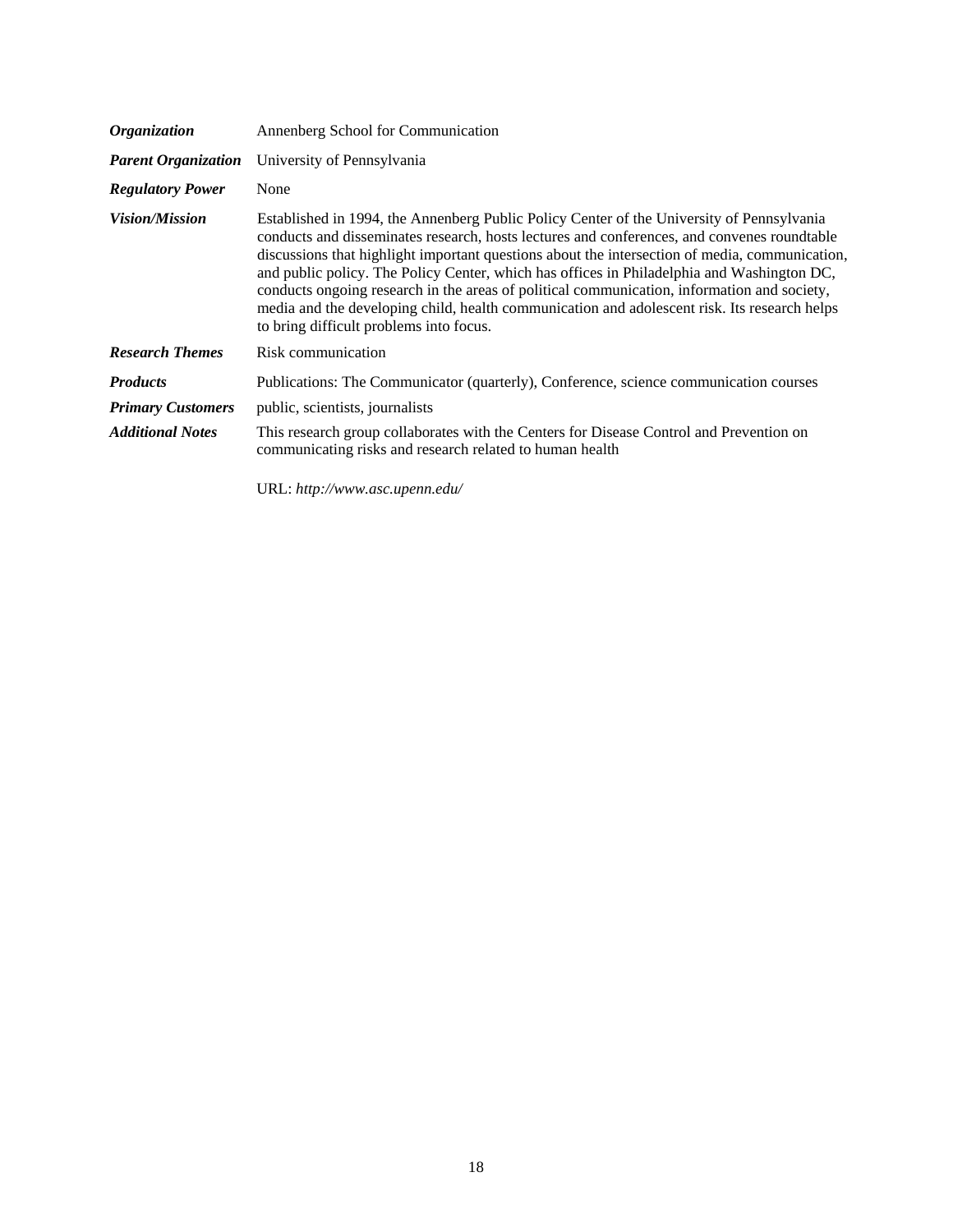| <b>Organization</b>        | Australian Bureau of Rural Sciences (BRS)                                                                                                                                                                                                                                                                                      |
|----------------------------|--------------------------------------------------------------------------------------------------------------------------------------------------------------------------------------------------------------------------------------------------------------------------------------------------------------------------------|
| <b>Parent Organization</b> | Australia Department of Agriculture, Fisheries, and Forestry                                                                                                                                                                                                                                                                   |
| <b>Regulatory Power</b>    | None                                                                                                                                                                                                                                                                                                                           |
| <i>Vision/Mission</i>      | The BRS provides scientific advice to government in support of more profitable, competitive<br>and sustainable Australian agricultural, food, fisheries and forestry industries and enhancing<br>the natural resource base to achieve greater national wealth and stronger rural and regional<br>communities.                  |
| <b>Research Themes</b>     | Climate, Data, Fish, Forest, Landscape, Rural, Social Science, water, ag, forestry research                                                                                                                                                                                                                                    |
| <b>Products</b>            | Tools, publications, a FAQ for decision makers                                                                                                                                                                                                                                                                                 |
| <b>Primary Customers</b>   | Decision makers and policy makers                                                                                                                                                                                                                                                                                              |
| Additional Notes           | The Bureau of Rural Sciences is an independent scientific bureau within the Department of<br>Agriculture, Fisheries and Forestry – Australia (AFFA). It is at the interface between science<br>and policy and is considered an essential part of the Government's capacity for integrated<br>evidence-based policy development |

*URL: <http://www.affa.gov.au/brs>*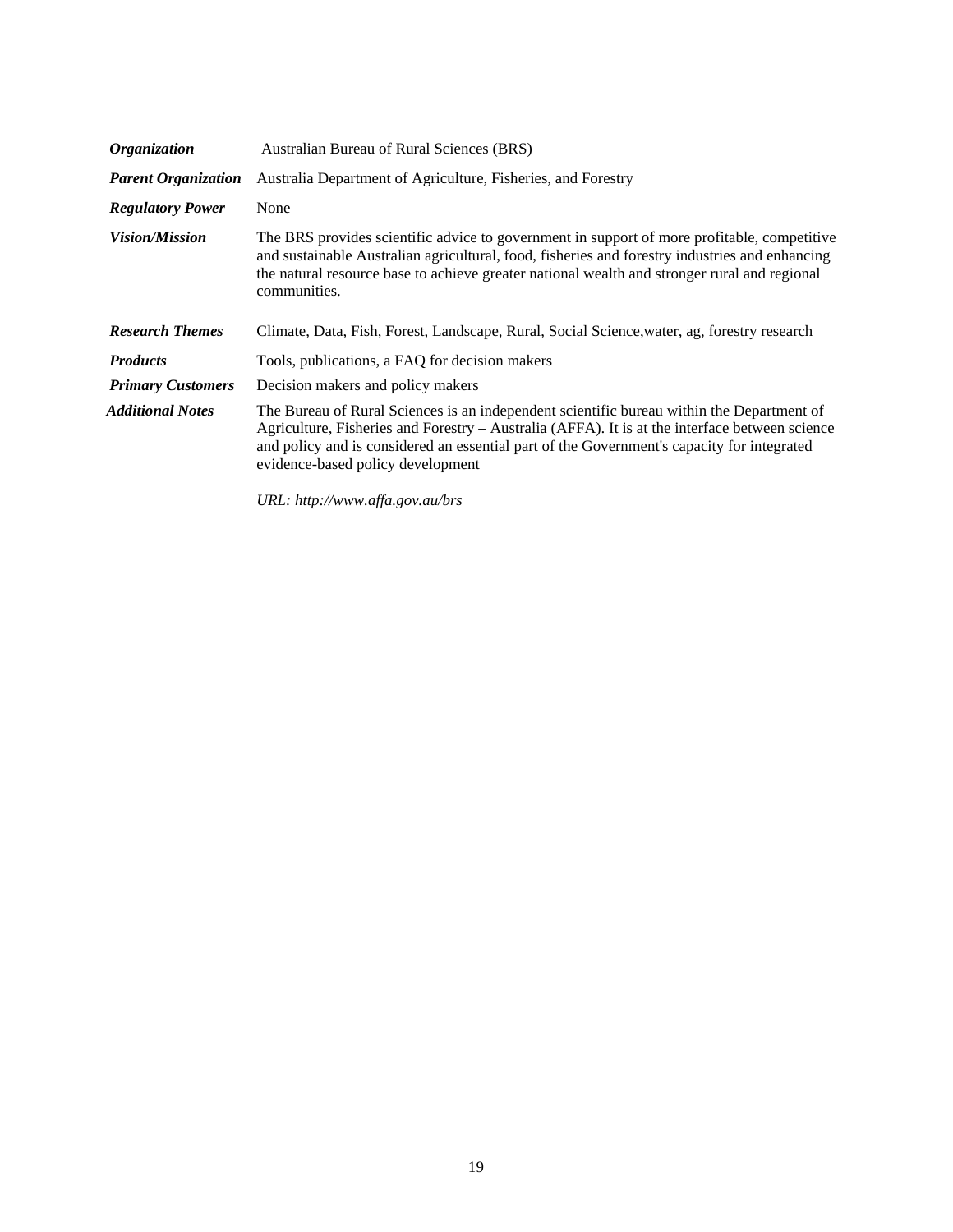| <i><b>Organization</b></i> | Board on Science, Technology and Economic Policy                                                                                                                                                                                          |
|----------------------------|-------------------------------------------------------------------------------------------------------------------------------------------------------------------------------------------------------------------------------------------|
| <b>Parent Organization</b> | National Academy of Sciences                                                                                                                                                                                                              |
| <b>Regulatory Power</b>    | None                                                                                                                                                                                                                                      |
| <i>Vision/Mission</i>      | From the organization's Web site: "To integrate understanding of scientific, technological, and<br>economic elements in the formulation of national policies affecting the economic well-being of<br>the United States."                  |
| <b>Research Themes</b>     | Macroeconomic and microeconomic variables and their relationship to U.S. science and<br>technology                                                                                                                                        |
| <b>Products</b>            | Newsletter, monographs, white papers, conferences, workshops and seminars                                                                                                                                                                 |
| <b>Primary Customers</b>   | Policymakers responsible for trade, economic, science, and technology policy in the Executive<br><b>Branch and Congress</b>                                                                                                               |
| <b>Additional Notes</b>    | A newsletter is available at http://www7.nationalacademies.org/step/STEP_Newsletter.html .<br>A current project relevant to the Science Impact Program is "Government-Industry"<br>Partnerships for the Development of New Technologies." |
|                            | URL: http://www7.nationalacademies.org/step/index.html                                                                                                                                                                                    |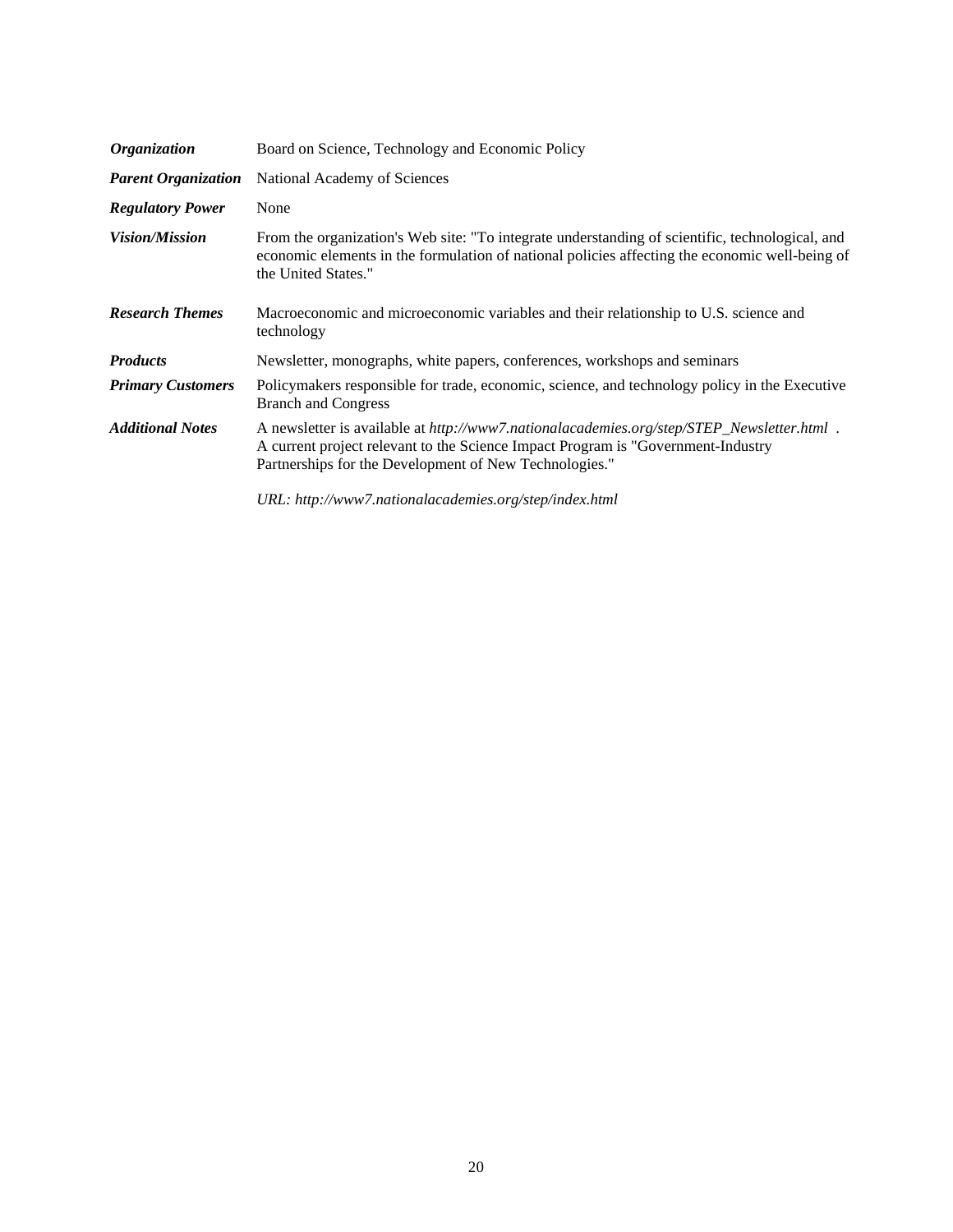| <i><b>Organization</b></i> | Center for Earth and Planetary Studies                                                                                                                                                                                                                                                                                                                                                                                                                                                                               |
|----------------------------|----------------------------------------------------------------------------------------------------------------------------------------------------------------------------------------------------------------------------------------------------------------------------------------------------------------------------------------------------------------------------------------------------------------------------------------------------------------------------------------------------------------------|
| <b>Parent Organization</b> | Collections and Research Department of the National Air and Space Museum, Smithsonian<br>Institution                                                                                                                                                                                                                                                                                                                                                                                                                 |
| <b>Regulatory Power</b>    | None                                                                                                                                                                                                                                                                                                                                                                                                                                                                                                                 |
| <i>Vision/Mission</i>      | The Center for Earth and Planetary Studies (CEPS) conducts an active research program in<br>planetary and terrestrial geology and geophysics using remote sensing data from Earth-orbiting<br>satellites and manned and unmanned space missions. CEPS has curatorial responsibility for<br>two museum exhibit galleries.                                                                                                                                                                                             |
| <b>Research Themes</b>     | Astrogeology                                                                                                                                                                                                                                                                                                                                                                                                                                                                                                         |
| <b>Products</b>            | Publications; museum exhibits                                                                                                                                                                                                                                                                                                                                                                                                                                                                                        |
| <b>Primary Customers</b>   | General public                                                                                                                                                                                                                                                                                                                                                                                                                                                                                                       |
| <b>Additional Notes</b>    | The Center for Earth and Planetary Studies (CEPS) is the scientific research unit within the<br>Collections and Research Department of the National Air and Space Museum, Smithsonian<br>Institution. The CEPS performs research and outreach activities on topics covering planetary<br>science, terrestrial geophysics, and the remote sensing of environmental change. The group is<br>an example of a research group fused with a museum so outreach on research results has a<br>natural conduit to the public. |
|                            | URL: http://www.nasm.si.edu/research/ceps/                                                                                                                                                                                                                                                                                                                                                                                                                                                                           |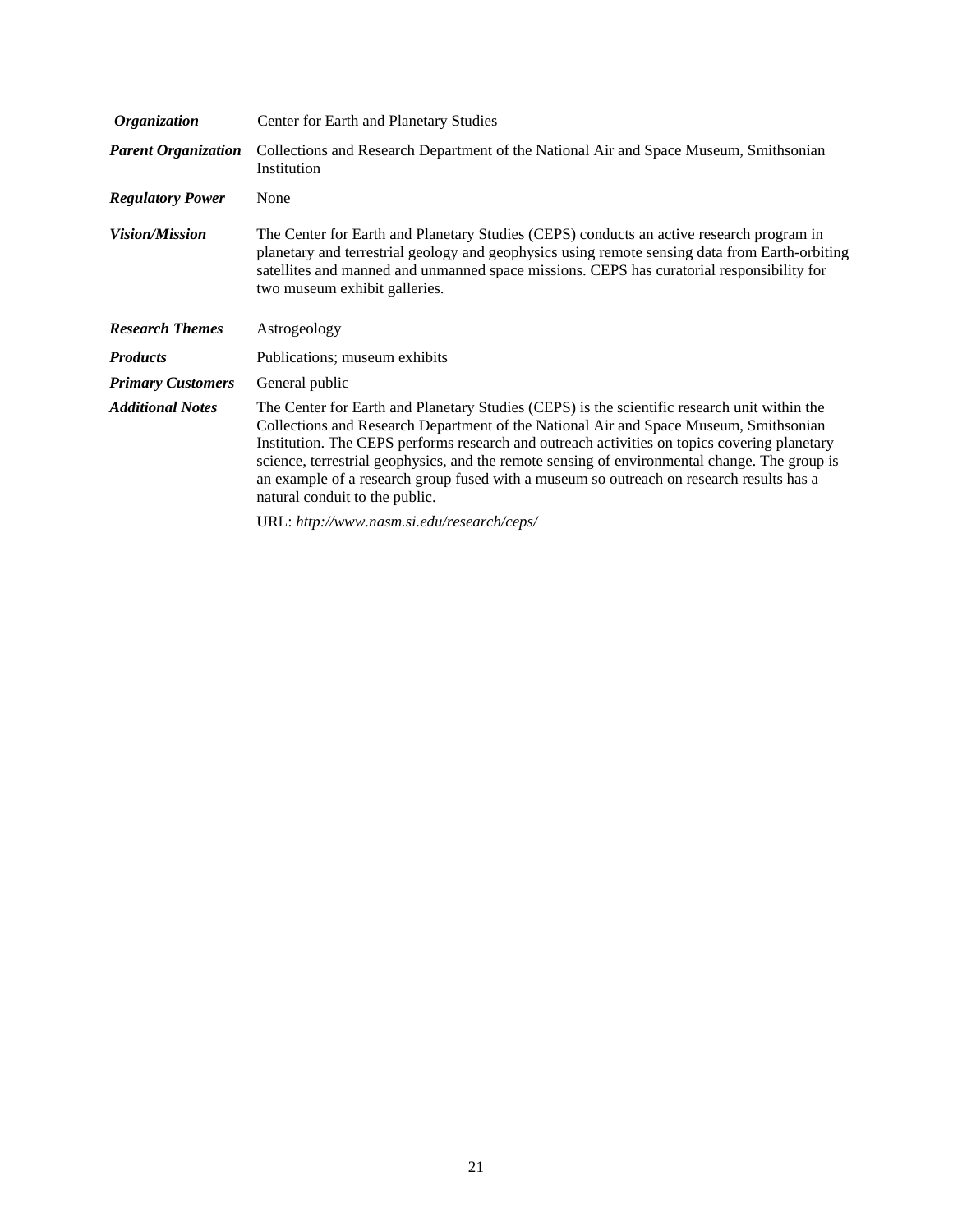| <i><b>Organization</b></i> | Center for Environment and Planning                                                                                                                                                                                                                                                                                              |
|----------------------------|----------------------------------------------------------------------------------------------------------------------------------------------------------------------------------------------------------------------------------------------------------------------------------------------------------------------------------|
| <b>Parent Organization</b> | University of the West England                                                                                                                                                                                                                                                                                                   |
| <b>Regulatory Power</b>    | None                                                                                                                                                                                                                                                                                                                             |
| <i>Vision/Mission</i>      | The Centre for Environment and Planning promotes research on spatial planning,<br>environmental management, land use, property, architecture and urban design. Our aim is to<br>understand how policy and action can achieve high quality sustainable and equitable patterns<br>of urban growth from the global to local scales. |
| <b>Research Themes</b>     | Interdisciplinary education on comparative and transnational planning, and Sustainable<br>neighborhoods                                                                                                                                                                                                                          |
| <b>Products</b>            | publications, seminars, courses                                                                                                                                                                                                                                                                                                  |
| <b>Primary Customers</b>   | Academia, professional planners                                                                                                                                                                                                                                                                                                  |
| <b>Additional Notes</b>    | Project themes are sustainable urban and environmental management.                                                                                                                                                                                                                                                               |
|                            | URL: http://www.built-environment.uwe.ac.uk/research/cep/                                                                                                                                                                                                                                                                        |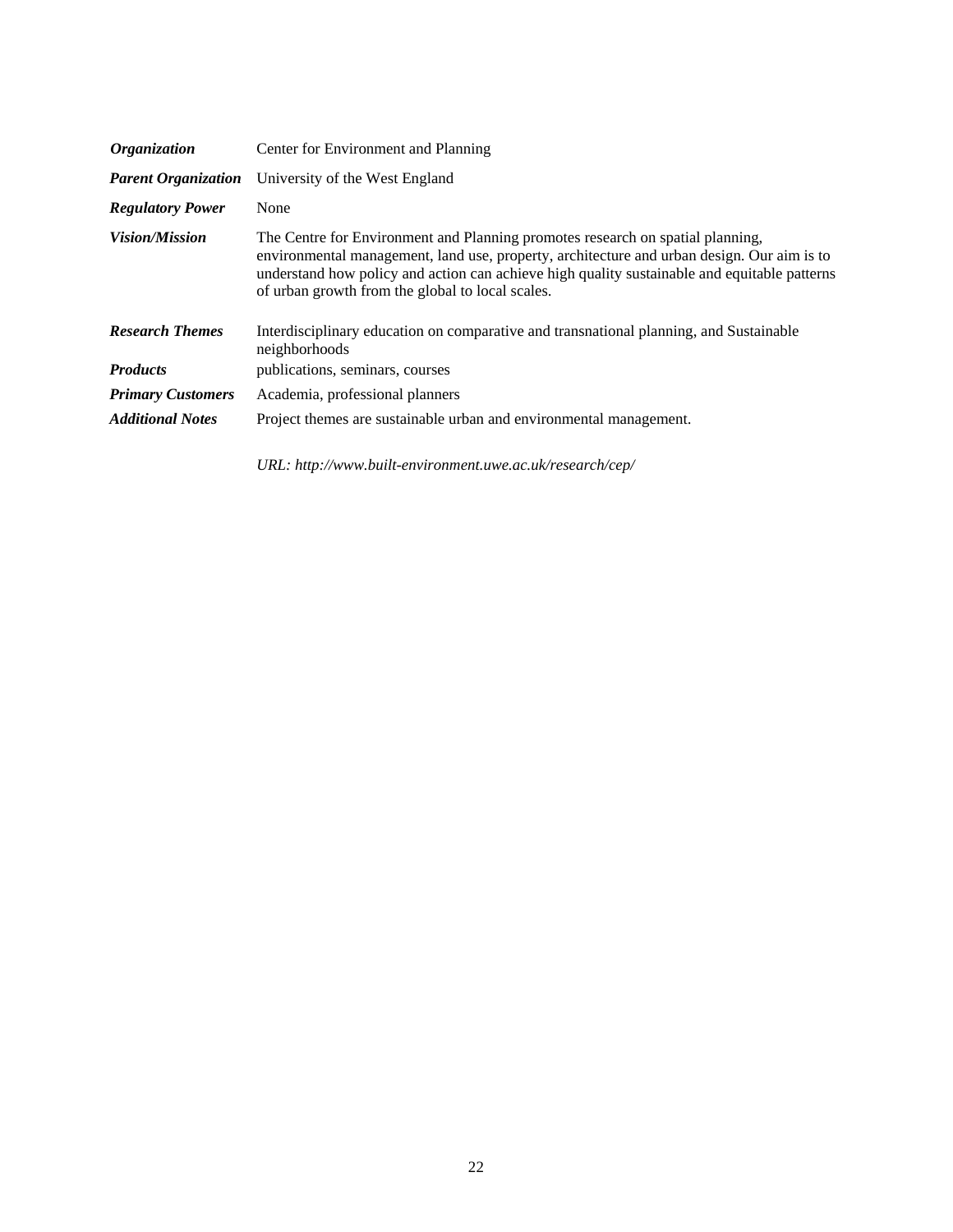| <b>Organization</b>        | Center for Environmental Research and Training                                                                                                                                                                                                                                                                                                                                                                                                                                                                                                                                                                                                                                                                                              |
|----------------------------|---------------------------------------------------------------------------------------------------------------------------------------------------------------------------------------------------------------------------------------------------------------------------------------------------------------------------------------------------------------------------------------------------------------------------------------------------------------------------------------------------------------------------------------------------------------------------------------------------------------------------------------------------------------------------------------------------------------------------------------------|
| <b>Parent Organization</b> | University of Birmingham                                                                                                                                                                                                                                                                                                                                                                                                                                                                                                                                                                                                                                                                                                                    |
| <b>Regulatory Power</b>    | None                                                                                                                                                                                                                                                                                                                                                                                                                                                                                                                                                                                                                                                                                                                                        |
| <i>Vision/Mission</i>      | The center offers a broad spectrum of multi-disciplinary research expertise, provides a focus<br>for the University of Birmingham's extensive environmental activities and acts as a gateway<br>for external organizations [sic] enabling this expertise to be made more widely accessible.                                                                                                                                                                                                                                                                                                                                                                                                                                                 |
| <b>Research Themes</b>     | Research, Industry, Information Resource, Training                                                                                                                                                                                                                                                                                                                                                                                                                                                                                                                                                                                                                                                                                          |
| <b>Products</b>            | Information resource, courses (undergraduate, graduate, and professional), industry advisory,<br>research                                                                                                                                                                                                                                                                                                                                                                                                                                                                                                                                                                                                                                   |
| <b>Primary Customers</b>   | Students, Researchers, decision-makers                                                                                                                                                                                                                                                                                                                                                                                                                                                                                                                                                                                                                                                                                                      |
| <b>Additional Notes</b>    | Research focuses on risk communication and Rural Economy and Land Use Program (RELU).<br>RELU focus is to enhance the impact of research on rural policy and practice by involving<br>stakeholders in all stages of RELU, including program development, research activities and<br>communication of outcomes. The RELU Strategic Advisory Committee has identified four<br>interdisciplinary themes as the core areas of research for the Program to address:<br>1. Integrated solutions for land and water resource use and management<br>2. The environmental basis of rural economies and regeneration<br>3. Successful and sustainable food products and food chains<br>4. Economic and social interactions with the rural environment |
|                            | URL: http://www.cert.bham.ac.uk/                                                                                                                                                                                                                                                                                                                                                                                                                                                                                                                                                                                                                                                                                                            |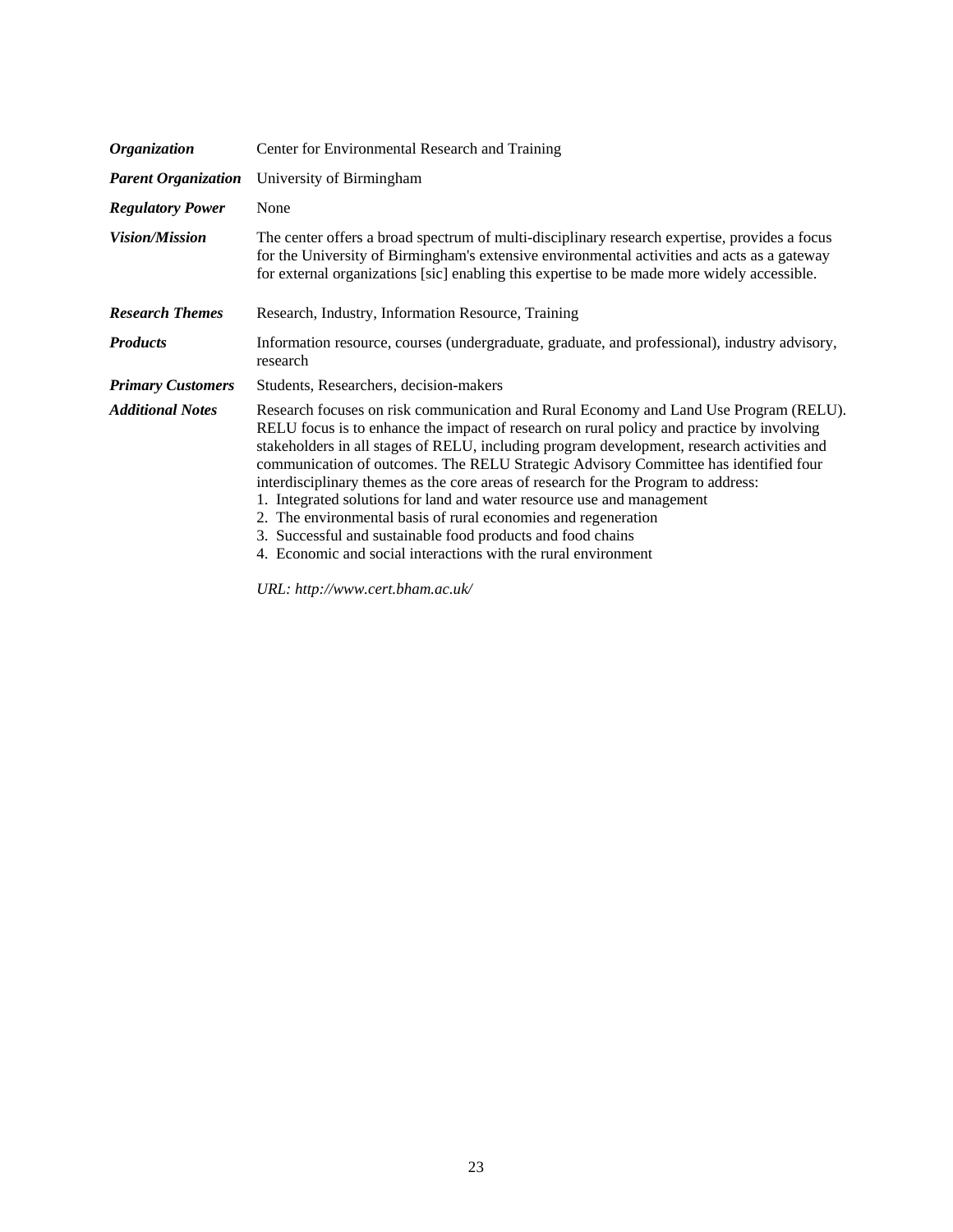| <i><b>Organization</b></i> | Center for Health Policy Law and Management                                                                                                                                                                                                                                                                                                                                                                                                                                                                                 |
|----------------------------|-----------------------------------------------------------------------------------------------------------------------------------------------------------------------------------------------------------------------------------------------------------------------------------------------------------------------------------------------------------------------------------------------------------------------------------------------------------------------------------------------------------------------------|
| <b>Parent Organization</b> | Duke University                                                                                                                                                                                                                                                                                                                                                                                                                                                                                                             |
| <b>Regulatory Power</b>    | N <sub>0</sub>                                                                                                                                                                                                                                                                                                                                                                                                                                                                                                              |
| <i>Vision/Mission</i>      | The Center's mission is to 1) stimulate and facilitate collaborative, interdisciplinary research<br>by faculty and students at Duke University in health policy, drawing in particular on expertise<br>in the social sciences, law, and management, 2) disseminate research findings on health policy<br>to persons who make health policy decisions, and 3) provide a rich array of educational<br>opportunities for undergraduate and graduate students seeking careers in health policy making,<br>research and analysis |
| <b>Research Themes</b>     | Health Policy, Law and Management, Health inequalities                                                                                                                                                                                                                                                                                                                                                                                                                                                                      |
| <b>Products</b>            | Research and education                                                                                                                                                                                                                                                                                                                                                                                                                                                                                                      |
| <b>Primary Customers</b>   | Academia                                                                                                                                                                                                                                                                                                                                                                                                                                                                                                                    |
| <b>Additional Notes</b>    | This center emphasizes social science, law and management. The center focuses on research<br>and education surrounding public health policy and management.                                                                                                                                                                                                                                                                                                                                                                 |
|                            | URL: http://www.hpolicy.duke.edu/                                                                                                                                                                                                                                                                                                                                                                                                                                                                                           |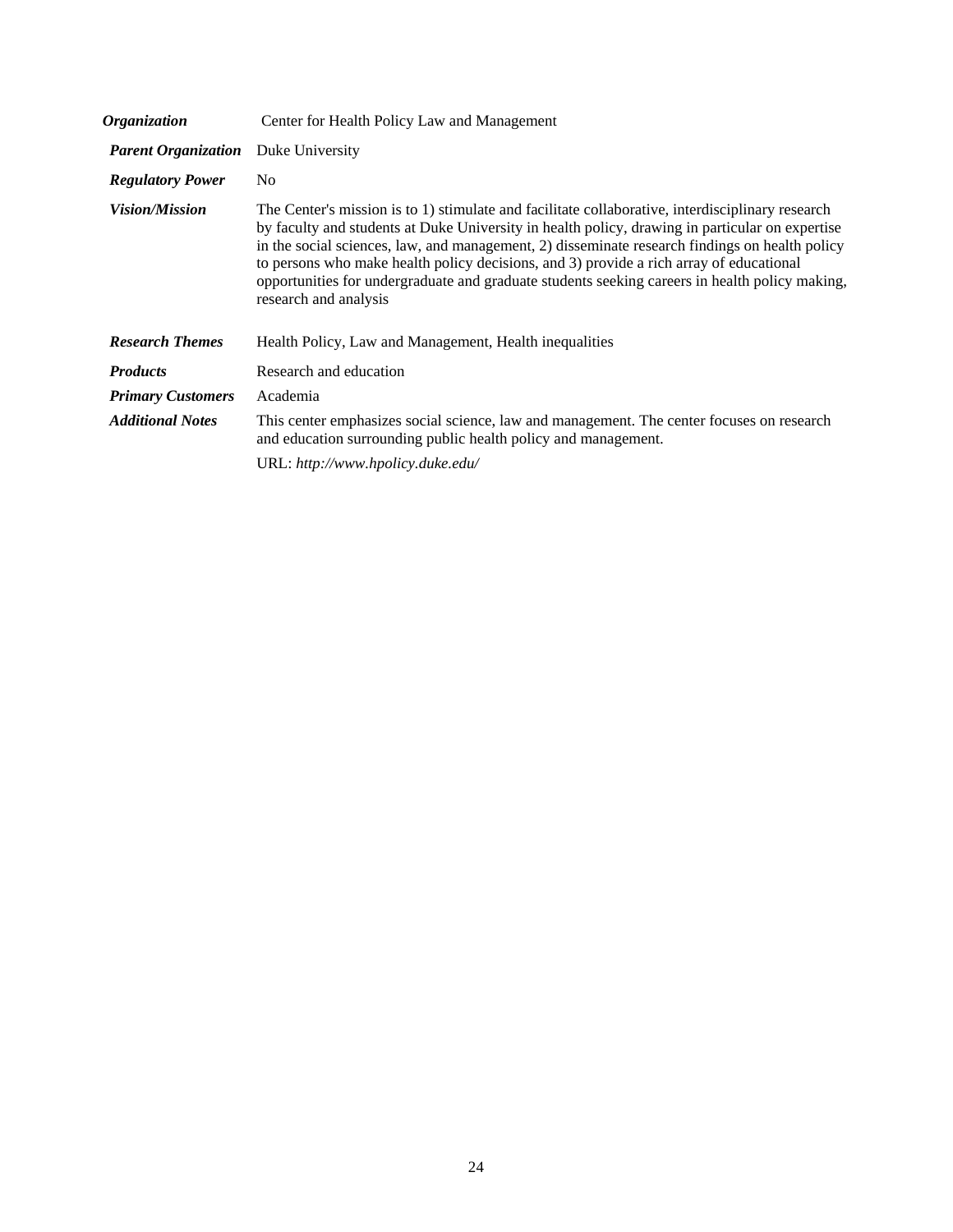| Center for International Science and Technology Policy                                                                                                                                                                                                                                                                                                                                                                                                                                                                                                                                                                                                                                                                                                                                                                                                                                                      |
|-------------------------------------------------------------------------------------------------------------------------------------------------------------------------------------------------------------------------------------------------------------------------------------------------------------------------------------------------------------------------------------------------------------------------------------------------------------------------------------------------------------------------------------------------------------------------------------------------------------------------------------------------------------------------------------------------------------------------------------------------------------------------------------------------------------------------------------------------------------------------------------------------------------|
| Elliott School of International Affairs, George Washington University                                                                                                                                                                                                                                                                                                                                                                                                                                                                                                                                                                                                                                                                                                                                                                                                                                       |
| None                                                                                                                                                                                                                                                                                                                                                                                                                                                                                                                                                                                                                                                                                                                                                                                                                                                                                                        |
| The Center for International Science and Technology Policy (CISTP), which is part of George<br>Washington University's Elliott School of International Affairs, is one of the University's focal<br>point for these activities. The Center manages GW's Master of Arts program in International<br>Science and Technology Policy, formerly called the Master of Arts program in Science,<br>Technology, and Public Policy, as well as provides a field of study for doctoral and master's<br>degree candidates from other parts of the University. The Center also carries out research<br>projects for a variety of government and non-government sponsors, organizes seminars and<br>symposia on significant science and technology issues, and hosts visitors from other parts of<br>the United States and overseas.                                                                                     |
| Space policy, innovation policy                                                                                                                                                                                                                                                                                                                                                                                                                                                                                                                                                                                                                                                                                                                                                                                                                                                                             |
| Articles                                                                                                                                                                                                                                                                                                                                                                                                                                                                                                                                                                                                                                                                                                                                                                                                                                                                                                    |
| <b>Federal Government</b>                                                                                                                                                                                                                                                                                                                                                                                                                                                                                                                                                                                                                                                                                                                                                                                                                                                                                   |
| CISTP has three major areas of research. The Space Policy Institute concentrates its research<br>and teaching efforts on issues related to the world's space programs. Substantial research is<br>also underway on innovation policy, specifically the policy implications of technological<br>innovation as it is carried out by firms and other organizations. New theories, such as the<br>sciences of complexity and national innovation systems are examined for their relevance to<br>innovation policy-making. Faculty are also involved in research on technology and industry<br>dynamics where particular emphasis of recent work has been on scientific and technological<br>cooperation and competition. This research includes a focus on the economic analysis of<br>technological change triggered by cooperation among firms and other actors (e.g., universities,<br>government agencies). |
|                                                                                                                                                                                                                                                                                                                                                                                                                                                                                                                                                                                                                                                                                                                                                                                                                                                                                                             |

URL: *<http://www.gwu.edu/~cistp>*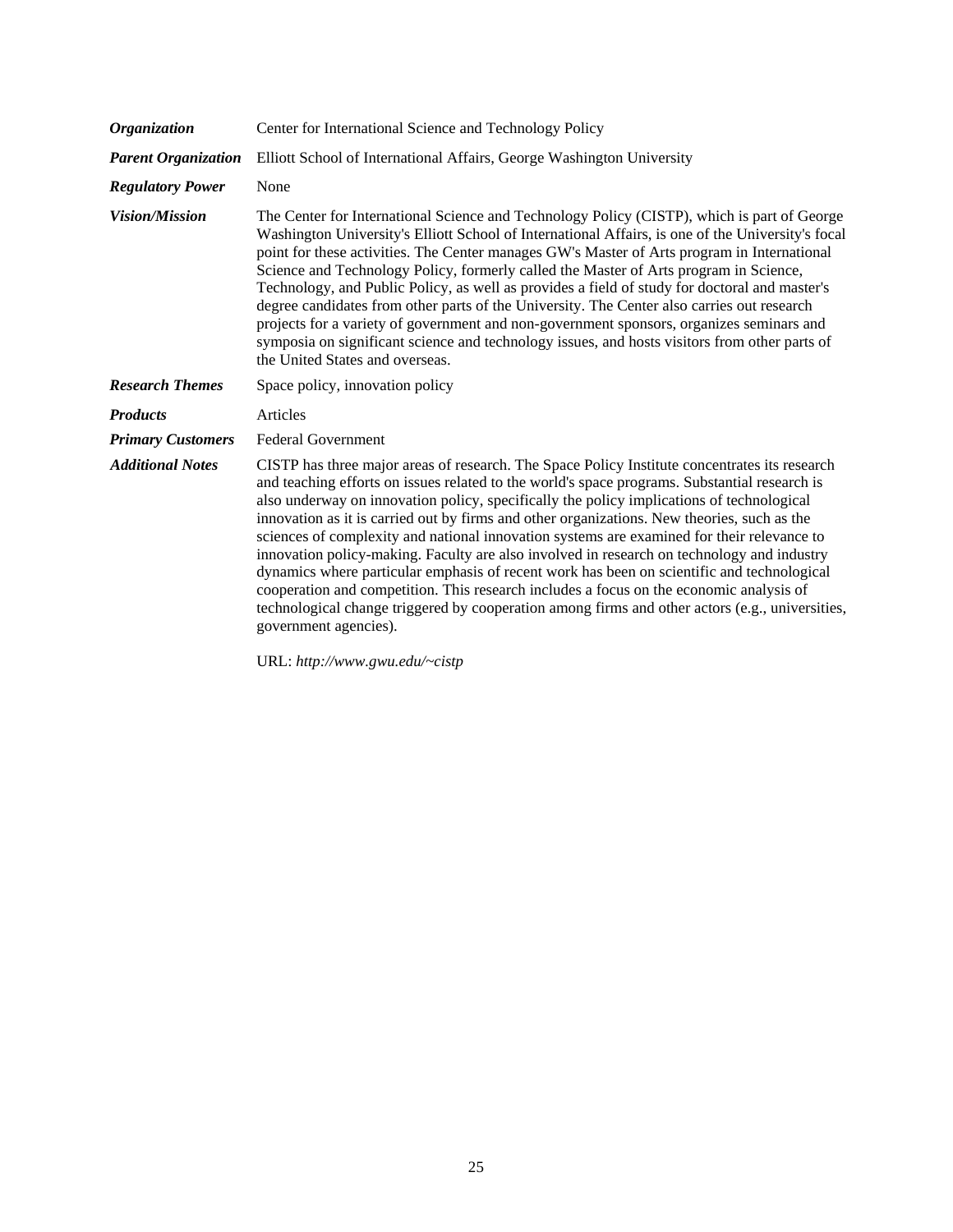| Centre for Research into Innovation, Culture, and Technology                                                                                                                                                                                                                                                                                                                                                                                                                                                                                  |
|-----------------------------------------------------------------------------------------------------------------------------------------------------------------------------------------------------------------------------------------------------------------------------------------------------------------------------------------------------------------------------------------------------------------------------------------------------------------------------------------------------------------------------------------------|
| Brunel University, West London                                                                                                                                                                                                                                                                                                                                                                                                                                                                                                                |
| None                                                                                                                                                                                                                                                                                                                                                                                                                                                                                                                                          |
| CRICT carries out research into the social and cultural dimensions of science and technology,<br>with a particular focus on the dynamic relations between new technologies, new knowledge<br>and social, cultural and organizational change. We aim to enrich understanding of these issues<br>by drawing on a wide range of perspectives and styles from across the social sciences and<br>humanities, and to use the insights gained from this research to contribute to topical debates in<br>both academic and policy arenas.             |
| Technology and sociality, Knowledge and expertise, (Understanding of) Risk, controversy and<br>ethics, Medicine, Technology and the Body                                                                                                                                                                                                                                                                                                                                                                                                      |
| Professional papers, courses, degrees                                                                                                                                                                                                                                                                                                                                                                                                                                                                                                         |
| Academia                                                                                                                                                                                                                                                                                                                                                                                                                                                                                                                                      |
| CRICT research focuses on qualitative sociological and historical research, employing<br>approaches such as ethnography, discourse analysis and conversation analysis. Projects<br>involve direct observation, interviews, and the collection of original documents, and would<br>very rarely involve surveys or other large-scale data collection. An area of research is the<br>application of conversation analysis to computer-mediated communication and in the<br>development of ethnographic approaches to understanding the Internet. |
|                                                                                                                                                                                                                                                                                                                                                                                                                                                                                                                                               |

URL: *[http://www.brunel.ac.uk/depts/crict/](http://www.brunel.ac.uk/depts/crict)*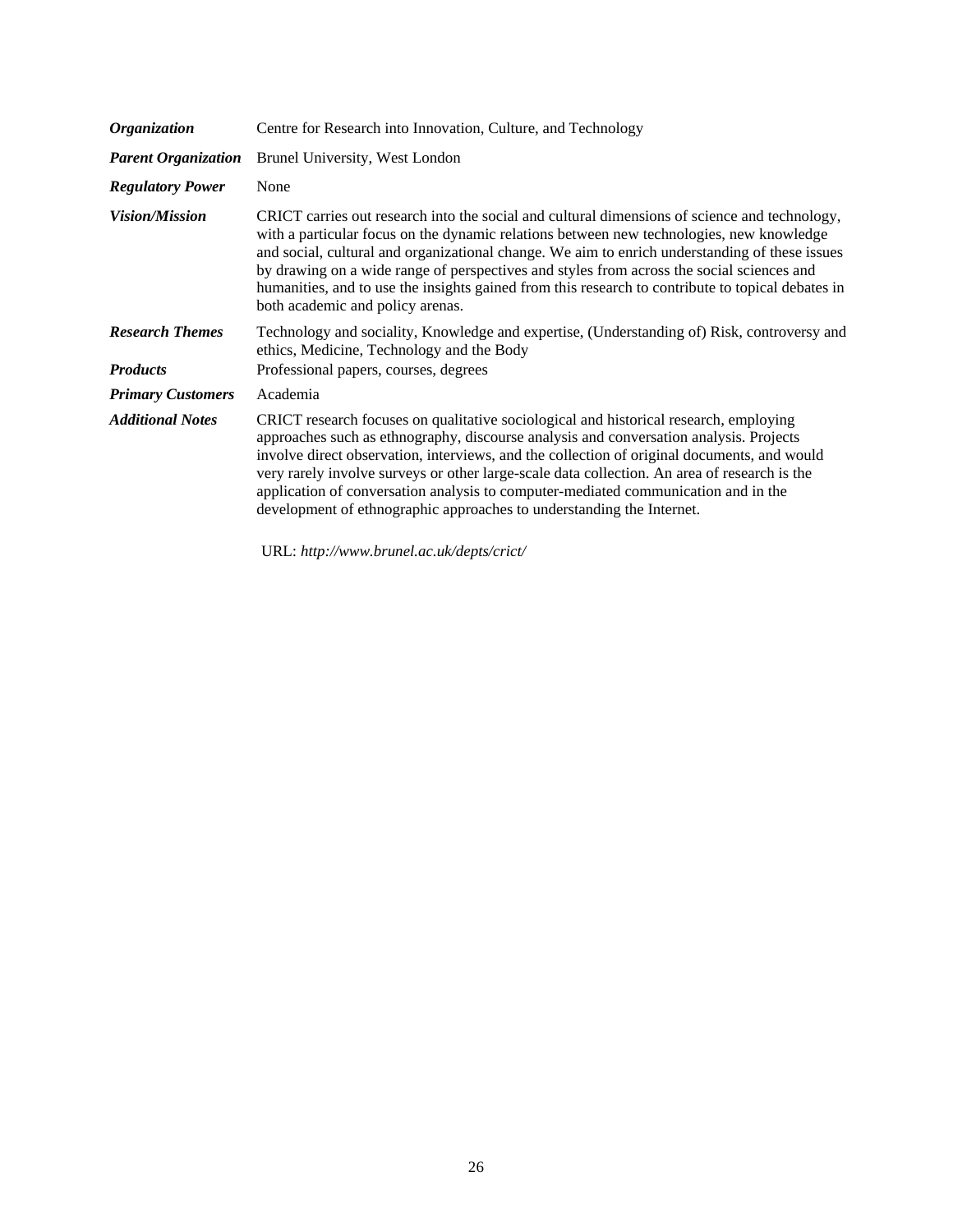| <b>Organization</b>        | Center for Science and Technology Policy Research                                                                                                                                                                                                                                                                                                                                                                                                                                                                                                                                                                                                                                                                                                                                                                                                                                                                                                                                                                                                                                                                                                                                                                                                                                                                          |
|----------------------------|----------------------------------------------------------------------------------------------------------------------------------------------------------------------------------------------------------------------------------------------------------------------------------------------------------------------------------------------------------------------------------------------------------------------------------------------------------------------------------------------------------------------------------------------------------------------------------------------------------------------------------------------------------------------------------------------------------------------------------------------------------------------------------------------------------------------------------------------------------------------------------------------------------------------------------------------------------------------------------------------------------------------------------------------------------------------------------------------------------------------------------------------------------------------------------------------------------------------------------------------------------------------------------------------------------------------------|
| <b>Parent Organization</b> | Cooperative Institute for Research in Environmental Sciences, UC Boulder                                                                                                                                                                                                                                                                                                                                                                                                                                                                                                                                                                                                                                                                                                                                                                                                                                                                                                                                                                                                                                                                                                                                                                                                                                                   |
| <b>Regulatory Power</b>    | None                                                                                                                                                                                                                                                                                                                                                                                                                                                                                                                                                                                                                                                                                                                                                                                                                                                                                                                                                                                                                                                                                                                                                                                                                                                                                                                       |
| <b>Vision/Mission</b>      | The Center conducts research, education, and outreach to improve the relationship between<br>societal needs and science and technology policy                                                                                                                                                                                                                                                                                                                                                                                                                                                                                                                                                                                                                                                                                                                                                                                                                                                                                                                                                                                                                                                                                                                                                                              |
| <b>Research Themes</b>     | Research, Outreach and Education surrounding 3 main themessee notes below.                                                                                                                                                                                                                                                                                                                                                                                                                                                                                                                                                                                                                                                                                                                                                                                                                                                                                                                                                                                                                                                                                                                                                                                                                                                 |
| <b>Products</b>            | Hydro-Climate research and decision making, Outdoor Classroom, Science and Technology,<br><b>Western Water Assessment</b>                                                                                                                                                                                                                                                                                                                                                                                                                                                                                                                                                                                                                                                                                                                                                                                                                                                                                                                                                                                                                                                                                                                                                                                                  |
| <b>Primary Customers</b>   | Academia, decisionmakers                                                                                                                                                                                                                                                                                                                                                                                                                                                                                                                                                                                                                                                                                                                                                                                                                                                                                                                                                                                                                                                                                                                                                                                                                                                                                                   |
| <b>Additional Notes</b>    | Main Themes are 1) Evaluating the relationship between societal needs and science and<br>technology policies, 2) Providing new policy alternatives for science and technology policy<br>decision makers, and 3) Developing tools for science and technology policy decision making.<br>Example projects include the evaluation of the effectiveness of drought-related watering<br>restrictions in Colorado's Front Range during the 2002 drought, efforts to identify and<br>characterize regional vulnerabilities to climate variability and change and efforts to create<br>"Information Brokers." Center staff are developing tools for improving linkages between<br>carbon cycle science and management decisions that may involve considerations of carbon<br>cycle science, based on the relations between evolving scientific and technological<br>opportunity, political reality, and demand-side capability. Center staff are working with the<br>Colorado Basin River Forecast Center to compare our experimental stream-flow forecasting<br>procedures with the current operational procedures during the 2003 snow melt season, and are<br>also working with the NWS Office of Hydrologic Development to infuse our experimental<br>forecasting techniques in the NWS Advanced Hydrologic Prediction System. |
|                            | Publications of note:<br>Anderson-Berry, L., T. Keenan, J. Bally, R. A. Pielke, Jr., R. Leigh, and D. King, 2004. The<br>Societal, Social, and Economic Impacts of the World Weather Research Programme Sydney<br>2000 Forecast Demonstration Project (WWRP S2000 FDP), Weather and Forecasting, Volume<br>19, pp. 168-178.<br>Pielke, Jr., R. A. 2004 (in press). Abortion, Tornadoes and Forests: Thinking about Science,<br>Politics and Policy, Chapter in J. Bowersox and K. Arabas (eds.) Forest Futures: Science,<br>Policy and Politics for the Next Century (Rowman and Littlefield).<br>Stewart, T. S., R. A. Pielke, Jr., and R. Nath, 2004: Understanding User Decision Making and<br>the Value of Improved Precipitation Forecasts: Lessons from a Case Study, Bulletin of the<br>American Meteorological Society, Vol. 85, No. 2, pp. 223-235.<br>URL: http://sciencepolicy.colorado.edu/                                                                                                                                                                                                                                                                                                                                                                                                                    |
|                            |                                                                                                                                                                                                                                                                                                                                                                                                                                                                                                                                                                                                                                                                                                                                                                                                                                                                                                                                                                                                                                                                                                                                                                                                                                                                                                                            |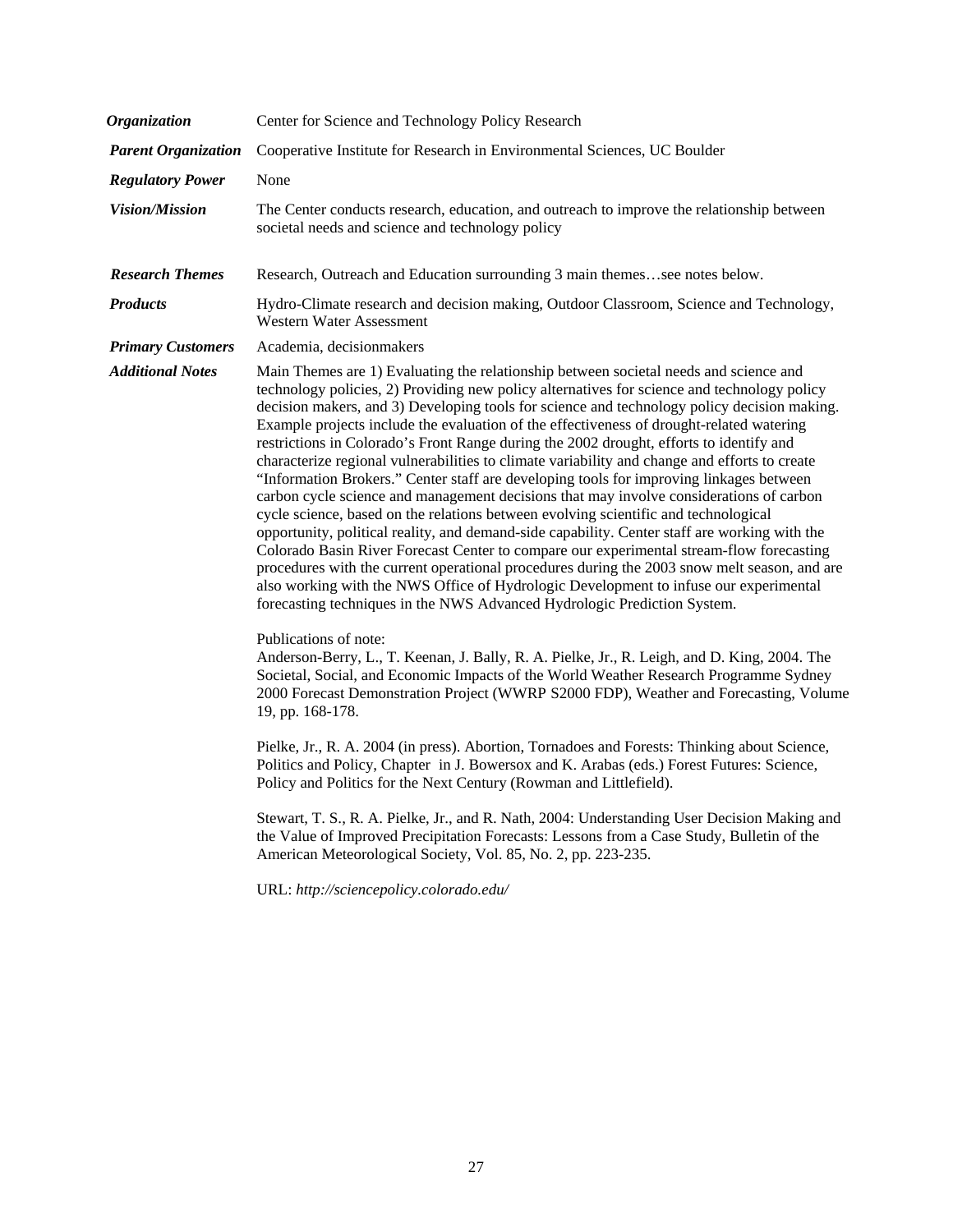| <i><b>Organization</b></i> | Center for Science, Technology, and Congress                                                                                                                                                      |
|----------------------------|---------------------------------------------------------------------------------------------------------------------------------------------------------------------------------------------------|
| <b>Parent Organization</b> | American Association for the Advancement of Science                                                                                                                                               |
| <b>Regulatory Power</b>    | None                                                                                                                                                                                              |
| <i>Vision/Mission</i>      | To provide timely, objective information to Congress on current science and technology issues<br>and assists the science and engineering community in understanding and working with<br>Congress. |
| <b>Research Themes</b>     | Human cloning, stem cell research, energy policy, human research subject protections, public<br>access to research data                                                                           |
| <b>Products</b>            | Policy briefs, newsletter, online archive, research funding                                                                                                                                       |
| <b>Primary Customers</b>   | Congress                                                                                                                                                                                          |
| <b>Additional Notes</b>    | Funded by a grant from the Burroughs-Wellcome Fund, the group was established in 1994 and<br>publishes the monthly newsletter "Science and Technology in Congress."                               |
|                            | URL: http://www.aaas.org/spp/cstc/                                                                                                                                                                |

28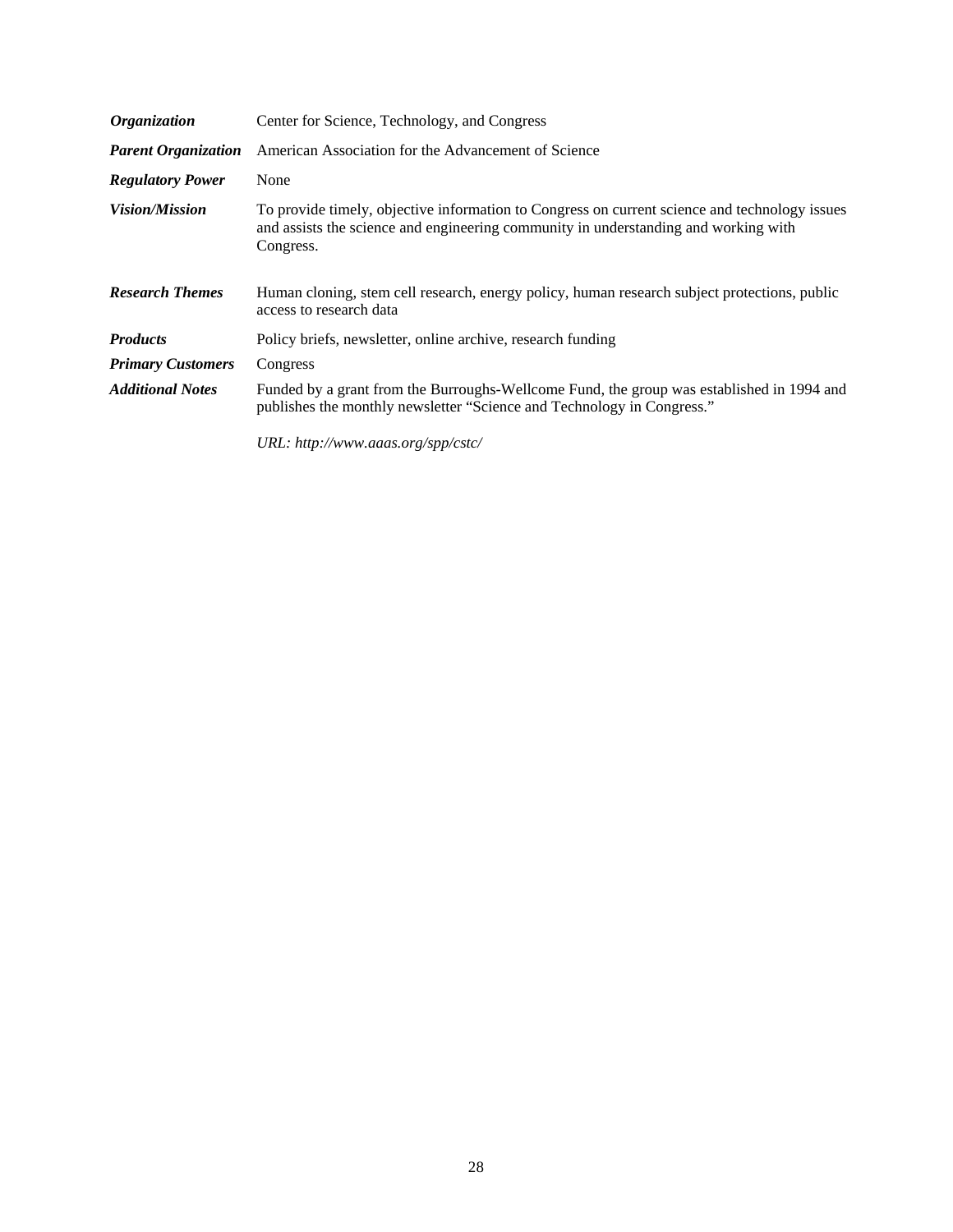| <b>Organization</b>        | <b>Coastal Services Center</b>                                                                                                                                                                                                                                                                                                                                                                                                                                                                                                                                                                                                                                                                                                                                                                                                                                                                                                                                                                                                                                                                                                                                                                                                                                                                                                                                                                                                                                                                                                                                                                                                          |
|----------------------------|-----------------------------------------------------------------------------------------------------------------------------------------------------------------------------------------------------------------------------------------------------------------------------------------------------------------------------------------------------------------------------------------------------------------------------------------------------------------------------------------------------------------------------------------------------------------------------------------------------------------------------------------------------------------------------------------------------------------------------------------------------------------------------------------------------------------------------------------------------------------------------------------------------------------------------------------------------------------------------------------------------------------------------------------------------------------------------------------------------------------------------------------------------------------------------------------------------------------------------------------------------------------------------------------------------------------------------------------------------------------------------------------------------------------------------------------------------------------------------------------------------------------------------------------------------------------------------------------------------------------------------------------|
| <b>Parent Organization</b> | National Oceanic and Atmospheric Administration                                                                                                                                                                                                                                                                                                                                                                                                                                                                                                                                                                                                                                                                                                                                                                                                                                                                                                                                                                                                                                                                                                                                                                                                                                                                                                                                                                                                                                                                                                                                                                                         |
| <b>Regulatory Power</b>    | None                                                                                                                                                                                                                                                                                                                                                                                                                                                                                                                                                                                                                                                                                                                                                                                                                                                                                                                                                                                                                                                                                                                                                                                                                                                                                                                                                                                                                                                                                                                                                                                                                                    |
| <b>Vision/Mission</b>      | The mission of the NOAA Coastal Services Center is to support the environmental, social, and<br>economic well being of the coast by linking people, information, and technology.                                                                                                                                                                                                                                                                                                                                                                                                                                                                                                                                                                                                                                                                                                                                                                                                                                                                                                                                                                                                                                                                                                                                                                                                                                                                                                                                                                                                                                                        |
| <b>Research Themes</b>     | Technology Applications for smart growth, habitat, hazards, National Spatial Data<br>Infrastructure (NSDI), Organization and culture                                                                                                                                                                                                                                                                                                                                                                                                                                                                                                                                                                                                                                                                                                                                                                                                                                                                                                                                                                                                                                                                                                                                                                                                                                                                                                                                                                                                                                                                                                    |
| <b>Products</b>            | Training, Solutions, Fellowships, Funding, On-line Mapping, Data & Standards, Tools &<br>Extensions, publications, library                                                                                                                                                                                                                                                                                                                                                                                                                                                                                                                                                                                                                                                                                                                                                                                                                                                                                                                                                                                                                                                                                                                                                                                                                                                                                                                                                                                                                                                                                                              |
| <b>Primary Customers</b>   | Local and state coastal resource and hazard mitigation managers                                                                                                                                                                                                                                                                                                                                                                                                                                                                                                                                                                                                                                                                                                                                                                                                                                                                                                                                                                                                                                                                                                                                                                                                                                                                                                                                                                                                                                                                                                                                                                         |
| <b>Additional Notes</b>    | Strategic plan is available. Main office in Charleston, South Carolina serves CONUS; Pacific<br>Services Center serves Hawaii and Pacific Islands. The NOAA CSC has the following<br>programs:<br>1. Coastal Learning Center: Professional technical and managerial training for land-use,<br>hazard, and resource managers of the coast.<br>2. Coastal Remote Sensing: Remote sensing data products, tools and training.<br>3. GIS Integration and Development: data access and distribution, Internet mapping, and<br>spatial data analysis and visualization as a means of addressing coastal hazards, smart growth,<br>marine protected areas, or coastal permitting issues.<br>4. Landscape Characterization and Restoration: explores the interrelationships of a region's<br>ecology, land use, socioeconomics, and management, and publishes this information in<br>electronic format for use by the coastal management community. The program works via<br>grants, cooperative agreements, and contracts with coastal programs to accomplish its goals.<br>5. Outreach: Facilitates communication among local, state, and federal coastal resource<br>management programs.<br>6. Pacific Services Center: develops and delivers coastal management information and<br>services to the State of Hawai'i, Territories of American Samoa and Guam, and the<br>Commonwealth of the Northern Mariana Islands. Staff includes director, coastal hazards<br>specialist, training and outreach coordinator, spatial technology coordinator, geospatial<br>technician, management and program analyst, and coastal program coordinator. |

URL: *[www.csc.noaa.gov](http://www.csc.noaa.gov)*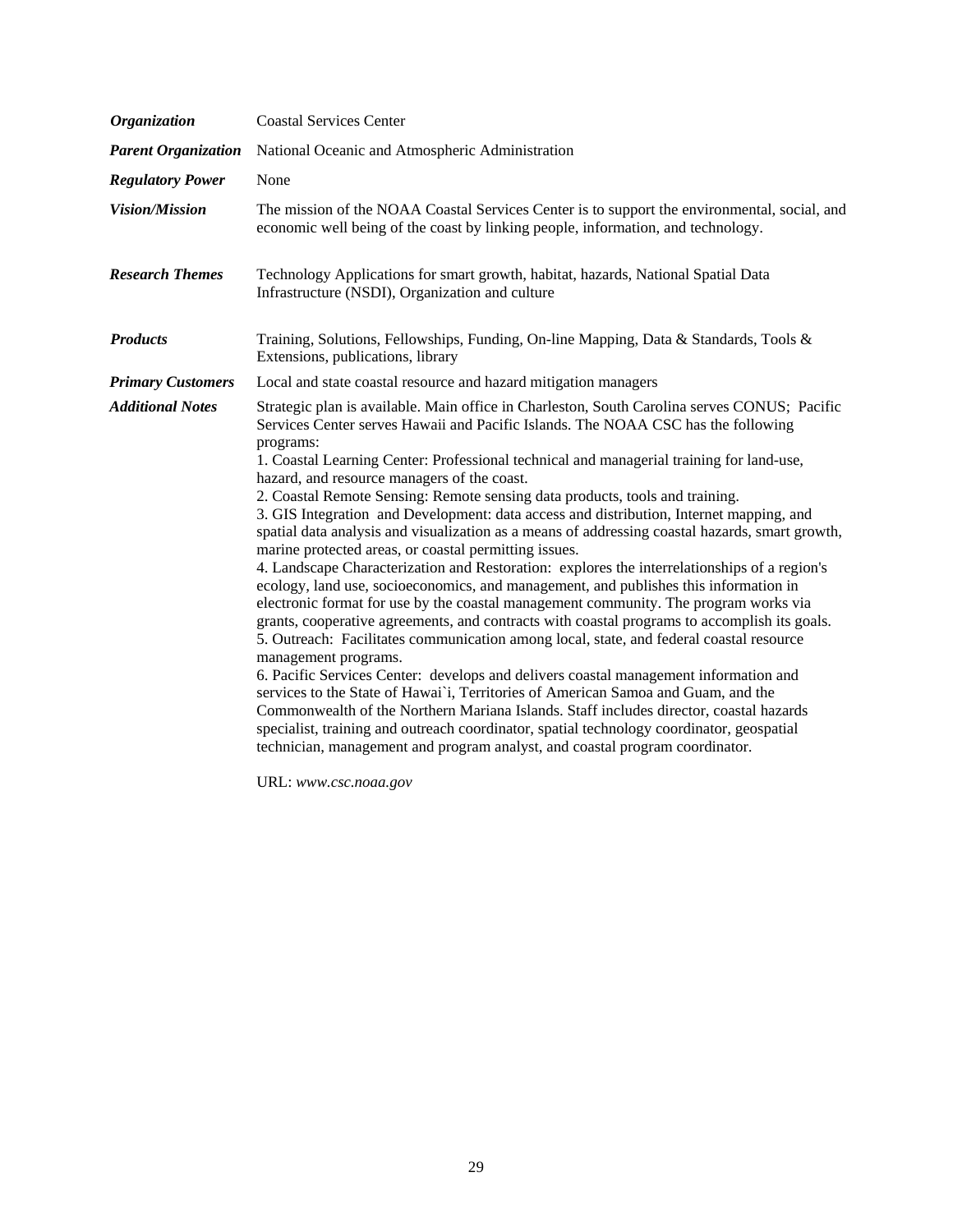| <b>Organization</b>                       | Consortium for Science, Policy & Outcomes                                                                                                                                                                                                                                                                                                                                                                                                                                                                                                                                                                                                                                                                                                                                                                                                                   |
|-------------------------------------------|-------------------------------------------------------------------------------------------------------------------------------------------------------------------------------------------------------------------------------------------------------------------------------------------------------------------------------------------------------------------------------------------------------------------------------------------------------------------------------------------------------------------------------------------------------------------------------------------------------------------------------------------------------------------------------------------------------------------------------------------------------------------------------------------------------------------------------------------------------------|
| <b>Parent Organization</b>                | Arizona State University                                                                                                                                                                                                                                                                                                                                                                                                                                                                                                                                                                                                                                                                                                                                                                                                                                    |
| <b>Regulatory Power</b>                   | None                                                                                                                                                                                                                                                                                                                                                                                                                                                                                                                                                                                                                                                                                                                                                                                                                                                        |
| <b>Vision/Mission</b>                     | The Consortium for Science, Policy, and Outcomes is an intellectual network aimed at<br>enhancing the contribution of science and technology to society's pursuit of equality, justice,<br>freedom, and overall quality of life. The Consortium creates knowledge and methods,<br>cultivates public discourse, and fosters policies to help decision makers and institutions<br>grapple with the immense power and importance of science and technology as society charts a<br>course for the future.                                                                                                                                                                                                                                                                                                                                                       |
| <b>Research Themes</b><br><b>Products</b> | Choosing between different types of research; match knowledge creation with knowledge<br>needs; enhancing the benefits of new knowledge and innovation<br>research articles, books, mention of outreach and education (academia related)                                                                                                                                                                                                                                                                                                                                                                                                                                                                                                                                                                                                                    |
| <b>Primary Customers</b>                  | Academia                                                                                                                                                                                                                                                                                                                                                                                                                                                                                                                                                                                                                                                                                                                                                                                                                                                    |
| <b>Additional Notes</b>                   | A 20-yr plan is available. Project sub-themes include New Science Policy, Living with the<br>Genie*, Societal Outcomes Map for Health Research, Understanding the Uneven<br>Advance of Knowledge, Extracting Societal Benefit from Earth Systems Research, Prediction<br>in Public Policy, An Outcome-Based Extreme Events Research Agenda, Nanotechnology and<br>Society, Basic Research in Service of Public Objectives, Science and Public Value, and<br>Distributional Impacts of Science and Technology Policies. Information of Public Value<br>Mapping and Public Failure research is available.<br>Article example: Agrawala, Shardul, Kenneth Broad, and David H. Guston. In press.<br>"Challenges to an Emergent Boundary Organization: Integrating Climate Forecasts and<br>Societal Decision Making." Science, Technology & Human Values 26(3). |

URL: *[http://www.cspo.org/](http://www.cspo.org)*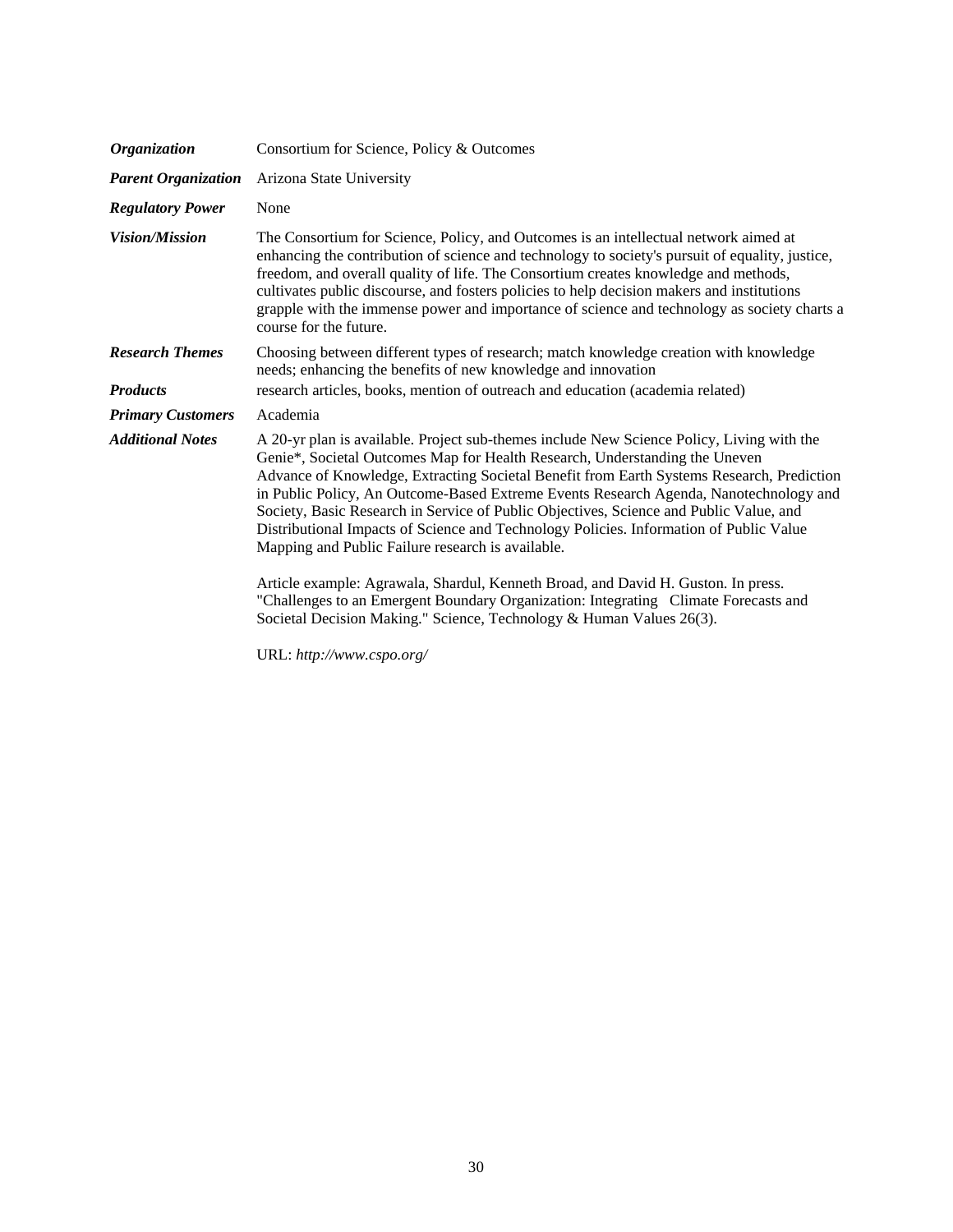| <b>Organization</b>        | Cooperative Ecosystems Studies Unit                                                                                                                                                                                                                                                                                                                                                                                                                                                                                                                                                                                                                                                                                                                                                                                                                                                                                                                                                                                                                                                                                                                                                                                                                                                                                                           |
|----------------------------|-----------------------------------------------------------------------------------------------------------------------------------------------------------------------------------------------------------------------------------------------------------------------------------------------------------------------------------------------------------------------------------------------------------------------------------------------------------------------------------------------------------------------------------------------------------------------------------------------------------------------------------------------------------------------------------------------------------------------------------------------------------------------------------------------------------------------------------------------------------------------------------------------------------------------------------------------------------------------------------------------------------------------------------------------------------------------------------------------------------------------------------------------------------------------------------------------------------------------------------------------------------------------------------------------------------------------------------------------|
| <b>Parent Organization</b> | none                                                                                                                                                                                                                                                                                                                                                                                                                                                                                                                                                                                                                                                                                                                                                                                                                                                                                                                                                                                                                                                                                                                                                                                                                                                                                                                                          |
| <b>Regulatory Power</b>    | None                                                                                                                                                                                                                                                                                                                                                                                                                                                                                                                                                                                                                                                                                                                                                                                                                                                                                                                                                                                                                                                                                                                                                                                                                                                                                                                                          |
| Vision/Mission             | The objectives of this network are to:<br>- provide resource managers with high-quality scientific research, technical assistance, and<br>education;<br>- deliver research and technical assistance that is timely, relevant to resource managers, and<br>needed to develop and implement sound adaptive management approaches;<br>- ensure the independence and objectivity of research;<br>- create and maintain effective partnerships among federal agencies and universities to share<br>resources and expertise;<br>- take full advantage of university resources while benefiting faculty and students;<br>- encourage professional development of federal scientists; and<br>- manage federal science resources efficiently.                                                                                                                                                                                                                                                                                                                                                                                                                                                                                                                                                                                                          |
| <b>Research Themes</b>     | Biological, physical, social, and cultural studies                                                                                                                                                                                                                                                                                                                                                                                                                                                                                                                                                                                                                                                                                                                                                                                                                                                                                                                                                                                                                                                                                                                                                                                                                                                                                            |
| <b>Products</b>            | Research, technical assistance, education                                                                                                                                                                                                                                                                                                                                                                                                                                                                                                                                                                                                                                                                                                                                                                                                                                                                                                                                                                                                                                                                                                                                                                                                                                                                                                     |
| <b>Primary Customers</b>   | Academia, federal agencies                                                                                                                                                                                                                                                                                                                                                                                                                                                                                                                                                                                                                                                                                                                                                                                                                                                                                                                                                                                                                                                                                                                                                                                                                                                                                                                    |
| <b>Additional Notes</b>    | Key elements of each CESU include: 1) multiple federal agencies, 2) a host university, 3)<br>partner institutions, 4) a role and mission statement, 5) a managers committee, and 6) strategic<br>and annual work plans. CESUs are based at universities and focused on a biogeographic<br>region of the country. Universities provide space, basic administrative support (secretarial,<br>accounting, equipment), and access to university faculty, students, staff, and resources. Federal<br>agencies contribute research scientists and/or other professionals. In many cases, these federal<br>personnel are located and working at CESUs under formal agreements between their<br>respective bureaus and universities. Federal personnel are supervised and supported by their<br>respective agencies, through existing administrative systems. Participating agencies provide<br>scientific staff, administrative support funds (for assistance beyond the basic support provided<br>by the universities), and project funds for specific research projects and technical assistance.<br>Federal agency participation in a CESU does not alter previous arrangements or cooperative<br>agreements. CESUs will create additional opportunities for interdisciplinary and multi-agency<br>research, technical assistance, and education. |

*URL: <http://www.cesu.org/cesu/index.html>*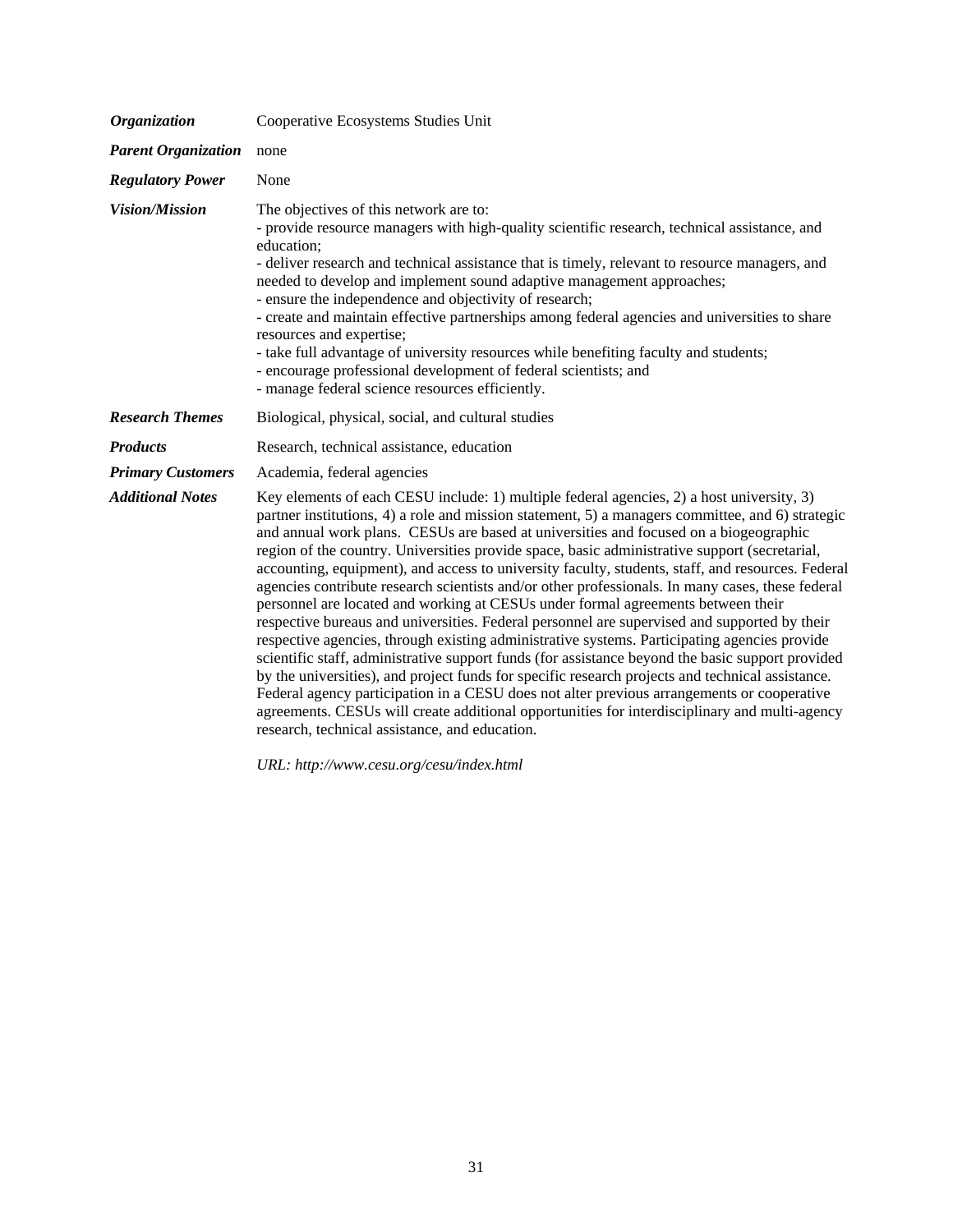| <i><b>Organization</b></i> | Cooperative Institute for Coastal and Estuarine Environmental Technology                                                                                                                                                                                                                                                                                                                                                                                                                                  |
|----------------------------|-----------------------------------------------------------------------------------------------------------------------------------------------------------------------------------------------------------------------------------------------------------------------------------------------------------------------------------------------------------------------------------------------------------------------------------------------------------------------------------------------------------|
| <b>Parent Organization</b> | NOAA and UNH                                                                                                                                                                                                                                                                                                                                                                                                                                                                                              |
| <b>Regulatory Power</b>    | None                                                                                                                                                                                                                                                                                                                                                                                                                                                                                                      |
| <i>Vision/Mission</i>      | CICEET was established as a partnership between the National Oceanic Atmospheric<br>Administration (NOAA) and the University of New Hampshire (UNH) in 1997 and is located<br>on the UNH campus in Durham, NH. CICEET uses the capabilities of UNH, the private sector,<br>academic and public research institutions throughout the U.S., as well as the 26 reserves in the<br>National Estuarine Research Reserve System (NERRS), to develop and apply new<br>environmental technologies and techniques. |
| <b>Research Themes</b>     | Toxic contaminants, microbial contaminants, nutrient over-enrichment, habitat<br>loss/restoration, data synthesis/integration                                                                                                                                                                                                                                                                                                                                                                             |
| <b>Products</b>            | Reports, tools                                                                                                                                                                                                                                                                                                                                                                                                                                                                                            |
| <b>Primary Customers</b>   | Coastal resource managers                                                                                                                                                                                                                                                                                                                                                                                                                                                                                 |
| <b>Additional Notes</b>    | This organization has a good project explorer tool. The group funds researchers to develop<br>applications and tools for coastal resource managers. There are many projects to look at as<br>examples of applied research and technology development                                                                                                                                                                                                                                                      |
|                            | URL: http://www.ciceet.unh.edu/index_flash.html                                                                                                                                                                                                                                                                                                                                                                                                                                                           |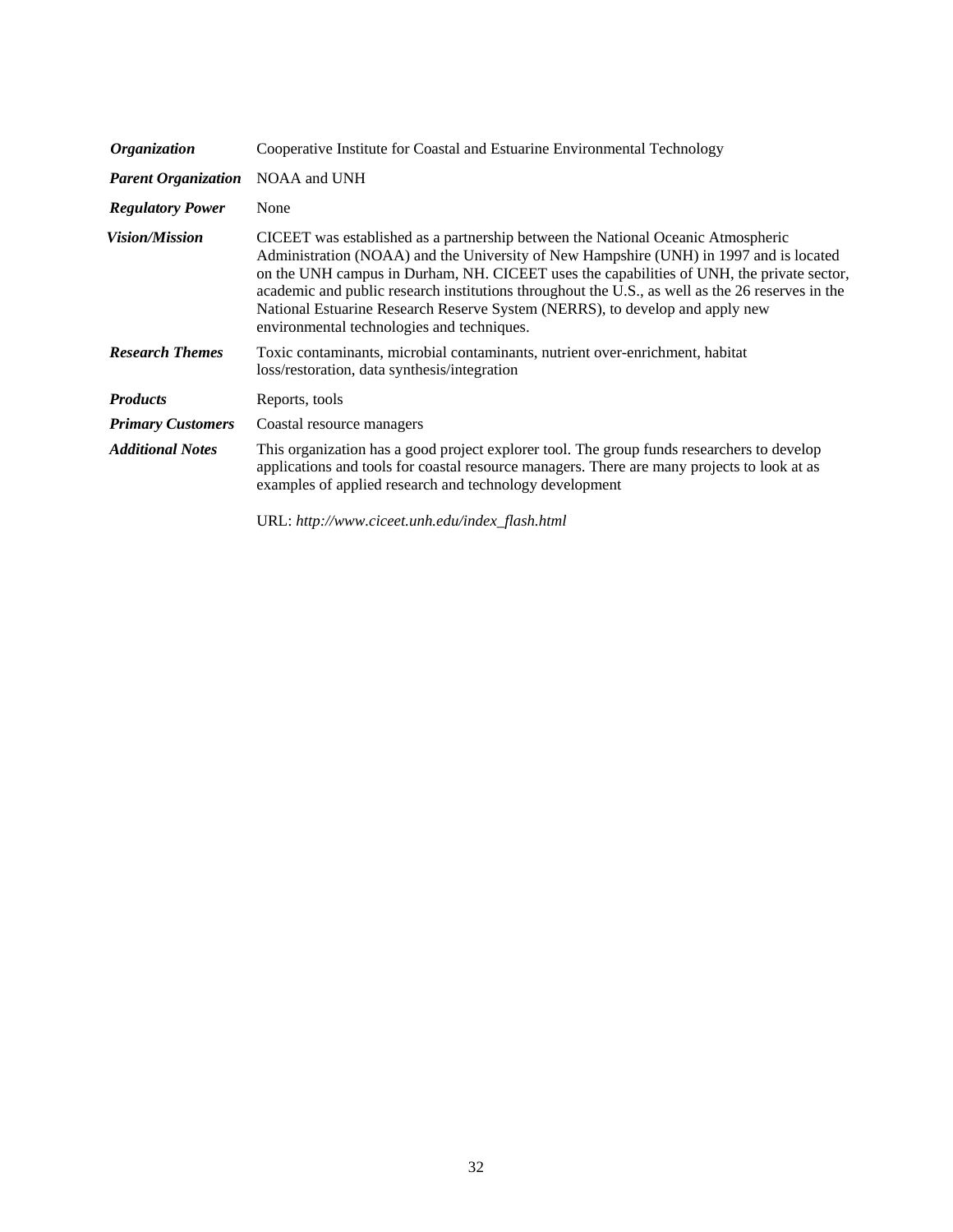| <b>Organization</b>        | Council for Excellence in Government                                                                                                                                                                                                                                                                                                                                                                                                                                                                                                                                                                                                                                                                                                                                                                                                                                                            |
|----------------------------|-------------------------------------------------------------------------------------------------------------------------------------------------------------------------------------------------------------------------------------------------------------------------------------------------------------------------------------------------------------------------------------------------------------------------------------------------------------------------------------------------------------------------------------------------------------------------------------------------------------------------------------------------------------------------------------------------------------------------------------------------------------------------------------------------------------------------------------------------------------------------------------------------|
| <b>Parent Organization</b> | nonpartisan, nonprofit organization                                                                                                                                                                                                                                                                                                                                                                                                                                                                                                                                                                                                                                                                                                                                                                                                                                                             |
| <b>Regulatory Power</b>    | None                                                                                                                                                                                                                                                                                                                                                                                                                                                                                                                                                                                                                                                                                                                                                                                                                                                                                            |
| <b>Vision/Mission</b>      | --To attract and develop talented people for public service;<br>--To encourage innovation and results-oriented performance in government;<br>-- To promote e-government as a revolutionary tool for improving performance and better<br>connecting people to government; and<br>--To improve the connection between citizens and government and encourage their<br>participation in governance.                                                                                                                                                                                                                                                                                                                                                                                                                                                                                                 |
| <b>Research Themes</b>     | Greater interaction with government and the public; e-government; homeland security                                                                                                                                                                                                                                                                                                                                                                                                                                                                                                                                                                                                                                                                                                                                                                                                             |
| <b>Products</b>            | White papers, books, newsletters                                                                                                                                                                                                                                                                                                                                                                                                                                                                                                                                                                                                                                                                                                                                                                                                                                                                |
| <b>Primary Customers</b>   | General public                                                                                                                                                                                                                                                                                                                                                                                                                                                                                                                                                                                                                                                                                                                                                                                                                                                                                  |
| <b>Additional Notes</b>    | The Council is designed to generate better impact of federal activities in general. From<br>organization's Web site: Pursuing its mission to improve the performance of government and<br>the connections between government and citizens, it focuses its strategic priorities in four<br>areas--to attract and develop the best and brightest for public service; encourage innovation<br>and results-oriented government performance; engage citizens in government; and promote<br>electronic government as a resource to achieve all of these goals. The Council's 700 members,<br>or Principals, are business, education and nonprofit leaders who have served in government.<br>A volunteer chair and board of trustees lead the organization, working with the president and<br>CEO and Council staff. Former Presidents Ford, Carter, Bush, and Clinton serve as honorary<br>co-chairs. |
|                            | Relevant publications:<br>"Linking resources to results":<br>http://excelgov.org/displayContent.asp?NewsItemID=3976&Keyword=ppStudies                                                                                                                                                                                                                                                                                                                                                                                                                                                                                                                                                                                                                                                                                                                                                           |

• "Ethical Principles for Public Servants": *<http://excelgov.org/displayMainSection1.asp?keyword=ppStudies>*

URL: *[http://excelgov.org/](http://excelgov.org)*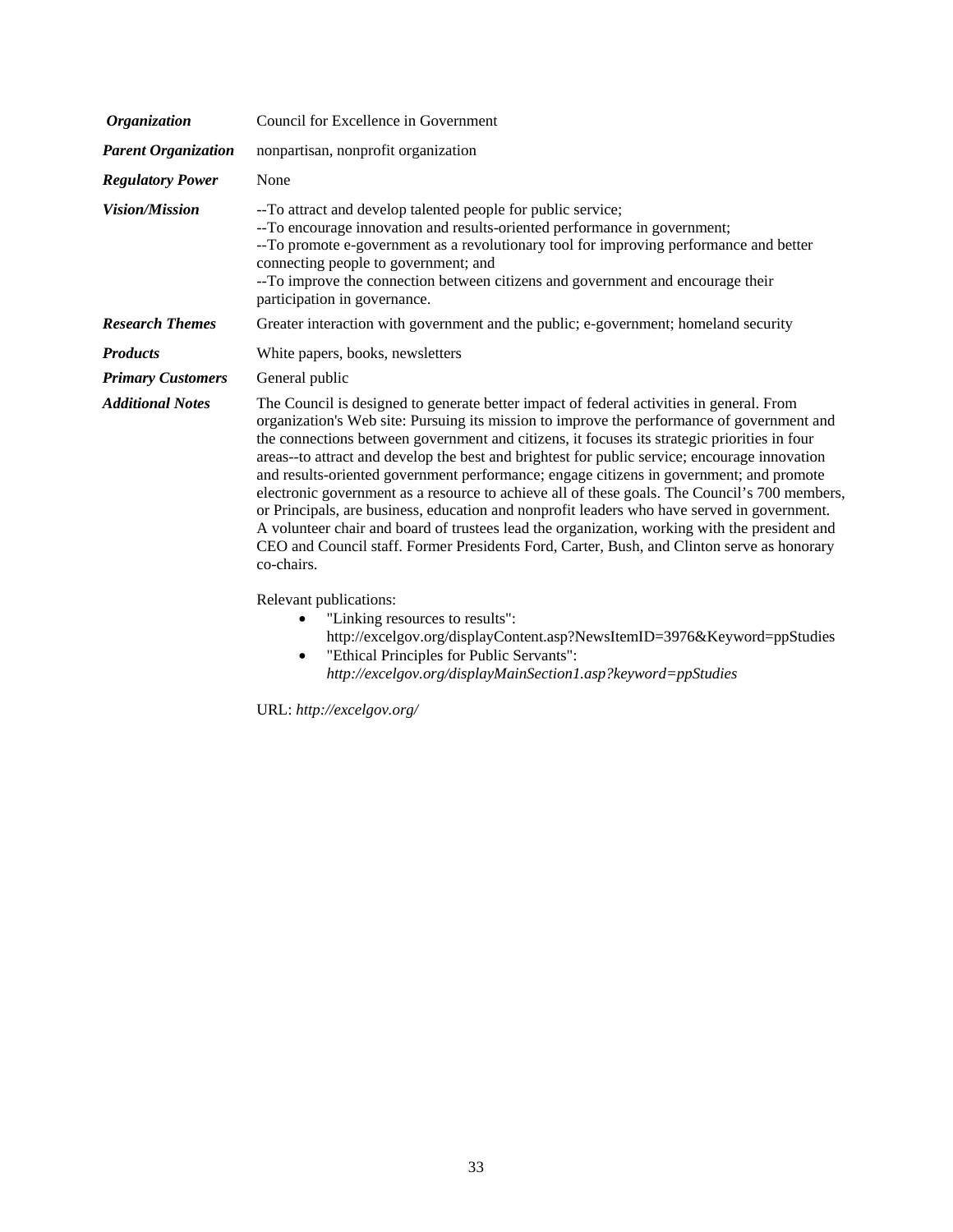| <i><b>Organization</b></i>                | <b>Council of Scientific Society Presidents</b>                                                                                                                                                                                                                                                                                                                                                                                                                                                                                                                           |
|-------------------------------------------|---------------------------------------------------------------------------------------------------------------------------------------------------------------------------------------------------------------------------------------------------------------------------------------------------------------------------------------------------------------------------------------------------------------------------------------------------------------------------------------------------------------------------------------------------------------------------|
| <b>Parent Organization</b>                | none                                                                                                                                                                                                                                                                                                                                                                                                                                                                                                                                                                      |
| <b>Regulatory Power</b>                   | No.                                                                                                                                                                                                                                                                                                                                                                                                                                                                                                                                                                       |
| <i>Vision/Mission</i>                     | The Council of Scientific Society Presidents is an organization of presidents, presidents-elect,<br>and recent past presidents of about sixty scientific federations and societies whose combined<br>membership numbers well over 1.4 million scientists and science educators. Since 1973 CSSP<br>has served as a strong national voice in fostering wise science policy, in support of science and<br>science education, as the premier national science leadership development center, and as a<br>forum for open, substantive exchanges on emerging scientific issues |
| <b>Research Themes</b><br><b>Products</b> | Population and Environment; Science and Math Education; Government and Public Affairs,<br>Ethics in Science, Public Understanding of Science, International Activity                                                                                                                                                                                                                                                                                                                                                                                                      |
|                                           | annual forums, policy statements                                                                                                                                                                                                                                                                                                                                                                                                                                                                                                                                          |
| <b>Primary Customers</b>                  | Government, academia, and industry                                                                                                                                                                                                                                                                                                                                                                                                                                                                                                                                        |
| <b>Additional Notes</b>                   | URL: $http://www.cssp.us/$                                                                                                                                                                                                                                                                                                                                                                                                                                                                                                                                                |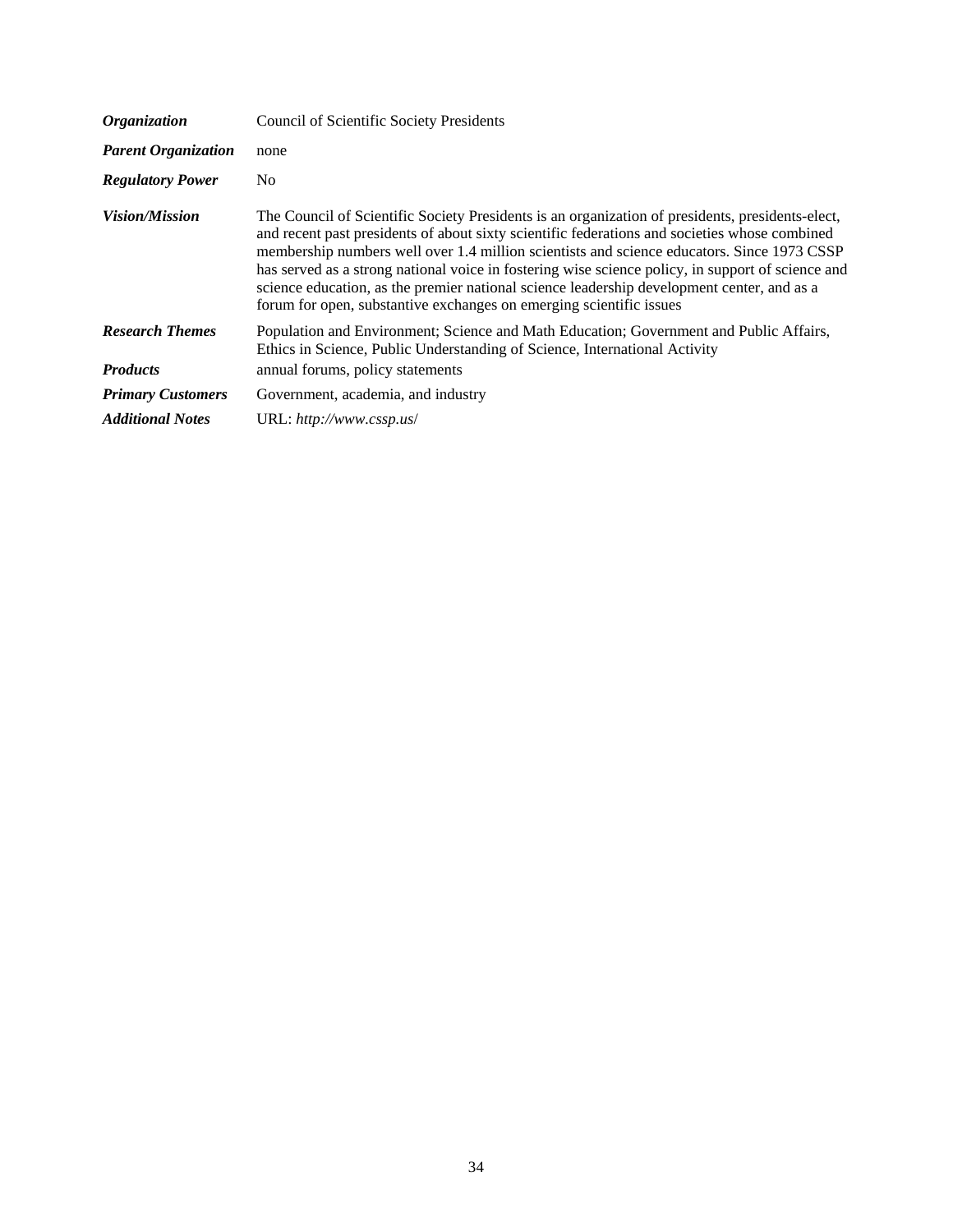| <b>Organization</b>        | Department of Environmental Policy and Management Group                                                                                                                                                                                                                                                                                                                                                                                                                                                                                     |
|----------------------------|---------------------------------------------------------------------------------------------------------------------------------------------------------------------------------------------------------------------------------------------------------------------------------------------------------------------------------------------------------------------------------------------------------------------------------------------------------------------------------------------------------------------------------------------|
| <b>Parent Organization</b> | Imperial College London                                                                                                                                                                                                                                                                                                                                                                                                                                                                                                                     |
| <b>Regulatory Power</b>    | None                                                                                                                                                                                                                                                                                                                                                                                                                                                                                                                                        |
| <b>Vision/Mission</b>      | From organization's Web site: To contribute to the analysis and development of effective<br>environmental policies and management in situations where scientific understanding and<br>technological innovation play a major role. Imperial College embodies and delivers world<br>class scholarship, education and research in science, engineering and medicine, with particular<br>regard to their application in industry, commerce and healthcare. We foster interdisciplinary<br>working internally and collaborate widely externally. |
| <b>Research Themes</b>     | Energy Policy and Tech, Environmental Assessment and Mgmt, Environmental Economics,<br>Society and Policy, Environmental Law                                                                                                                                                                                                                                                                                                                                                                                                                |
| <b>Products</b>            | Research articles and education                                                                                                                                                                                                                                                                                                                                                                                                                                                                                                             |
| <b>Primary Customers</b>   | Academia                                                                                                                                                                                                                                                                                                                                                                                                                                                                                                                                    |
| <b>Additional Notes</b>    | The Web site is a gateway to a number of papers on science, technology and policy (many of<br>which have to do with economics). EPMG focuses on researching policy effect on society,<br>economic, and the landscape. The focus uses environmental science to compare alternative<br>policies to future economic, political and environmental settings.                                                                                                                                                                                     |
|                            | URL: http://www.iccept.ic.ac.uk/public.html                                                                                                                                                                                                                                                                                                                                                                                                                                                                                                 |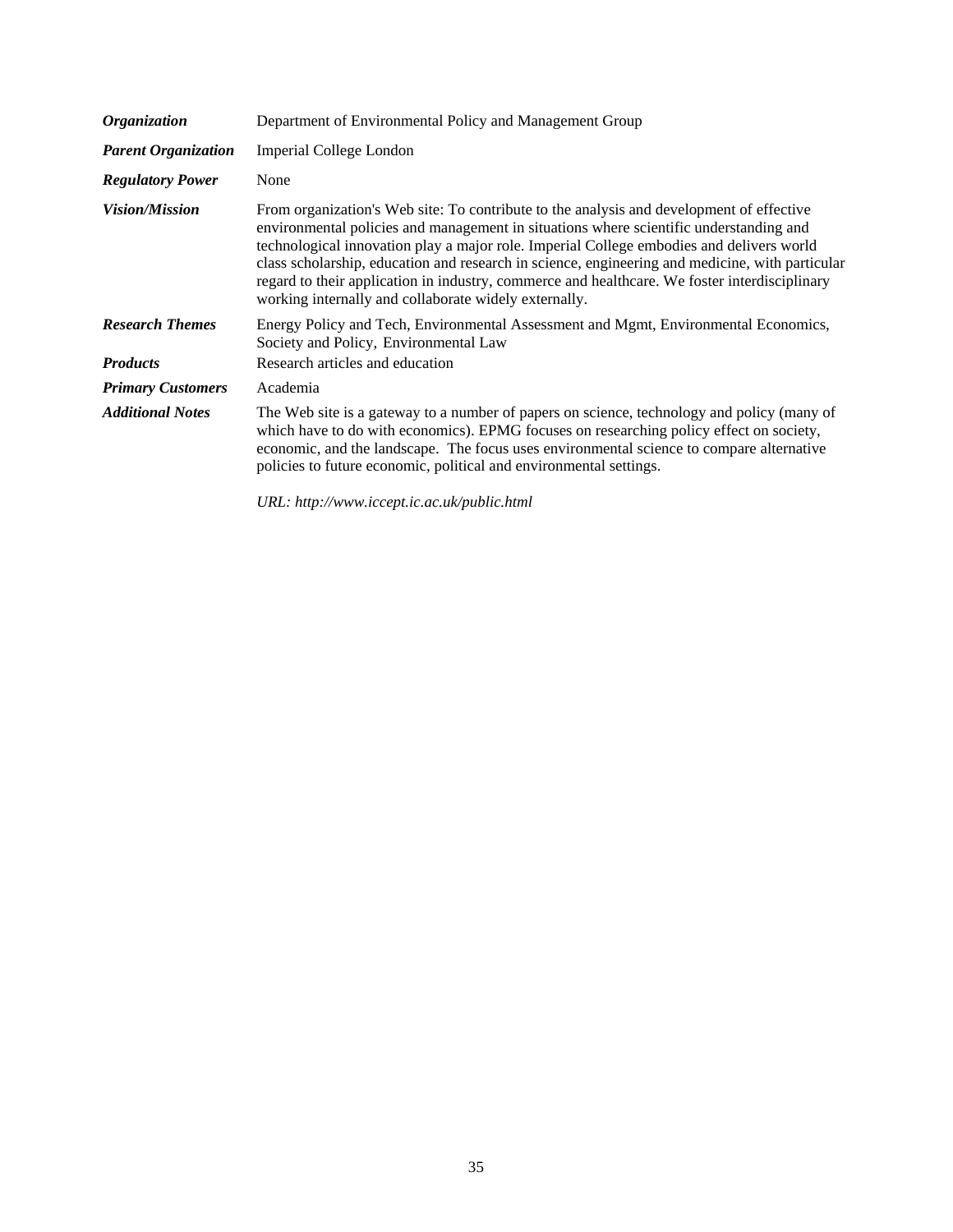| <i><b>Organization</b></i> | Division of Economics                                                                                                                                                                                                                                                                                                                                   |
|----------------------------|---------------------------------------------------------------------------------------------------------------------------------------------------------------------------------------------------------------------------------------------------------------------------------------------------------------------------------------------------------|
| <b>Parent Organization</b> | U.S. Fish and Wildlife                                                                                                                                                                                                                                                                                                                                  |
| <b>Regulatory Power</b>    | Yes                                                                                                                                                                                                                                                                                                                                                     |
| <i>Vision/Mission</i>      | To provide technical assistance in support of the Service's mission. Both short term/quick-<br>turnaround staff support and longer term assistance for economic and policy analyses will be<br>provided to the Washington, Regional and field station offices.                                                                                          |
| <b>Research Themes</b>     | Economic impact of resource management                                                                                                                                                                                                                                                                                                                  |
| <b>Products</b>            | Reports                                                                                                                                                                                                                                                                                                                                                 |
| <b>Primary Customers</b>   | US Fish and Wildlife offices                                                                                                                                                                                                                                                                                                                            |
| <b>Additional Notes</b>    | In-house capabilities and experience include:<br>• Economic impact analyses for critical habitat designation,<br>Economic analysis of natural resource damages,<br>Economic methodology development,<br>Policy analyses, Record of Compliance statements,<br>Assistance with legislative packages and reviews,<br>General economic analysis assistance. |

URL: *[http://economics.fws.gov/](http://economics.fws.gov)*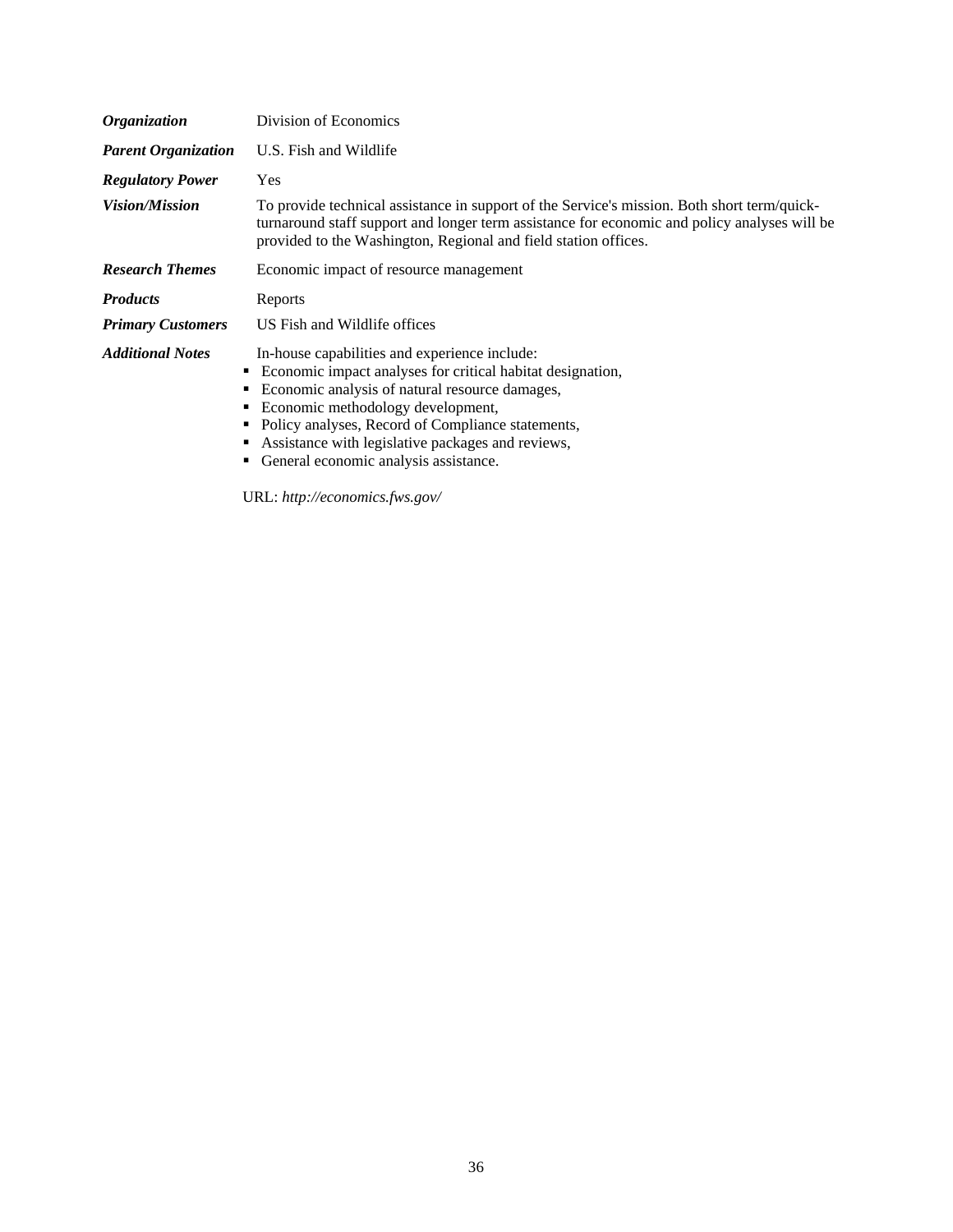| <b>Organization</b>                       | <b>Earth Science Applications</b>                                                                                                                                                                                                                                                                                                                                                                                                                                                                                                                                                                                                                                                                                                                                                                                                                                                                                                                                                                                                                                                                                                                                                                                                                                                                                                                                                                                                                                                                                                                                                                                                                                                                                                                                                                                                                                                                                                                                                                                                                                                                                                                                                                                                                                                                                                                                                                                                            |
|-------------------------------------------|----------------------------------------------------------------------------------------------------------------------------------------------------------------------------------------------------------------------------------------------------------------------------------------------------------------------------------------------------------------------------------------------------------------------------------------------------------------------------------------------------------------------------------------------------------------------------------------------------------------------------------------------------------------------------------------------------------------------------------------------------------------------------------------------------------------------------------------------------------------------------------------------------------------------------------------------------------------------------------------------------------------------------------------------------------------------------------------------------------------------------------------------------------------------------------------------------------------------------------------------------------------------------------------------------------------------------------------------------------------------------------------------------------------------------------------------------------------------------------------------------------------------------------------------------------------------------------------------------------------------------------------------------------------------------------------------------------------------------------------------------------------------------------------------------------------------------------------------------------------------------------------------------------------------------------------------------------------------------------------------------------------------------------------------------------------------------------------------------------------------------------------------------------------------------------------------------------------------------------------------------------------------------------------------------------------------------------------------------------------------------------------------------------------------------------------------|
| <b>Parent Organization</b>                | National Aeronautics and Space Administration (NASA) Earth Science Enterprise                                                                                                                                                                                                                                                                                                                                                                                                                                                                                                                                                                                                                                                                                                                                                                                                                                                                                                                                                                                                                                                                                                                                                                                                                                                                                                                                                                                                                                                                                                                                                                                                                                                                                                                                                                                                                                                                                                                                                                                                                                                                                                                                                                                                                                                                                                                                                                |
| <b>Regulatory Power</b>                   | None                                                                                                                                                                                                                                                                                                                                                                                                                                                                                                                                                                                                                                                                                                                                                                                                                                                                                                                                                                                                                                                                                                                                                                                                                                                                                                                                                                                                                                                                                                                                                                                                                                                                                                                                                                                                                                                                                                                                                                                                                                                                                                                                                                                                                                                                                                                                                                                                                                         |
| Vision/Mission                            | To optimize benefits from NASA's Earth Science investments through systems engineering to<br>advance decision support tools that serve the nation. To provide societal benefits through<br>application of ESE research and technology.                                                                                                                                                                                                                                                                                                                                                                                                                                                                                                                                                                                                                                                                                                                                                                                                                                                                                                                                                                                                                                                                                                                                                                                                                                                                                                                                                                                                                                                                                                                                                                                                                                                                                                                                                                                                                                                                                                                                                                                                                                                                                                                                                                                                       |
| <b>Research Themes</b><br><b>Products</b> | Agricultural Efficiency, Air Quality, Aviation, Invasive Species, Carbon Management, Coastal<br>Management, Disaster Management<br>Interactive maps, downloadable data, regional studies, decision support tools                                                                                                                                                                                                                                                                                                                                                                                                                                                                                                                                                                                                                                                                                                                                                                                                                                                                                                                                                                                                                                                                                                                                                                                                                                                                                                                                                                                                                                                                                                                                                                                                                                                                                                                                                                                                                                                                                                                                                                                                                                                                                                                                                                                                                             |
| <b>Primary Customers</b>                  | Public and private sector                                                                                                                                                                                                                                                                                                                                                                                                                                                                                                                                                                                                                                                                                                                                                                                                                                                                                                                                                                                                                                                                                                                                                                                                                                                                                                                                                                                                                                                                                                                                                                                                                                                                                                                                                                                                                                                                                                                                                                                                                                                                                                                                                                                                                                                                                                                                                                                                                    |
| <b>Additional Notes</b>                   | The Earth Science Applications theme of the NASA, conducted within the Earth Science<br>Enterprise (ESE), benchmarks practical uses of NASA-sponsored observations from Earth<br>observation systems and predictions from Earth science models. NASA implements projects<br>that carry forth this mission through partnerships with public, private, and academic<br>organizations. These partnerships focus on innovative approaches for using Earth science<br>information to provide decision support that can be adapted in applications worldwide. The<br>ESE program focuses on applications of national priority to expand and accelerate the use of<br>knowledge, science, and technologies resulting from the ESE goal of improving predictions in<br>the areas of weather, climate, and natural hazards. The approach is to enable the assimilation<br>of Earth Science model and remote sensing mission outputs to serve as inputs to decision<br>support tools in integrated system solutions. The Earth Science Applications Directorate<br>includes:<br>1. The Applications Research Division develops and enhances Earth Science products for the<br>advancement of earth system science and its application to societal concerns.<br>2. The Engineering Division develops advanced tools to enhance the performance and the<br>results of Earth observation missions.<br>3. The Integrations Division works with the Research and Engineering Divisions to represent<br>the program to outside interests while also performing functions that ensure smooth<br>coordination and integration within NASA and Stennis Space Center.<br>Documents: 1) Science for Society-Benchmarking the use of Earth System Science Results for<br>Decision Support.doc, 2) Online Journal:<br>http://satjournal.tcom.ohiou.edu/Issue03/science_society.html<br>News articles related to ESAD: http://www.esad.ssc.nasa.gov/news.aspx<br>Affiliated Research Centers with four universities to do remote sensing applications:<br>http://www.esad.ssc.nasa.gov/arc/default.aspx?s=6<br>Small Business Innovation Research - (SBIR):<br>http://www.esad.ssc.nasa.gov/program.aspx?p=SBIR<br>Regional Earth Science Application Centers (RESAC): seven universities given money to<br>conduct research on applied issues, check:<br>http://www.esad.ssc.nasa.gov/program.aspx?p=RESAC&s=1<br>URL: http://www.earth.nasa.gov/eseapps/index.html |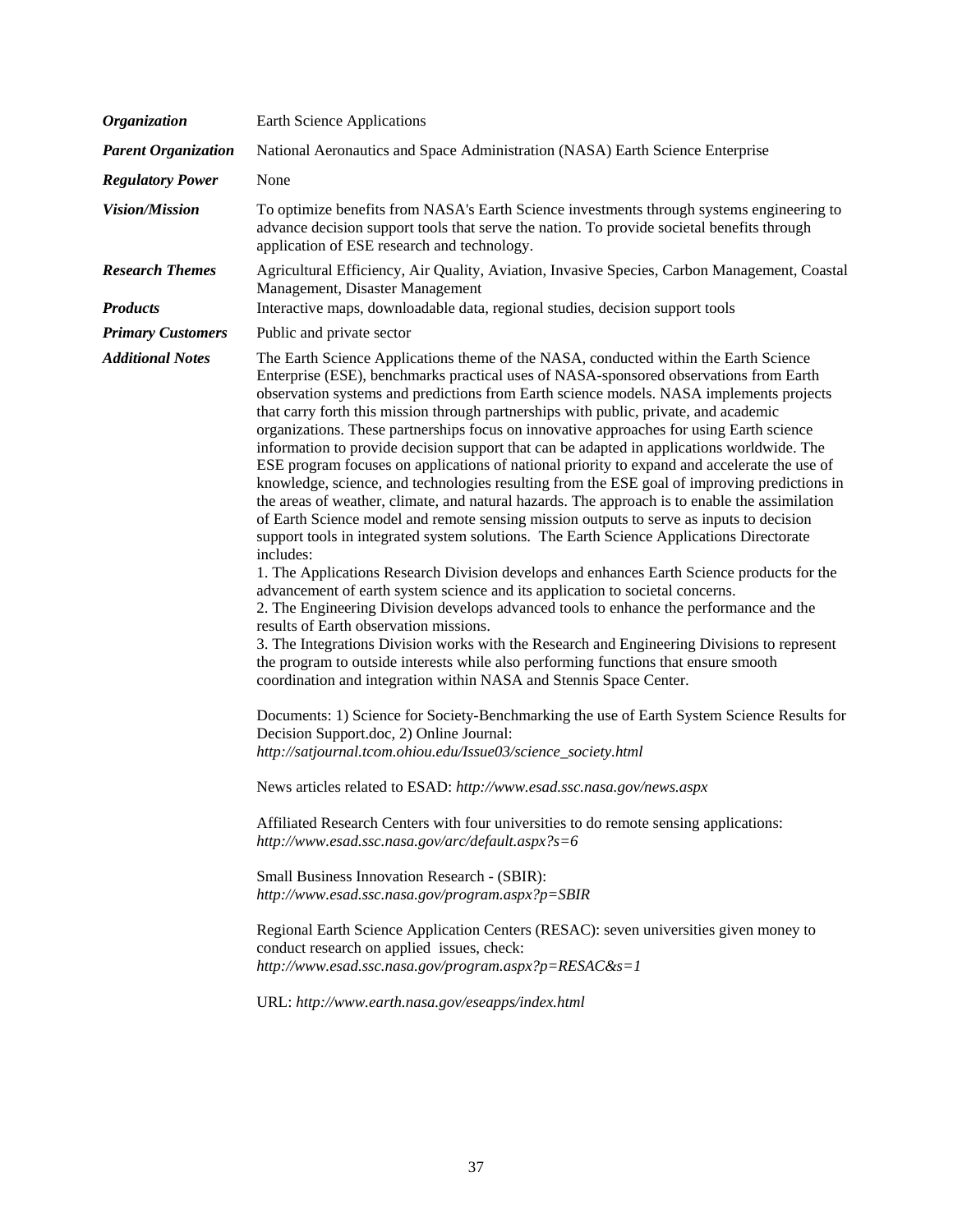| <b>Enterprise Development Impact Assessment Information Service</b>                                                                                                                                                                                                                                                                                                                                             |
|-----------------------------------------------------------------------------------------------------------------------------------------------------------------------------------------------------------------------------------------------------------------------------------------------------------------------------------------------------------------------------------------------------------------|
| Department for International Development, University of Manchester                                                                                                                                                                                                                                                                                                                                              |
| None                                                                                                                                                                                                                                                                                                                                                                                                            |
| Enterprise Development Department has identified the need for a central resource which can<br>advise regional and country-based Enterprise Development Advisers (EDAs) on 'good<br>practice,' design and methods of impact assessment (IA). In this context EDIAIS will aim to<br>provide information and expertise in enterprise development impact assessment to DFID and<br>the wider development community. |
| poverty impact assessments, participatory strategies, methodology information dissemination                                                                                                                                                                                                                                                                                                                     |
| Applied Impact Assessments, Dissemination on Impact Assessment Methodologies and<br>results, tools, resources                                                                                                                                                                                                                                                                                                   |
| Countries and regions of poverty                                                                                                                                                                                                                                                                                                                                                                                |
| Many of EDIAIS products involve the dissemination of "how-to" guides for conducting impact<br>assessments.                                                                                                                                                                                                                                                                                                      |
| URL: www.enterprise-impact.org.uk                                                                                                                                                                                                                                                                                                                                                                               |
|                                                                                                                                                                                                                                                                                                                                                                                                                 |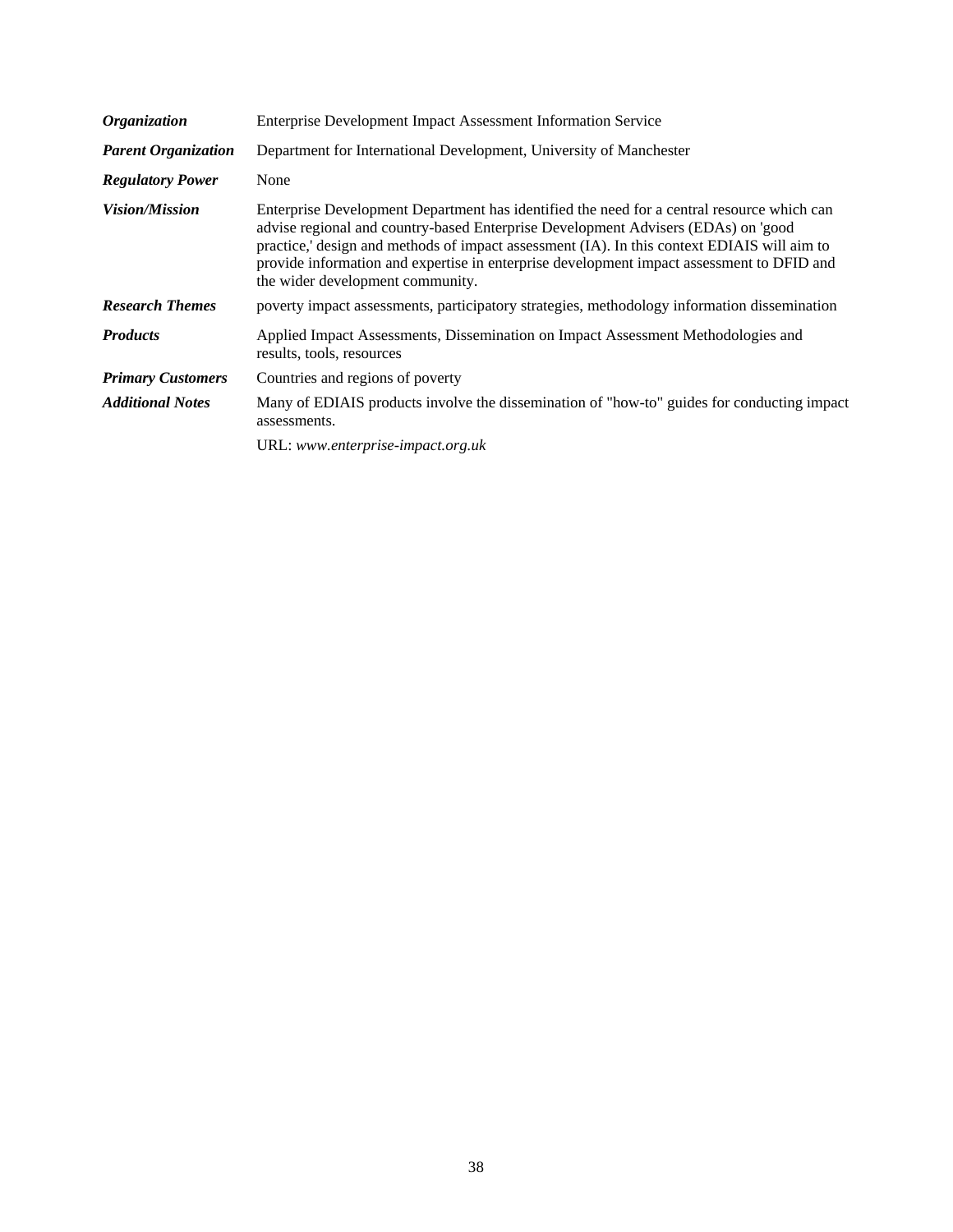| <b>Organization</b>        | <b>Environmental and Societal Impacts Group</b>                                                                                                                                                                                                                                                                                                                                                                                                                                                                                                                                                                                                                                                                                                                                                                                                                                                                                                                                                                                                                                                                                                                                                                                                                                                                                                                                                                                                                                                                                                                                                                                                                                                                                         |
|----------------------------|-----------------------------------------------------------------------------------------------------------------------------------------------------------------------------------------------------------------------------------------------------------------------------------------------------------------------------------------------------------------------------------------------------------------------------------------------------------------------------------------------------------------------------------------------------------------------------------------------------------------------------------------------------------------------------------------------------------------------------------------------------------------------------------------------------------------------------------------------------------------------------------------------------------------------------------------------------------------------------------------------------------------------------------------------------------------------------------------------------------------------------------------------------------------------------------------------------------------------------------------------------------------------------------------------------------------------------------------------------------------------------------------------------------------------------------------------------------------------------------------------------------------------------------------------------------------------------------------------------------------------------------------------------------------------------------------------------------------------------------------|
| <b>Parent Organization</b> | The National Center For Atmospheric Research, University Corporation for Atmospheric<br>Research                                                                                                                                                                                                                                                                                                                                                                                                                                                                                                                                                                                                                                                                                                                                                                                                                                                                                                                                                                                                                                                                                                                                                                                                                                                                                                                                                                                                                                                                                                                                                                                                                                        |
| <b>Regulatory Power</b>    | None                                                                                                                                                                                                                                                                                                                                                                                                                                                                                                                                                                                                                                                                                                                                                                                                                                                                                                                                                                                                                                                                                                                                                                                                                                                                                                                                                                                                                                                                                                                                                                                                                                                                                                                                    |
| <b>Vision/Mission</b>      | To integrate societal needs with knowledge of the environment to better understand and<br>communicate impacts of weather, climate, and global change. ESIG fosters cross-disciplinary<br>research by bridging social and natural sciences, the humanities, and technology to inform<br>decision-making.                                                                                                                                                                                                                                                                                                                                                                                                                                                                                                                                                                                                                                                                                                                                                                                                                                                                                                                                                                                                                                                                                                                                                                                                                                                                                                                                                                                                                                 |
| <b>Research Themes</b>     | Research, Publications, Workshops, and Outreach                                                                                                                                                                                                                                                                                                                                                                                                                                                                                                                                                                                                                                                                                                                                                                                                                                                                                                                                                                                                                                                                                                                                                                                                                                                                                                                                                                                                                                                                                                                                                                                                                                                                                         |
| <b>Products</b>            | Publications, GIS, Workshops, Outreach programs, online newsletter                                                                                                                                                                                                                                                                                                                                                                                                                                                                                                                                                                                                                                                                                                                                                                                                                                                                                                                                                                                                                                                                                                                                                                                                                                                                                                                                                                                                                                                                                                                                                                                                                                                                      |
| <b>Primary Customers</b>   | Public, academia, federal regulatory commissions                                                                                                                                                                                                                                                                                                                                                                                                                                                                                                                                                                                                                                                                                                                                                                                                                                                                                                                                                                                                                                                                                                                                                                                                                                                                                                                                                                                                                                                                                                                                                                                                                                                                                        |
| <b>Additional Notes</b>    | Research Themes include 1) The Science of Weather and Climate Impact Assessment; 2) Use<br>and Value of Weather and Climate Information for Decision Making; 3) Education,<br>Informatics, and Communications. Outreach Themes inclue 1) International Outreach, 2)<br>Collaborations within the Science Community, 3) Educational Outreach, 4) Community<br>Service, 5) Online Newsletters. Research projects of note for USGS researchers include:<br>- NCAR Geographic Information System (GIS) Strategic Initiative (www.gis.ucar.edu)<br>- Wildland Fire Research and Development Collaboratory<br>(www.wildlandfirecollaboratory.org)<br>- Economic Value of Weather and Climate Forecasts (www.esig.ucar.edu/HP_rick/esig.html)<br>- International Fisheries and Climate Variability (www.esig.ucar.edu/fisheries/)<br>- Weather Information Needs (no Web site available)<br>- Assessing the Needs of Users of Quantitative Precipitation Forecasts (no Web site available)<br>- Climate Variability and Uncertainty in Flood Hazard Planning in Colorado<br>(www.assessment.ucar.edu/flood/)<br>- Ethics of Development and Use of Weather and Climate Forecasts (no Web site available)<br>- Societal and Economic Impact Subprogram of THORPEX: A Global Atmospheric Research<br>Programme (www.mmm.ucar.edu/uswrp/programs/thorpex.html)<br>- The Economics of Climate Variability and Global Change (CLIM-ECON)<br>(www.atd.ucar.edu/mailman/listinfo/clim-econ/)<br>- Supply and Demand of Carbon Cycle Information (no Web site available)<br>- Use of Information during the Pacific Land-Falling Jets Experiment: The Pacific Landfalling<br>Jets Experiment 2001 (PACJET-2001)<br>$TIDT, I \cup \mathcal{U}$ $I \cup$ |

URL: *[http://www.esig.ucar.edu/](http://www.esig.ucar.edu)*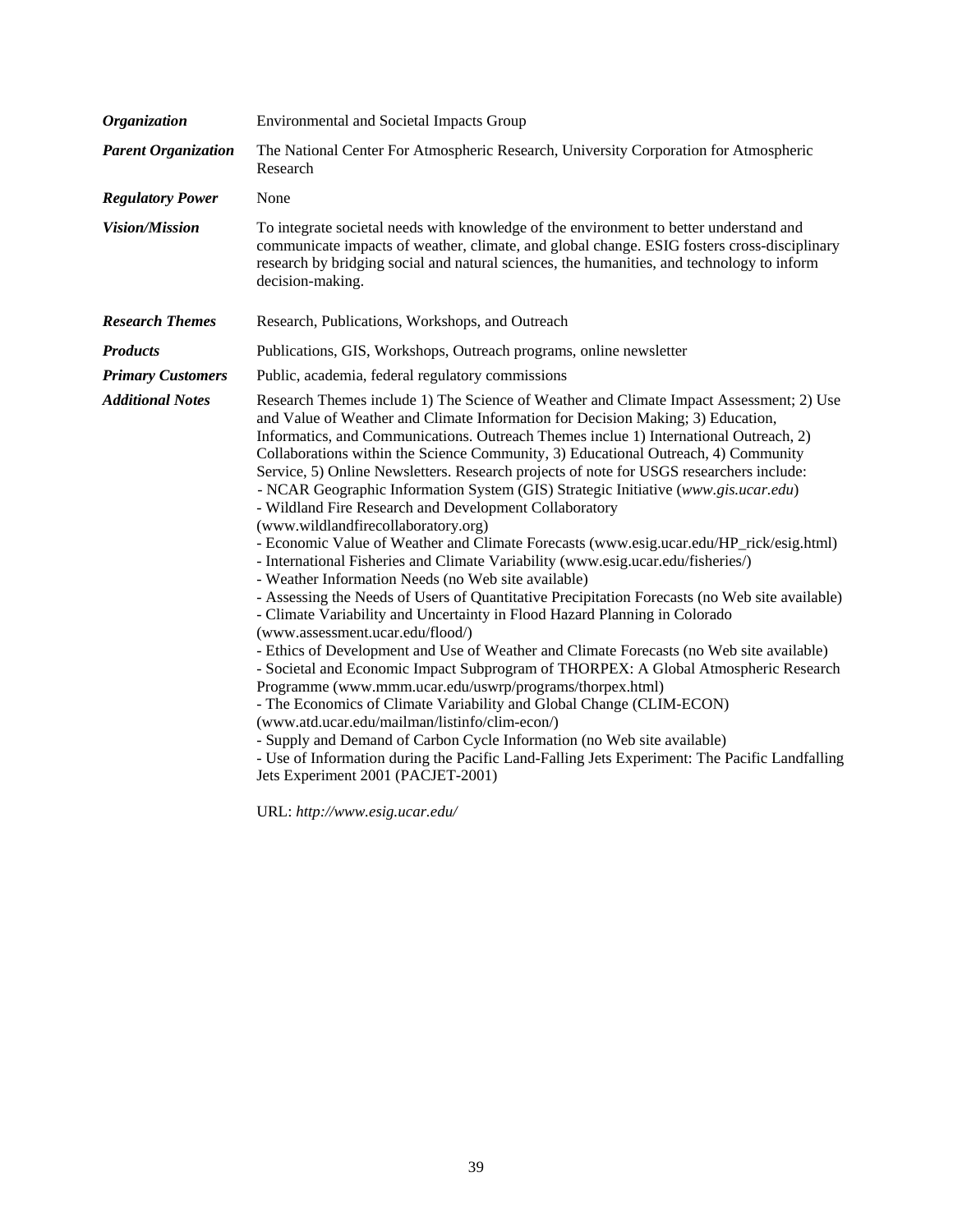| <b>Organization</b>        | <b>EPA Science Policy Council</b>                                                                                                                                                                                                                                                                                                                                                                                                                                                                                                                                                                                                                                                                                                                                                                                                                                                                                                                                                                                                                                                                                                                                                                                                                                                                                                                                                                                                                                                                                                                                                                                                                                                                                          |
|----------------------------|----------------------------------------------------------------------------------------------------------------------------------------------------------------------------------------------------------------------------------------------------------------------------------------------------------------------------------------------------------------------------------------------------------------------------------------------------------------------------------------------------------------------------------------------------------------------------------------------------------------------------------------------------------------------------------------------------------------------------------------------------------------------------------------------------------------------------------------------------------------------------------------------------------------------------------------------------------------------------------------------------------------------------------------------------------------------------------------------------------------------------------------------------------------------------------------------------------------------------------------------------------------------------------------------------------------------------------------------------------------------------------------------------------------------------------------------------------------------------------------------------------------------------------------------------------------------------------------------------------------------------------------------------------------------------------------------------------------------------|
| <b>Parent Organization</b> | U.S. Environmental Protection Agency                                                                                                                                                                                                                                                                                                                                                                                                                                                                                                                                                                                                                                                                                                                                                                                                                                                                                                                                                                                                                                                                                                                                                                                                                                                                                                                                                                                                                                                                                                                                                                                                                                                                                       |
| <b>Regulatory Power</b>    | Yes                                                                                                                                                                                                                                                                                                                                                                                                                                                                                                                                                                                                                                                                                                                                                                                                                                                                                                                                                                                                                                                                                                                                                                                                                                                                                                                                                                                                                                                                                                                                                                                                                                                                                                                        |
| <b>Vision/Mission</b>      | The Office of the Science Advisor (OSA) provides leadership in establishing specific<br>mechanisms for ensuring that scientific results and hypotheses, with technical evaluation and<br>peer-review, play a prominent role in all regulatory decisions. These efforts will help ensure<br>regulations are interpreted and enforced in a manner consistent with the science supporting<br>them and will strengthen EPA's overall scientific performance.                                                                                                                                                                                                                                                                                                                                                                                                                                                                                                                                                                                                                                                                                                                                                                                                                                                                                                                                                                                                                                                                                                                                                                                                                                                                   |
| <b>Research Themes</b>     | Resource management; environmental quality                                                                                                                                                                                                                                                                                                                                                                                                                                                                                                                                                                                                                                                                                                                                                                                                                                                                                                                                                                                                                                                                                                                                                                                                                                                                                                                                                                                                                                                                                                                                                                                                                                                                                 |
| <b>Products</b>            | Policies                                                                                                                                                                                                                                                                                                                                                                                                                                                                                                                                                                                                                                                                                                                                                                                                                                                                                                                                                                                                                                                                                                                                                                                                                                                                                                                                                                                                                                                                                                                                                                                                                                                                                                                   |
| <b>Primary Customers</b>   | State and local resource managers; private industry                                                                                                                                                                                                                                                                                                                                                                                                                                                                                                                                                                                                                                                                                                                                                                                                                                                                                                                                                                                                                                                                                                                                                                                                                                                                                                                                                                                                                                                                                                                                                                                                                                                                        |
| <b>Additional Notes</b>    | There is Information on their Web site about:<br>1. The Science Policy Council (SPC) is chaired by the Science Advisor. The SPC is an<br>important cross agency group of senior managers that focuses on major science policy issues<br>and approves positions for the Agency, such as peer review, risk assessment and risk<br>characterization, genomics, and regulatory environmental modeling.<br>2. The Office of the Science Advisor<br>3. Role and Use of Science at EPA<br>4. The Science Advisor's role in the World Trade Center Review Panel<br>Information about the Science Policy Council<br>The Science Policy Council (SPC) was established in 1993 under Administrator Carol<br>Browner with a broader mission and a new Framework as a replacement to the RAC. With a<br>goal of integrating policies that guide Agency decision-makers in their use of scientific and<br>technical information, the SPC works to implement and ensure the success of selected<br>initiatives recommended by external advisory bodies such as the National Research Council<br>and the Science Advisory Board, as well as others such as the Congress, industry and<br>environmental groups, and Agency staff. In this way, the SPC provides guidance for selected<br>EPA regulatory enforcement policies and decisions.<br>As part of EPA Administrator's initiative to improve the Agency's policy-making process to<br>better integrate the highest quality science, she created the position of Science Advisor to the<br>Agency. One of the duties of the Science Advisor is to assume the chair of the Science Policy<br>Council. The SPC continues to be supported by standing groups such as the Risk Assessment |
|                            | Forum, a Steering Committee, and by interim working groups. A small staff positioned in the<br>Office of Science Advisor supports the SPC and its Steering Committee.                                                                                                                                                                                                                                                                                                                                                                                                                                                                                                                                                                                                                                                                                                                                                                                                                                                                                                                                                                                                                                                                                                                                                                                                                                                                                                                                                                                                                                                                                                                                                      |

URL: *<http://www.epa.gov/osa>*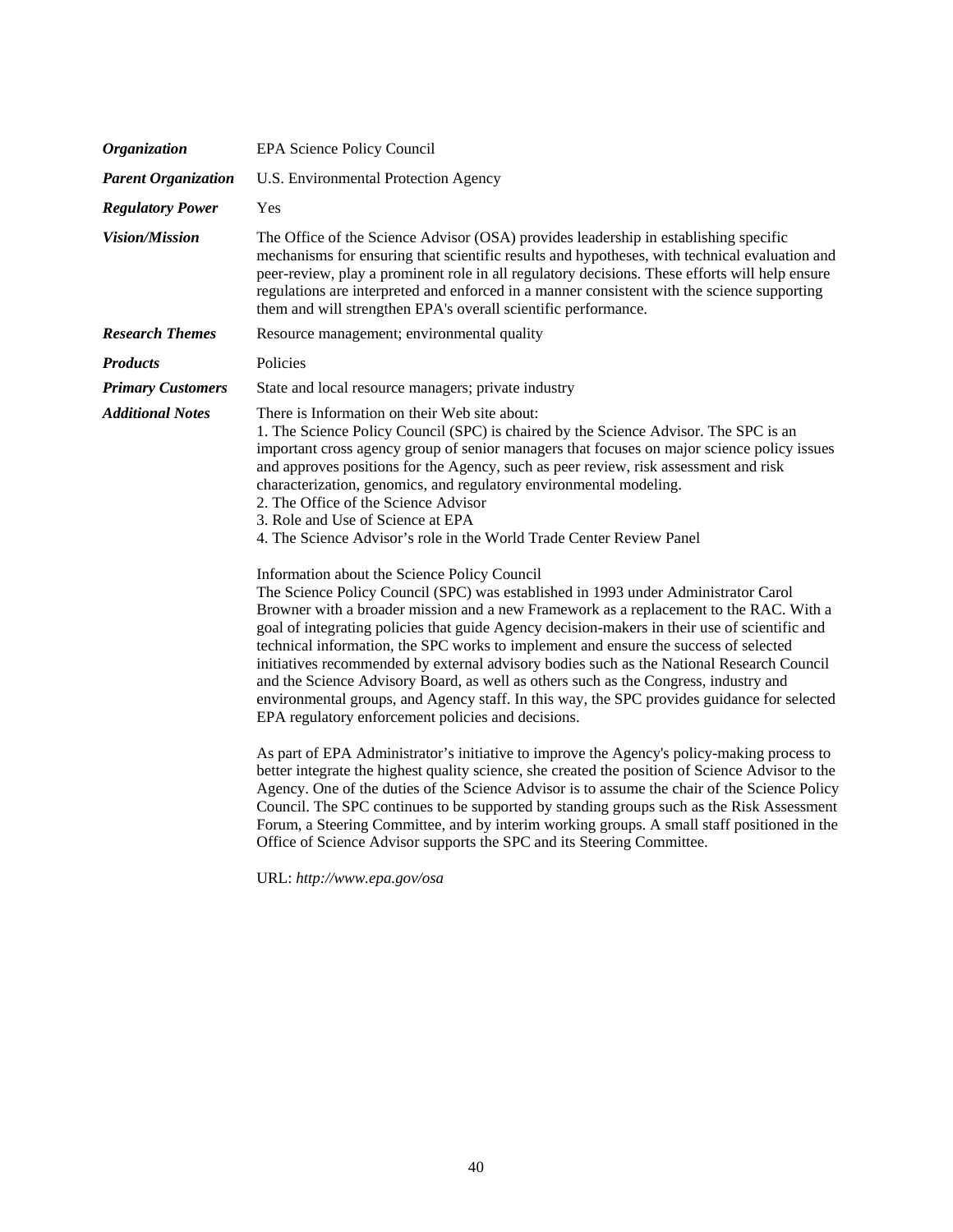| <b>Organization</b>        | European Commission's Science and Society theme                                                                                                                                                                                                                                                                                                                                                                                                                                                                                                                                                                                                                                                                                                                                                                                                                                                                                                                         |
|----------------------------|-------------------------------------------------------------------------------------------------------------------------------------------------------------------------------------------------------------------------------------------------------------------------------------------------------------------------------------------------------------------------------------------------------------------------------------------------------------------------------------------------------------------------------------------------------------------------------------------------------------------------------------------------------------------------------------------------------------------------------------------------------------------------------------------------------------------------------------------------------------------------------------------------------------------------------------------------------------------------|
| <b>Parent Organization</b> | European Commission                                                                                                                                                                                                                                                                                                                                                                                                                                                                                                                                                                                                                                                                                                                                                                                                                                                                                                                                                     |
| <b>Regulatory Power</b>    | None                                                                                                                                                                                                                                                                                                                                                                                                                                                                                                                                                                                                                                                                                                                                                                                                                                                                                                                                                                    |
| <b>Vision/Mission</b>      | Advances in science drive European growth, but sometimes give rise to fears and scepticism<br>among citizens. The European Commission is determined to bridge the gap between the<br>scientific community and society at large. The "Science and Society" theme within the<br>European Research Area supports activities that bring together policy-makers, researchers, and<br>citizens. In this section, you will learn about the Commission's efforts to take science out of<br>the lab and into the public arena                                                                                                                                                                                                                                                                                                                                                                                                                                                    |
| <b>Research Themes</b>     | General science                                                                                                                                                                                                                                                                                                                                                                                                                                                                                                                                                                                                                                                                                                                                                                                                                                                                                                                                                         |
| <b>Products</b>            | Guideline documents, Science Shops,                                                                                                                                                                                                                                                                                                                                                                                                                                                                                                                                                                                                                                                                                                                                                                                                                                                                                                                                     |
| <b>Primary Customers</b>   | EU citizens, scientists                                                                                                                                                                                                                                                                                                                                                                                                                                                                                                                                                                                                                                                                                                                                                                                                                                                                                                                                                 |
| <b>Additional Notes</b>    | Organizational model available. Relevant points for Science Impact include:<br>1. Guidelines on 1) involving citizens in science 2) guidelines for scientists, and 3) reports on<br>public participation<br>2. SINAPSE - Scientific INformAtion for Policy Support in Europe - tool kit for the practical<br>implementation of new forms of governance, facilitating the involvement of actors who are<br>currently hard to consult, and enabling them to share their knowledge and viewpoints.<br>SINAPSE will be freely accessible at http://europa.eu.int/sinapse. The pilot phase should start<br>in summer 2004 and the membership will then be extended progressively. Tools include Who's<br>Who and Yellow Pages for scientific and policy expertise, library of scientific opinions and<br>advice, EC consultation, early warning system, provides communication between members.<br>URL: http://europa.eu.int/comm/research/science-society/documents_en.html |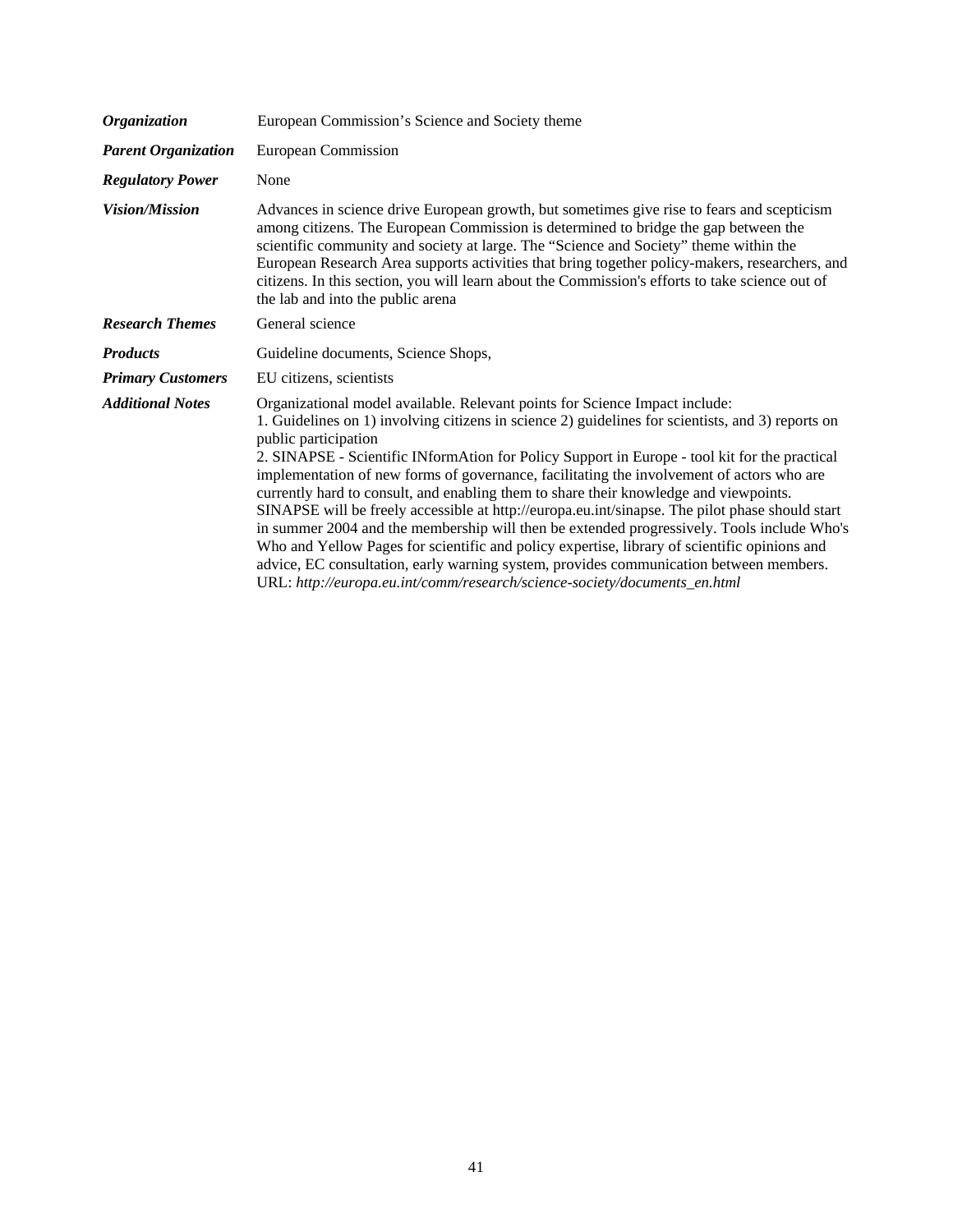| <b>Organization</b>        | Federation of Earth Science Information Partners                                                                                                                                                                                                                                                                                                                                                                                                                                                                                                                                                                                                                                                                                                                                                                                                                                                                                                                                                                                |
|----------------------------|---------------------------------------------------------------------------------------------------------------------------------------------------------------------------------------------------------------------------------------------------------------------------------------------------------------------------------------------------------------------------------------------------------------------------------------------------------------------------------------------------------------------------------------------------------------------------------------------------------------------------------------------------------------------------------------------------------------------------------------------------------------------------------------------------------------------------------------------------------------------------------------------------------------------------------------------------------------------------------------------------------------------------------|
| <b>Parent Organization</b> | None                                                                                                                                                                                                                                                                                                                                                                                                                                                                                                                                                                                                                                                                                                                                                                                                                                                                                                                                                                                                                            |
| <b>Regulatory Power</b>    | None                                                                                                                                                                                                                                                                                                                                                                                                                                                                                                                                                                                                                                                                                                                                                                                                                                                                                                                                                                                                                            |
| <b>Vision/Mission</b>      | The goal of the ESIP Federation is to establish and continuously improve science-based end-<br>to-end processes that increase the quality and value of Earth science products and services<br>throughout their life-cycle for the benefit of the ESIP Federation's stakeholder communities                                                                                                                                                                                                                                                                                                                                                                                                                                                                                                                                                                                                                                                                                                                                      |
| <b>Research Themes</b>     | Data-Research, Data-Applications, Education Resources, Technology and Tools                                                                                                                                                                                                                                                                                                                                                                                                                                                                                                                                                                                                                                                                                                                                                                                                                                                                                                                                                     |
| <b>Products</b>            | Links to data sources and science information                                                                                                                                                                                                                                                                                                                                                                                                                                                                                                                                                                                                                                                                                                                                                                                                                                                                                                                                                                                   |
| <b>Primary Customers</b>   | Education, Science Users                                                                                                                                                                                                                                                                                                                                                                                                                                                                                                                                                                                                                                                                                                                                                                                                                                                                                                                                                                                                        |
| <b>Additional Notes</b>    | The main purpose is to make science data more accessible through partnerships with public<br>and private sectors. It is more of a clearinghouse for education materials $(k-12)$ and data<br>products. Partners are organized as:<br>1. Type I: primarily distributors of satellite and ground-based data sets, as well as standardized<br>products derived from those data; includes Alaska Satellite Facility, EROS Data Center,<br>Global Hydrology Resource Center, Goddard Space Flight Center, Jet Propulsion Laboratory,<br>Langley research Center, Natinoal Climate Data Center, national Oceanographic Data Center,<br>National Snow and Ice Data Center, Oak Ridge National Laboratory, Socioeconomic Data and<br>Applications Center.<br>2. Type II: provide data and information products, technology, or services aimed primarily at<br>the Earth science and research communities.<br>3. Type III: primarily commercial companies engaged in developing tools for Earth Science.<br>URL: http://www.esipfed.org/ |

42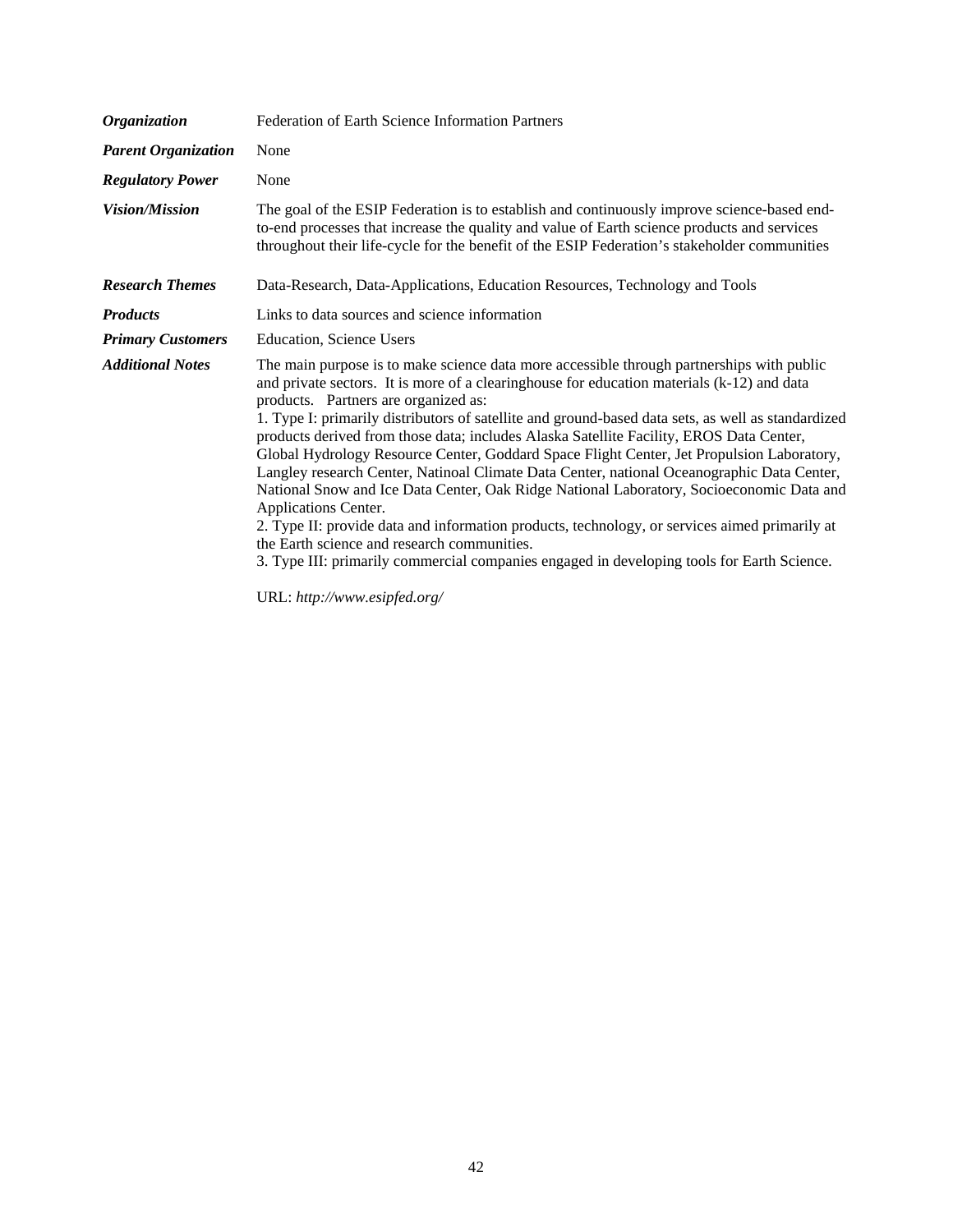| Focused Science Delivery Program                                                                                                                                                                                                                                                                                                                                                                                                                                                                                                                                                                                                                                                                                                                                                                                                                                                                                                                                                                                                                                                                                                                                                                                                                                                                                                                                                                                                                                                                                                                                                                                                                                                                                                         |
|------------------------------------------------------------------------------------------------------------------------------------------------------------------------------------------------------------------------------------------------------------------------------------------------------------------------------------------------------------------------------------------------------------------------------------------------------------------------------------------------------------------------------------------------------------------------------------------------------------------------------------------------------------------------------------------------------------------------------------------------------------------------------------------------------------------------------------------------------------------------------------------------------------------------------------------------------------------------------------------------------------------------------------------------------------------------------------------------------------------------------------------------------------------------------------------------------------------------------------------------------------------------------------------------------------------------------------------------------------------------------------------------------------------------------------------------------------------------------------------------------------------------------------------------------------------------------------------------------------------------------------------------------------------------------------------------------------------------------------------|
| <b>U.S. Forest Service</b>                                                                                                                                                                                                                                                                                                                                                                                                                                                                                                                                                                                                                                                                                                                                                                                                                                                                                                                                                                                                                                                                                                                                                                                                                                                                                                                                                                                                                                                                                                                                                                                                                                                                                                               |
| Yes                                                                                                                                                                                                                                                                                                                                                                                                                                                                                                                                                                                                                                                                                                                                                                                                                                                                                                                                                                                                                                                                                                                                                                                                                                                                                                                                                                                                                                                                                                                                                                                                                                                                                                                                      |
| The mission of the Focused Science Delivery (FSD) Program is to strengthen natural resource<br>policy and decisionmaking processes by developing and communicating science products that<br>synthesize and integrate existing information within or across disciplinary areas at appropriate<br>spatial and temporal scales.                                                                                                                                                                                                                                                                                                                                                                                                                                                                                                                                                                                                                                                                                                                                                                                                                                                                                                                                                                                                                                                                                                                                                                                                                                                                                                                                                                                                             |
| Data-Research, Data-Applications, Education Resources, Technology and Tools                                                                                                                                                                                                                                                                                                                                                                                                                                                                                                                                                                                                                                                                                                                                                                                                                                                                                                                                                                                                                                                                                                                                                                                                                                                                                                                                                                                                                                                                                                                                                                                                                                                              |
| Research, development, and application program                                                                                                                                                                                                                                                                                                                                                                                                                                                                                                                                                                                                                                                                                                                                                                                                                                                                                                                                                                                                                                                                                                                                                                                                                                                                                                                                                                                                                                                                                                                                                                                                                                                                                           |
| Science Users, policymakers                                                                                                                                                                                                                                                                                                                                                                                                                                                                                                                                                                                                                                                                                                                                                                                                                                                                                                                                                                                                                                                                                                                                                                                                                                                                                                                                                                                                                                                                                                                                                                                                                                                                                                              |
| The Focused Science Delivery Program is a research, development, and application program<br>that works across all four of the PNW Station strategic goals by conducting analyses of<br>existing scientific data and compilations of existing information to create new knowledge. The<br>FSD program also works more broadly on west-wide (Forest Service Regions 1-6 and 10) and<br>national issues when they are consistent with the PNW Research Station's mission, or when<br>they rise to the level that they become important in the PNW region.<br>The Program's work supports high priority policy and management analyses and identifies<br>knowledge gaps that require collection of new data to support more complete analyses. The<br>FSD program is unique among the PNW Station's research programs because it does not<br>maintain a large permanent staff, yet its mandate covers the range of topics about which the<br>Forest Service conducts original research. In many cases the program secures the analytical<br>capability necessary to accomplish work by developing partnerships among the PNW Station's<br>other research programs, with Forest Service Research Projects or Programs from other<br>Research Stations, or with government and non-government organizations where individuals<br>with the necessary skills are located. Program staff members hold regular discussions with<br>policy makers and managers at all organizational levels to identify topics for investigation and<br>to tailor outputs to clients' or users' needs. This process is both informal and formal, with<br>formal discussions held biennially in odd numbered years to select upcoming topics for the<br>FSD Program. |
| The topics addressed rotate in and out of the program, each with a lifespan of generally 2-3<br>years in duration. The FSD program promotes integration with an emphasis on the Forest<br>Service's strategic needs and identifies ways to increase synergy among researchers, political<br>leaders, management experts, and the public as they search for solutions to complex resource<br>management problems. We conduct analyses of existing scientific information and package<br>results to support formulation of policy, selection of the management actions that implement<br>those policies, and to provide scientifically sound information to the public as they help to<br>shape policy or influence management decisions. As a result, most of the program's work<br>responds to Goal 4 of the PNW Station's Strategic Plan (Communicate science findings and<br>enhance their application). The changing nature of the program's portfolio of work does,<br>however, make it likely that the various analyses conducted by the FSD program will touch on<br>all of the PNW Station's strategic goals and priorities.<br>URL: http://www.fs.fed.us/pnw/about/programs/fsd/                                                                                                                                                                                                                                                                                                                                                                                                                                                                                                                                                 |
|                                                                                                                                                                                                                                                                                                                                                                                                                                                                                                                                                                                                                                                                                                                                                                                                                                                                                                                                                                                                                                                                                                                                                                                                                                                                                                                                                                                                                                                                                                                                                                                                                                                                                                                                          |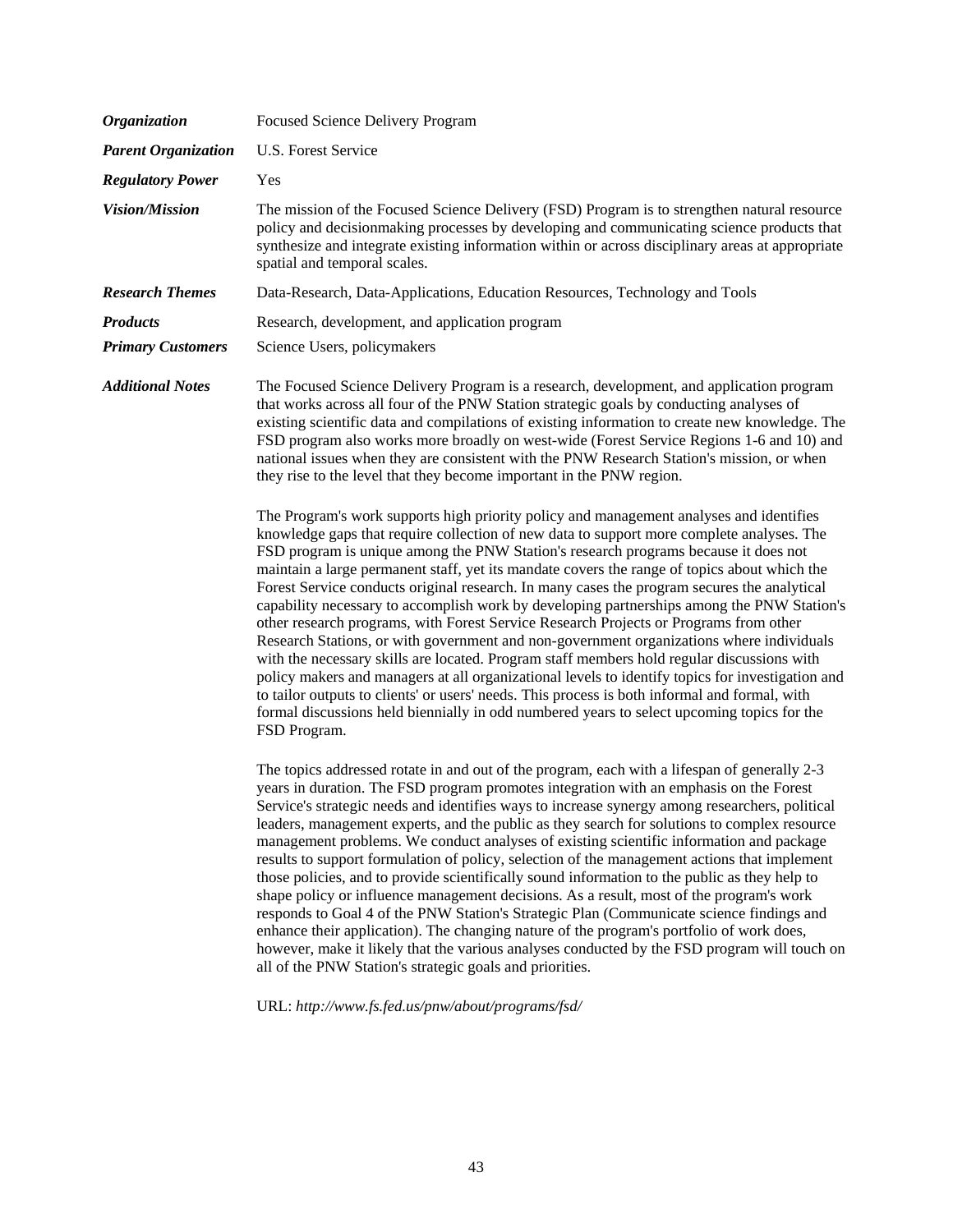| <i><b>Organization</b></i> | Government Affairs Program                                                                                                                                                                                                                                                                                                                                                                                                                                                                                                                                                                                                     |
|----------------------------|--------------------------------------------------------------------------------------------------------------------------------------------------------------------------------------------------------------------------------------------------------------------------------------------------------------------------------------------------------------------------------------------------------------------------------------------------------------------------------------------------------------------------------------------------------------------------------------------------------------------------------|
| <b>Parent Organization</b> | American Geological Institute                                                                                                                                                                                                                                                                                                                                                                                                                                                                                                                                                                                                  |
| <b>Regulatory Power</b>    | N <sub>0</sub>                                                                                                                                                                                                                                                                                                                                                                                                                                                                                                                                                                                                                 |
| <b>Vision/Mission</b>      | The AGI Government Affairs Program (GAP), established in 1992, serves as an important link<br>between the federal government and the geosciences community. Through Congressional<br>workshops, testimony, letters, and meetings, GAP ensures that the voices of the AGI Member<br>Societies are heard on Capitol Hill and in the executive branch. At the same time, GAP is<br>working to improve the flow of geosciences information to policy-makers. Equally important<br>is the program's mission of providing federal science-policy information back to the Member<br>Societies and the geosciences community at large. |
| <b>Research Themes</b>     | Geosciences                                                                                                                                                                                                                                                                                                                                                                                                                                                                                                                                                                                                                    |
| <b>Products</b>            | GeoRef (bibliographic database); Geotimes (monthly magazine); scholarships, information<br>services                                                                                                                                                                                                                                                                                                                                                                                                                                                                                                                            |
| <b>Primary Customers</b>   | Federal government and geosciences community                                                                                                                                                                                                                                                                                                                                                                                                                                                                                                                                                                                   |
| <b>Additional Notes</b>    | URL: http://www.agiweb.org/gap/                                                                                                                                                                                                                                                                                                                                                                                                                                                                                                                                                                                                |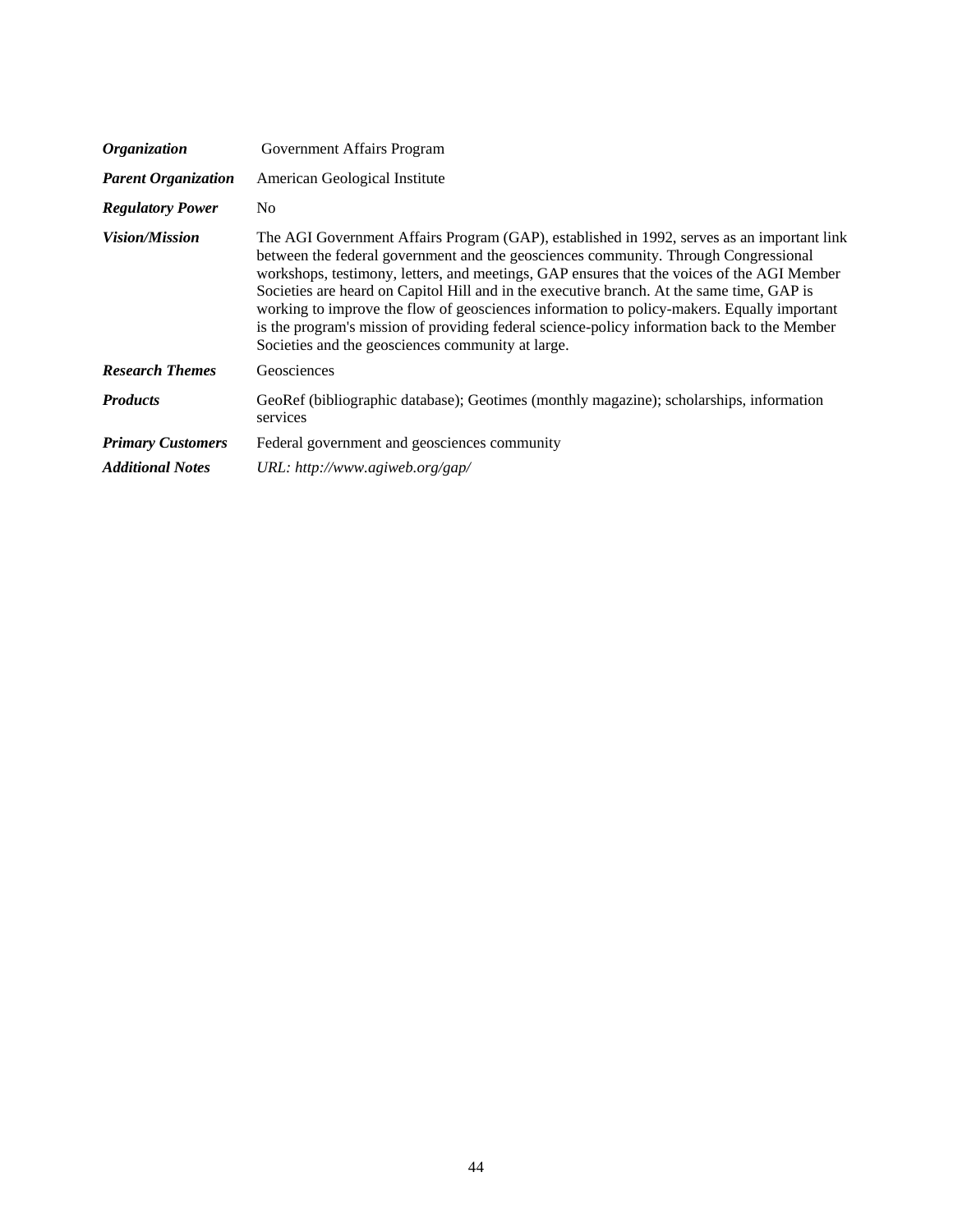| <b>Organization</b>        | <b>Science Translation Project</b>                                                                                                                                                                                                                                                                                                                                                                                                                                                                                                                                                                                                                                                                                                                                                                                                                                                                                                                                                                                                                                                                                                                                                                                                                                                                                                                                                                                                                                      |
|----------------------------|-------------------------------------------------------------------------------------------------------------------------------------------------------------------------------------------------------------------------------------------------------------------------------------------------------------------------------------------------------------------------------------------------------------------------------------------------------------------------------------------------------------------------------------------------------------------------------------------------------------------------------------------------------------------------------------------------------------------------------------------------------------------------------------------------------------------------------------------------------------------------------------------------------------------------------------------------------------------------------------------------------------------------------------------------------------------------------------------------------------------------------------------------------------------------------------------------------------------------------------------------------------------------------------------------------------------------------------------------------------------------------------------------------------------------------------------------------------------------|
| <b>Parent Organization</b> | Gulf of Maine Council on the Marine Environment                                                                                                                                                                                                                                                                                                                                                                                                                                                                                                                                                                                                                                                                                                                                                                                                                                                                                                                                                                                                                                                                                                                                                                                                                                                                                                                                                                                                                         |
| <b>Regulatory Power</b>    | None                                                                                                                                                                                                                                                                                                                                                                                                                                                                                                                                                                                                                                                                                                                                                                                                                                                                                                                                                                                                                                                                                                                                                                                                                                                                                                                                                                                                                                                                    |
| <b>Vision/Mission</b>      | Initiated in 2002, the Gulf of Maine Council's Science Translation Project accelerates the<br>transfer of scientific findings and techniques to resource managers, planners, policy makers,<br>and other coastal decision-makers in the region.                                                                                                                                                                                                                                                                                                                                                                                                                                                                                                                                                                                                                                                                                                                                                                                                                                                                                                                                                                                                                                                                                                                                                                                                                         |
| <b>Research Themes</b>     | Science translation                                                                                                                                                                                                                                                                                                                                                                                                                                                                                                                                                                                                                                                                                                                                                                                                                                                                                                                                                                                                                                                                                                                                                                                                                                                                                                                                                                                                                                                     |
| <b>Products</b>            | Project coordination and facilitation                                                                                                                                                                                                                                                                                                                                                                                                                                                                                                                                                                                                                                                                                                                                                                                                                                                                                                                                                                                                                                                                                                                                                                                                                                                                                                                                                                                                                                   |
| <b>Primary Customers</b>   | Local decision-makers                                                                                                                                                                                                                                                                                                                                                                                                                                                                                                                                                                                                                                                                                                                                                                                                                                                                                                                                                                                                                                                                                                                                                                                                                                                                                                                                                                                                                                                   |
| <b>Additional Notes</b>    | The vision for the Science Translation Project is that government officials at the state,<br>provincial, and federal levels will have an accurate, up-to-date scientific understanding of key<br>environmental issues to make informed decisions on management of the Gulf of Maine and its<br>watershed. The goal of the Gulf of Maine Council's Science Translation Project is to advance<br>science-based management of the Gulf of Maine and its watershed by equipping state,<br>provincial, and federal decision-makers with scientific information. The context for this<br>initiative is the Council's priorities as described in its Action Plan 2001-2006. Objectives<br>include:<br>Identify specific needs among state, provincial, and federal decision-makers for<br>$\bullet$<br>scientific information pertaining to coastal/marine habitats and contaminants.<br>Produce innovative, targeted information materials and deliver them in formats<br>٠<br>(e.g., publications, workshops, Web-based resources) that are responsive to<br>decision-makers' needs.<br>Translate technical and scientific data into identifiable, meaningful management<br>$\bullet$<br>actions.<br>Develop partnerships with other organizations that can fund and help multiply the<br>$\bullet$<br>impact of science translation efforts<br>Continually evaluate the outcomes of science translation activities and adapt future<br>٠<br>activities to maximize success. |

URL: *[http://www.gulfofmaine.org/science\\_translation/](http://www.gulfofmaine.org/science_translation)*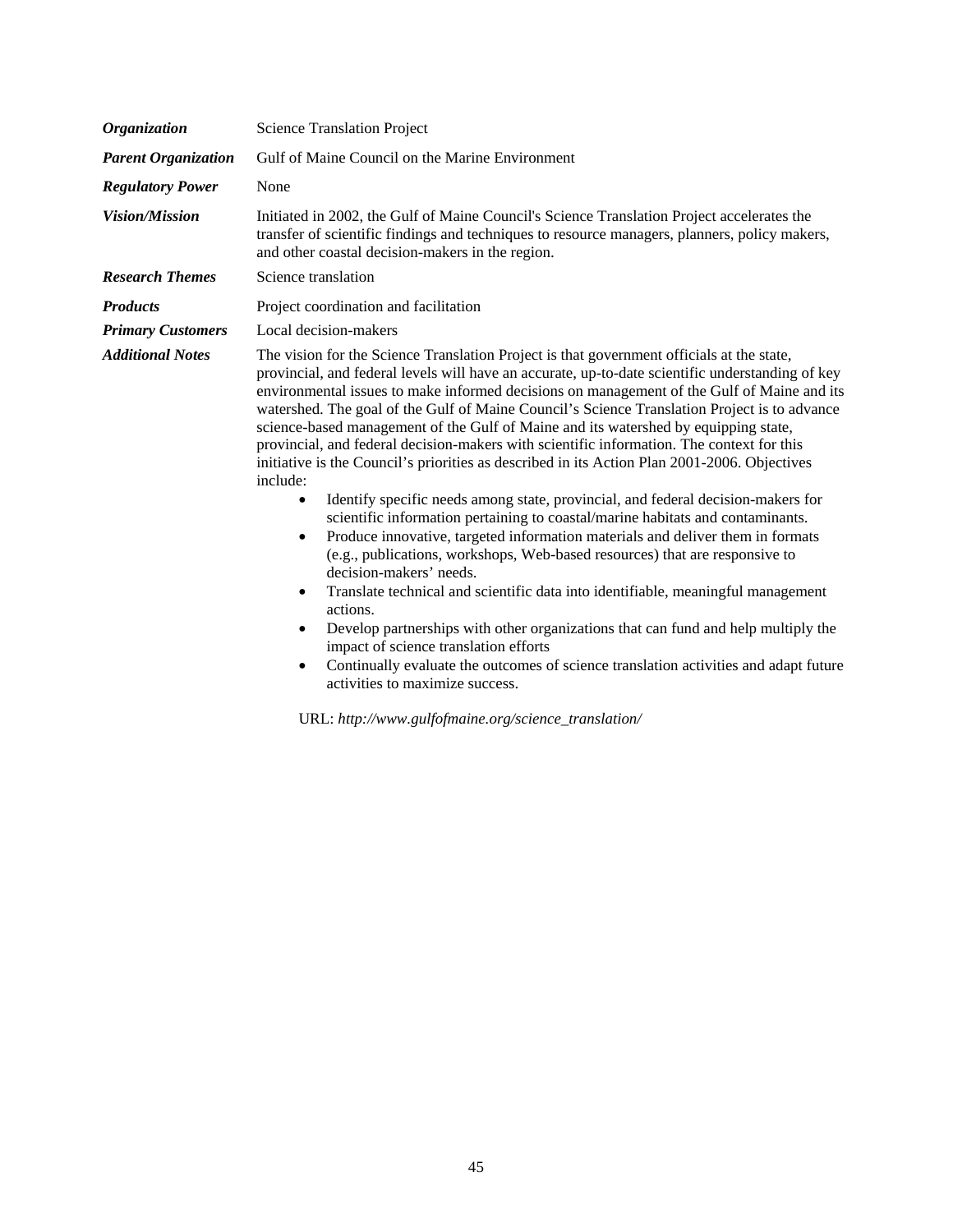| <b>Organization</b>        | H. John Heinz III Center for Science, Economics and the Environment                                                                                                                                                                                                                                                                                                                           |
|----------------------------|-----------------------------------------------------------------------------------------------------------------------------------------------------------------------------------------------------------------------------------------------------------------------------------------------------------------------------------------------------------------------------------------------|
| <b>Parent Organization</b> | Non-profit organization                                                                                                                                                                                                                                                                                                                                                                       |
| <b>Regulatory Power</b>    | None                                                                                                                                                                                                                                                                                                                                                                                          |
| <i>Vision/Mission</i>      | Dedicated to improving the scientific and economic foundation for environmental policy<br>through multi-sectoral collaboration. Focusing on issues that are likely to confront policy<br>makers within two to five years, the Center creates and fosters collaboration among industry,<br>environmental organizations, academia, and government in each of its program areas and<br>projects. |
| <b>Research Themes</b>     | Environmental Reporting, Global Change, Sustainable Ocean, Coasts, and Waterways                                                                                                                                                                                                                                                                                                              |
| <b>Products</b>            | Publications, policy recommendations                                                                                                                                                                                                                                                                                                                                                          |
| <b>Primary Customers</b>   | Policy makers, managers                                                                                                                                                                                                                                                                                                                                                                       |
| <b>Additional Notes</b>    | The group focuses on issues that are likely to confront policymakers. Within two to five years,<br>the Center creates and fosters collaboration among industry, environmental organizations,<br>academia, and government in each of its program areas and projects.                                                                                                                           |

URL: *[http://www.heinzctr.org/](http://www.heinzctr.org)*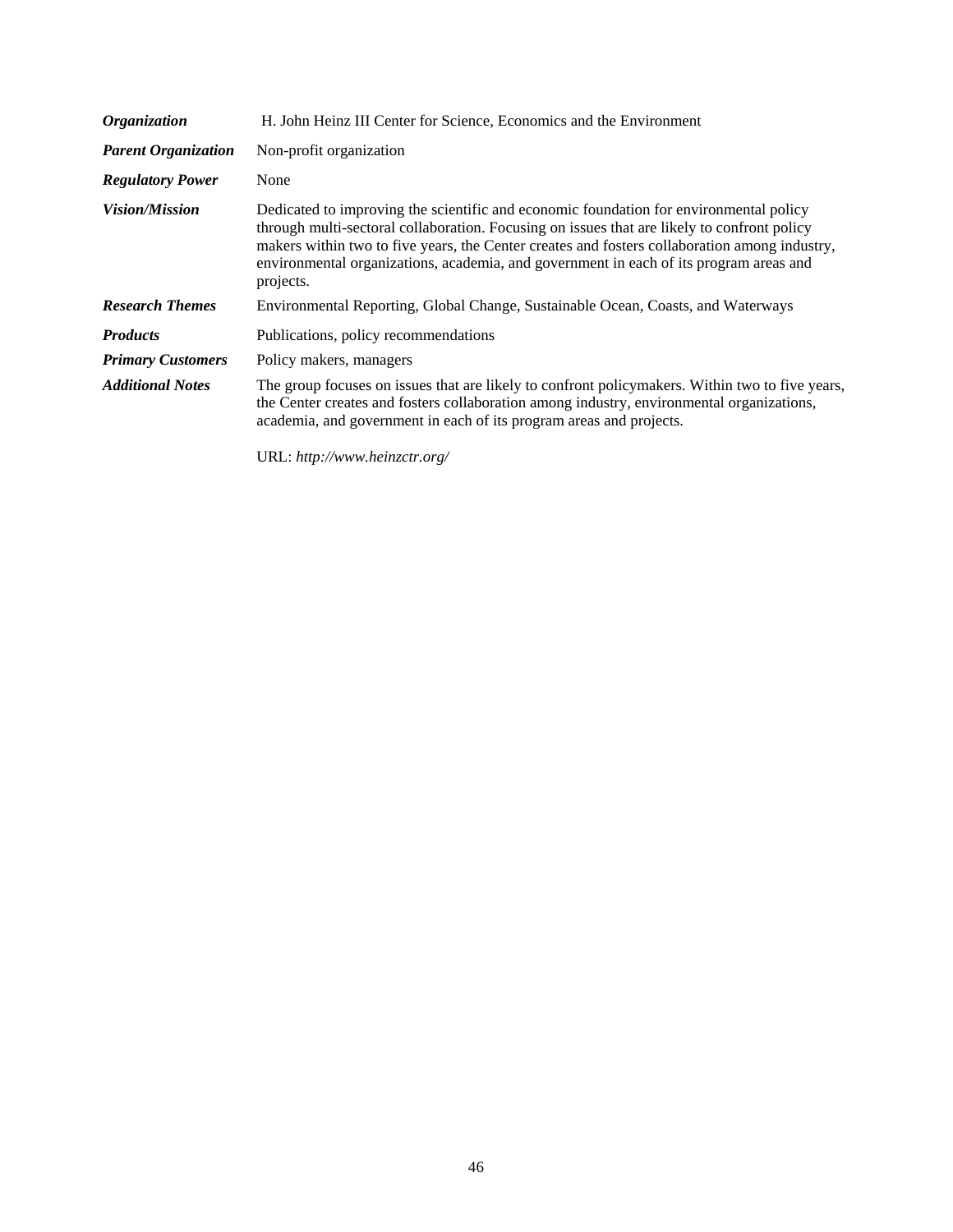| <i><b>Organization</b></i> | Institute for Environment, Philosophy, and Public Policy (IEPPP)                                                                                                                                                                                                                                                                                                                                                                                                                                                                                                                                                                                                                                                         |
|----------------------------|--------------------------------------------------------------------------------------------------------------------------------------------------------------------------------------------------------------------------------------------------------------------------------------------------------------------------------------------------------------------------------------------------------------------------------------------------------------------------------------------------------------------------------------------------------------------------------------------------------------------------------------------------------------------------------------------------------------------------|
| <b>Parent Organization</b> | <b>Lancaster University</b>                                                                                                                                                                                                                                                                                                                                                                                                                                                                                                                                                                                                                                                                                              |
| <b>Regulatory Power</b>    | None                                                                                                                                                                                                                                                                                                                                                                                                                                                                                                                                                                                                                                                                                                                     |
| Vision/                    | The Institute for Environment, Philosophy and Public Policy brings together academics from<br>philosophy and the social sciences. IEPPP's overall research objective is to develop fresh<br>cross-disciplinary thinking about the growing range of social and ethical issues thrown up by<br>new technological developments.                                                                                                                                                                                                                                                                                                                                                                                             |
| <b>Research Themes</b>     | Agriculture and Environment Biotechnology, Human Genome Ethics, Science and Society                                                                                                                                                                                                                                                                                                                                                                                                                                                                                                                                                                                                                                      |
| <b>Products</b>            | M.A and PhD in Environment and Society, degrees, basic research, publications,                                                                                                                                                                                                                                                                                                                                                                                                                                                                                                                                                                                                                                           |
| <b>Primary Customers</b>   | Agriculture and Environment Biotechnology Commission, Animal Procedures Committee, the<br>Food Ethics Council                                                                                                                                                                                                                                                                                                                                                                                                                                                                                                                                                                                                            |
| <b>Additional Notes</b>    | The Center for the Study of Environmental Change's central concern is to explore and clarify<br>the ways in which an adequate understanding of environmental issues is now being<br>compromised by restrictive assumptions in both policy and academic cultures, with the result<br>that implications of the far-reaching cultural tensions embedded in environmental critiques of<br>modern society are being neglected. Journals published by the institute include: Bioethics,<br>Environmental Values, and Worldviews: Environment, Culture, Religion. Example Report is<br>"Grove-White, R, and B Wynne (1995), Science, Culture and the Environment (Research<br>Report), Lancaster: IEPPP, Lancaster University." |

URL: *[http://www.lancs.ac.uk/fss/ieppp/](http://www.lancs.ac.uk/fss/ieppp)*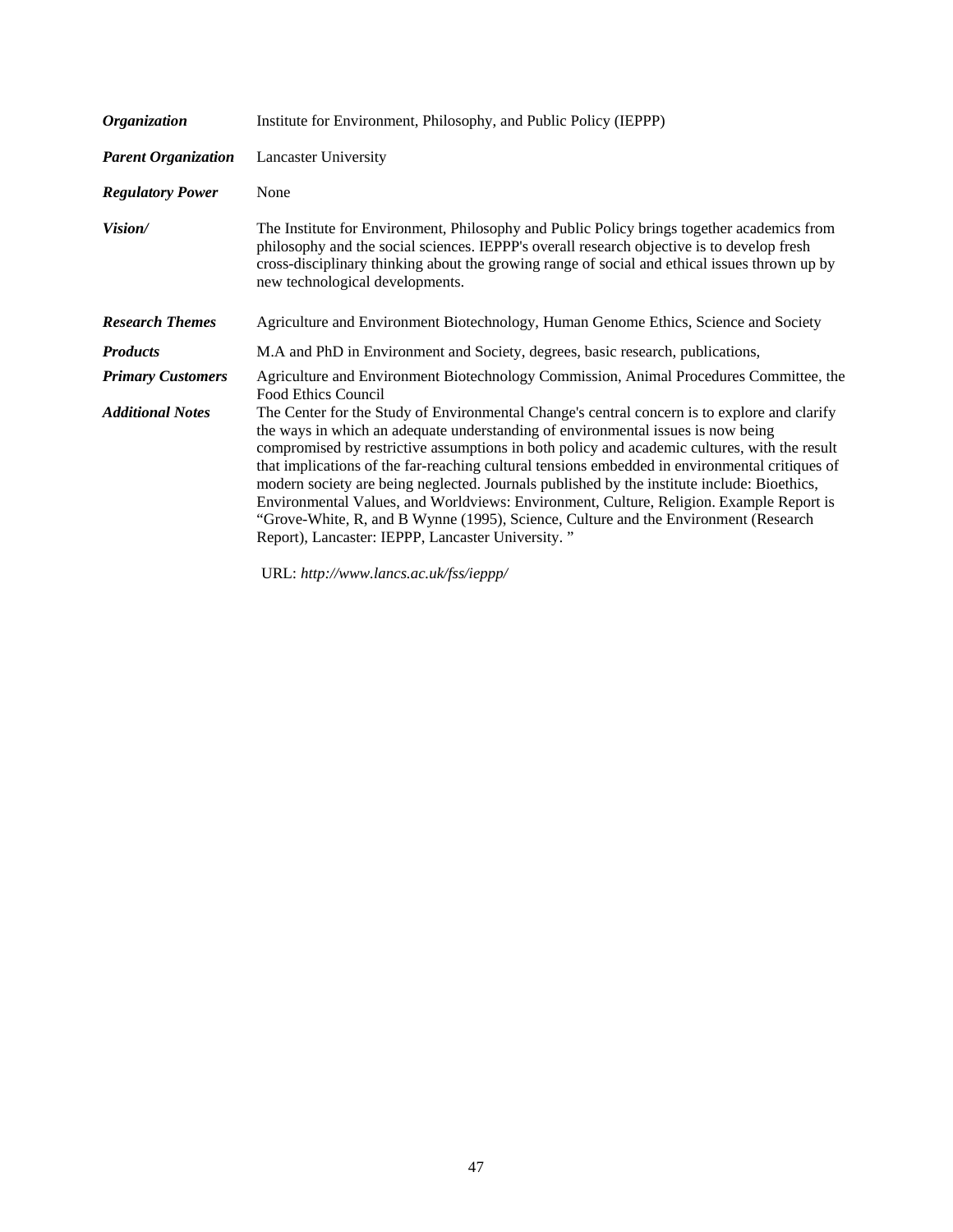| <i><b>Organization</b></i>                  | Macaulay Institute                                                                                                                                                                                                                                                                                                                                                                                                                                                                                                                                                             |
|---------------------------------------------|--------------------------------------------------------------------------------------------------------------------------------------------------------------------------------------------------------------------------------------------------------------------------------------------------------------------------------------------------------------------------------------------------------------------------------------------------------------------------------------------------------------------------------------------------------------------------------|
| <b>Parent Organization</b>                  | Scottish Office of the UK Government                                                                                                                                                                                                                                                                                                                                                                                                                                                                                                                                           |
| <b>Regulatory Power</b>                     | None                                                                                                                                                                                                                                                                                                                                                                                                                                                                                                                                                                           |
| <i>Vision/Mission</i>                       | They undertake research that provides scope for:<br>1) Rural economic development and a viable rural community structure<br>2) The protection and enhancement of natural resources                                                                                                                                                                                                                                                                                                                                                                                             |
| <b>Research Themes</b>                      | Commercial Services, Research,                                                                                                                                                                                                                                                                                                                                                                                                                                                                                                                                                 |
| <b>Products</b><br><b>Primary Customers</b> | Workshops/Conferences, GIS services, maps, datasets, Training, science info to advisory<br>councils, Decision Support Tools,<br>UK government                                                                                                                                                                                                                                                                                                                                                                                                                                  |
| <b>Additional Notes</b>                     | Research carried out is an integrated study of the physical, environmental, and social<br>consequences of land use, which is undertaken at various levels of physical, chemical, and<br>biological organization and its outcome is invariably expressed with reference to location,<br>spatial pattern and distribution. Research is aimed at meeting the needs of land managers and<br>those formulating and implementing land use policy in the UK and Europe. A considerable<br>part of their research program is concerned with the development of decision-support tools. |

URL: *<http://www.mluri.sari.ac.uk/intro.htm>*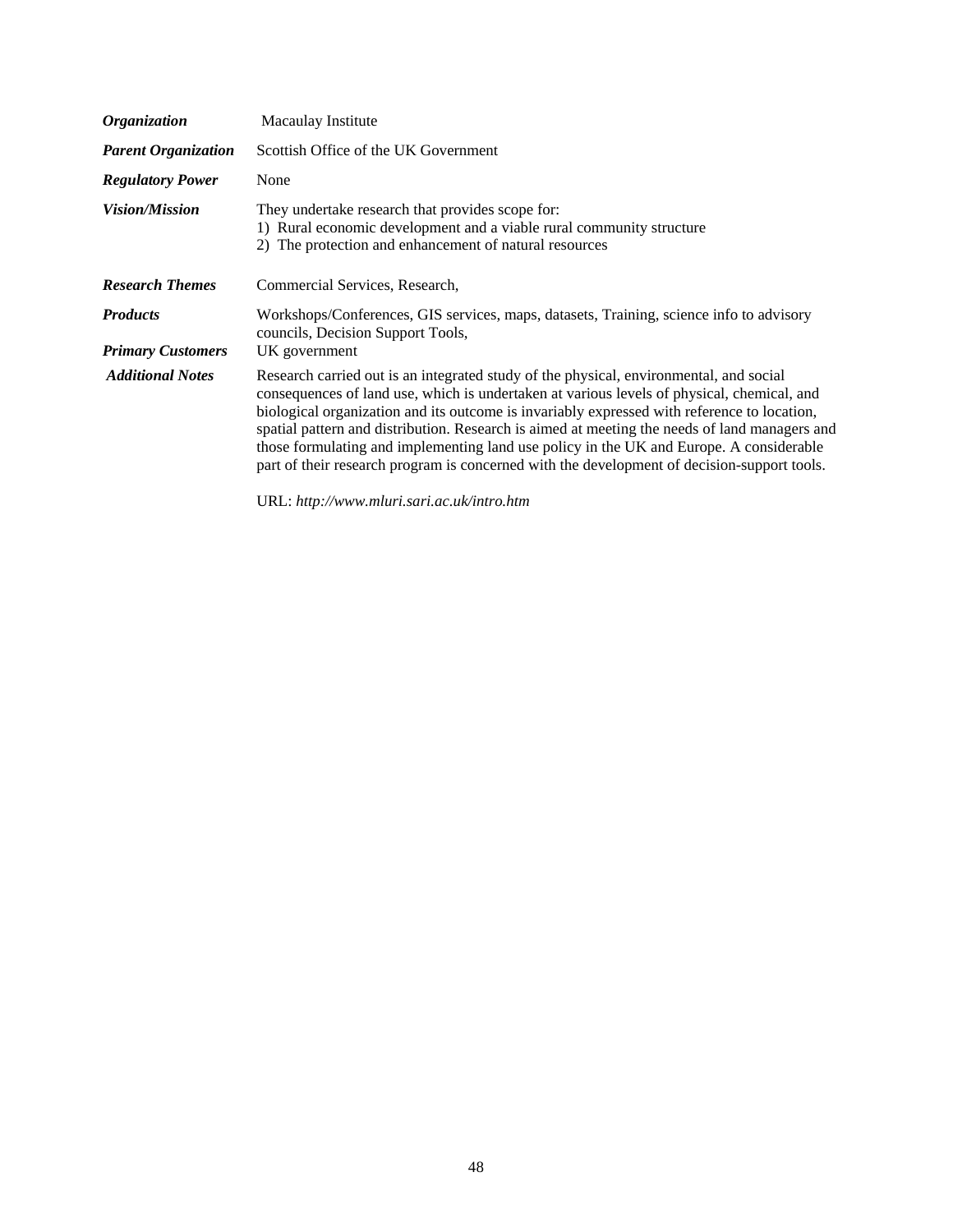| <b>Organization</b>        | Marine Policy Center                                                                                                                                                                                                                                                                                 |
|----------------------------|------------------------------------------------------------------------------------------------------------------------------------------------------------------------------------------------------------------------------------------------------------------------------------------------------|
| <b>Parent Organization</b> | Woods Hole Oceanographic Institution                                                                                                                                                                                                                                                                 |
| <b>Regulatory Power</b>    | N <sub>0</sub>                                                                                                                                                                                                                                                                                       |
| <b>Vision/Mission</b>      | The Marine Policy Center (MPC) conducts social scientific research to advance the<br>conservation and management of marine and coastal resources. The work of MPC researchers<br>integrates economics, policy analysis, and law with WHOI's basic strengths in the ocean<br>sciences and engineering |
| <b>Research Themes</b>     | Marine resources; marine conservation; marine pollution                                                                                                                                                                                                                                              |
| <b>Products</b>            | Journal articles, conferences, fellowship program                                                                                                                                                                                                                                                    |
| <b>Primary Customers</b>   | Public and private sector                                                                                                                                                                                                                                                                            |
| <b>Additional Notes</b>    | Most studies are on economic impact of various marine policy issues                                                                                                                                                                                                                                  |
|                            | URL: http://www.whoi.edu/science/MPC/dept/index.html                                                                                                                                                                                                                                                 |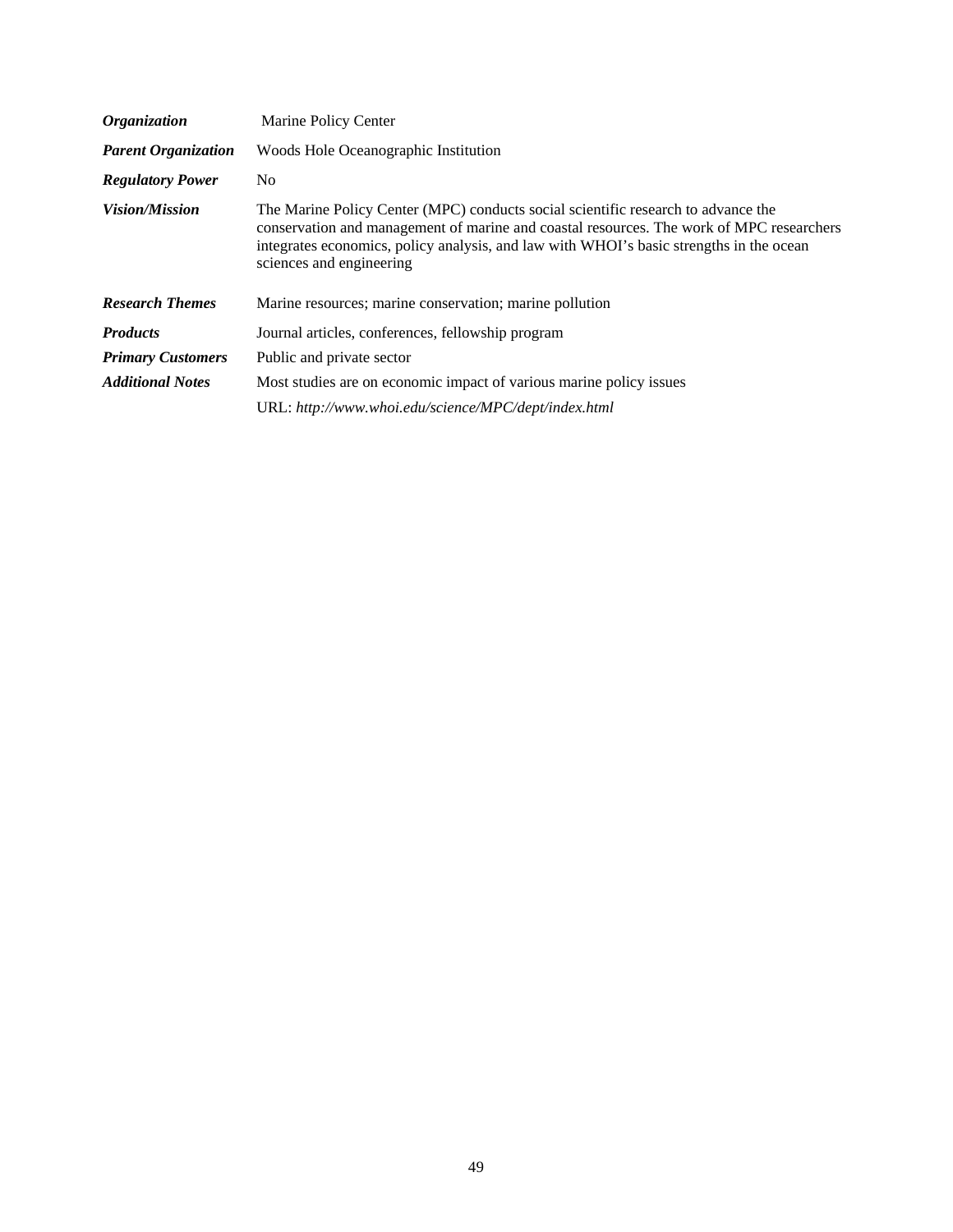| <b>Organization</b>        | <b>MMS</b> Environmental Sciences Program                                                                                                                                                                                                                                                                                                                                                                                                                                                                                                                                                                                                                                                                                                                                                                                                                                                                                                                                                                                                                                                                                                                                                                                                                                                                                                                                                                                                                                                                                                                                                                                                                                                            |
|----------------------------|------------------------------------------------------------------------------------------------------------------------------------------------------------------------------------------------------------------------------------------------------------------------------------------------------------------------------------------------------------------------------------------------------------------------------------------------------------------------------------------------------------------------------------------------------------------------------------------------------------------------------------------------------------------------------------------------------------------------------------------------------------------------------------------------------------------------------------------------------------------------------------------------------------------------------------------------------------------------------------------------------------------------------------------------------------------------------------------------------------------------------------------------------------------------------------------------------------------------------------------------------------------------------------------------------------------------------------------------------------------------------------------------------------------------------------------------------------------------------------------------------------------------------------------------------------------------------------------------------------------------------------------------------------------------------------------------------|
| <b>Parent Organization</b> | Minerals Management Service (MMS)                                                                                                                                                                                                                                                                                                                                                                                                                                                                                                                                                                                                                                                                                                                                                                                                                                                                                                                                                                                                                                                                                                                                                                                                                                                                                                                                                                                                                                                                                                                                                                                                                                                                    |
| <b>Regulatory Power</b>    | Yes                                                                                                                                                                                                                                                                                                                                                                                                                                                                                                                                                                                                                                                                                                                                                                                                                                                                                                                                                                                                                                                                                                                                                                                                                                                                                                                                                                                                                                                                                                                                                                                                                                                                                                  |
| <b>Vision/Mission</b>      | Information archive                                                                                                                                                                                                                                                                                                                                                                                                                                                                                                                                                                                                                                                                                                                                                                                                                                                                                                                                                                                                                                                                                                                                                                                                                                                                                                                                                                                                                                                                                                                                                                                                                                                                                  |
| <b>Research Themes</b>     | Environmental and socioeconomic research                                                                                                                                                                                                                                                                                                                                                                                                                                                                                                                                                                                                                                                                                                                                                                                                                                                                                                                                                                                                                                                                                                                                                                                                                                                                                                                                                                                                                                                                                                                                                                                                                                                             |
| <b>Products</b>            | Policy analysis, economic analysis, stakeholder needs assessments                                                                                                                                                                                                                                                                                                                                                                                                                                                                                                                                                                                                                                                                                                                                                                                                                                                                                                                                                                                                                                                                                                                                                                                                                                                                                                                                                                                                                                                                                                                                                                                                                                    |
| <b>Primary Customers</b>   | Mineral Management Service                                                                                                                                                                                                                                                                                                                                                                                                                                                                                                                                                                                                                                                                                                                                                                                                                                                                                                                                                                                                                                                                                                                                                                                                                                                                                                                                                                                                                                                                                                                                                                                                                                                                           |
| <b>Additional Notes</b>    | The Environmental Studies Program of the Mineral Management Services conducts issues<br>identification studies related to oil and gas development in the Outer Continental Shelf. These<br>studies include the identification of the various stakeholders, their issues and concerns towards<br>the environment, risk analysis, opportunities for public involvement, areas of potential conflict<br>and resolution, and significant issues for further research. The Environmental Sciences Branch<br>(ESB) provides policy guidance and program direction and oversight for the MMS<br>Environmental Studies Program and the MMS Oil Spill Modeling Program. The ESB provides<br>national level coordination with research managers within the Department of the Interior, other<br>Federal agencies and coordinating committees, and non-federal research organizations. The<br>ESB staff provides: 1) Management of the Environmental Studies Program and 2)<br>Management of the Oil Spill Modeling Program, as well as technical information and analyses<br>for NEPA and OCSLA reports, and proposed legislation and regulations that may affect OCS<br>activities. For information pertaining to operational safety, pollution prevention, oil spill<br>response, and cleanup capabilities, visit our Technology Assessment and Research (TA&R)<br>Program. The TA&R Program is a research element encompassed by the MMS Regulatory<br>Program. It was established in the 1970's to ensure that industry operations on the Outer<br>Continental Shelf incorporated the use of the Best Available and Safest Technologies (BAST)<br>subsequently required through the 1978 OSCLA amendments. |

URL: *[http://www.mms.gov/eppd/env/](http://www.mms.gov/eppd/env)*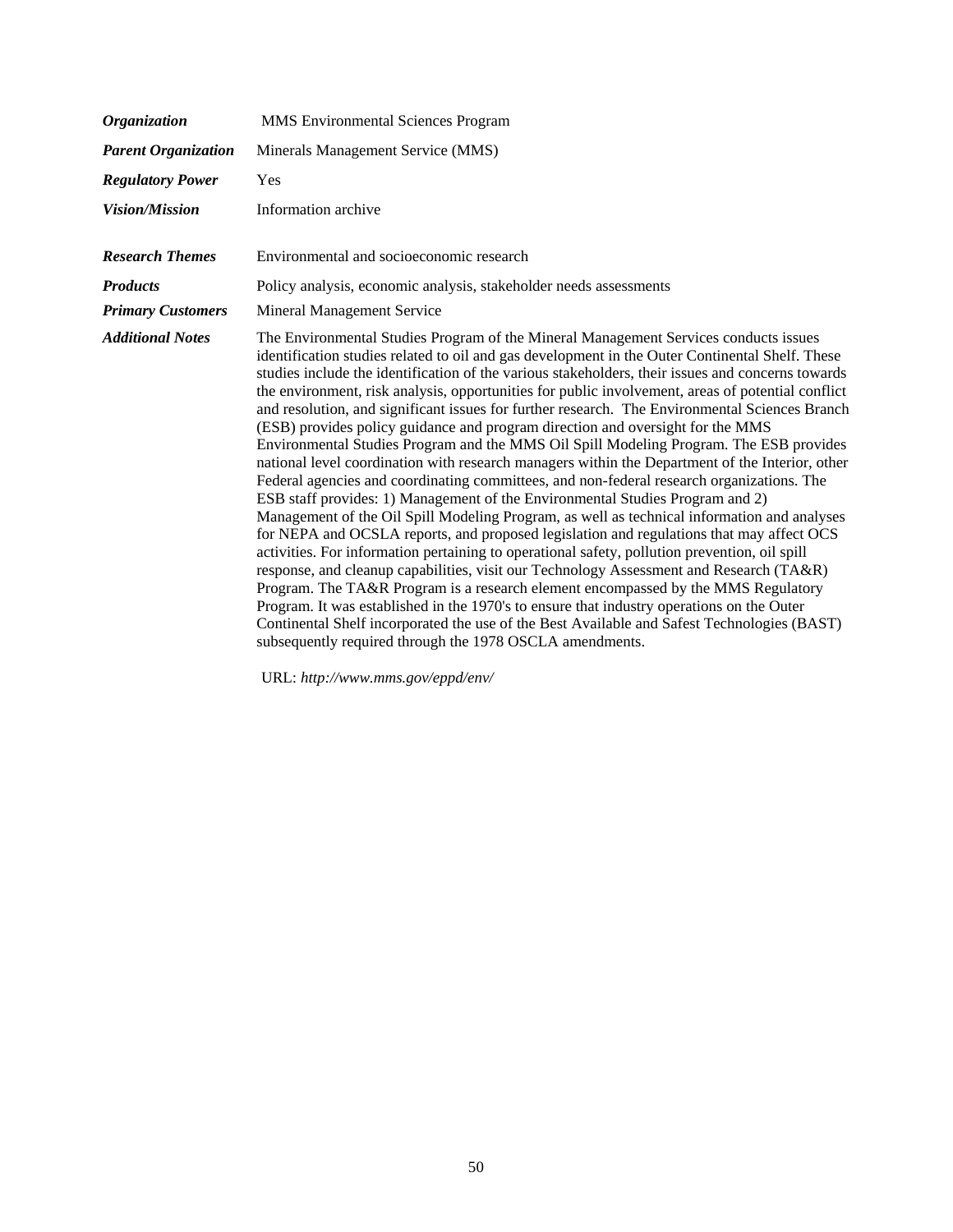| <b>Organization</b>        | National Council for Science and the Environment                                                                                                                                                                                                                                                                                                                              |
|----------------------------|-------------------------------------------------------------------------------------------------------------------------------------------------------------------------------------------------------------------------------------------------------------------------------------------------------------------------------------------------------------------------------|
| <b>Parent Organization</b> | None                                                                                                                                                                                                                                                                                                                                                                          |
| <b>Regulatory Power</b>    | None                                                                                                                                                                                                                                                                                                                                                                          |
| <i>Vision/Mission</i>      | The Council mobilizes key communities, including Congress, government agencies, academia,<br>civil society, business, media, and the public to support policies and programs that increase the<br>role of science in achieving environmental goals. The Council informs these communities<br>about the value of science as a basis for decisions that affect the environment. |
| <b>Research Themes</b>     | Increasing funding for research, assessment, and education                                                                                                                                                                                                                                                                                                                    |
| <b>Products</b>            | Conferences, newsletters, testimony, advocacy                                                                                                                                                                                                                                                                                                                                 |
| <b>Primary Customers</b>   | Congress, D.C. policy makers                                                                                                                                                                                                                                                                                                                                                  |
| <b>Additional Notes</b>    | Slogan is "Developing a scientific base for environmental decision making"                                                                                                                                                                                                                                                                                                    |
|                            | URL: http://www.ncseonline.org/                                                                                                                                                                                                                                                                                                                                               |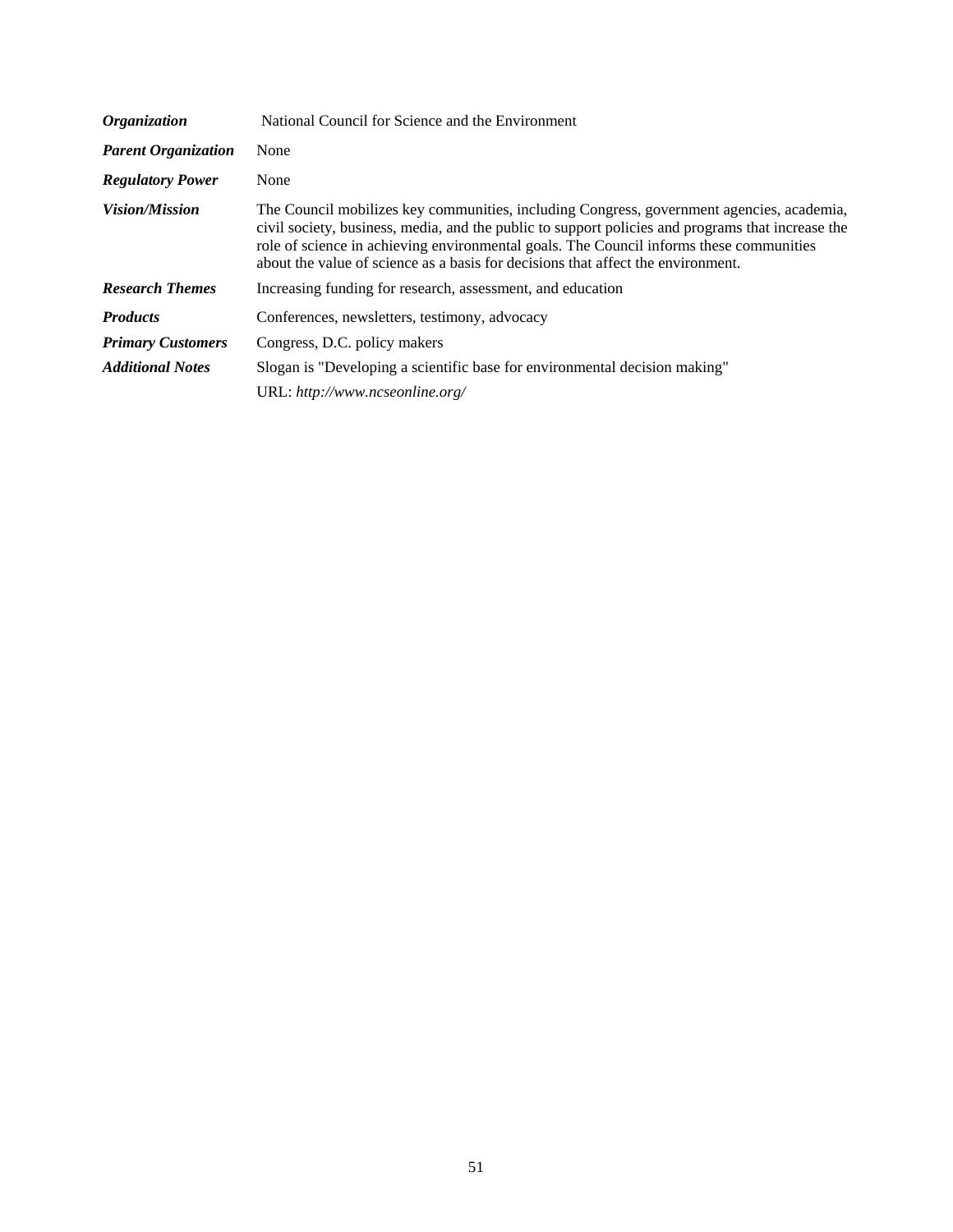| <b>Organization</b>        | Nature and Science Program                                                                                                                                                                                                                                                                                                                                                                                    |
|----------------------------|---------------------------------------------------------------------------------------------------------------------------------------------------------------------------------------------------------------------------------------------------------------------------------------------------------------------------------------------------------------------------------------------------------------|
| <b>Parent Organization</b> | <b>National Park Service</b>                                                                                                                                                                                                                                                                                                                                                                                  |
| <b>Regulatory Power</b>    | Yes                                                                                                                                                                                                                                                                                                                                                                                                           |
| <i>Vision/Mission</i>      | Manage and protect U.S. National Parks                                                                                                                                                                                                                                                                                                                                                                        |
| <b>Research Themes</b>     | Outreach, opportunities for researchers                                                                                                                                                                                                                                                                                                                                                                       |
| <b>Products</b>            | Quarterly bulletin, research learning centers (13), Geoscientists-in-the-Parks, interpretative<br>services, CESUs                                                                                                                                                                                                                                                                                             |
| <b>Primary Customers</b>   | General public                                                                                                                                                                                                                                                                                                                                                                                                |
| <b>Additional Notes</b>    | Products and programs include:<br>Park Science Newsletter: http://www2.nature.nps.gov/parksci/<br>Research Learning Centers: http://www.nature.nps.gov/learningcenters/main_centers3.html<br>Cooperative Ecosystem Studies Units:<br>http://www.cesu.org/cesu/introduction/introduction.html<br>The Social Science Program of the NPS can be found at<br>http://www.nature.nps.gov/socialscience/products.htm |

URL: *[http://www.nature.nps.gov/scienceresearch/](http://www.nature.nps.gov/scienceresearch)*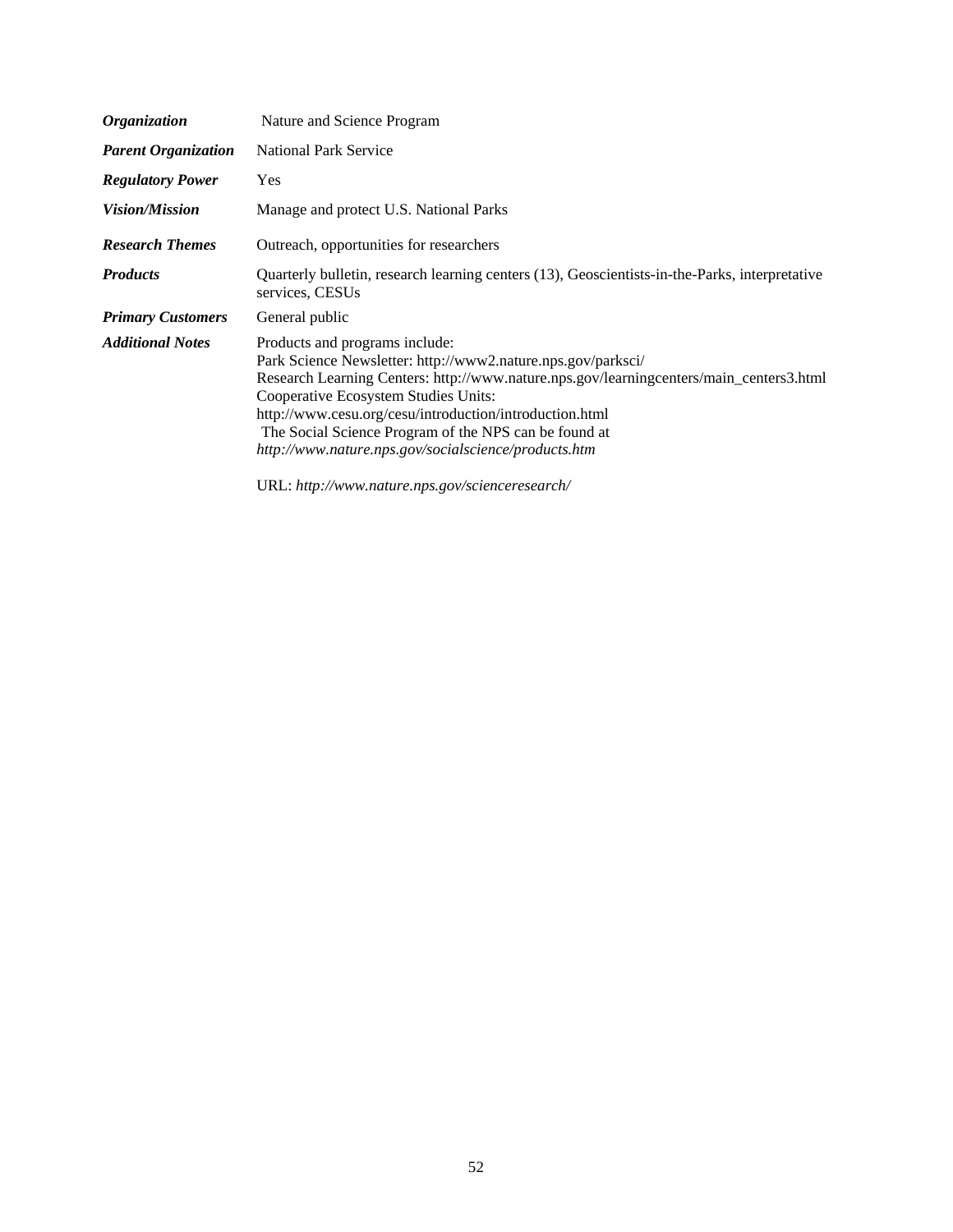| <b>Organization</b>        | National Science and Technology Center                                                                                                                                                                                                                                                                                                                                                                                                                                                                                                                                                                                                                                                                                                                                                                                                                                                                                                                                                                                                                                                                                                                                                                                 |
|----------------------------|------------------------------------------------------------------------------------------------------------------------------------------------------------------------------------------------------------------------------------------------------------------------------------------------------------------------------------------------------------------------------------------------------------------------------------------------------------------------------------------------------------------------------------------------------------------------------------------------------------------------------------------------------------------------------------------------------------------------------------------------------------------------------------------------------------------------------------------------------------------------------------------------------------------------------------------------------------------------------------------------------------------------------------------------------------------------------------------------------------------------------------------------------------------------------------------------------------------------|
| <b>Parent Organization</b> | <b>Bureau of Land Management</b>                                                                                                                                                                                                                                                                                                                                                                                                                                                                                                                                                                                                                                                                                                                                                                                                                                                                                                                                                                                                                                                                                                                                                                                       |
| <b>Regulatory Power</b>    | Yes                                                                                                                                                                                                                                                                                                                                                                                                                                                                                                                                                                                                                                                                                                                                                                                                                                                                                                                                                                                                                                                                                                                                                                                                                    |
| Vision/Mission             | BLM: The Bureau of Land Management (BLM), an agency within the U.S. Department of the<br>Interior, administers 261 million surface acres of America's public lands, located primarily in<br>12 Western States. The BLM sustains the health, diversity, and productivity of the public lands<br>for the use and enjoyment of present and future generations. The NSTC's focus is to provide<br>science and technology related services to other Bureau offices. These services include:<br>Providing synthesized information, including literature searches, pertaining to the<br>$\bullet$<br>most current science associated with a specific management or resource issue<br>Assessing the synthesized information and providing insights into available data,<br>$\bullet$<br>data formats, and technologies<br>Identifying current technologies or developing applications of technologies to meet<br>$\bullet$<br>management or resource needs<br>Preparing short synopses of relevant scientific information in an easily<br>$\bullet$<br>understandable format<br>Identifying and developing partnerships with organizations and institutions that can<br>$\bullet$<br>provide scientific services and expertise |
| <b>Research Themes</b>     | Conservation of BLM land                                                                                                                                                                                                                                                                                                                                                                                                                                                                                                                                                                                                                                                                                                                                                                                                                                                                                                                                                                                                                                                                                                                                                                                               |
| <b>Products</b>            | GIS data, publications, annual reports                                                                                                                                                                                                                                                                                                                                                                                                                                                                                                                                                                                                                                                                                                                                                                                                                                                                                                                                                                                                                                                                                                                                                                                 |
| <b>Primary Customers</b>   | General public                                                                                                                                                                                                                                                                                                                                                                                                                                                                                                                                                                                                                                                                                                                                                                                                                                                                                                                                                                                                                                                                                                                                                                                                         |
| <b>Additional Notes</b>    | A list of science products and the organizational framework is available at the Web site. An<br>interesting study is the "Conversation with America"<br>(http://www.blm.gov/nhp/NPR/conversations/) which includes electronic conversations,<br>customer surveys, public meetings, Resource Advisory Councils, and comment cards<br>$TIDI$ , $l_{i+1}, l_{i+2}, l_{i+3}, l_{i+4}, l_{i+5}, l_{i+6}, l_{i+7}$                                                                                                                                                                                                                                                                                                                                                                                                                                                                                                                                                                                                                                                                                                                                                                                                           |

URL: *[http://www.blm.gov/nstc/](http://www.blm.gov/nstc)*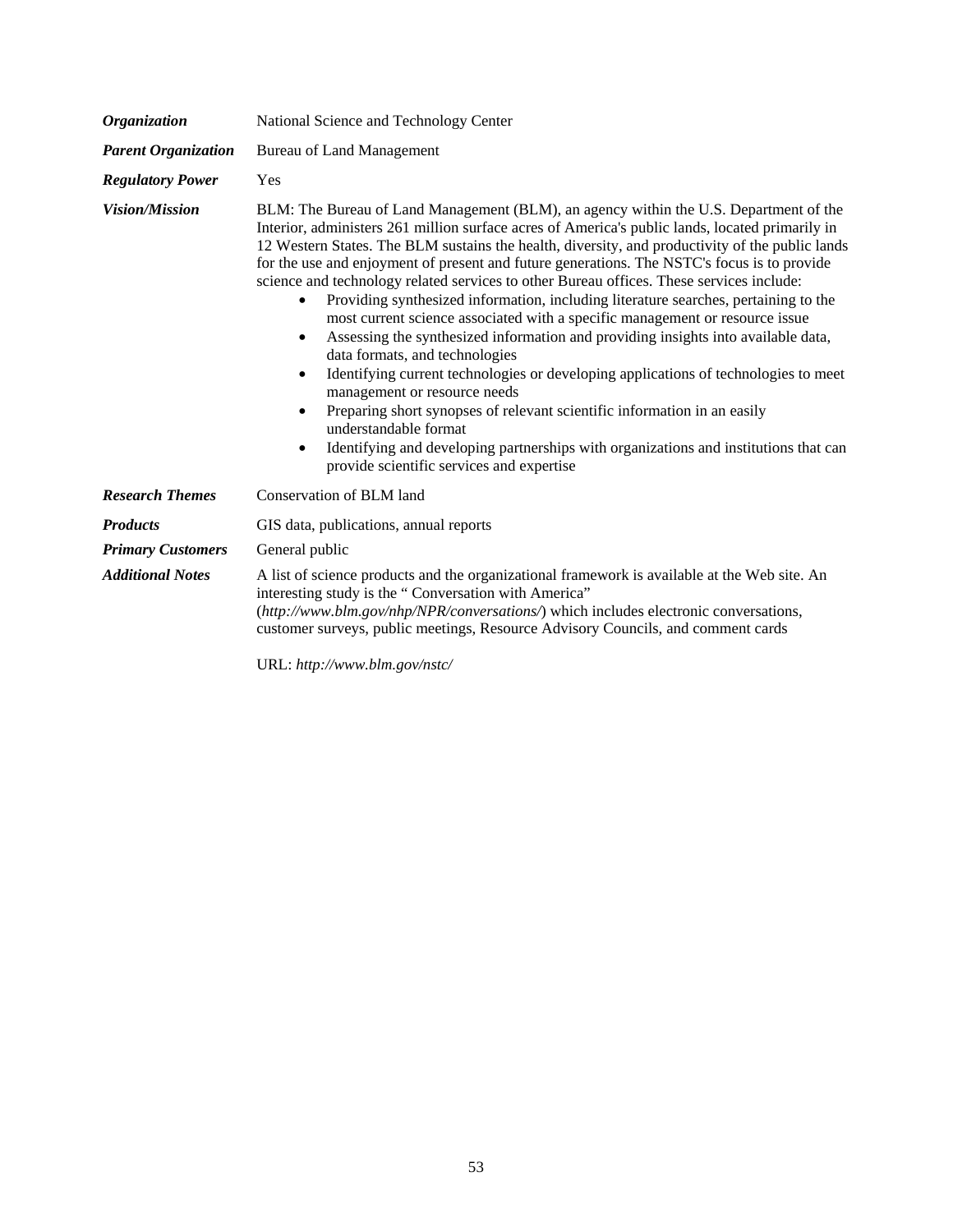| <i><b>Organization</b></i> | National Visual Analytics Center (NVAC)                                                                                                                                                                                                                                                                                                                                                                                                                                                                                                                                                                                                                                                                         |
|----------------------------|-----------------------------------------------------------------------------------------------------------------------------------------------------------------------------------------------------------------------------------------------------------------------------------------------------------------------------------------------------------------------------------------------------------------------------------------------------------------------------------------------------------------------------------------------------------------------------------------------------------------------------------------------------------------------------------------------------------------|
| <b>Parent Organization</b> | Pacific Northwest National Laboratory (PNNL)                                                                                                                                                                                                                                                                                                                                                                                                                                                                                                                                                                                                                                                                    |
| <b>Regulatory Power</b>    | None                                                                                                                                                                                                                                                                                                                                                                                                                                                                                                                                                                                                                                                                                                            |
| <i>Vision/Mission</i>      | The Center, led by Pacific Northwest National Laboratory (PNNL), is a national resource that<br>provides strategic direction and coordination of activities to discover, develop and implement<br>innovative visual information analysis methods.                                                                                                                                                                                                                                                                                                                                                                                                                                                               |
| <b>Research Themes</b>     | Research and Development, Education, Evaluation and implementation, Integration                                                                                                                                                                                                                                                                                                                                                                                                                                                                                                                                                                                                                                 |
| <b>Products</b>            | Visualization software to georeference paper trails and intelligence                                                                                                                                                                                                                                                                                                                                                                                                                                                                                                                                                                                                                                            |
| <b>Primary Customers</b>   | Department of Homeland Security                                                                                                                                                                                                                                                                                                                                                                                                                                                                                                                                                                                                                                                                                 |
| <b>Additional Notes</b>    | Funding comes from Department of Homeland Security - Science and Technology Directorate.<br>Research and Development activities include areas of information analysis and visualization<br>with an emphasis on proactive, predictive analysis to provide early warning of potential<br>terrorist activities. Evaluation and implementation evaluates technologies by providing test<br>beds where new methods can be evaluated and by supporting the adoption of new tools and<br>methods by end users. This speeds the transfer of new technologies into the hands of the<br>analyst. The NVAC's programs help prepare scientists and engineers to accomplish the<br>National R&D Agenda for Visual Analytics. |

URL: *[http://nvac.pnl.gov/](http://nvac.pnl.gov)*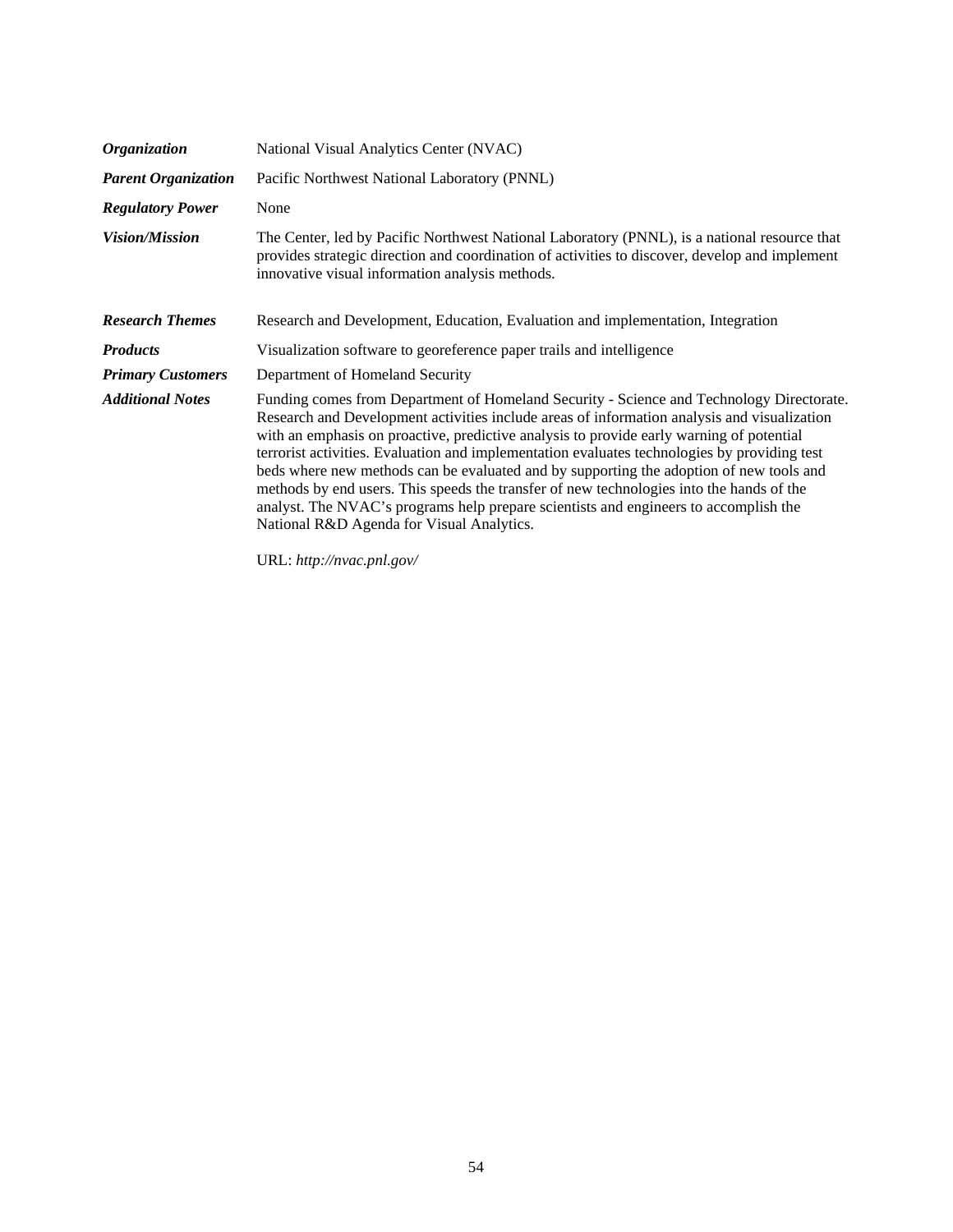| <b>Organization</b>        | Natural Hazards Caucus Work Group                                                                                                                                                                                                                                                                                                                                                  |
|----------------------------|------------------------------------------------------------------------------------------------------------------------------------------------------------------------------------------------------------------------------------------------------------------------------------------------------------------------------------------------------------------------------------|
| <b>Parent Organization</b> | <b>Congressional Natural Hazards Caucus</b>                                                                                                                                                                                                                                                                                                                                        |
| <b>Regulatory Power</b>    | No.                                                                                                                                                                                                                                                                                                                                                                                |
| <b>Vision/Mission</b>      | To develop a wider understanding within Congress that reducing the risks and costs of natural<br>disasters is a public value. That requires educating Members and staff about the costs of<br>natural disasters to their districts and states, and the benefits their constituents will realize<br>through greater efforts to understand, prevent, and mitigate natural disasters. |
| <b>Research Themes</b>     | Natural hazards                                                                                                                                                                                                                                                                                                                                                                    |
| <b>Products</b>            | Fact sheets, briefings                                                                                                                                                                                                                                                                                                                                                             |
| <b>Primary Customers</b>   | Congress, Congressional Natural Hazards Caucus                                                                                                                                                                                                                                                                                                                                     |
| <b>Additional Notes</b>    | URL: http://www.agiweb.org/workgroup/                                                                                                                                                                                                                                                                                                                                              |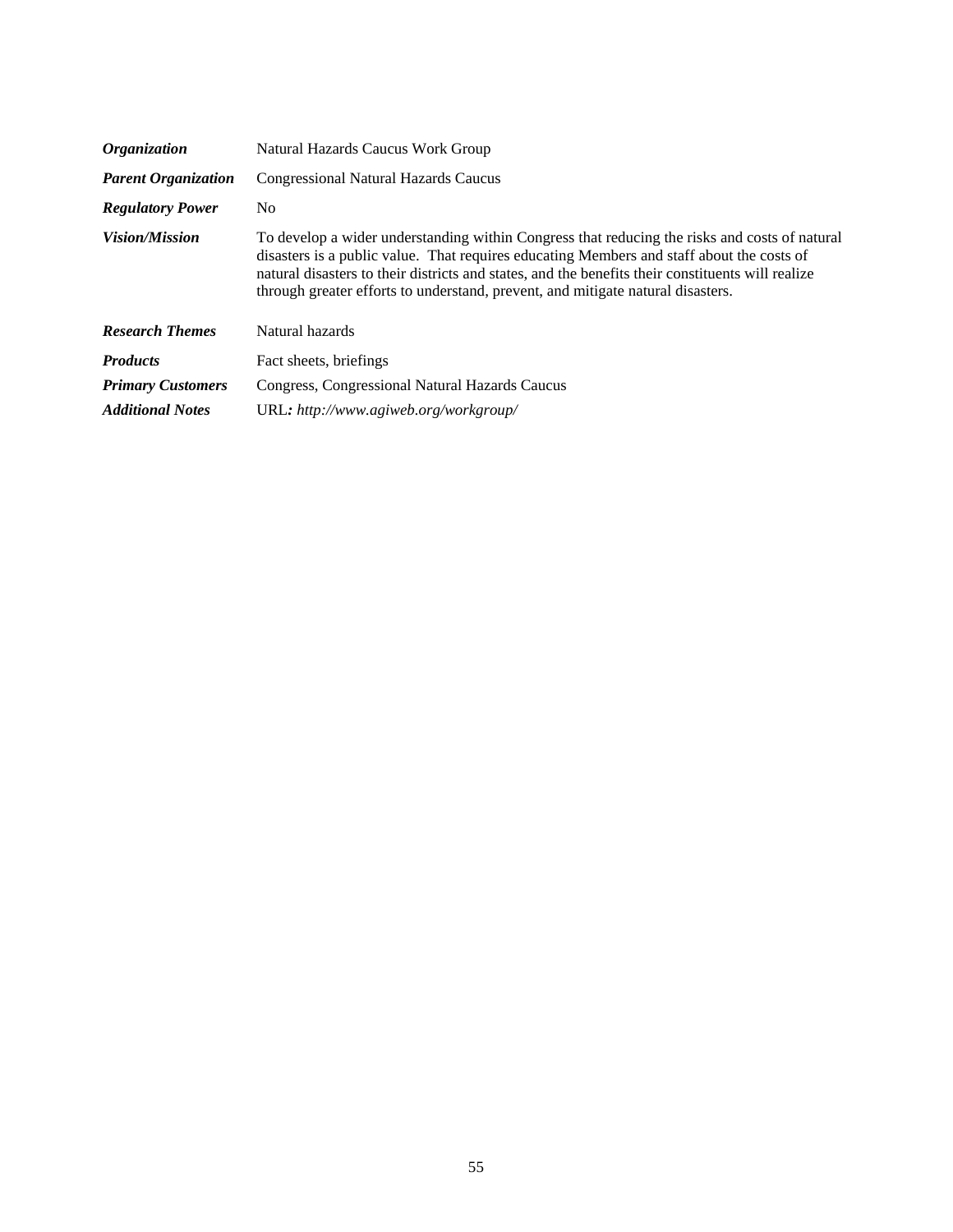| <b>Organization</b>        | NATO Programme for Security Through Science                                                                                                                                                                                                                                                                                                                                                                                                                                                                           |
|----------------------------|-----------------------------------------------------------------------------------------------------------------------------------------------------------------------------------------------------------------------------------------------------------------------------------------------------------------------------------------------------------------------------------------------------------------------------------------------------------------------------------------------------------------------|
| <b>Parent Organization</b> | <b>NATO</b>                                                                                                                                                                                                                                                                                                                                                                                                                                                                                                           |
| <b>Regulatory Power</b>    | None                                                                                                                                                                                                                                                                                                                                                                                                                                                                                                                  |
| <b>Vision/Mission</b>      | The NATO Programme for Security Through Science offers support for international<br>collaboration between scientists of the countries of the Euro-Atlantic Partnership Council or<br>the Mediterranean Dialogue. Awards are made following consideration of applications<br>received from individual scientists in these countries. The aim of the Security Through<br>Science programme is to contribute to security, stability and solidarity among nations by<br>applying cutting-edge science to problem solving. |
| <b>Research Themes</b>     | National security; anti-terrorism                                                                                                                                                                                                                                                                                                                                                                                                                                                                                     |
| <b>Products</b>            | Grants, expert visits, workshops, R&D projects                                                                                                                                                                                                                                                                                                                                                                                                                                                                        |
| <b>Primary Customers</b>   | International space research and policy community                                                                                                                                                                                                                                                                                                                                                                                                                                                                     |
| <b>Additional Notes</b>    | NATO Science publications at http://www.nato.int/science/publications.htm#1<br>Relevant book titled "Science Evaluation and Its Management" from NATO Science Series,<br>vol. 28                                                                                                                                                                                                                                                                                                                                      |

URL: *[http://www.nato.int/science/](http://www.nato.int/science)*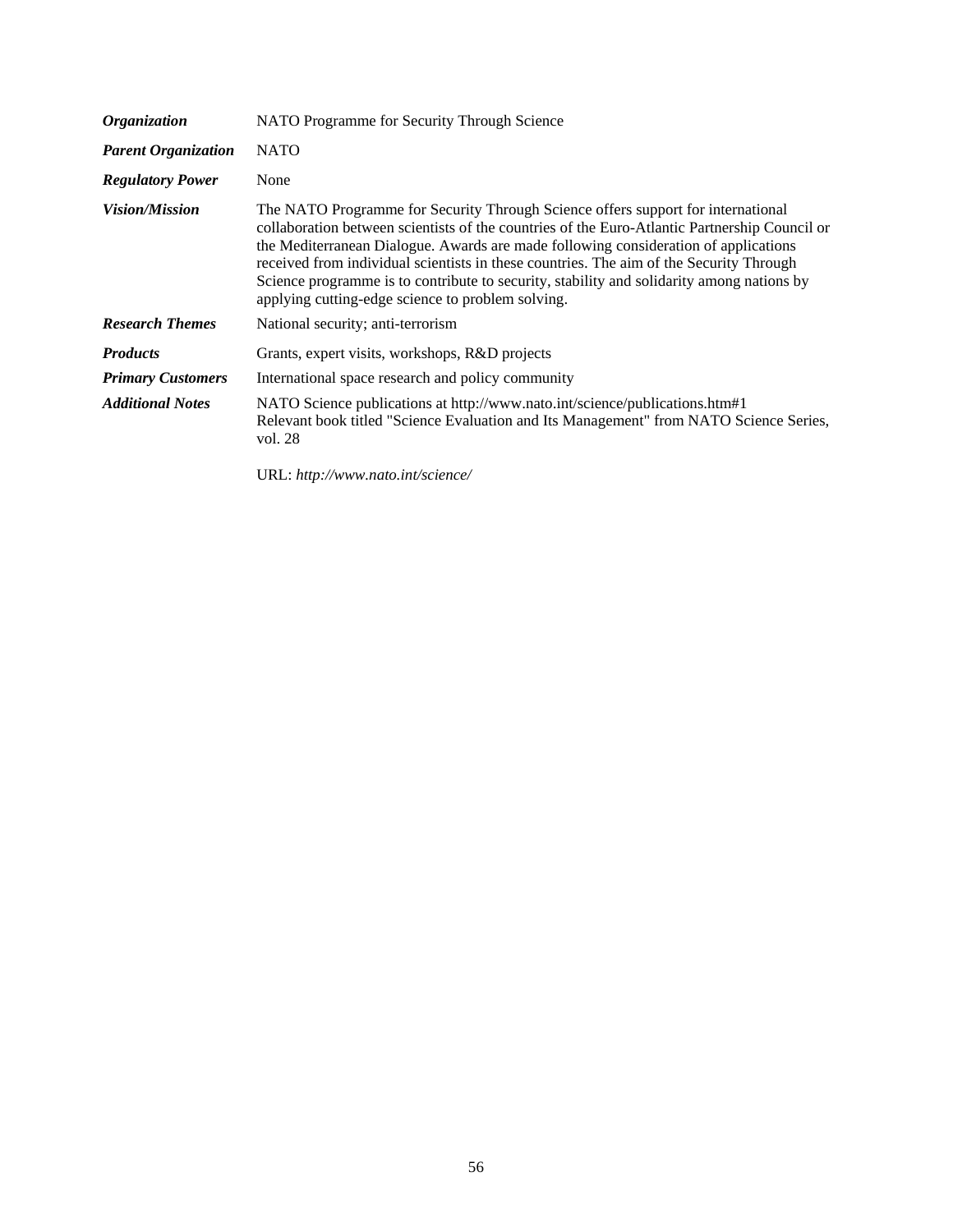| <i><b>Organization</b></i>                          | Natural Hazards Research and Applications Information Center                                                                                                                                                                                                                |
|-----------------------------------------------------|-----------------------------------------------------------------------------------------------------------------------------------------------------------------------------------------------------------------------------------------------------------------------------|
| <b>Parent Organization</b>                          | University of Colorado                                                                                                                                                                                                                                                      |
| <b>Regulatory Power</b>                             | N <sub>0</sub>                                                                                                                                                                                                                                                              |
| <i>Vision/Mission</i>                               | To strengthen communication among researchers and the individuals, organizations, and<br>agencies concerned with reducing damages caused by disasters                                                                                                                       |
| <b>Research Themes</b>                              | Natural hazards, terrorism                                                                                                                                                                                                                                                  |
| <b>Products</b>                                     | Newsletters (Disaster Research and Natural Hazards Observer), Web site, archive, report<br>grants, workshop, journal, list-serve                                                                                                                                            |
| <b>Primary Customers</b><br><b>Additional Notes</b> | Academic community and practitioners<br>Products include:                                                                                                                                                                                                                   |
|                                                     | Natural Hazards Observer: http://www.colorado.edu/hazards/o/<br>٠<br>Disaster Research newsletter: http://www.colorado.edu/hazards/dr/<br>HazLit database and search engine<br><b>Quick Response grants</b><br>Lists all research programs in natural hazards research<br>٠ |

URL: *[http://www.colorado.edu/hazards/](http://www.colorado.edu/hazards)*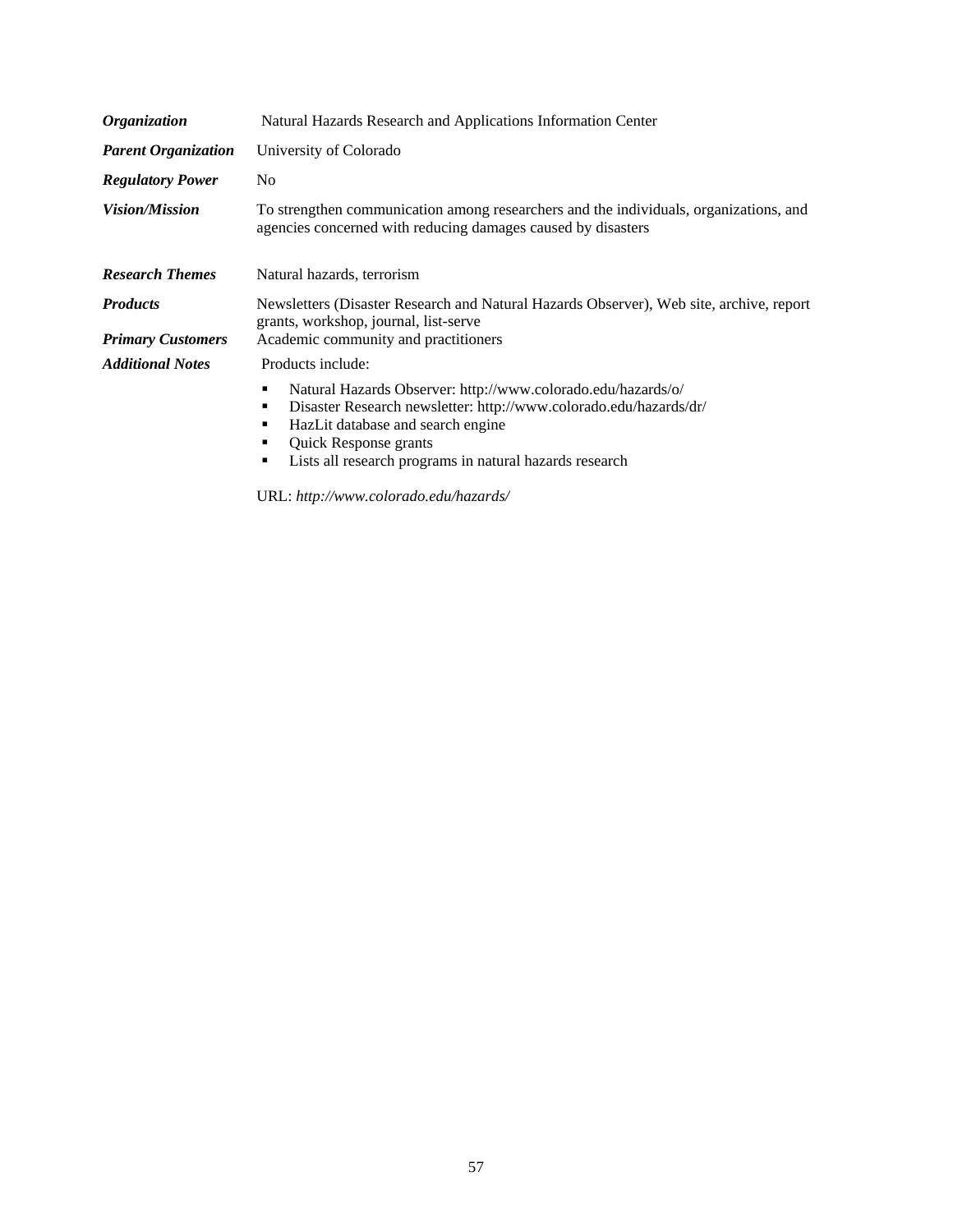| <b>Organization</b>        | Science in Society Program                                                                                                                                                                                                                                                                       |
|----------------------------|--------------------------------------------------------------------------------------------------------------------------------------------------------------------------------------------------------------------------------------------------------------------------------------------------|
| <b>Parent Organization</b> | New Zealand Ministry of Research, Science, and Technology                                                                                                                                                                                                                                        |
| <b>Regulatory Power</b>    | None                                                                                                                                                                                                                                                                                             |
| <i>Vision/Mission</i>      | Development of different communication processes. The work program has an emphasis on 3<br>different communication processes to meet the different needs of New Zealanders: dialogue<br>between science and community awareness of science and technology promotion of science<br>and technology |
| <b>Research Themes</b>     | Needs assessments; stakeholder research                                                                                                                                                                                                                                                          |
| <b>Products</b>            | Reports                                                                                                                                                                                                                                                                                          |
| <b>Primary Customers</b>   | Public                                                                                                                                                                                                                                                                                           |
| <b>Additional Notes</b>    | This group performs needs assessments, perception studies, and research with stakeholders;<br>http://www.morst.govt.nz/?CHANNEL=SCIENCE+IN+SOCIETY&PAGE=Science+in+Societ<br>y                                                                                                                   |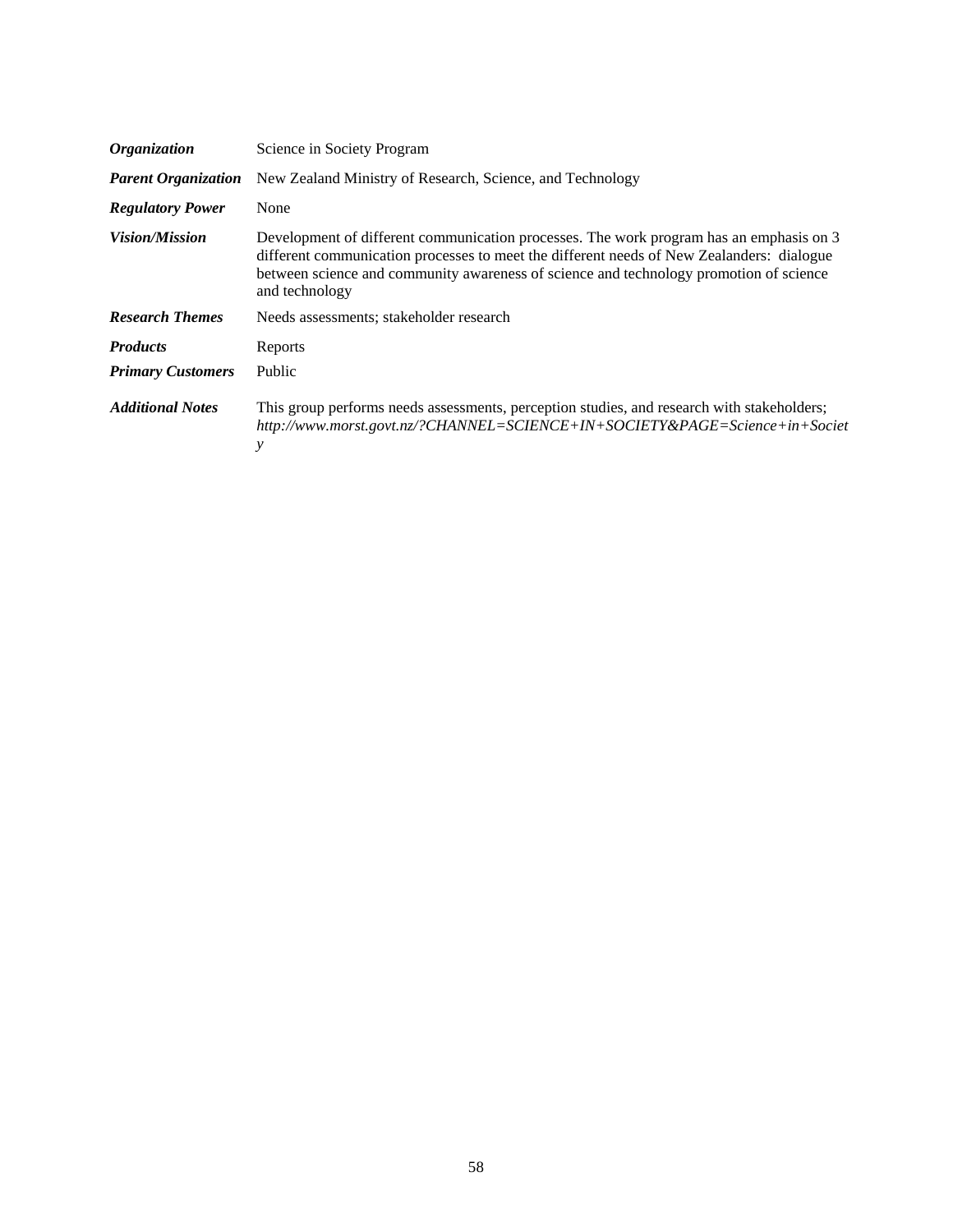| <i><b>Organization</b></i> | Nicholas School for the Environment - Faculty/Experts Database             |
|----------------------------|----------------------------------------------------------------------------|
| <b>Parent Organization</b> | Duke University                                                            |
| <b>Regulatory Power</b>    | None                                                                       |
| <i>Vision/Mission</i>      | None                                                                       |
| <b>Research Themes</b>     | Environmental science                                                      |
| <b>Products</b>            | On-line database                                                           |
| <b>Primary Customers</b>   | Media                                                                      |
| <b>Additional Notes</b>    | Web site is a good example of how the USGS can be promoting its scientists |
|                            | URL: http://www.env.duke.edu/people/faculty/                               |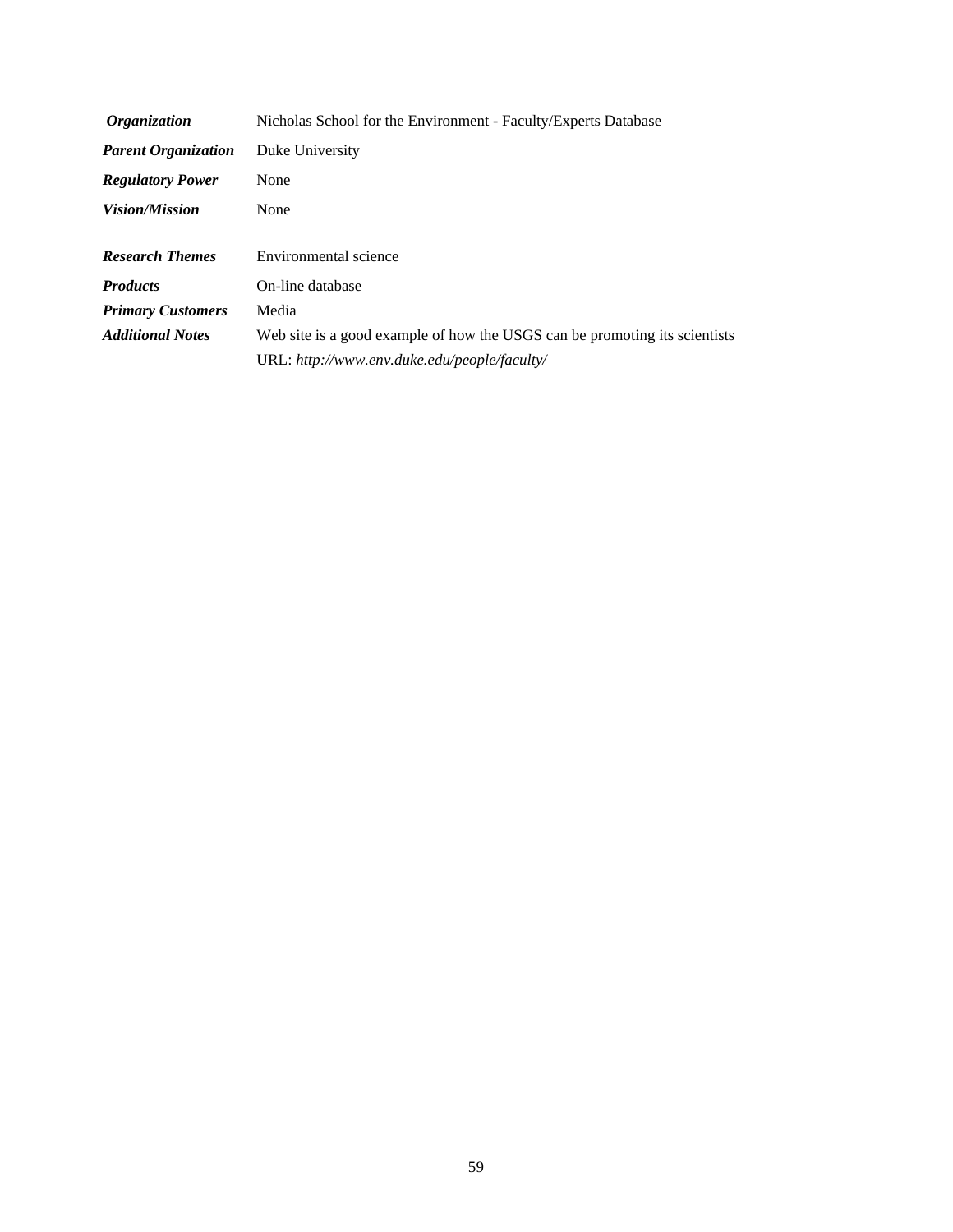| Organization               | Office of Science and Technology Policy                                                                                                                                                                                                                                                                                                                                                                                                                                                                                                                                                                                                                                                                                                                                                                                                                                                                                                                                                                                                                                                          |
|----------------------------|--------------------------------------------------------------------------------------------------------------------------------------------------------------------------------------------------------------------------------------------------------------------------------------------------------------------------------------------------------------------------------------------------------------------------------------------------------------------------------------------------------------------------------------------------------------------------------------------------------------------------------------------------------------------------------------------------------------------------------------------------------------------------------------------------------------------------------------------------------------------------------------------------------------------------------------------------------------------------------------------------------------------------------------------------------------------------------------------------|
| <b>Parent Organization</b> | Executive Office of the President                                                                                                                                                                                                                                                                                                                                                                                                                                                                                                                                                                                                                                                                                                                                                                                                                                                                                                                                                                                                                                                                |
| <b>Regulatory Power</b>    | None                                                                                                                                                                                                                                                                                                                                                                                                                                                                                                                                                                                                                                                                                                                                                                                                                                                                                                                                                                                                                                                                                             |
| <b>Vision/Mission</b>      | The OSTP's continuing mission is set out in the National Science and Technology Policy,<br>Organization, and Priorities Act of 1976 (Public Law 94-282). It calls for OSTP to serve as a<br>source of scientific and technological analysis and judgment for the President with respect to<br>major policies, plans, and programs of the Federal Government.<br>The Act authorizes OSTP to:<br>• Advise the President and others within the Executive Office of the President on the impacts<br>of science and technology on domestic and international affairs;<br>• Lead an interagency effort to develop and implement sound science and technology policies<br>and budgets;<br>• Work with the private sector to ensure Federal investments in science and technology<br>contribute to economic prosperity, environmental quality, and national security;<br>• Build strong partnerships among Federal, State, and local governments, other countries, and<br>the scientific community;<br>• Evaluate the scale, quality, and effectiveness of the Federal effort in science and technology. |
| <b>Research Themes</b>     | All issues related to science and technology; recent reports: agroterrorism, energy efficiency,<br>homeland security, nanotechnology, animal genomics, climate change,                                                                                                                                                                                                                                                                                                                                                                                                                                                                                                                                                                                                                                                                                                                                                                                                                                                                                                                           |
| <b>Products</b>            | speeches, testimonies, press releases, federal register notices, reports                                                                                                                                                                                                                                                                                                                                                                                                                                                                                                                                                                                                                                                                                                                                                                                                                                                                                                                                                                                                                         |
| <b>Primary Customers</b>   | The President of the United States                                                                                                                                                                                                                                                                                                                                                                                                                                                                                                                                                                                                                                                                                                                                                                                                                                                                                                                                                                                                                                                               |
| <b>Additional Notes</b>    | Organizational chart at http://www.ostp.gov/images/orgchart2.jpg;                                                                                                                                                                                                                                                                                                                                                                                                                                                                                                                                                                                                                                                                                                                                                                                                                                                                                                                                                                                                                                |
|                            | URL: http://www.ostp.gov/                                                                                                                                                                                                                                                                                                                                                                                                                                                                                                                                                                                                                                                                                                                                                                                                                                                                                                                                                                                                                                                                        |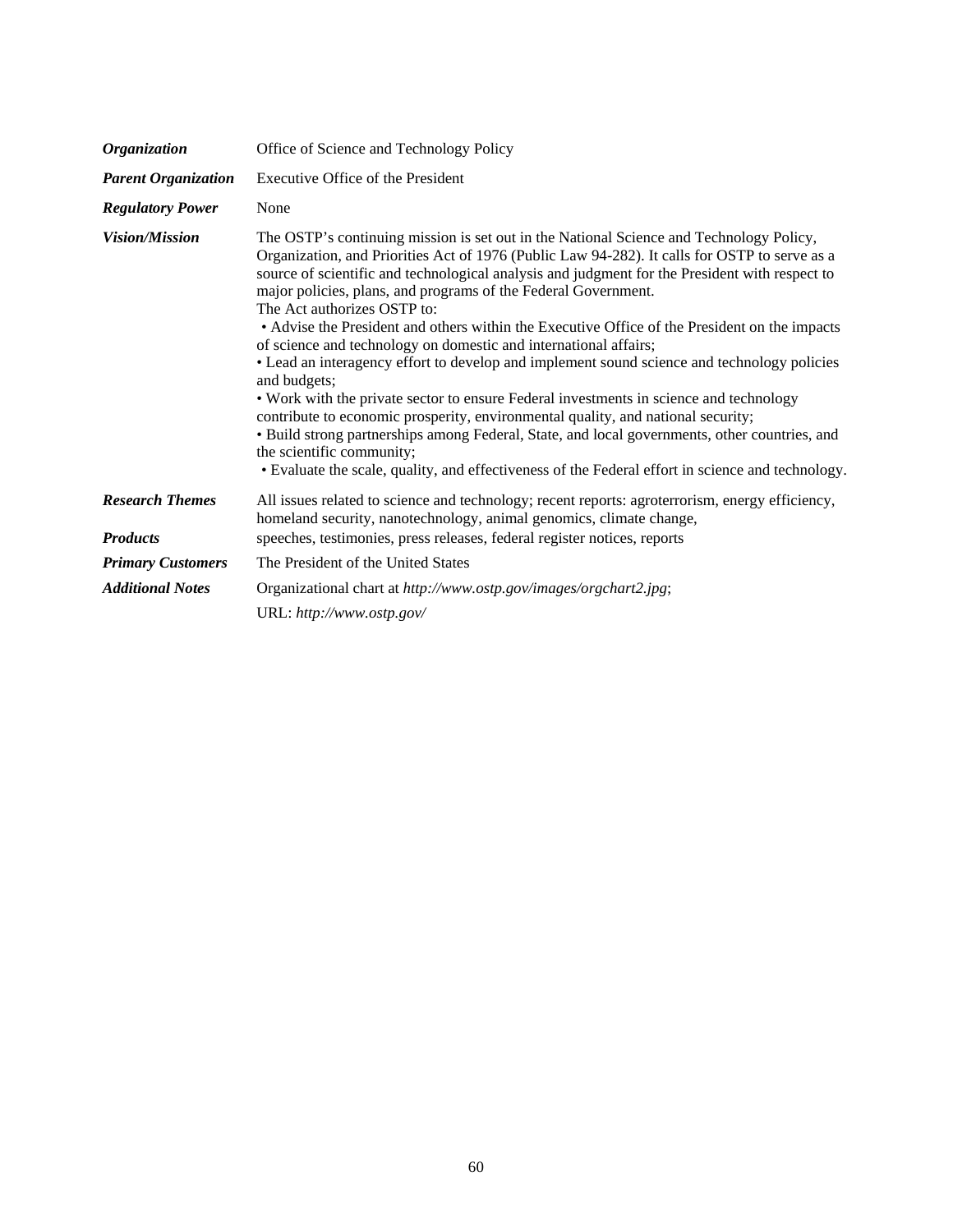| <b>Organization</b>        | Office of Science Policy and Planning                                                                                                                                                                                                                                                                                                                                                                                                                                                                                                                                                                                                                                                                                                                                                                                                                                                                                                                                                                                                                                                                                                                                                                                                                                                                                                            |
|----------------------------|--------------------------------------------------------------------------------------------------------------------------------------------------------------------------------------------------------------------------------------------------------------------------------------------------------------------------------------------------------------------------------------------------------------------------------------------------------------------------------------------------------------------------------------------------------------------------------------------------------------------------------------------------------------------------------------------------------------------------------------------------------------------------------------------------------------------------------------------------------------------------------------------------------------------------------------------------------------------------------------------------------------------------------------------------------------------------------------------------------------------------------------------------------------------------------------------------------------------------------------------------------------------------------------------------------------------------------------------------|
| <b>Parent Organization</b> | National Institute of Health                                                                                                                                                                                                                                                                                                                                                                                                                                                                                                                                                                                                                                                                                                                                                                                                                                                                                                                                                                                                                                                                                                                                                                                                                                                                                                                     |
| <b>Regulatory Power</b>    | Yes                                                                                                                                                                                                                                                                                                                                                                                                                                                                                                                                                                                                                                                                                                                                                                                                                                                                                                                                                                                                                                                                                                                                                                                                                                                                                                                                              |
| <b>Vision/Mission</b>      | Serves as the principal resource for science policy, analysis, and development at NIH on issues<br>of significance to the agency and the medical research community;<br>Addresses cross-cutting science policy issues and drafts the agency approach and position;<br>• Provides leadership in developing major analyses of broad planning issues affecting the<br>programs and policies of the major program components of NIH;<br>• Participates in the development of new policy and program initiatives in emerging research<br>areas:<br>• Organizes periodic reviews of aspects of Institute and Center programs for the OD/NIH and<br>assessment of NIH's research program under the Government Performance and Result Act;<br>• Plans and organizes major conferences involving the interface between science and public<br>policy;<br>• Prepares special studies and reports required by the OD/NIH;<br>• Serves as principal staff resource in the OD/NIH for identifying and reporting on agency<br>research opportunities and accomplishments;<br>• Conducts directly and through contractors, economic analyses of key programs and policy<br>issues anticipated to be relevant to emerging planning needs of NIH; and<br>• Provides ad hoc and continuing staff assistance on a wide range of substantive topics to the<br>OD/NIH. |
| <b>Research Themes</b>     | Human health                                                                                                                                                                                                                                                                                                                                                                                                                                                                                                                                                                                                                                                                                                                                                                                                                                                                                                                                                                                                                                                                                                                                                                                                                                                                                                                                     |
| <b>Products</b>            | Conferences, policy reports,                                                                                                                                                                                                                                                                                                                                                                                                                                                                                                                                                                                                                                                                                                                                                                                                                                                                                                                                                                                                                                                                                                                                                                                                                                                                                                                     |
| <b>Primary Customers</b>   | Government, health researchers                                                                                                                                                                                                                                                                                                                                                                                                                                                                                                                                                                                                                                                                                                                                                                                                                                                                                                                                                                                                                                                                                                                                                                                                                                                                                                                   |
| <b>Additional Notes</b>    | The Economic Studies Program (ESP) within OSP includes analysis and support of studies in<br>four general areas: 1) influence of disease burden and research opportunities on the allocation<br>of funds within the NIH budget; 2) contributions of NIH research to increasing life<br>expectancy, maintaining or enhancing health-related quality of life, and reducing the costs of<br>illness and injury; 3) contributions of NIH to other national goals, such as economic growth<br>and international competitiveness; and 4) cost and efficiency of conducting NIH-sponsored<br>research and providing an adequate long-term supply of high-quality scientific investigators,<br>equipment, and facilities.                                                                                                                                                                                                                                                                                                                                                                                                                                                                                                                                                                                                                                |

URL: *[http://ospp.od.nih.gov/](http://ospp.od.nih.gov)*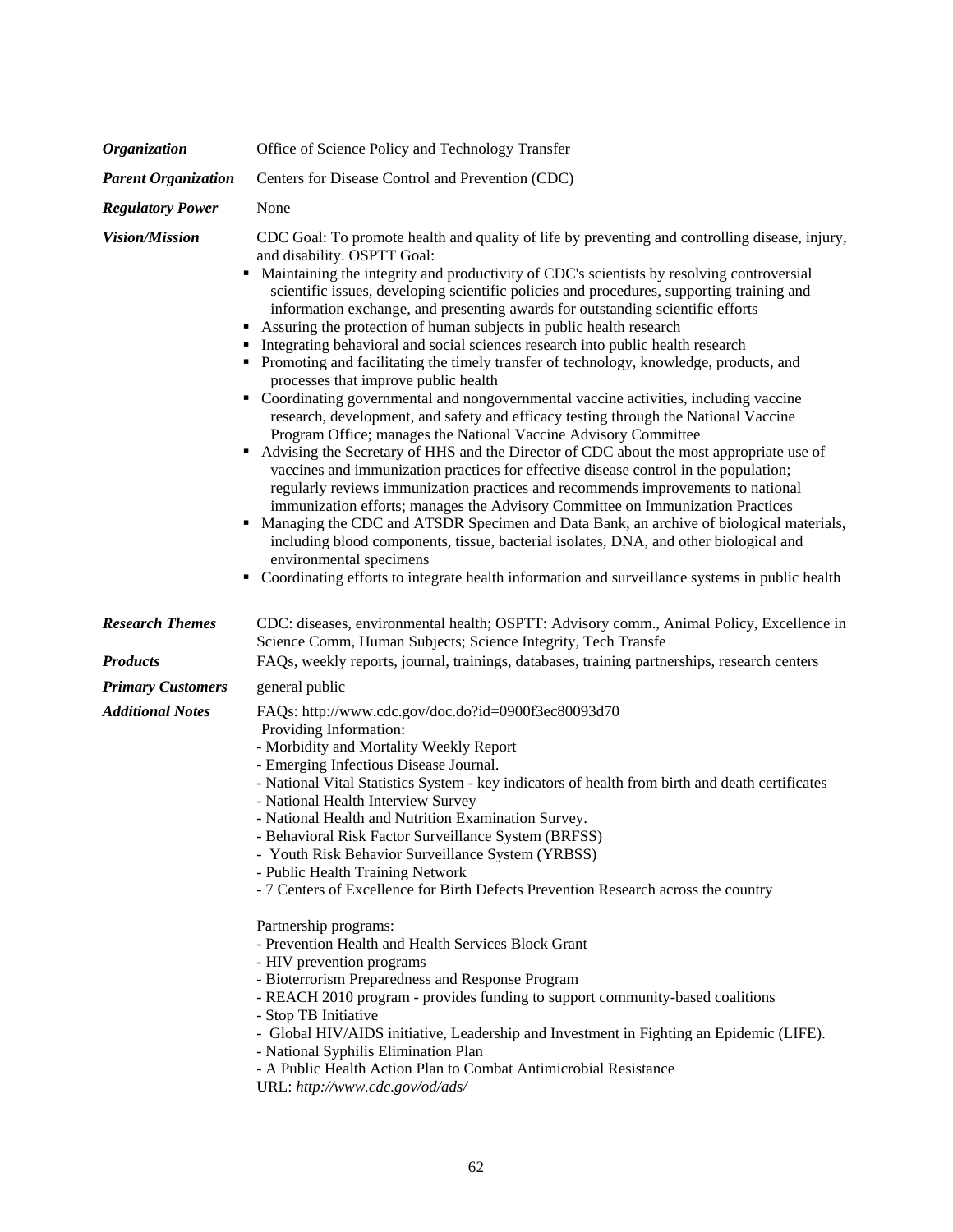| <b>Organization</b>        | Oregon Natural Hazards Workgroup (ONHW)                                                                                                                                                                                                                                                                                                                                                                                                                |
|----------------------------|--------------------------------------------------------------------------------------------------------------------------------------------------------------------------------------------------------------------------------------------------------------------------------------------------------------------------------------------------------------------------------------------------------------------------------------------------------|
| <b>Parent Organization</b> | Community Services Center, University of Oregon                                                                                                                                                                                                                                                                                                                                                                                                        |
| <b>Regulatory Power</b>    | None                                                                                                                                                                                                                                                                                                                                                                                                                                                   |
| <i>Vision/Mission</i>      | The Partners for Disaster Resistances: Oregon Showcase State program provides a<br>comprehensive framework for government and the private sector to prepare for and minimize<br>the risk and impact of natural hazards. Specifically, the mission of the Showcase State<br>Initiative is to: Prevent injuries and deaths, protect public and private property and create a<br>disaster-ready statewide economy through public and private partnerships |
| <b>Research Themes</b>     | Natural hazards, mitigation, response, preparedness planning                                                                                                                                                                                                                                                                                                                                                                                           |
| <b>Products</b>            | Web archive, training workshops                                                                                                                                                                                                                                                                                                                                                                                                                        |
| <b>Primary Customers</b>   | Public sector planning, emergency management practitioners                                                                                                                                                                                                                                                                                                                                                                                             |
| <b>Additional Notes</b>    | The ONHW sets up and facilitates training workshops on development of hazard mitigation<br>plans; provides web-based archive of mitigation activities in Oregon; has performed user needs<br>assessments of practitioners in Oregon (ex. Goal 7 Planning implementation)                                                                                                                                                                               |
|                            | URL: http://darkwing.uoregon.edu/~onhw/                                                                                                                                                                                                                                                                                                                                                                                                                |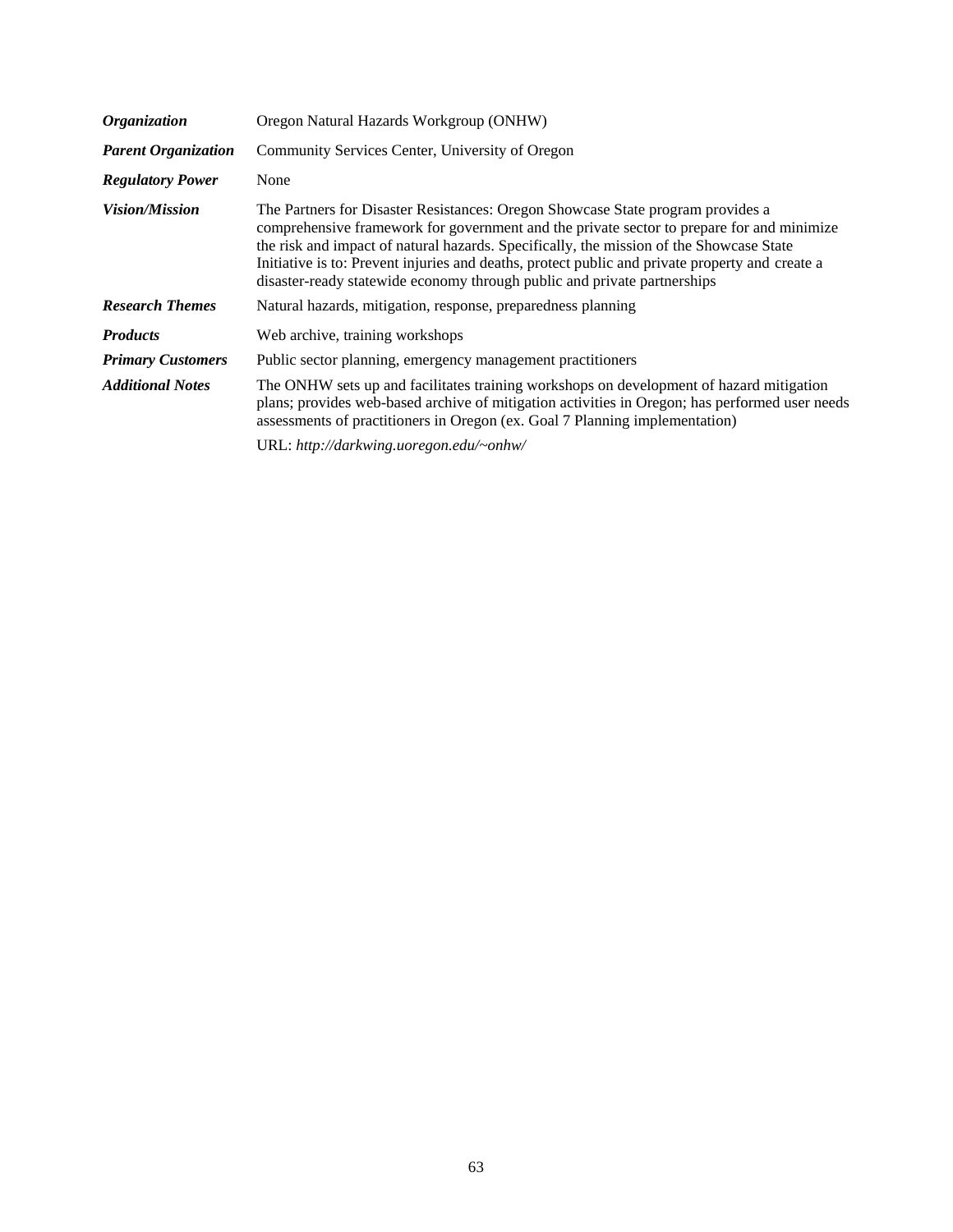| <b>Organization</b>        | Pacific Disaster Center                                                                                                                                                                                                                                                                                                                                                                                                                                                                                                                                                                                                                                                                                                                                                                                                                                                                                                                                                                                                                                                                                                                                                                                                                                                                                                                                                                                                                                                                                                                                                                                                                                                                                                          |
|----------------------------|----------------------------------------------------------------------------------------------------------------------------------------------------------------------------------------------------------------------------------------------------------------------------------------------------------------------------------------------------------------------------------------------------------------------------------------------------------------------------------------------------------------------------------------------------------------------------------------------------------------------------------------------------------------------------------------------------------------------------------------------------------------------------------------------------------------------------------------------------------------------------------------------------------------------------------------------------------------------------------------------------------------------------------------------------------------------------------------------------------------------------------------------------------------------------------------------------------------------------------------------------------------------------------------------------------------------------------------------------------------------------------------------------------------------------------------------------------------------------------------------------------------------------------------------------------------------------------------------------------------------------------------------------------------------------------------------------------------------------------|
| <b>Parent Organization</b> | East-West Center                                                                                                                                                                                                                                                                                                                                                                                                                                                                                                                                                                                                                                                                                                                                                                                                                                                                                                                                                                                                                                                                                                                                                                                                                                                                                                                                                                                                                                                                                                                                                                                                                                                                                                                 |
| <b>Regulatory Power</b>    | None                                                                                                                                                                                                                                                                                                                                                                                                                                                                                                                                                                                                                                                                                                                                                                                                                                                                                                                                                                                                                                                                                                                                                                                                                                                                                                                                                                                                                                                                                                                                                                                                                                                                                                                             |
| <b>Vision/Mission</b>      | To provide applied information research and analysis support for the development of more<br>effective policies, institutions, programs, and information products for the disaster<br>management and humanitarian assistance communities of the Asia Pacific region and beyond.                                                                                                                                                                                                                                                                                                                                                                                                                                                                                                                                                                                                                                                                                                                                                                                                                                                                                                                                                                                                                                                                                                                                                                                                                                                                                                                                                                                                                                                   |
| <b>Research Themes</b>     | Decision and Policy Support; Institutional Capacity Development; Risk and Vulnerability;<br>Humanitarian Assistance; Security and Sustainability                                                                                                                                                                                                                                                                                                                                                                                                                                                                                                                                                                                                                                                                                                                                                                                                                                                                                                                                                                                                                                                                                                                                                                                                                                                                                                                                                                                                                                                                                                                                                                                 |
| <b>Products</b>            | PDC Automated Tsunami Alert System, Hawaii, Integrated Decision Support Systems,<br>mitigation plans                                                                                                                                                                                                                                                                                                                                                                                                                                                                                                                                                                                                                                                                                                                                                                                                                                                                                                                                                                                                                                                                                                                                                                                                                                                                                                                                                                                                                                                                                                                                                                                                                             |
| <b>Primary Customers</b>   | Disaster managers and local and regional level                                                                                                                                                                                                                                                                                                                                                                                                                                                                                                                                                                                                                                                                                                                                                                                                                                                                                                                                                                                                                                                                                                                                                                                                                                                                                                                                                                                                                                                                                                                                                                                                                                                                                   |
| <b>Additional Notes</b>    | Funding from U.S. government appropriations (DOD), Asian and Pacific Governments,<br>private agencies, individuals and corporations. Connected to East-West Center<br>See overview publication: PDC_Overview.pdf                                                                                                                                                                                                                                                                                                                                                                                                                                                                                                                                                                                                                                                                                                                                                                                                                                                                                                                                                                                                                                                                                                                                                                                                                                                                                                                                                                                                                                                                                                                 |
|                            | Articles:<br>1. C. Chiesa, C. Laben, and R. Cicone, 2003, An Asia Pacific Natural Hazards and<br>Vulnerabilities Atlas, Proceedings, International Symposium on Remote Sensing of<br>Environment, Honolulu, November.<br>2. Richard Cicone, Chris Chiesa, Tom Parris, and Douglas Way, 2003, Geospatial Modeling to<br>Identify Populations Vulnerable to Natural Hazards, Proceedings, International Symposium on<br>Remote Sensing of Environment, Honolulu, November.<br>3. C. Chellis, C. Chiesa, R. Shirkhodai, Pacific Disaster Center, 2003, Integrated Decision<br>Support System Architecture Study, Prepared for the U.S. Southern Command Humanitarian<br>Assistance Program, May.<br>4. Ray Shirkhodai, 2003, Hazard Clearinghouse and a Decision Support Capability white<br>paper, prepared for Hawaii State Earthquake Advisory Committee.<br>5. "Integration of Remote Sensing Data and Geographic Information System Technology for<br>Emergency Managers and their Applications at the Pacific Disaster Center, Craig Laben,<br>Optical Engineering, Journal for the International Society for Optical Engineering, Vol. 41,<br>No. 9, September 2002.<br>6. Pacific Disaster Center: Information Resources and technology Supporting Disaster<br>Management in the Asia-Pacific Region Peter Colvin, Contingency Planners of the Pacific<br>Quarterly Meeting, Bank of Hawaii, Honolulu, November.<br>7. A Distributed Information Network Supporting Natural Hazards Applications in the Asia-<br>Pacific Region, Chris Chiesa, United Nations Regional Workshop on the Use of Space<br>Technology for Disaster Management for Asia and the Pacific in Bangkok, November 11-15,<br>2002.<br>URL: www.pdc.org |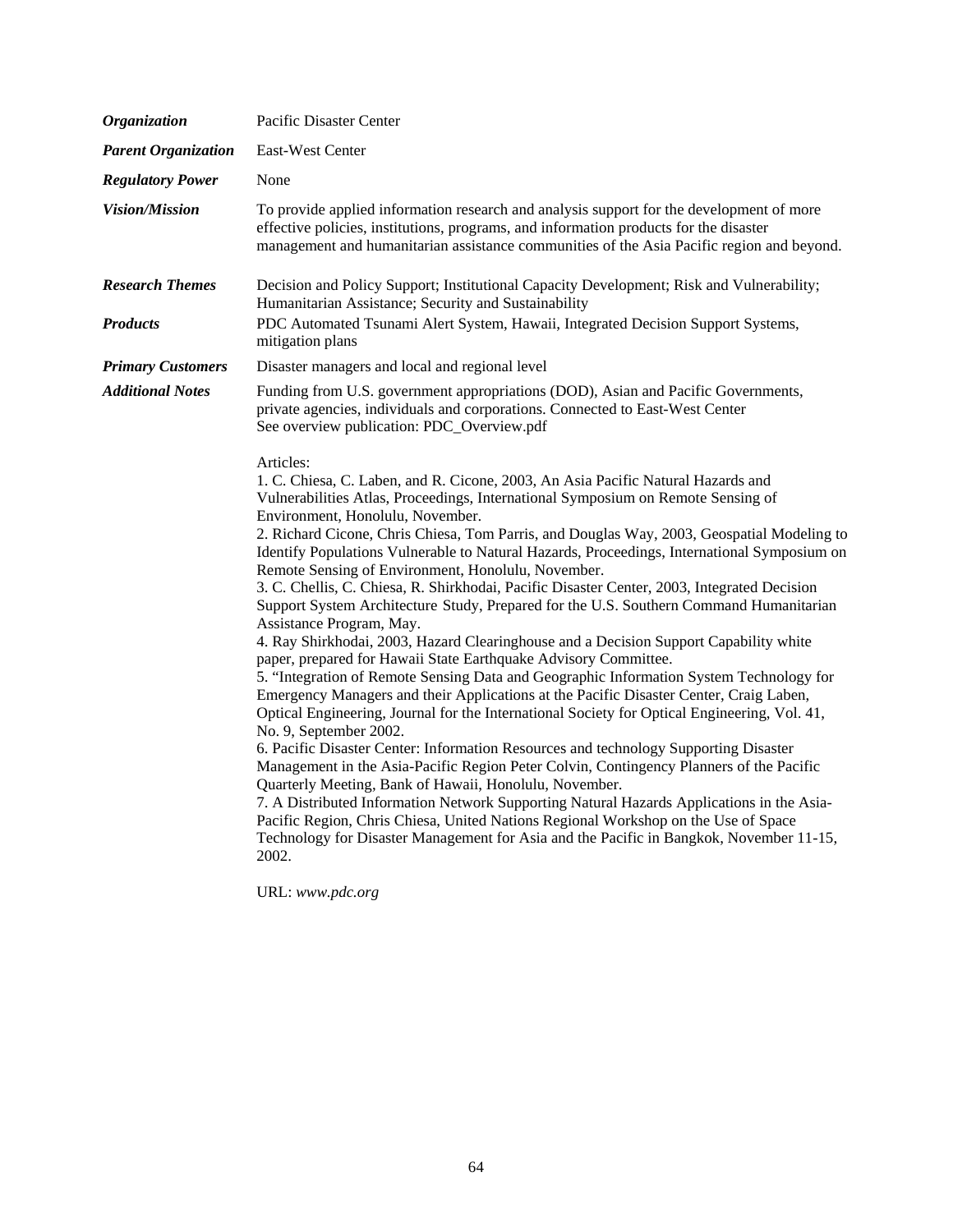| <b>Organization</b>        | Policy Studies Institute-Environmental Group                                                                                                                                                                                                                                                                                                                                                                                                                                        |
|----------------------------|-------------------------------------------------------------------------------------------------------------------------------------------------------------------------------------------------------------------------------------------------------------------------------------------------------------------------------------------------------------------------------------------------------------------------------------------------------------------------------------|
| <b>Parent Organization</b> | Independent subsidiary to the University of Westminster                                                                                                                                                                                                                                                                                                                                                                                                                             |
| <b>Regulatory Power</b>    | None                                                                                                                                                                                                                                                                                                                                                                                                                                                                                |
| <i>Vision/Mission</i>      | The PSI Environment Group is dedicated to the analysis of the socio-economic causes of<br>environmental impacts and the policies that may ameliorate them. It seeks to undertake policy-<br>relevant research of the highest quality with a view to contributing to the maintenance and<br>enhancement of the environment's contribution to human welfare, now and in the future.                                                                                                   |
| <b>Research Themes</b>     | Environment, Policy, Employment                                                                                                                                                                                                                                                                                                                                                                                                                                                     |
| <b>Products</b>            | Publications and tools, events and conferences                                                                                                                                                                                                                                                                                                                                                                                                                                      |
| <b>Primary Customers</b>   | Academia, policy makers                                                                                                                                                                                                                                                                                                                                                                                                                                                             |
| <b>Additional Notes</b>    | Their research project focuses on the role of science in environmental policy making. Much of<br>there research can be considered basic research. A minority of their research may be<br>considered Science Impact. Sample research projects include the Sustainable Development<br>Research Network and the Deliberative Mapping project. Income is derived from funds for<br>individual research projects received from a variety of sources, including government<br>departments |

URL: *[http://www.psi.org.uk/](http://www.psi.org.uk)*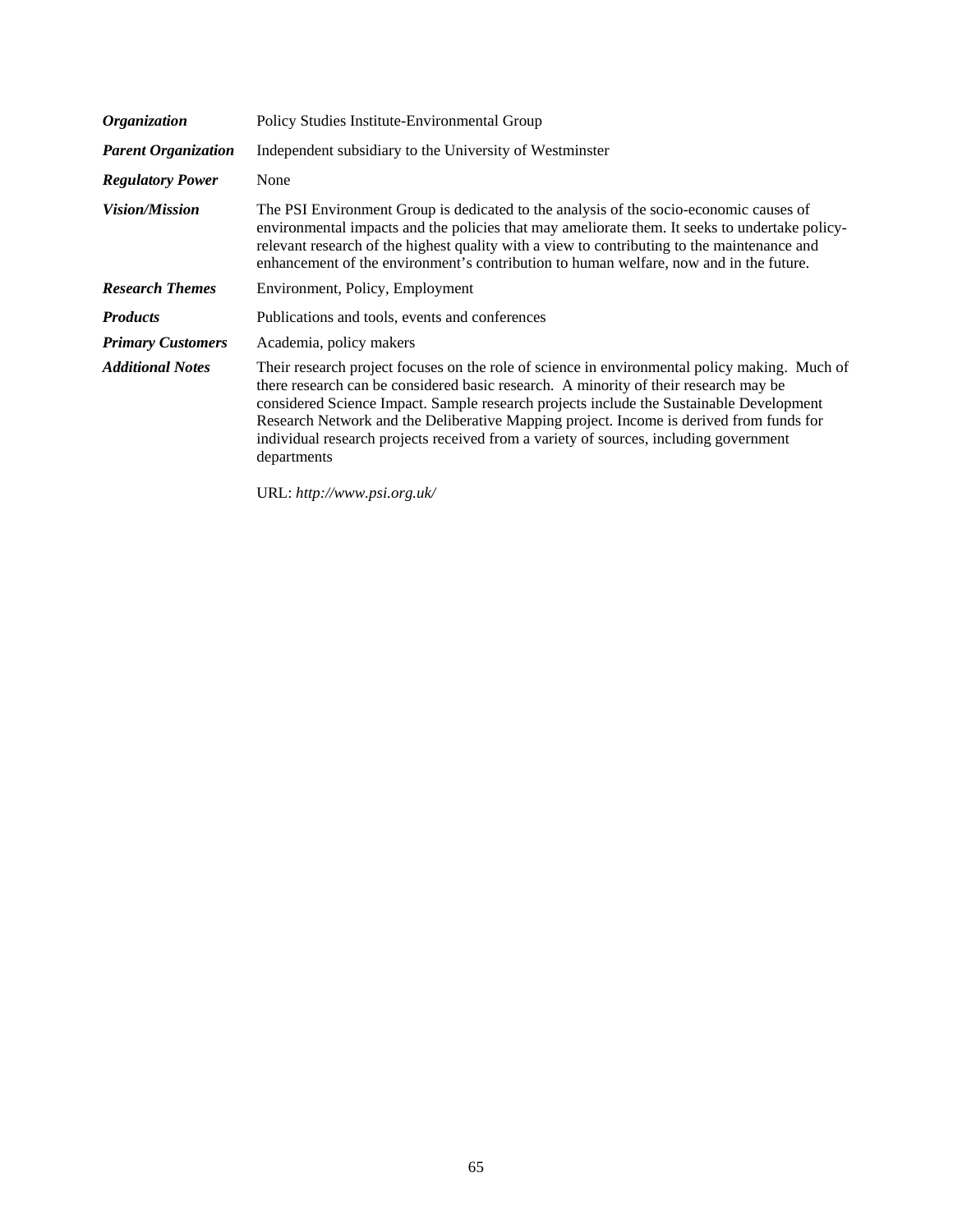| <b>Organization</b>        | RAND Science and Technology Policy Institute                                                                                                                                                                                                                                                                                                                                                                                                                                                                                                                                                                                                                                                                                                                                                                                           |
|----------------------------|----------------------------------------------------------------------------------------------------------------------------------------------------------------------------------------------------------------------------------------------------------------------------------------------------------------------------------------------------------------------------------------------------------------------------------------------------------------------------------------------------------------------------------------------------------------------------------------------------------------------------------------------------------------------------------------------------------------------------------------------------------------------------------------------------------------------------------------|
| <b>Parent Organization</b> | RAND Corporation, Managed by the Institute of Defense Analysis                                                                                                                                                                                                                                                                                                                                                                                                                                                                                                                                                                                                                                                                                                                                                                         |
| <b>Regulatory Power</b>    | None                                                                                                                                                                                                                                                                                                                                                                                                                                                                                                                                                                                                                                                                                                                                                                                                                                   |
| <b>Vision/Mission</b>      | The Science and Technology Policy Institute (S&T PI) is a federally funded research and<br>development center (FFRDC) that provides analytic support to the White House Office of<br>Science and Technology Policy (OSTP). It was chartered by an act of Congress in 1991 and<br>began operation in 1992.                                                                                                                                                                                                                                                                                                                                                                                                                                                                                                                              |
| <b>Research Themes</b>     | U.S. R&D Portfolio and International Cooperation, Space and Transportation, Critical<br>Infrastructure and Information<br>Technology, cont. below                                                                                                                                                                                                                                                                                                                                                                                                                                                                                                                                                                                                                                                                                      |
| <b>Products</b>            | research, policy advise, databases, publications                                                                                                                                                                                                                                                                                                                                                                                                                                                                                                                                                                                                                                                                                                                                                                                       |
| <b>Primary Customers</b>   | White House Office of Science and Technology Policy                                                                                                                                                                                                                                                                                                                                                                                                                                                                                                                                                                                                                                                                                                                                                                                    |
| <b>Additional Notes</b>    | Objectives:<br>1) assembly of timely and authoritative information regarding significant developments and<br>trends in science and technology research and development in the United States and abroad<br>2) analysis and interpretation of such with particular attention to the scope and content of the<br>federal science and technology research and development portfolio as it affects interagency<br>and national issues<br>3) initiation of studies and analyses of alternatives available for ensuring the long-term<br>strength of the United States in the development and application of science and technology,<br>including appropriate roles for the federal government, state governments, private industry,<br>and institutions of higher education in the development and application of science and<br>technology. |
|                            | RAND Science and Technology (S&T) conducts multi-disciplinary research and analysis on<br>policy issues that have scientific or technological dimensions. RAND S&T work helps clients:<br>1) Assess the likely consequences of policy decisions in science and technology areas<br>2) Understand the science and technology components of broader issues, such as homeland<br>security and education<br>3) Use scientific knowledge and technological tools to accomplish goals and improve the cost-<br>effectiveness of operations in areas such as space, energy, environment, and information<br>technology.                                                                                                                                                                                                                       |
|                            |                                                                                                                                                                                                                                                                                                                                                                                                                                                                                                                                                                                                                                                                                                                                                                                                                                        |

URL: *[http://www.rand.org/scitech/stpi/](http://www.rand.org/scitech/stpi)*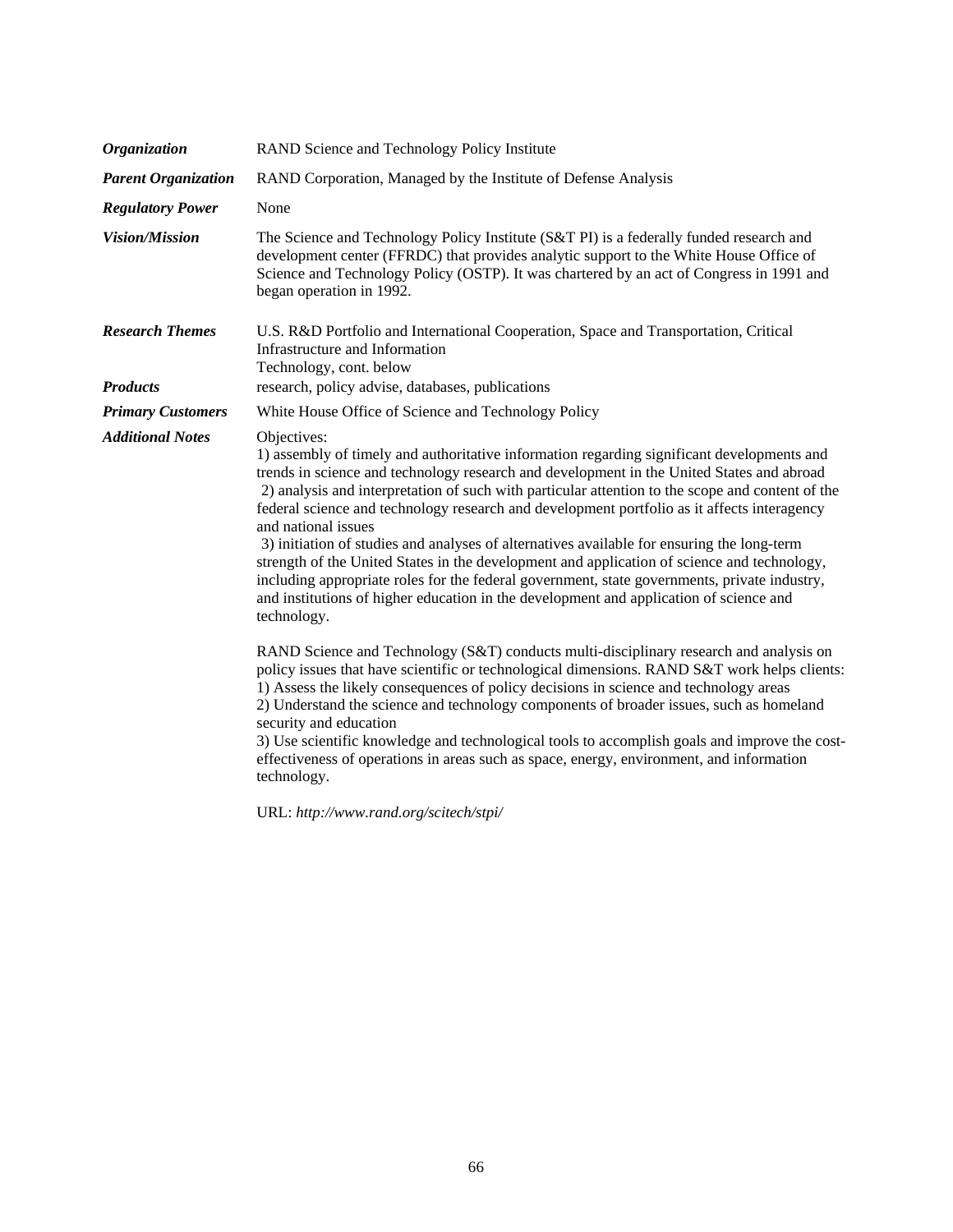| <i><b>Organization</b></i> | Science and Policy Program                                                                                                    |
|----------------------------|-------------------------------------------------------------------------------------------------------------------------------|
| <b>Parent Organization</b> | American Geophysical Union                                                                                                    |
| <b>Regulatory Power</b>    | None                                                                                                                          |
| <i>Vision/Mission</i>      | None listed                                                                                                                   |
| <b>Research Themes</b>     | Climate, education, earth history, space science, natural hazards                                                             |
| <b>Products</b>            | Position papers, links to research projects, congressional fellowship program                                                 |
| <b>Primary Customers</b>   | General public, media, educators, Congress                                                                                    |
| <b>Additional Notes</b>    | This is a summary of AGU actitivites on Capital Hil with links to research and education<br>material; basic outreach Web site |
|                            | URL: http://www.agu.org/sci_soc/policy/                                                                                       |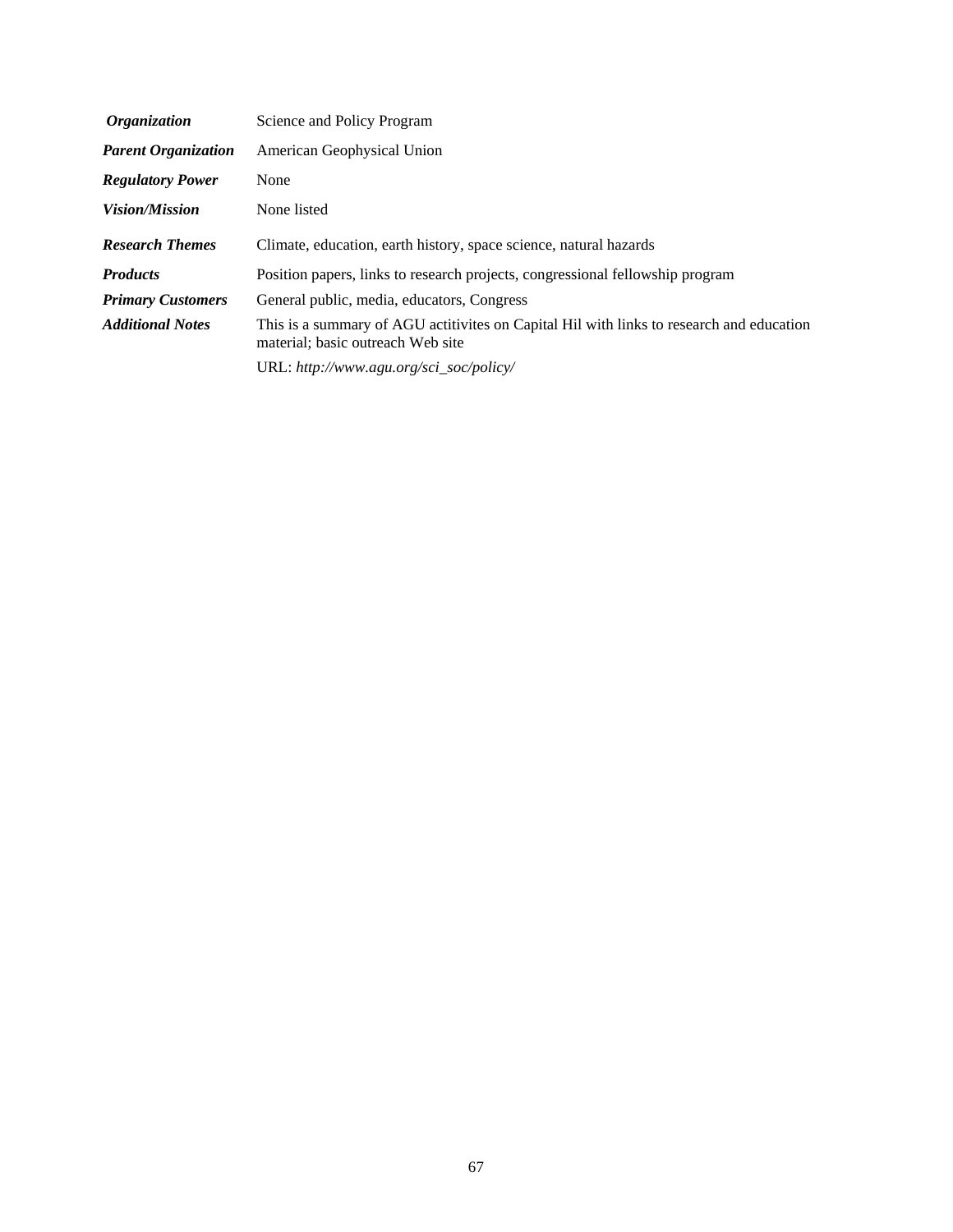| <b>Organization</b>        | Science and Technology Directorate                                                                                                                                                                                                                                                                                                                                                                                                                                                                                                                                                                                                                                                                                                                                                                                                                                                                                                                                                                                                                                                                                                                                                                                                                                                                                                                                                                                                                                                                                                                          |
|----------------------------|-------------------------------------------------------------------------------------------------------------------------------------------------------------------------------------------------------------------------------------------------------------------------------------------------------------------------------------------------------------------------------------------------------------------------------------------------------------------------------------------------------------------------------------------------------------------------------------------------------------------------------------------------------------------------------------------------------------------------------------------------------------------------------------------------------------------------------------------------------------------------------------------------------------------------------------------------------------------------------------------------------------------------------------------------------------------------------------------------------------------------------------------------------------------------------------------------------------------------------------------------------------------------------------------------------------------------------------------------------------------------------------------------------------------------------------------------------------------------------------------------------------------------------------------------------------|
| <b>Parent Organization</b> | Department of Homeland Security                                                                                                                                                                                                                                                                                                                                                                                                                                                                                                                                                                                                                                                                                                                                                                                                                                                                                                                                                                                                                                                                                                                                                                                                                                                                                                                                                                                                                                                                                                                             |
| <b>Regulatory Power</b>    | Yes                                                                                                                                                                                                                                                                                                                                                                                                                                                                                                                                                                                                                                                                                                                                                                                                                                                                                                                                                                                                                                                                                                                                                                                                                                                                                                                                                                                                                                                                                                                                                         |
| Vision/Mission             | We will lead the unified national effort to secure America. We will prevent and deter terrorist<br>attacks and protect against and respond to threats and hazards to the nation. We will ensure<br>safe and secure borders, welcome lawful immigrants and visitors, and promote the free-flow of<br>commerce. Strategic Goals include:<br>Awareness -- Identify and understand threats, assess vulnerabilities, determine<br>Ξ<br>potential impacts and disseminate timely information to our homeland security<br>partners and the American public.<br>Prevention -- Detect, deter and mitigate threats to our homeland.<br>٠<br>Protection -- Safeguard our people and their freedoms, critical infrastructure, property<br>٠<br>and the economy of our Nation from acts of terrorism, natural disasters, or other<br>emergencies.<br>Response -- Lead, manage and coordinate the national response to acts of terrorism,<br>٠<br>natural disasters, or other emergencies.<br>Recovery -- Lead national, state, local and private sector efforts to restore services<br>٠<br>and rebuild communities after acts of terrorism, natural disasters, or other<br>emergencies.<br>Service -- Serve the public effectively by facilitating lawful trade, travel and<br>٠<br>immigration.<br>Organizational Excellence -- Value our most important resource, our people. Create a<br>٠<br>culture that promotes a common identity, innovation, mutual respect, accountability<br>and teamwork to achieve efficiencies, effectiveness, and operational synergies. |
| <b>Research Themes</b>     | Homeland security, emergency preparedness                                                                                                                                                                                                                                                                                                                                                                                                                                                                                                                                                                                                                                                                                                                                                                                                                                                                                                                                                                                                                                                                                                                                                                                                                                                                                                                                                                                                                                                                                                                   |
| <b>Products</b>            | Advisory committee, national research centers, fact sheets, think tanks                                                                                                                                                                                                                                                                                                                                                                                                                                                                                                                                                                                                                                                                                                                                                                                                                                                                                                                                                                                                                                                                                                                                                                                                                                                                                                                                                                                                                                                                                     |
| <b>Primary Customers</b>   | General public; government                                                                                                                                                                                                                                                                                                                                                                                                                                                                                                                                                                                                                                                                                                                                                                                                                                                                                                                                                                                                                                                                                                                                                                                                                                                                                                                                                                                                                                                                                                                                  |
| <b>Additional Notes</b>    | DHS primarily contracts out funds for research and has no in-house researchers.<br>DHS has developed Homeland Security Centers of Excellence -<br>http://www.dhs.gov/dhspublic/display?theme=53&content=3561, think tanks:<br>http://www.dhs.gov/dhspublic/display?theme=53&content=3506 and university partnerships<br>http://www.dhs.gov/dhspublic/display?theme=53&content=3516                                                                                                                                                                                                                                                                                                                                                                                                                                                                                                                                                                                                                                                                                                                                                                                                                                                                                                                                                                                                                                                                                                                                                                          |

URL: *<http://www.dhs.gov/dhspublic/display?theme=53>*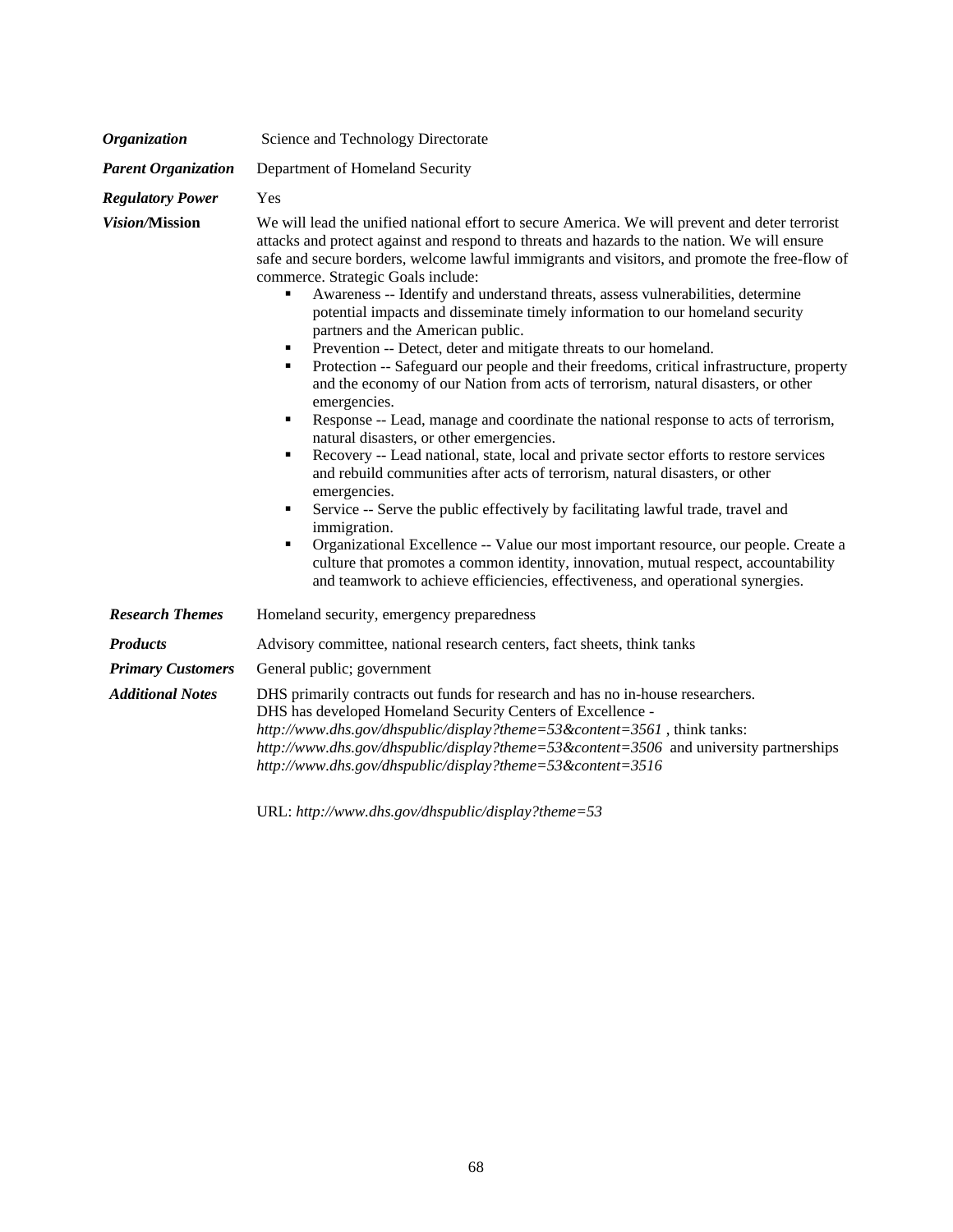| Organization               | Scottish Universities Research and Advice                                                                                                                                                                                                                                                                                                                                                              |
|----------------------------|--------------------------------------------------------------------------------------------------------------------------------------------------------------------------------------------------------------------------------------------------------------------------------------------------------------------------------------------------------------------------------------------------------|
| <b>Parent Organization</b> | funded by the Scottish Higher Education Funding Council                                                                                                                                                                                                                                                                                                                                                |
| <b>Regulatory Power</b>    | None                                                                                                                                                                                                                                                                                                                                                                                                   |
| <b>Vision/Mission</b>      | The SUPRA interdisciplinary network provided policy-related research and advisory services<br>for Scotland, the UK and internationally. It became an internationally recognised authority on<br>the conduct and management of interdisciplinary research and advised a wide range of<br>organisations on the integration of natural and social science disciplines in research and policy<br>contexts. |
| <b>Research Themes</b>     | Science, technology, health, environment, policy                                                                                                                                                                                                                                                                                                                                                       |
| <b>Products</b>            | Training, advice, publications and reports,                                                                                                                                                                                                                                                                                                                                                            |
| <b>Primary Customers</b>   | Scottish Executive, OST, Economic and Social Research, Royal Commission on Environment,<br>EU, Forestry Comm., OECD                                                                                                                                                                                                                                                                                    |
| <b>Additional Notes</b>    | SUPRA engages with policy issues relating to: agriculture $\&$ land use, biotechnology,<br>chemicals, pesticides, energy, food, health technology, ICT & Multimedia, sustainable energy<br>and water                                                                                                                                                                                                   |
| п<br>٠<br>п                | Interesting articles available on Web site:<br>SUPRA_Foresight to Multilevel Governance Structure.pdf<br>SUPRA_Abstract_Gearing Technology and Science into Knowledge.pdf<br>SUPR_Abstract_Assessing End Use Relevance of Public Sector Research Organisations.pdf                                                                                                                                     |

URL: *<http://www.supra.ed.ac.uk/index.html>*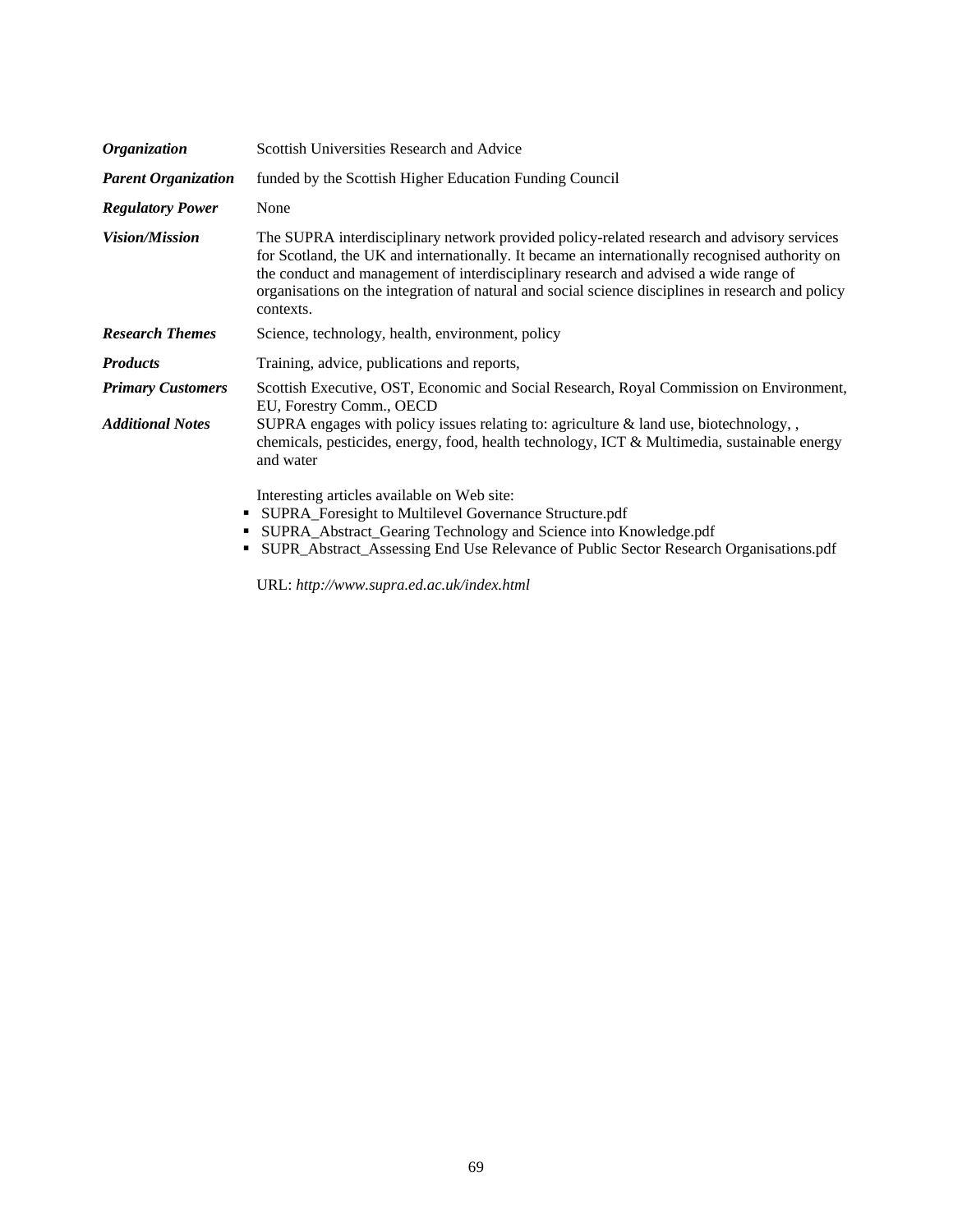| <b>Organization</b>        | Stockholm Environmental Institute (SEI)                                                                                                                                                                                                                                                                                                                                                                                                                                                                                                                                                                                                                                                                                                                                                                                                                                                                                                                                                                                                                                                                                                                                   |
|----------------------------|---------------------------------------------------------------------------------------------------------------------------------------------------------------------------------------------------------------------------------------------------------------------------------------------------------------------------------------------------------------------------------------------------------------------------------------------------------------------------------------------------------------------------------------------------------------------------------------------------------------------------------------------------------------------------------------------------------------------------------------------------------------------------------------------------------------------------------------------------------------------------------------------------------------------------------------------------------------------------------------------------------------------------------------------------------------------------------------------------------------------------------------------------------------------------|
| <b>Parent Organization</b> | University of York                                                                                                                                                                                                                                                                                                                                                                                                                                                                                                                                                                                                                                                                                                                                                                                                                                                                                                                                                                                                                                                                                                                                                        |
| <b>Regulatory Power</b>    | None                                                                                                                                                                                                                                                                                                                                                                                                                                                                                                                                                                                                                                                                                                                                                                                                                                                                                                                                                                                                                                                                                                                                                                      |
| <b>Vision/Mission</b>      | SEI's mission is to support decision-making and induce change towards sustainable<br>development around the world by providing integrative knowledge that bridges science and<br>policy in the field of environment and development.                                                                                                                                                                                                                                                                                                                                                                                                                                                                                                                                                                                                                                                                                                                                                                                                                                                                                                                                      |
| <b>Research Themes</b>     | Atmospheric Pollution Strategies, Global Change Ecology, Implementing Sustainability,<br>Water and Development                                                                                                                                                                                                                                                                                                                                                                                                                                                                                                                                                                                                                                                                                                                                                                                                                                                                                                                                                                                                                                                            |
| <b>Products</b>            | Papers, reports, books, factsheets, brochures,                                                                                                                                                                                                                                                                                                                                                                                                                                                                                                                                                                                                                                                                                                                                                                                                                                                                                                                                                                                                                                                                                                                            |
| <b>Primary Customers</b>   | Academia, decision makers                                                                                                                                                                                                                                                                                                                                                                                                                                                                                                                                                                                                                                                                                                                                                                                                                                                                                                                                                                                                                                                                                                                                                 |
| <b>Additional Notes</b>    | The SEI Is a multi-disciplinary group including biologists, ecologists, geographers, social<br>scientists and spatial analysts. Staff expertise includes: air pollution in developing countries,<br>air pollution impact modeling, GIS, integrated environmental and strategic assessments,<br>citizen participation, urban environment, trace gas emission inventories, carb sequestration<br>studies, dev and application of ecological footprints, policy process analysis, natural resource<br>relationships, water resources and aquatic ecosystems. Example papers include:<br>Forrester, J. and S. Cinderby (2002 "Computer Modelling and Local Governance:<br>$\bullet$<br>Challenges for 'Citizen Science'" at the Science and citizenship in a global context:<br>$\bullet$<br>challenges from new technologies conference at the Institute of Development<br>Studies, Brighton, December 2002.<br>Forrester, J., Potts, L. and Rosen, P. (2002) "Creating Science's 'New Social<br>$\bullet$<br>Contract" at the European Association for the Study of Science & Technology<br>(EASST) conference Responsibility Under Uncertainty, in conference proceedings. |

URL: *<http://www.york.ac.uk/inst/sei/welcome.html>*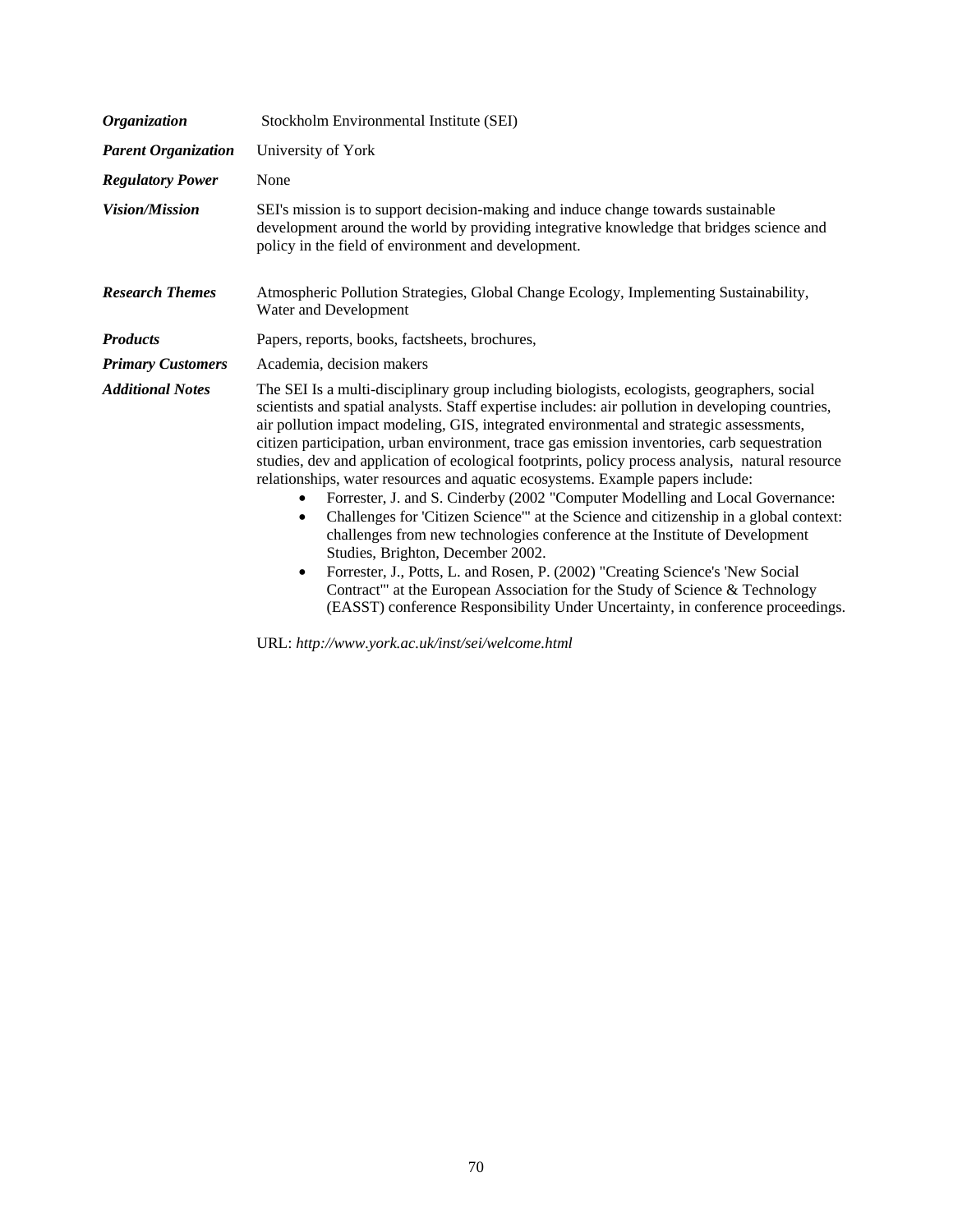| <b>Organization</b>        | <b>Sustainability Research Institute</b>                                                                                                                                                                                                                                                                                                                                                                                                                                                                                                                                                       |
|----------------------------|------------------------------------------------------------------------------------------------------------------------------------------------------------------------------------------------------------------------------------------------------------------------------------------------------------------------------------------------------------------------------------------------------------------------------------------------------------------------------------------------------------------------------------------------------------------------------------------------|
| <b>Parent Organization</b> | University of Leeds, School of Earth and Environment                                                                                                                                                                                                                                                                                                                                                                                                                                                                                                                                           |
| <b>Regulatory Power</b>    | None                                                                                                                                                                                                                                                                                                                                                                                                                                                                                                                                                                                           |
| <b>Vision/Mission</b>      | The Institute is dedicated to the development and application of environmental analysis in<br>realization of the principles of sustainable development:<br>1. Entailing innovative and integrative approaches: at and between local, regional, national<br>and international levels;<br>2. Developing policy contributions: connecting environmental knowledge to public and<br>private sector decision making; and<br>3. Enabling socio-economic benefits: from improved community-based management and<br>sustainable livelihood provision to enterprise initiatives and business solutions. |
| <b>Research Themes</b>     | Environmental risk, Environment and Development                                                                                                                                                                                                                                                                                                                                                                                                                                                                                                                                                |
| <b>Products</b>            | Education, publications,                                                                                                                                                                                                                                                                                                                                                                                                                                                                                                                                                                       |
| <b>Primary Customers</b>   | Academia                                                                                                                                                                                                                                                                                                                                                                                                                                                                                                                                                                                       |
| <b>Additional Notes</b>    | Research focuses on 1) Environmental Risk (ex. certitude and scientific uncertainty; trust and<br>social risk acceptance; management implications; decision making tools; knowledge<br>management initiatives; risk and sustainability) and 2) Environment and Development (ex.<br>Land degradation assessment approaches, integrating soil, ecological and community-based<br>participatory methodologies, assessing the potential for participatory environmental                                                                                                                            |

URL: *[http://www.env.leeds.ac.uk/research/life/](http://www.env.leeds.ac.uk/research/life)*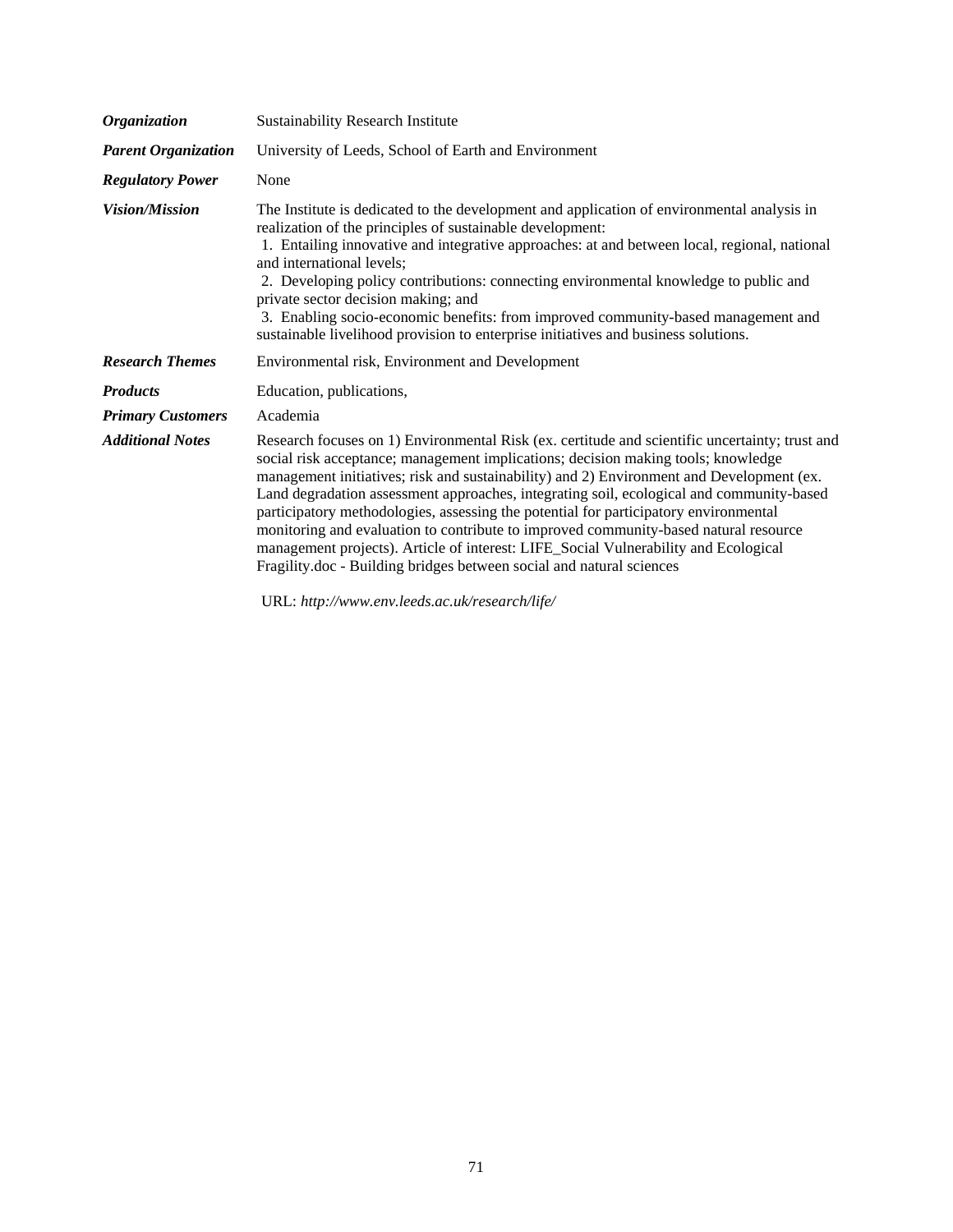| <b>Organization</b>        | <b>Tyndall Center for Climate Change Research</b>                                                                                                                                                                                                                                                                                                                                                                                                                                                                 |
|----------------------------|-------------------------------------------------------------------------------------------------------------------------------------------------------------------------------------------------------------------------------------------------------------------------------------------------------------------------------------------------------------------------------------------------------------------------------------------------------------------------------------------------------------------|
| <b>Parent Organization</b> | University of East Anglia                                                                                                                                                                                                                                                                                                                                                                                                                                                                                         |
| <b>Regulatory Power</b>    | None                                                                                                                                                                                                                                                                                                                                                                                                                                                                                                              |
| <i>Vision/Mission</i>      | The Tyndall Centre aims to deliver tangible outputs and to develop partnerships between<br>researchers on the one hand, and governments, businesses, civil society and households on the<br>other. It is active in both the UK and in emerging parallel initiatives around the world, such as<br>the European Climate Forum.                                                                                                                                                                                      |
| <b>Research Themes</b>     | integrated climate change research, engagement with national/international stakeholders,<br>education                                                                                                                                                                                                                                                                                                                                                                                                             |
| <b>Products</b>            | publications, events, media, research                                                                                                                                                                                                                                                                                                                                                                                                                                                                             |
| <b>Primary Customers</b>   | Researchers, academia, policy makers                                                                                                                                                                                                                                                                                                                                                                                                                                                                              |
| <b>Additional Notes</b>    | Research addresses both climate change mitigation and adaptation policy objectives with a<br>particular emphasis on integrated assessment. Most importantly, its research applies across a<br>range of scales in space and time - from the domestic to the global, and from the present<br>through the coming centuries. It is funded by the UK Dept. of Trade and Industry, Natural<br>Environment Research Council, Economic and Social Research Council, Engineering and<br>Physical Science Research Council. |

URL: *[http://www.tyndall.ac.uk/](http://www.tyndall.ac.uk)*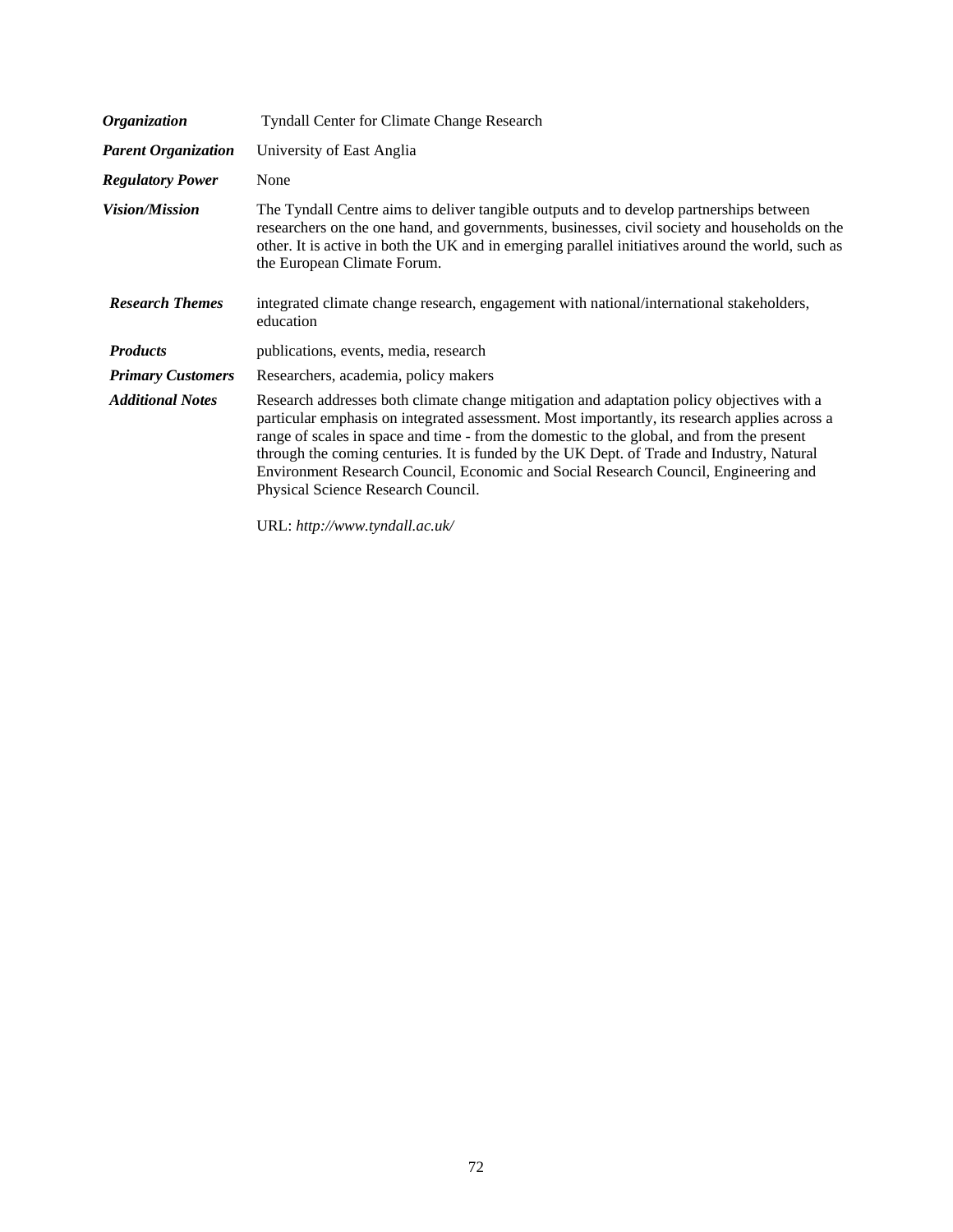| <b>Organization</b>        | U.K. Climate Impacts Programme                                                                                                                                                                                                                                                                                                                                                                                                                                                                                                                                                                                                                                                                                                                                                                                                                                                                                                                                                                                                                                                                                                                                                                                  |
|----------------------------|-----------------------------------------------------------------------------------------------------------------------------------------------------------------------------------------------------------------------------------------------------------------------------------------------------------------------------------------------------------------------------------------------------------------------------------------------------------------------------------------------------------------------------------------------------------------------------------------------------------------------------------------------------------------------------------------------------------------------------------------------------------------------------------------------------------------------------------------------------------------------------------------------------------------------------------------------------------------------------------------------------------------------------------------------------------------------------------------------------------------------------------------------------------------------------------------------------------------|
| <b>Parent Organization</b> | Department for Environment, Food & Rural Affairs, Oxford University                                                                                                                                                                                                                                                                                                                                                                                                                                                                                                                                                                                                                                                                                                                                                                                                                                                                                                                                                                                                                                                                                                                                             |
| <b>Regulatory Power</b>    | N <sub>0</sub>                                                                                                                                                                                                                                                                                                                                                                                                                                                                                                                                                                                                                                                                                                                                                                                                                                                                                                                                                                                                                                                                                                                                                                                                  |
| <b>Vision/Mission</b>      | to co-ordinate and integrate an assessment of the impacts of climate change at a regional and<br>national level that is led by stakeholders. This means that our stakeholders or partners<br>commission the research and determine the research agenda, ensuring that it meets their needs.<br>UKCIP provides support and guidance throughout the process for both stakeholders and the<br>researchers, so providing a bridge between the researchers and the decision-makers in<br>government organisations and business.                                                                                                                                                                                                                                                                                                                                                                                                                                                                                                                                                                                                                                                                                      |
| <b>Research Themes</b>     | Climate change impacts, socio-economic and physical modeling                                                                                                                                                                                                                                                                                                                                                                                                                                                                                                                                                                                                                                                                                                                                                                                                                                                                                                                                                                                                                                                                                                                                                    |
| <b>Products</b>            | Tools, workshops, presentations, publications, advisory panel, map products                                                                                                                                                                                                                                                                                                                                                                                                                                                                                                                                                                                                                                                                                                                                                                                                                                                                                                                                                                                                                                                                                                                                     |
| <b>Primary Customers</b>   | Stakeholders, government                                                                                                                                                                                                                                                                                                                                                                                                                                                                                                                                                                                                                                                                                                                                                                                                                                                                                                                                                                                                                                                                                                                                                                                        |
| <b>Additional Notes</b>    | Tools include: Climate Scenarios, Socio-economic scenarios, handling risk and uncertainty,<br>costing the impacts of climate change. ECI undertakes issue-driven policy relevant research to<br>inform the management of environmental change and has a strong focus of energy research<br>undertaken by their Low Carbon Futures team. The work includes projects on policy<br>formulation, energy efficiency, cleaner energy, consumer behaviour, sustainability and equity,<br>fuel switching, solar technologies, renewable energy and carbon waste management. The<br>Environmental Change Institute also coordinates the UK Climate Impacts Programme<br>(UKCIP) funded by Defra. UKCIP aims to co-ordinate and integrate an assessment of the<br>impacts of climate change at a regional and national level that is led by stakeholders. Its<br>stakeholders, or partners, commission the research and determine the research agenda,<br>ensuring that it meets their needs. UKCIP provides support and guidance throughout the<br>process for both stakeholders and the researchers, so providing a bridge between the<br>researchers and the decision-makers in government organisations and business. |

URL: *[http://www.ukcip.org.uk/](http://www.ukcip.org.uk)*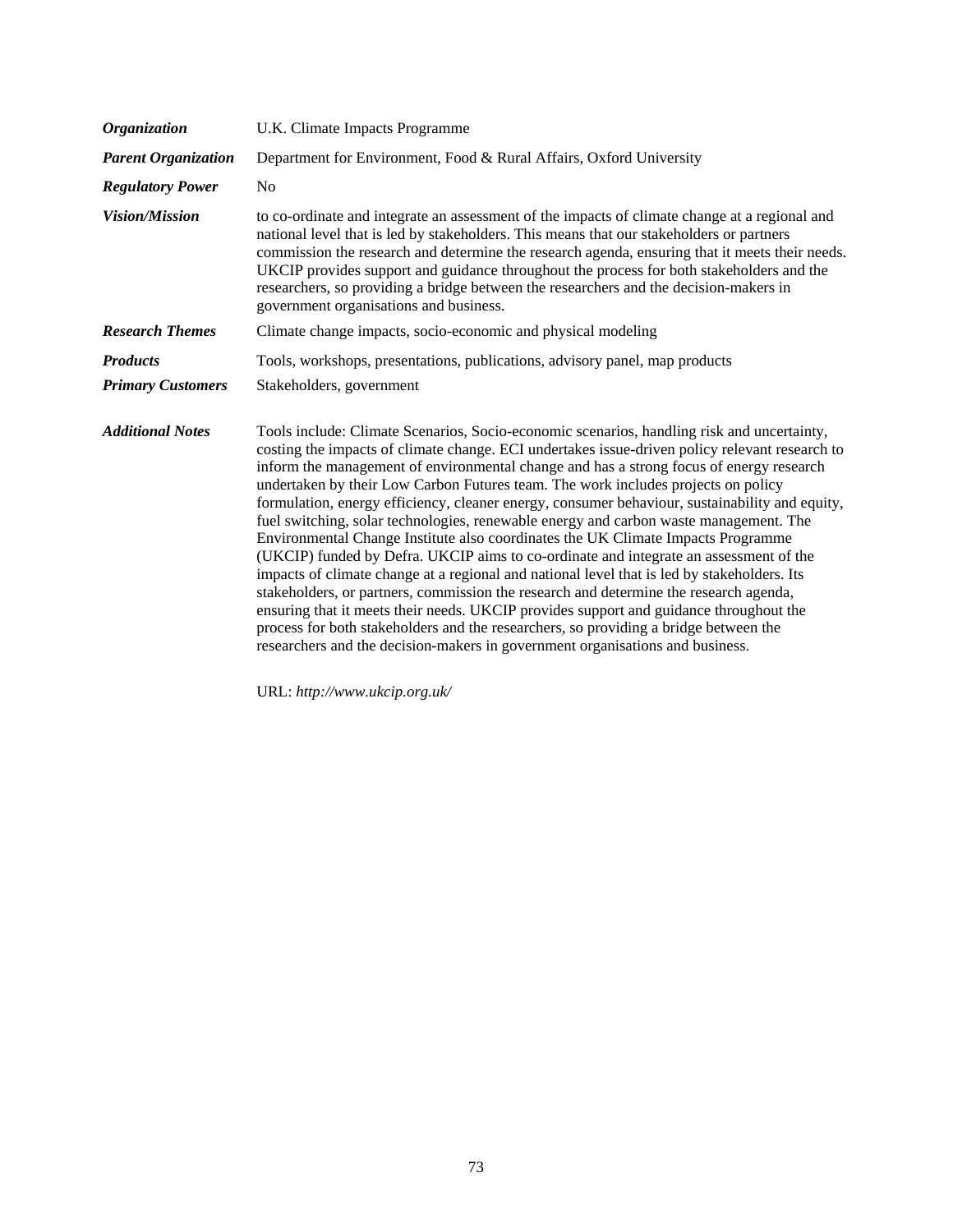| <b>Organization</b>        | U.K. Public Engagement Programme                                                                                                                                                                                                                                                                                                                                                                                                                                                                                                                                                                                                                                                                                  |
|----------------------------|-------------------------------------------------------------------------------------------------------------------------------------------------------------------------------------------------------------------------------------------------------------------------------------------------------------------------------------------------------------------------------------------------------------------------------------------------------------------------------------------------------------------------------------------------------------------------------------------------------------------------------------------------------------------------------------------------------------------|
| <b>Parent Organization</b> | Engineering and Physical Sciences Research Council (EPSRC)                                                                                                                                                                                                                                                                                                                                                                                                                                                                                                                                                                                                                                                        |
| <b>Regulatory Power</b>    | N <sub>o</sub>                                                                                                                                                                                                                                                                                                                                                                                                                                                                                                                                                                                                                                                                                                    |
| <b>Vision/Mission</b>      | Generating engagement between the research community and the general public is a key part<br>of our mission. Such engagement stimulates the public's interest in research, inspires future<br>generations of researchers and fosters mutual understanding, helping the research base evolve<br>in tune with the changing needs of a more informed society.                                                                                                                                                                                                                                                                                                                                                        |
| <b>Research Themes</b>     | Research Funding on getting science to general public, activities for youth and teachers                                                                                                                                                                                                                                                                                                                                                                                                                                                                                                                                                                                                                          |
| <b>Products</b>            | Grants                                                                                                                                                                                                                                                                                                                                                                                                                                                                                                                                                                                                                                                                                                            |
| <b>Primary Customers</b>   | General public                                                                                                                                                                                                                                                                                                                                                                                                                                                                                                                                                                                                                                                                                                    |
| <b>Additional Notes</b>    | The Public Engagement Programme's objectives are:<br>To support and encourage the EPSRC research community to engage with the<br>٠<br>general public.<br>To convey to young people the creativity and excitement of research and the<br>٠<br>rewards of relevant educational opportunities so as to encourage them into related<br>careers.<br>To stimulate public interest in advances and issues in engineering and physical<br>٠<br>sciences research to contribute to a more informed society.<br>To build partnerships with other stakeholders, in particular other Research<br>$\bullet$<br>Councils, and look for opportunities for greater integration of activities.                                     |
|                            | Research funding is for: (1) Partnerships for Public Awareness (PPA) Awards are intended to<br>support high quality public awareness projects by EPSRC researchers.<br>(2) Senior Media Fellowships (SMFs) offer high value fellowships to free up time for leading<br>researchers to pursue opportunities within the mass media.<br>(3) Public Communications Training Funds (PCTFs) provide an optional £500 addition to<br>research grants to support public communications training.<br>PPA guide at: (see PPAGuide.pdf)<br>:http://www.epsrc.ac.uk/ContentLiveArea/Downloads/Adobe%20Portable%20Document%20<br>Format/PPAGuide1.pdf<br>URL: http://www.epsrc.ac.uk/Web site/default.aspx?ZoneID=5&MenuID=118 |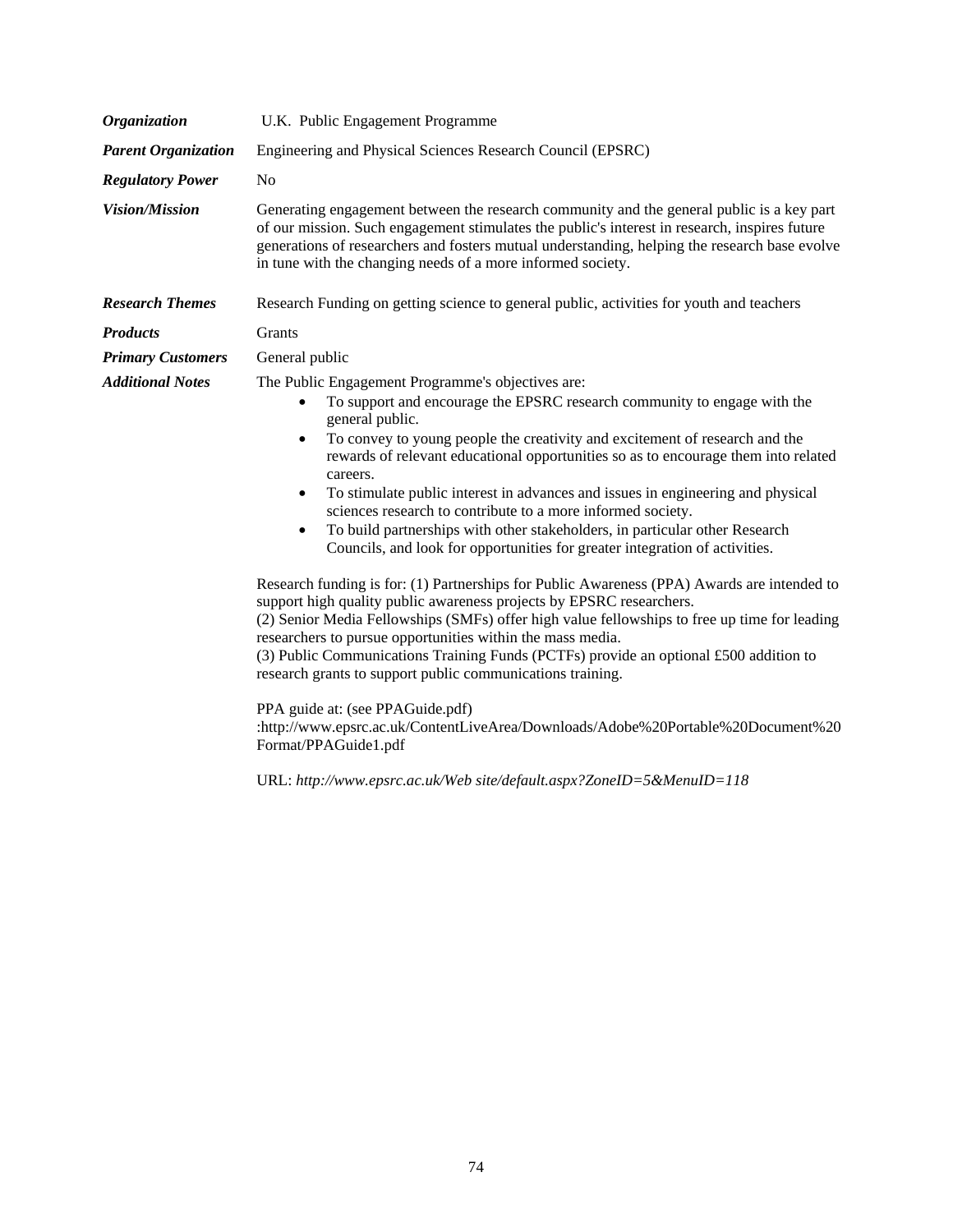| <i><b>Organization</b></i> | Science and Society, Office of Science and Technology                                                                                                                                                                                                                                                                                                                                                                                                                       |
|----------------------------|-----------------------------------------------------------------------------------------------------------------------------------------------------------------------------------------------------------------------------------------------------------------------------------------------------------------------------------------------------------------------------------------------------------------------------------------------------------------------------|
| <b>Parent Organization</b> | U.K. Office of Science and Technology                                                                                                                                                                                                                                                                                                                                                                                                                                       |
| <b>Regulatory Power</b>    | None                                                                                                                                                                                                                                                                                                                                                                                                                                                                        |
| <b>Vision/Mission</b>      | The concept of Science and Society recognizes the increasing impact of science on our<br>everyday lives and reflects a move away from a traditional paternalistic one-way provision of<br>information to the public and towards engagement and dialogue with civil society on science<br>and the issues it raises for individuals and society. The aim is to achieve greater public<br>involvement in the debate about the place of science in society.                     |
| <b>Research Themes</b>     | Policy                                                                                                                                                                                                                                                                                                                                                                                                                                                                      |
| <b>Products</b>            | PUSET: grants, publications, research on public perception of science, conferences                                                                                                                                                                                                                                                                                                                                                                                          |
| <b>Primary Customers</b>   | HM government                                                                                                                                                                                                                                                                                                                                                                                                                                                               |
| <b>Additional Notes</b>    | This is the main science organization for the United Kingdom. It focuses on science funding,<br>science policy, and science and society. Science and Society is one of four divisions. OST is<br>headed by the Chief Scientific Adviser who provides advice to the Government on science,<br>engineering and technology (SET) matters. Headed by the Chief Scientific Adviser who<br>provides advice to the Government on science, engineering and technology (SET) matters |
|                            | Interesting documents available on the Web site:<br>For Guidelines: OST_Guidlines2000.doc<br>For Science Advisory Committee codes: OST_CodeOfPractice.pdf                                                                                                                                                                                                                                                                                                                   |
|                            | Foresight Program: http://www.foresight.gov.uk/                                                                                                                                                                                                                                                                                                                                                                                                                             |
|                            | URL: http://www.ost.gov.uk                                                                                                                                                                                                                                                                                                                                                                                                                                                  |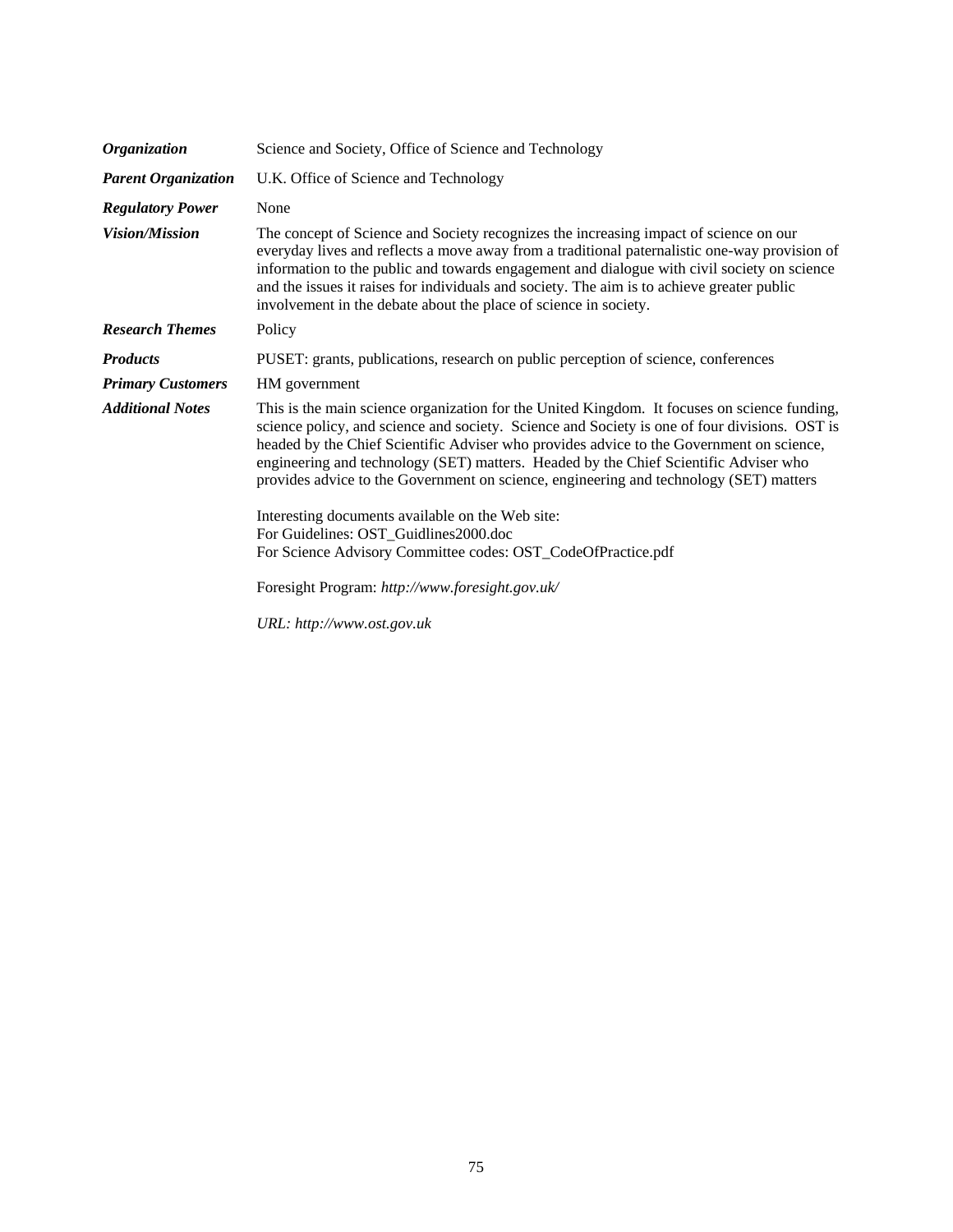| Public Engagement with Science and Technology                                                                                                                                                                                                                                                                                                                                                                                                                                                                                                                                                                                                                                                                                                                                                                                                                                                                                                                                                                                                                                                                                                                                                                                                                                                                                                                                                                                                                                                                                            |
|------------------------------------------------------------------------------------------------------------------------------------------------------------------------------------------------------------------------------------------------------------------------------------------------------------------------------------------------------------------------------------------------------------------------------------------------------------------------------------------------------------------------------------------------------------------------------------------------------------------------------------------------------------------------------------------------------------------------------------------------------------------------------------------------------------------------------------------------------------------------------------------------------------------------------------------------------------------------------------------------------------------------------------------------------------------------------------------------------------------------------------------------------------------------------------------------------------------------------------------------------------------------------------------------------------------------------------------------------------------------------------------------------------------------------------------------------------------------------------------------------------------------------------------|
| U.K. Office of Science and Technology                                                                                                                                                                                                                                                                                                                                                                                                                                                                                                                                                                                                                                                                                                                                                                                                                                                                                                                                                                                                                                                                                                                                                                                                                                                                                                                                                                                                                                                                                                    |
| None                                                                                                                                                                                                                                                                                                                                                                                                                                                                                                                                                                                                                                                                                                                                                                                                                                                                                                                                                                                                                                                                                                                                                                                                                                                                                                                                                                                                                                                                                                                                     |
| The objectives of the Public Engagement Team are to:<br>increase public awareness of the role of science in society and everyday life;<br>promote public engagement with and dialogue about science in society;<br>inform policy-making and public engagement strategies by identifying public attitudes to<br>science; and,<br>• increase the impact of public engagement and science communication activities in the UK by<br>promoting and enabling collaboration, co-operation, networking and dissemination of best<br>practice within the science communication community                                                                                                                                                                                                                                                                                                                                                                                                                                                                                                                                                                                                                                                                                                                                                                                                                                                                                                                                                          |
| Interaction with stakeholders                                                                                                                                                                                                                                                                                                                                                                                                                                                                                                                                                                                                                                                                                                                                                                                                                                                                                                                                                                                                                                                                                                                                                                                                                                                                                                                                                                                                                                                                                                            |
| <b>Publications</b>                                                                                                                                                                                                                                                                                                                                                                                                                                                                                                                                                                                                                                                                                                                                                                                                                                                                                                                                                                                                                                                                                                                                                                                                                                                                                                                                                                                                                                                                                                                      |
| Policymakers, general public                                                                                                                                                                                                                                                                                                                                                                                                                                                                                                                                                                                                                                                                                                                                                                                                                                                                                                                                                                                                                                                                                                                                                                                                                                                                                                                                                                                                                                                                                                             |
| Group does needs assessments; reports on science and society; interaction of stakeholders in<br>science                                                                                                                                                                                                                                                                                                                                                                                                                                                                                                                                                                                                                                                                                                                                                                                                                                                                                                                                                                                                                                                                                                                                                                                                                                                                                                                                                                                                                                  |
| Guidelines on dialogue with the Public: http://www.rcuk.ac.uk/guidelines/dialogue/                                                                                                                                                                                                                                                                                                                                                                                                                                                                                                                                                                                                                                                                                                                                                                                                                                                                                                                                                                                                                                                                                                                                                                                                                                                                                                                                                                                                                                                       |
| Publications<br>1. Dialogue with the Public: Practical Guidelines (publ August 2002): A guide for two-way<br>communication between science and the public, published by OST and Research Councils UK.<br>2. Going Public (publ Sept 1996): an introduction to communicating science, engineering and<br>technology<br>3. Science and the Public (publ October 2000): a review of science communication and public<br>attitudes to science in Britain.<br>4. Science Connections (publ Aug 2003 in electronic form only): a guide to the science<br>communication activities of a variety of key organisations.<br>5. Science in Society report (107Kb)(publ Nov 2002): this report, commissioned by OST,<br>recommends how an overview of the range and effectiveness of science communication<br>activities in the UK can be obtained.<br>6. Science in Society report - OST response (publ April 2003) : OST response along with<br>details of the public consultation.<br>7. Science in Society report - public consultation outcome (448 Kb)(publ September 2003)<br>:outcome of the consultation along with OST's implementation plans.<br>8. The Public Consultation on Developments in the Biosciences (publ May 1999): a report<br>investigating public attitudes to developments in the biological sciences and their oversight.<br>9. Wolfendale Report (publ Oct 1995): report of the committee to review the contribution of<br>scientists and engineers to the public understanding of science, engineering and technology. |
|                                                                                                                                                                                                                                                                                                                                                                                                                                                                                                                                                                                                                                                                                                                                                                                                                                                                                                                                                                                                                                                                                                                                                                                                                                                                                                                                                                                                                                                                                                                                          |